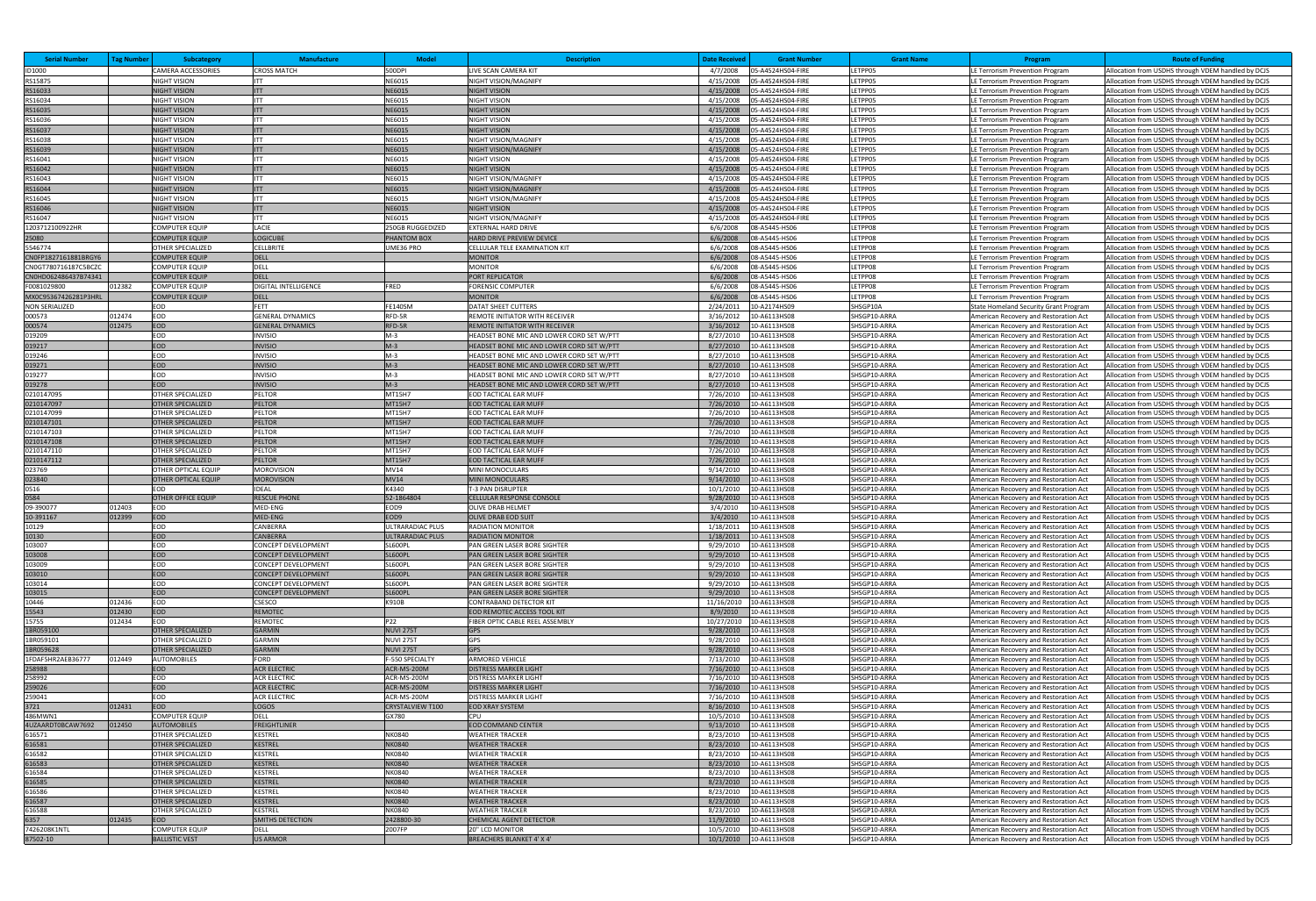| 87502-20                                       |        | <b>BALLISTIC VEST</b>    | <b>US ARMOR</b>                   |                                      | <b>BREACHERS BLANKET 4' X 4'</b>                               | 10/1/2010<br>10-A6113HS08                            | SHSGP10-ARRA                 | American Recovery and Restoration Act<br>Allocation from USDHS through VDEM handled by DCJS                                                                                                |
|------------------------------------------------|--------|--------------------------|-----------------------------------|--------------------------------------|----------------------------------------------------------------|------------------------------------------------------|------------------------------|--------------------------------------------------------------------------------------------------------------------------------------------------------------------------------------------|
| A95662                                         |        |                          | <b>SURE FIRE</b>                  | <b>L5 LUMAMAX</b>                    | EOD DIGITAL LED WITH ATTACHMENTS                               | 8/2/2010<br>10-A6113HS08                             | SHSGP10-ARRA                 | Allocation from USDHS through VDEM handled by DCJS<br>American Recovery and Restoration Act                                                                                                |
| A95674                                         |        |                          | <b>SURE FIRE</b>                  | 5 LUMAMAX                            | EOD DIGITAL LED WITH ATTACHMENTS                               | 8/2/2010<br>10-A6113HS08                             | SHSGP10-ARRA                 | Allocation from USDHS through VDEM handled by DCJS                                                                                                                                         |
|                                                |        |                          |                                   |                                      | <b>EOD DIGITAL LED WITH ATTACHMENTS</b>                        | 8/2/2010                                             |                              | American Recovery and Restoration Act                                                                                                                                                      |
| A95689                                         |        |                          | <b>SURE FIRE</b>                  | <b>L5 LUMAMAX</b>                    |                                                                | 10-A6113HS08                                         | SHSGP10-ARRA                 | American Recovery and Restoration Act<br>Allocation from USDHS through VDEM handled by DCJS                                                                                                |
| A95701                                         |        |                          | SURE FIRE                         | 5 LUMAMAX                            | EOD DIGITAL LED WITH ATTACHMENTS                               | 10-A6113HS08<br>8/2/2010                             | SHSGP10-ARRA                 | American Recovery and Restoration Act<br>Allocation from USDHS through VDEM handled by DCJS                                                                                                |
| A95707                                         |        |                          | <b>SURE FIRE</b>                  | <b>L5 LUMAMAX</b>                    | EOD DIGITAL LED WITH ATTACHMENTS                               | 8/2/2010<br>10-A6113HS08                             | SHSGP10-ARRA                 | Allocation from USDHS through VDEM handled by DCJS<br>American Recovery and Restoration Act                                                                                                |
| A95708                                         |        |                          | SURE FIRE                         | 5 LUMAMAX                            | EOD DIGITAL LED WITH ATTACHMENTS                               | 8/2/2010<br>10-A6113HS08                             | SHSGP10-ARRA                 | American Recovery and Restoration Act<br>Allocation from USDHS through VDEM handled by DCJS                                                                                                |
| A95714                                         |        |                          | <b>SURE FIRE</b>                  | <b>L5 LUMAMAX</b>                    | <b>EOD DIGITAL LED WITH ATTACHMENTS</b>                        | 10-A6113HS08<br>8/2/2010                             | SHSGP10-ARRA                 | American Recovery and Restoration Act<br>Allocation from USDHS through VDEM handled by DCJS                                                                                                |
| A95723                                         |        |                          | SURE FIRE                         | 5 LUMAMAX                            | EOD DIGITAL LED WITH ATTACHMENTS                               | 8/2/2010<br>10-A6113HS08                             | SHSGP10-ARRA                 | Allocation from USDHS through VDEM handled by DCJS<br>American Recovery and Restoration Act                                                                                                |
| BAK-F402567                                    |        | <b>EOD</b>               | <b>ALLEN VANGUARD</b>             | BAK1/00                              | EOD HOOK AND LINE BUILDING KIT                                 | 7/20/2010<br>10-A6113HS08                            | SHSGP10-ARRA                 | Allocation from USDHS through VDEM handled by DCJS<br>American Recovery and Restoration Act                                                                                                |
| EG001446G010V1240                              | 012451 | <b>BOATS</b>             | SAFEBOAT INT'L                    | $27-10$                              | FULL CABIN SAFE BOAT                                           | 11/29/2010<br>10-A6113HS08                           | SHSGP10-ARRA                 | American Recovery and Restoration Act<br>Allocation from USDHS through VDEM handled by DCJS                                                                                                |
| F403716                                        | 012432 | <b>EOD</b>               | <b>ALLEN VANGUARD</b>             | TRI1-00                              | <b>HEAVY DUTY EOD TRIPOD</b>                                   | 9/21/2010<br>10-A6113HS08                            | SHSGP10-ARRA                 | American Recovery and Restoration Act<br>Allocation from USDHS through VDEM handled by DCJS                                                                                                |
| F403805                                        |        | EOD                      | ALLEN VANGUARD                    | SO100                                | HOOK AND LINE SPEC. OPS KIT                                    | 7/22/2010<br>10-A6113HS08                            | SHSGP10-ARRA                 | Allocation from USDHS through VDEM handled by DCJS<br>American Recovery and Restoration Act                                                                                                |
| F403806                                        |        | EOD                      | <b>ALLEN VANGUARD</b>             | SO100                                | HOOK AND LINE SPEC. OPS KIT                                    | 7/22/2010<br>10-A6113HS08                            | SHSGP10-ARRA                 | American Recovery and Restoration Act<br>Allocation from USDHS through VDEM handled by DCJS                                                                                                |
| <b>HPD 5504</b>                                |        | OTHER SPECIALIZED        | <b>REITER SYSTEMS</b>             | BSD-1                                | STANDARD K-9 TRAINING DEVICE                                   | 5/14/2010<br>10-A6113HS08                            | SHSGP10-ARRA                 | Allocation from USDHS through VDEM handled by DCJS<br>American Recovery and Restoration Act                                                                                                |
| HPD 5533                                       |        | <b>EOD</b>               | <b>TRG</b>                        | TRG-MG                               | <b>GRAPPLING HOOK</b>                                          | 7/13/2010<br>10-A6113HS08                            | SHSGP10-ARRA                 | American Recovery and Restoration Act<br>Allocation from USDHS through VDEM handled by DCJS                                                                                                |
| HPD 5534                                       |        | EOD                      | TRG                               | TRG-MG                               | <b>GRAPPLING HOOK</b>                                          | 7/13/2010<br>10-A6113HS08                            | SHSGP10-ARRA                 | American Recovery and Restoration Act<br>Allocation from USDHS through VDEM handled by DCJS                                                                                                |
| HPD 5535                                       |        | <b>EOD</b>               | <b>TRG</b>                        | TRG-MG                               | <b>GRAPPLING HOOK</b>                                          | 7/13/2010<br>10-A6113HS08                            | SHSGP10-ARRA                 | Allocation from USDHS through VDEM handled by DCJS<br>American Recovery and Restoration Act                                                                                                |
| HPD 5536                                       | 012426 | EOD                      | ALLEN VANGUARD                    | GS-07F-0207M                         | <b>GS2 HOOK/LINE KIT</b>                                       | 7/16/2010<br>10-A6113HS08                            | SHSGP10-ARRA                 | Allocation from USDHS through VDEM handled by DCJS<br>American Recovery and Restoration Act                                                                                                |
| <b>HPD 5537</b>                                |        | <b>TELESCOPES</b>        |                                   | LEGEND ULTRA 20-60X80 SPOTTING SCOPE |                                                                | 7/28/2010<br>10-A6113HS08                            | SHSGP10-ARRA                 |                                                                                                                                                                                            |
|                                                |        |                          | <b>BUSHNELL</b>                   |                                      |                                                                |                                                      |                              | Allocation from USDHS through VDEM handled by DCJS<br>American Recovery and Restoration Act                                                                                                |
| <b>HPD 5540</b>                                |        | EOD                      | FETT                              | FE109                                | EOD PRIMING AND CHARGE PACK COMBO                              | 8/2/2010<br>10-A6113HS08                             | SHSGP10-ARRA                 | Allocation from USDHS through VDEM handled by DCJS<br>American Recovery and Restoration Act                                                                                                |
| <b>HPD 5541</b>                                |        | EOD                      | FETT                              | FE108                                | <b>EOD PRIMING PACK</b>                                        | 8/2/2010<br>10-A6113HS08                             | SHSGP10-ARRA                 | American Recovery and Restoration Act<br>Allocation from USDHS through VDEM handled by DCJS                                                                                                |
| <b>HPD 5542</b>                                |        | EOD                      | FETT                              | FE108                                | <b>EOD PRIMING PACK</b>                                        | 8/2/2010<br>10-A6113HS08                             | SHSGP10-ARRA                 | Allocation from USDHS through VDEM handled by DCJS<br>American Recovery and Restoration Act                                                                                                |
| HPD 5555                                       |        | <b>OTHER SPECIALIZED</b> | <b>STRIKE ALERT</b>               | LD1000                               | PERSONAL LIGHTING DETECTOR                                     | 8/23/2010<br>10-A6113HS08                            | SHSGP10-ARRA                 | Allocation from USDHS through VDEM handled by DCJS<br>American Recovery and Restoration Act                                                                                                |
| HPD 5556                                       |        | OTHER SPECIALIZED        | <b>STRIKE ALERT</b>               | LD1000                               | PERSONAL LIGHTING DETECTOR                                     | 8/23/2010<br>10-A6113HS08                            | SHSGP10-ARRA                 | American Recovery and Restoration Act<br>Allocation from USDHS through VDEM handled by DCJS                                                                                                |
| <b>HPD 5557</b>                                |        | <b>OTHER SPECIALIZED</b> | <b>STRIKE ALERT</b>               | LD1000                               | PERSONAL LIGHTING DETECTOR                                     | 8/23/2010<br>10-A6113HS08                            | SHSGP10-ARRA                 | Allocation from USDHS through VDEM handled by DCJS<br>American Recovery and Restoration Act                                                                                                |
| HPD 5558                                       |        | EOD                      | <b>DUPONT</b>                     | VC20                                 | LEVEL A LIQUID SPLASH TRNG SUIT                                | 9/13/2010<br>10-A6113HS08                            | SHSGP10-ARRA                 | Allocation from USDHS through VDEM handled by DCJS<br>American Recovery and Restoration Act                                                                                                |
| <b>HPD 5559</b>                                |        | <b>EOD</b>               | <b>DUPONT</b>                     | <b>PVC20</b>                         | LEVEL A LIQUID SPLASH TRNG SUIT                                | 9/13/2010<br>10-A6113HS08                            | SHSGP10-ARRA                 | Allocation from USDHS through VDEM handled by DCJS<br>American Recovery and Restoration Act                                                                                                |
| HPD 5560                                       |        | EOD                      | <b>DUPONT</b>                     | PVC20                                | LEVEL A LIQUID SPLASH TRNG SUIT                                | 9/13/2010<br>10-A6113HS08                            | SHSGP10-ARRA                 | American Recovery and Restoration Act<br>Allocation from USDHS through VDEM handled by DCJS                                                                                                |
| HPD 5561                                       |        | <b>EOD</b>               | <b>DUPONT</b>                     | <b>PVC20</b>                         | LEVEL A LIQUID SPLASH TRNG SUIT                                | 9/13/2010<br>10-A6113HS08                            | SHSGP10-ARRA                 | American Recovery and Restoration Act<br>Allocation from USDHS through VDEM handled by DCJS                                                                                                |
| <b>HPD 5567</b>                                |        | <b>TOOLS</b>             | <b>PRECISE FIT</b>                | CT0024-B                             | 17' UTILITY DUMP CART                                          | 9/22/2010<br>10-A6113HS08                            | SHSGP10-ARRA                 | Allocation from USDHS through VDEM handled by DCJS<br>American Recovery and Restoration Act                                                                                                |
| <b>HPD 5573</b>                                | 012436 | <b>EOD</b>               | <b>CSESCO</b>                     | K9150                                | <b>EXTENSION POLE</b>                                          | 11/16/2010<br>10-A6113HS08                           | SHSGP10-ARRA                 | American Recovery and Restoration Act<br>Allocation from USDHS through VDEM handled by DCJS                                                                                                |
|                                                | 012438 | <b>EOD</b>               |                                   | LCD3                                 |                                                                |                                                      |                              |                                                                                                                                                                                            |
| HPD 5574                                       |        |                          | SMITHS DETECTION                  |                                      | CHEMICAL AGENT DETECTOR                                        | 11/29/2010<br>10-A6113HS08                           | SHSGP10-ARRA                 | American Recovery and Restoration Act<br>Allocation from USDHS through VDEM handled by DCJS                                                                                                |
| <b>HPD 5578</b>                                | 012446 | <b>EOD</b>               | <b>SAS R&amp;D SERVICES, INC.</b> | 400                                  | <b>FIBERSCOPE IR SYSTEM</b>                                    | 1/10/2011<br>10-A6113HS08                            | SHSGP10-ARRA                 | Allocation from USDHS through VDEM handled by DCJS<br>American Recovery and Restoration Act                                                                                                |
| HPD 5584                                       | 012447 | EOD                      | SWINTEK                           | <b>MK700</b>                         | IN SUIT COMMUNICATIONS SYSTEM                                  | 2/3/2011<br>10-A6113HS08                             | SHSGP10-ARRA                 | Allocation from USDHS through VDEM handled by DCJS<br>American Recovery and Restoration Act                                                                                                |
| K0406                                          |        | <b>OTHER SPECIALIZED</b> | <b>REITER SYSTEMS</b>             | BSD-2                                | <b>K-9 ODOR DETECTION DEVICE</b>                               | 5/14/2010<br>10-A6113HS08                            | SHSGP10-ARRA                 | American Recovery and Restoration Act<br>Allocation from USDHS through VDEM handled by DCJS                                                                                                |
| <b>NON SERIALIZED</b>                          |        | EOD                      | <b>SURE FIRE</b>                  | V72                                  | <b>EOD FLOTATION STROBE LIGHTS</b>                             | 7/20/2010<br>10-A6113HS08                            | SHSGP10-ARRA                 | American Recovery and Restoration Act<br>Allocation from USDHS through VDEM handled by DCJS                                                                                                |
| <b>NON SERIALIZED</b>                          |        | EOD                      | <b>MISSION</b>                    | <b>MPT</b>                           | <b>EOD 12" TITANIUM KNIFE</b>                                  | 8/2/2010<br>10-A6113HS08                             | SHSGP10-ARRA                 | Allocation from USDHS through VDEM handled by DCJS<br>American Recovery and Restoration Act                                                                                                |
| <b>NON SERIALIZED</b>                          |        | EOD                      | FETT                              | FE109                                | <b>CHARGE PACK OD GREEN</b>                                    | 2/23/2011<br>10-A6113HS08                            | SHSGP10-ARRA                 | Allocation from USDHS through VDEM handled by DCJS<br>American Recovery and Restoration Act                                                                                                |
| <b>NON SERIALIZED</b>                          |        | <b>EOD</b>               | PRO-TECH                          | <b>EN1385</b>                        | <b>EOD SWIFT WATER RESCUE HELMET</b>                           | 7/26/2010<br>10-A6113HS08                            | SHSGP10-ARRA                 | Allocation from USDHS through VDEM handled by DCJS<br>American Recovery and Restoration Act                                                                                                |
| NON SERIALIZED                                 |        | EOD                      | PRO-TECH                          | EN1385                               | EOD SWIFT WATER RESCUE HELMET                                  | 7/26/2010<br>10-A6113HS08                            | SHSGP10-ARRA                 | American Recovery and Restoration Act<br>Allocation from USDHS through VDEM handled by DCJS                                                                                                |
| <b>NON SERIALIZED</b>                          |        | <b>EOD</b>               | PRO-TECH                          | EN1385                               |                                                                |                                                      |                              |                                                                                                                                                                                            |
|                                                |        |                          |                                   |                                      |                                                                |                                                      |                              |                                                                                                                                                                                            |
|                                                |        |                          |                                   |                                      | <b>EOD SWIFT WATER RESCUE HELMET</b>                           | 7/26/2010<br>10-A6113HS08                            | SHSGP10-ARRA                 | Allocation from USDHS through VDEM handled by DCJS<br>American Recovery and Restoration Act                                                                                                |
| NON SERIALIZED                                 |        | EOD                      | PRO-TECH                          | EN1385                               | EOD SWIFT WATER RESCUE HELMET                                  | 7/26/2010<br>10-A6113HS08                            | SHSGP10-ARRA                 | Allocation from USDHS through VDEM handled by DCJS<br>American Recovery and Restoration Act                                                                                                |
| <b>NON SERIALIZED</b>                          |        | <b>OTHER SPECIALIZED</b> | <b>GGG</b>                        | 1020                                 | <b>30 MM SNIPER SCOPE RINGS</b>                                | 2/22/2011<br>10-A6113HS08                            | SHSGP10-ARRA                 | American Recovery and Restoration Act<br>Allocation from USDHS through VDEM handled by DCJS                                                                                                |
| <b>NON SERIALIZED</b>                          |        | EOD                      | <b>MUSTANG</b>                    | MD3196                               | PERSONAL FLOTATION TYDROSTATIC KIT                             | 8/27/2010<br>10-A6113HS08                            | SHSGP10-ARRA                 | American Recovery and Restoration Act<br>Allocation from USDHS through VDEM handled by DCJS                                                                                                |
| <b>NON SERIALIZED</b>                          |        | EOD                      | <b>TSSI</b>                       | <b>NFPA1992</b>                      | <b>LIQUID PROTECTIVE SUIT</b>                                  | 9/8/2010<br>10-A6113HS08                             | SHSGP10-ARRA                 | American Recovery and Restoration Act<br>Allocation from USDHS through VDEM handled by DCJS                                                                                                |
| <b>NON SERIALIZED</b>                          |        | EOD                      | <b>TSSI</b>                       | NFPA1992                             | <b>LIQUID PROTECTIVE SUIT</b>                                  | 9/8/2010<br>10-A6113HS08                             | SHSGP10-ARRA                 | American Recovery and Restoration Act<br>Allocation from USDHS through VDEM handled by DCJS                                                                                                |
| <b>NON SERIALIZED</b>                          |        | <b>EOD</b>               | <b>TSSI</b>                       | <b>NFPA1992</b>                      | <b>LIQUID PROTECTIVE SUIT</b>                                  | 9/8/2010<br>10-A6113HS08                             | SHSGP10-ARRA                 | American Recovery and Restoration Act<br>Allocation from USDHS through VDEM handled by DCJS                                                                                                |
| <b>NON SERIALIZED</b>                          |        |                          | TSSI                              | M4-FR                                | <b>MEDICAL BAG KIT</b>                                         | 10-A6113HS08<br>1/28/2011                            | SHSGP10-ARRA                 | American Recovery and Restoration Act<br>Allocation from USDHS through VDEM handled by DCJS                                                                                                |
| <b>NON SERIALIZED</b>                          |        | <b>EOD</b>               | <b>MISSION</b>                    | <b>MPT</b>                           | <b>EOD 12" TITANIUM KNIFE</b>                                  | 8/2/2010<br>10-A6113HS08                             | SHSGP10-ARRA                 | American Recovery and Restoration Act<br>Allocation from USDHS through VDEM handled by DCJS                                                                                                |
| <b>NON SERIALIZED</b>                          |        | EOD                      | <b>MISSION</b>                    | <b>MPT</b>                           | <b>EOD 12" TITANIUM KNIFE</b>                                  | 8/2/2010<br>10-A6113HS08                             | SHSGP10-ARRA                 | Allocation from USDHS through VDEM handled by DCJS<br>American Recovery and Restoration Act                                                                                                |
| <b>NON SERIALIZED</b>                          |        | <b>EOD</b>               | <b>SURE FIRE</b>                  | V72                                  | <b>EOD FLOTATION STROBE LIGHTS</b>                             | 7/20/2010<br>10-A6113HS08                            | SHSGP10-ARRA                 | American Recovery and Restoration Act<br>Allocation from USDHS through VDEM handled by DCJS                                                                                                |
| <b>NON SERIALIZED</b>                          |        | EOD                      | <b>SURE FIRE</b>                  | V72                                  | <b>EOD FLOTATION STROBE LIGHTS</b>                             | 7/20/2010<br>10-A6113HS08                            | SHSGP10-ARRA                 | American Recovery and Restoration Act<br>Allocation from USDHS through VDEM handled by DCJS                                                                                                |
| <b>NON SERIALIZED</b>                          |        | <b>EOD</b>               | <b>BLACKHAWK</b>                  | <b>HELLSTORM</b>                     | <b>EOD FLAME RESISTENT GLOVES</b>                              | 7/26/2010<br>10-A6113HS08                            | SHSGP10-ARRA                 | Allocation from USDHS through VDEM handled by DCJS<br>American Recovery and Restoration Act                                                                                                |
| <b>NON SERIALIZED</b>                          |        | EOD                      | FETT                              | FE130                                | <b>BREACHING DOOR</b>                                          | 2/23/2011<br>10-A6113HS08                            | SHSGP10-ARRA                 | American Recovery and Restoration Act<br>Allocation from USDHS through VDEM handled by DCJS                                                                                                |
| <b>NON SERIALIZED</b>                          |        | <b>EOD</b>               | FETT                              | FE108                                | PRIMING PACK OD GREEN                                          | 2/23/2011<br>10-A6113HS08                            | SHSGP10-ARRA                 | American Recovery and Restoration Act<br>Allocation from USDHS through VDEM handled by DCJS                                                                                                |
| <b>NON SERIALIZED</b>                          |        | EOD                      | FETT                              | FE108                                | PRIMING PACK OD GREEN                                          | 2/23/2011<br>10-A6113HS08                            | SHSGP10-ARRA                 | Allocation from USDHS through VDEM handled by DCJS<br>American Recovery and Restoration Act                                                                                                |
| <b>NON SERIALIZED</b>                          |        | <b>EOD</b>               | FETT                              | <b>FE108</b>                         | PRIMING PACK OD GREEN                                          | 10-A6113HS08<br>2/23/2011                            | SHSGP10-ARRA                 | Allocation from USDHS through VDEM handled by DCJS                                                                                                                                         |
| <b>NON SERIALIZED</b>                          |        | EOD                      | <b>TSSI</b>                       | <b>NFPA1992</b>                      | <b>LIQUID PROTECTIVE SUIT</b>                                  | 9/8/2010<br>10-A6113HS08                             | SHSGP10-ARRA                 | American Recovery and Restoration Act                                                                                                                                                      |
|                                                |        | <b>EOD</b>               | <b>FETT</b>                       | <b>FE108</b>                         | PRIMING PACK OD GREEN                                          |                                                      | SHSGP10-ARRA                 | American Recovery and Restoration Act<br>Allocation from USDHS through VDEM handled by DCJS                                                                                                |
| <b>NON SERIALIZED</b>                          |        |                          |                                   |                                      |                                                                | 10-A6113HS08<br>2/23/2011                            |                              | American Recovery and Restoration Act<br>Allocation from USDHS through VDEM handled by DCJS                                                                                                |
| <b>NON SERIALIZED</b>                          |        | EOD                      | <b>TSSI</b>                       | <b>NFPA1992</b>                      | LIQUID PROTECTIVE SUIT                                         | 9/8/2010<br>10-A6113HS08                             | SHSGP10-ARRA                 | American Recovery and Restoration Act<br>Allocation from USDHS through VDEM handled by DCJS                                                                                                |
| <b>NON SERIALIZED</b>                          |        | EOD                      | <b>MISSION</b>                    | <b>MPT</b>                           | <b>EOD 12" TITANIUM KNIFE</b>                                  | 8/2/2010<br>10-A6113HS08                             | SHSGP10-ARRA                 | Allocation from USDHS through VDEM handled by DCJS<br>American Recovery and Restoration Act                                                                                                |
| <b>NON SERIALIZED</b>                          |        | EOD                      | ΈTΤ                               | E109                                 | <b>CHARGE PACK OD GREEN</b>                                    | 2/23/2011<br>10-A6113HS08                            | SHSGP10-ARRA                 | American Recovery and Restoration Act<br>Allocation from USDHS through VDEM handled by DCJS                                                                                                |
| <b>NON SERIALIZED</b>                          |        | <b>EOD</b>               | <b>TSSI</b>                       | <b>NFPA1992</b>                      | <b>LIQUID PROTECTIVE SUIT</b>                                  | 9/8/2010<br>10-A6113HS08                             | SHSGP10-ARRA                 | American Recovery and Restoration Act<br>Allocation from USDHS through VDEM handled by DCJS                                                                                                |
| <b>NON SERIALIZED</b>                          |        | EOD                      | <b>MUSTANG</b>                    | MD3196                               | PERSONAL FLOTATION TYDROSTATIC KIT                             | 8/27/2010<br>10-A6113HS08                            | SHSGP10-ARRA                 | American Recovery and Restoration Act<br>Allocation from USDHS through VDEM handled by DCJS                                                                                                |
| <b>NON SERIALIZED</b>                          |        | <b>EOD</b>               | <b>MUSTANG</b>                    | MD3196                               | PERSONAL FLOTATION TACTICAL LIFE PRESERVER W/STRAP ASSMBLY     | 8/27/2010<br>10-A6113HS08                            | SHSGP10-ARRA                 | American Recovery and Restoration Act<br>Allocation from USDHS through VDEM handled by DCJS                                                                                                |
| <b>NON SERIALIZED</b>                          |        | EOD                      | <b>MUSTANG</b>                    | MD3196                               | PERSONAL FLOTATION TACTICAL LIFE PRESERVER W/STRAP ASSMBLY     | 8/27/2010<br>10-A6113HS08                            | SHSGP10-ARRA                 | American Recovery and Restoration Act<br>Allocation from USDHS through VDEM handled by DCJS                                                                                                |
| <b>NON SERIALIZED</b>                          |        | EOD                      | <b>MUSTANG</b>                    | MD3196                               | PERSONAL FLOTATION TACTICAL LIFE PRESERVER W/STRAP ASSMBLY     | 8/27/2010<br>10-A6113HS08                            | SHSGP10-ARRA                 | American Recovery and Restoration Act<br>Allocation from USDHS through VDEM handled by DCJS                                                                                                |
| <b>NON SERIALIZED</b>                          |        | EOD                      | <b>MUSTANG</b>                    | MD3196                               | PERSONAL FLOTATION TACTICAL LIFE PRESERVER W/STRAP ASSMBLY     | 8/24/2010<br>10-A6113HS08                            | SHSGP10-ARRA                 | American Recovery and Restoration Act<br>Allocation from USDHS through VDEM handled by DCJS                                                                                                |
| <b>NON SERIALIZED</b>                          |        | <b>EOD</b>               | <b>MUSTANG</b>                    | MD3196                               | PERSONAL FLOTATION TYDROSTATIC KIT                             | 8/27/2010<br>10-A6113HS08                            | SHSGP10-ARRA                 | American Recovery and Restoration Act<br>Allocation from USDHS through VDEM handled by DCJS                                                                                                |
| <b>NON SERIALIZED</b>                          |        | EOD                      | <b>MUSTANG</b>                    | MD3196                               | PERSONAL FLOTATION TACTICAL LIFE PRESERVER W/STRAP ASSMBLY     | 8/27/2010<br>10-A6113HS08                            | SHSGP10-ARRA                 | American Recovery and Restoration Act<br>Allocation from USDHS through VDEM handled by DCJS                                                                                                |
| <b>NON SERIALIZED</b>                          |        | EOD                      | <b>MUSTANG</b>                    | MD3196                               | PERSONAL FLOTATION TACTICAL LIFE PRESERVER W/STRAP ASSMBLY     | 8/27/2010<br>10-A6113HS08                            | SHSGP10-ARRA                 | American Recovery and Restoration Act<br>Allocation from USDHS through VDEM handled by DCJS                                                                                                |
| <b>NON SERIALIZED</b>                          |        | EOD                      | <b>MUSTANG</b>                    | MD3196                               | PERSONAL FLOTATION TACTICAL LIFE PRESERVER W/STRAP ASSMBLY     | 8/27/2010<br>10-A6113HS08                            | SHSGP10-ARRA                 | American Recovery and Restoration Act<br>Allocation from USDHS through VDEM handled by DCJS                                                                                                |
| <b>NON SERIALIZED</b>                          |        | EOD                      | <b>MUSTANG</b>                    | MD3196                               | PERSONAL FLOTATION TACTICAL LIFE PRESERVER W/STRAP ASSMBLY     | 8/27/2010<br>10-A6113HS08                            | SHSGP10-ARRA                 | American Recovery and Restoration Act<br>Allocation from USDHS through VDEM handled by DCJS                                                                                                |
|                                                |        | EOD                      | <b>MUSTANG</b>                    | MD3196                               | PERSONAL FLOTATION TACTICAL LIFE PRESERVER W/STRAP ASSMBLY     | 8/27/2010<br>10-A6113HS08                            | SHSGP10-ARRA                 |                                                                                                                                                                                            |
| <b>NON SERIALIZED</b>                          |        |                          |                                   |                                      |                                                                |                                                      |                              | American Recovery and Restoration Act<br>Allocation from USDHS through VDEM handled by DCJS                                                                                                |
| <b>NON SERIALIZED</b>                          |        | EOD                      | <b>MUSTANG</b>                    | MD3196                               | PERSONAL FLOTATION TACTICAL LIFE PRESERVER W/STRAP ASSMBLY     | 8/27/2010<br>10-A6113HS08                            | SHSGP10-ARRA                 | Allocation from USDHS through VDEM handled by DCJS<br>American Recovery and Restoration Act                                                                                                |
| NON SERIALIZED                                 |        | EOD                      | <b>MUSTANG</b>                    | MD3196                               | PERSONAL FLOTATION TYDROSTATIC KIT                             | 8/27/2010<br>10-A6113HS08                            | SHSGP10-ARRA                 | American Recovery and Restoration Act<br>Allocation from USDHS through VDEM handled by DCJS                                                                                                |
| <b>NON SERIALIZED</b>                          |        | <b>EOD</b>               | <b>MUSTANG</b>                    | MD3196                               | PERSONAL FLOTATION TACTICAL LIFE PRESERVER W/STRAP ASSMBLY     | 8/27/2010<br>10-A6113HS08                            | SHSGP10-ARRA                 | American Recovery and Restoration Act<br>Allocation from USDHS through VDEM handled by DCJS                                                                                                |
| <b>NON SERIALIZED</b>                          |        | EOD                      | <b>MUSTANG</b>                    | MD3196                               | <b>FLOTATION CONVERSION KIT</b>                                | 8/27/2010<br>10-A6113HS08                            | SHSGP10-ARRA                 | American Recovery and Restoration Act<br>Allocation from USDHS through VDEM handled by DCJS                                                                                                |
| <b>NON SERIALIZED</b>                          |        | <b>EOD</b>               | <b>MUSTANG</b>                    | MD3196                               | PERSONAL FLOTATION TACTICAL LIFE PRESERVER W/STRAP ASSMBLY     | 8/27/2010<br>10-A6113HS08                            | SHSGP10-ARRA                 | Allocation from USDHS through VDEM handled by DCJS<br>American Recovery and Restoration Act                                                                                                |
| <b>NON SERIALIZED</b>                          |        | EOD                      | TSSI                              | NFPA1992                             | <b>LIQUID PROTECTIVE SUIT</b>                                  | 9/8/2010<br>10-A6113HS08                             | SHSGP10-ARRA                 | American Recovery and Restoration Act<br>Allocation from USDHS through VDEM handled by DCJS                                                                                                |
| <b>NON SERIALIZED</b>                          |        | <b>EOD</b>               | <b>TSSI</b>                       | <b>NFPA1992</b>                      | LIQUID PROTECTIVE SUIT                                         | 9/8/2010<br>10-A6113HS08                             | SHSGP10-ARRA                 | Allocation from USDHS through VDEM handled by DCJS<br>American Recovery and Restoration Act                                                                                                |
| <b>NON SERIALIZED</b><br><b>NON SERIALIZED</b> |        | <b>EOD</b><br><b>EOD</b> | <b>TSSI</b><br><b>TSSI</b>        | NFPA1992<br><b>NFPA1992</b>          | <b>LIQUID PROTECTIVE SUIT</b><br><b>LIQUID PROTECTIVE SUIT</b> | 9/8/2010<br>10-A6113HS08<br>9/8/2010<br>10-A6113HS08 | SHSGP10-ARRA<br>SHSGP10-ARRA | American Recovery and Restoration Act<br>Allocation from USDHS through VDEM handled by DCJS<br>Allocation from USDHS through VDEM handled by DCJS<br>American Recovery and Restoration Act |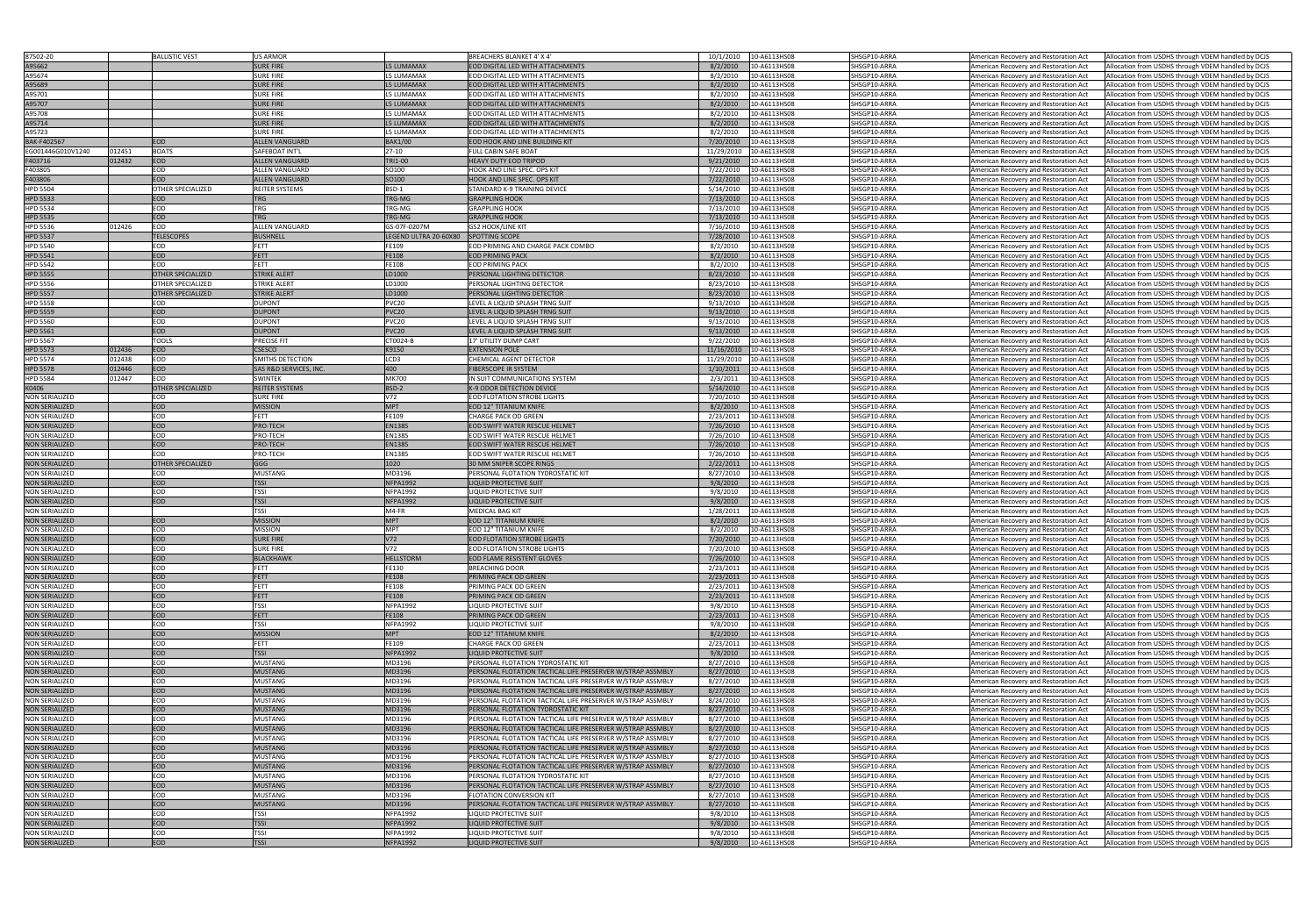| <b>NON SERIALIZED</b>                          | EOD                          | <b>TSSI</b>                    | <b>NFPA1992</b>               | LIQUID PROTECTIVE SUIT                                    | 9/8/2010<br>10-A6113HS08                               | SHSGP10-ARRA                 | American Recovery and Restoration Act<br>Allocation from USDHS through VDEM handled by DCJS                                                                                                |
|------------------------------------------------|------------------------------|--------------------------------|-------------------------------|-----------------------------------------------------------|--------------------------------------------------------|------------------------------|--------------------------------------------------------------------------------------------------------------------------------------------------------------------------------------------|
|                                                |                              |                                |                               |                                                           |                                                        |                              |                                                                                                                                                                                            |
| <b>NON SERIALIZED</b>                          | <b>EOD</b>                   | <b>MUSTANG</b>                 | MD3196                        | PERSONAL FLOTATION TYDROSTATIC KIT                        | 8/27/2010<br>10-A6113HS08                              | SHSGP10-ARRA                 | Allocation from USDHS through VDEM handled by DCJS<br>American Recovery and Restoration Act                                                                                                |
| <b>NON SERIALIZED</b>                          | EOD                          | <b>TSSI</b>                    | <b>NFPA1992</b>               | <b>LIQUID PROTECTIVE SUIT</b>                             | 9/8/2010<br>10-A6113HS08                               | SHSGP10-ARRA                 | Allocation from USDHS through VDEM handled by DCJS<br>American Recovery and Restoration Act                                                                                                |
| <b>NON SERIALIZED</b>                          | <b>EOD</b>                   | <b>MUSTANG</b>                 | MD3196                        | PERSONAL FLOTATION TYDROSTATIC KIT                        | 8/27/2010<br>10-A6113HS08                              | SHSGP10-ARRA                 | American Recovery and Restoration Act<br>Allocation from USDHS through VDEM handled by DCJS                                                                                                |
| <b>NON SERIALIZED</b>                          | EOD                          | <b>MUSTANG</b>                 | MD3196                        | PERSONAL FLOTATION TYDROSTATIC KIT                        | 8/27/2010<br>10-A6113HS08                              | SHSGP10-ARRA                 | American Recovery and Restoration Act<br>Allocation from USDHS through VDEM handled by DCJS                                                                                                |
| <b>NON SERIALIZED</b>                          | <b>EOD</b>                   | <b>MUSTANG</b>                 | MD3196                        | PERSONAL FLOTATION TYDROSTATIC KIT                        | 8/27/2010<br>10-A6113HS08                              | SHSGP10-ARRA                 | American Recovery and Restoration Act<br>Allocation from USDHS through VDEM handled by DCJS                                                                                                |
| <b>NON SERIALIZED</b>                          | EOD                          | <b>MUSTANG</b>                 | MD3196                        | PERSONAL FLOTATION TYDROSTATIC KIT                        | 8/27/2010<br>10-A6113HS08                              | SHSGP10-ARRA                 | American Recovery and Restoration Act<br>Allocation from USDHS through VDEM handled by DCJS                                                                                                |
| <b>NON SERIALIZED</b>                          | <b>EOD</b>                   | <b>MUSTANG</b>                 | MD3196                        | PERSONAL FLOTATION TYDROSTATIC KIT                        | 10-A6113HS08<br>8/27/2010                              | SHSGP10-ARRA                 | American Recovery and Restoration Act<br>Allocation from USDHS through VDEM handled by DCJS                                                                                                |
|                                                |                              |                                |                               |                                                           |                                                        |                              |                                                                                                                                                                                            |
| <b>NON SERIALIZED</b>                          | EOD                          | <b>SURE FIRE</b>               | V72                           | <b>EOD FLOTATION STROBE LIGHTS</b>                        | 7/20/2010<br>10-A6113HS08                              | SHSGP10-ARRA                 | Allocation from USDHS through VDEM handled by DCJS<br>American Recovery and Restoration Act                                                                                                |
| <b>NON SERIALIZED</b>                          | <b>EOD</b>                   | <b>SALIENT</b>                 | 10 <sup>1</sup>               | <b>SEARCH MIRROR</b>                                      | 7/16/2010<br>10-A6113HS08                              | SHSGP10-ARRA                 | Allocation from USDHS through VDEM handled by DCJS<br>American Recovery and Restoration Act                                                                                                |
| <b>NON SERIALIZED</b>                          | <b>SCUBA</b>                 | <b>IMPULSE</b>                 | <b>FLEX</b>                   | SNORKLE LUNG                                              | 7/1/2010<br>10-A6113HS08                               | SHSGP10-ARRA                 | American Recovery and Restoration Act<br>Allocation from USDHS through VDEM handled by DCJS                                                                                                |
| <b>NON SERIALIZED</b>                          | <b>SCUBA</b>                 | <b>IMPULSE</b>                 | <b>FLEX</b>                   | SNORKLE LUNG                                              | 7/1/2010<br>10-A6113HS08                               | SHSGP10-ARRA                 | American Recovery and Restoration Act<br>Allocation from USDHS through VDEM handled by DCJS                                                                                                |
| <b>NON SERIALIZED</b>                          | <b>SCUBA</b>                 | <b>IMPULSE</b>                 | FLEX                          | SNORKLE LUNG                                              | 7/1/2010<br>10-A6113HS08                               | SHSGP10-ARRA                 | Allocation from USDHS through VDEM handled by DCJS<br>American Recovery and Restoration Act                                                                                                |
| <b>NON SERIALIZED</b>                          | <b>EOD</b>                   | <b>FETT</b>                    | FE101                         | <b>EOD CENTER PUNCH SHOCK TUBE INITIATOR</b>              | 8/2/2010<br>10-A6113HS08                               | SHSGP10-ARRA                 | Allocation from USDHS through VDEM handled by DCJS<br>American Recovery and Restoration Act                                                                                                |
| <b>NON SERIALIZED</b>                          | EOD                          | <b>TSSI</b>                    | SFG0484                       | 30MB TECH TOOL RIG                                        | 10/26/2010<br>10-A6113HS08                             | SHSGP10-ARRA                 | Allocation from USDHS through VDEM handled by DCJS<br>American Recovery and Restoration Act                                                                                                |
| <b>NON SERIALIZED</b>                          | <b>OTHER ISSUED PERSONAL</b> | <b>AQUA LUNG</b>               | <b>TSSI MAU</b>               | <b>DIVE MASK</b>                                          | 6/29/2010<br>10-A6113HS08                              | SHSGP10-ARRA                 |                                                                                                                                                                                            |
|                                                |                              |                                |                               |                                                           |                                                        |                              | American Recovery and Restoration Act<br>Allocation from USDHS through VDEM handled by DCJS                                                                                                |
| <b>NON SERIALIZED</b>                          | EOD                          | <b>TSSI</b>                    | SFG0486                       | <b>EXPLOSIVE ENTRY RIG</b>                                | 10/26/2010<br>10-A6113HS08                             | SHSGP10-ARRA                 | American Recovery and Restoration Act<br>Allocation from USDHS through VDEM handled by DCJS                                                                                                |
| <b>NON SERIALIZED</b>                          | <b>EOD</b>                   | <b>TSSI</b>                    | <b>SFG0486</b>                | <b>EXPLOSIVE ENTRY RIG</b>                                | 10/26/2010<br>10-A6113HS08                             | SHSGP10-ARRA                 | American Recovery and Restoration Act<br>Allocation from USDHS through VDEM handled by DCJS                                                                                                |
| <b>NON SERIALIZED</b>                          | OTHER ISSUED PERSONAL        | <b>AQUA LUNG</b>               | TSSI MAUI                     | <b>DIVE MASK</b>                                          | 6/29/2010<br>10-A6113HS08                              | SHSGP10-ARRA                 | American Recovery and Restoration Act<br>Allocation from USDHS through VDEM handled by DCJS                                                                                                |
| <b>NON SERIALIZED</b>                          | <b>EOD</b>                   | <b>TSSI</b>                    | SFG0486                       | <b>EXPLOSIVE ENTRY RIG</b>                                | 10/26/2010<br>10-A6113HS08                             | SHSGP10-ARRA                 | American Recovery and Restoration Act<br>Allocation from USDHS through VDEM handled by DCJS                                                                                                |
| <b>NON SERIALIZED</b>                          | EOD                          | <b>RATOOLS</b>                 | TD8040-FS                     | MECHANICAL BREACHING DOOR                                 | 1/31/2011<br>10-A6113HS08                              | SHSGP10-ARRA                 | Allocation from USDHS through VDEM handled by DCJS<br>American Recovery and Restoration Act                                                                                                |
| <b>NON SERIALIZED</b>                          | OTHER ISSUED PERSONAL        | <b>AQUA LUNG</b>               | <b>TSSI MAUI</b>              | <b>DIVE MASK</b>                                          | 6/29/2010<br>10-A6113HS08                              | SHSGP10-ARRA                 | American Recovery and Restoration Act<br>Allocation from USDHS through VDEM handled by DCJS                                                                                                |
| <b>NON SERIALIZED</b>                          | <b>SCUBA</b>                 | <b>IMPULSE</b>                 | FLEX                          | SNORKLE LUNG                                              | 7/1/2010<br>10-A6113HS08                               | SHSGP10-ARRA                 | Allocation from USDHS through VDEM handled by DCJS<br>American Recovery and Restoration Act                                                                                                |
|                                                |                              |                                |                               |                                                           |                                                        |                              |                                                                                                                                                                                            |
| <b>NON SERIALIZED</b>                          | <b>SCUBA</b>                 | <b>AQUA LUNG</b>               | <b>US DIVERS SAR</b>          | <b>DIVE FINS</b>                                          | 7/2/2010<br>10-A6113HS08                               | SHSGP10-ARRA                 | Allocation from USDHS through VDEM handled by DCJS<br>American Recovery and Restoration Act                                                                                                |
| <b>NON SERIALIZED</b>                          | EOD                          | SALIENT                        |                               | <b>SEARCH MIRROR</b>                                      | 7/16/2010<br>10-A6113HS08                              | SHSGP10-ARRA                 | American Recovery and Restoration Act<br>Allocation from USDHS through VDEM handled by DCJS                                                                                                |
| <b>NON SERIALIZED</b>                          | <b>EOD</b>                   | <b>SALIENT</b>                 | 10                            | <b>SEARCH MIRROR</b>                                      | 7/16/2010<br>10-A6113HS08                              | SHSGP10-ARRA                 | Allocation from USDHS through VDEM handled by DCJS<br>American Recovery and Restoration Act                                                                                                |
| <b>NON SERIALIZED</b>                          | <b>SCUBA</b>                 | TSSI                           | <b>DIVE</b>                   | <b>DIVING GLOVES</b>                                      | 7/13/2010<br>10-A6113HS08                              | SHSGP10-ARRA                 | Allocation from USDHS through VDEM handled by DCJS<br>American Recovery and Restoration Act                                                                                                |
| <b>NON SERIALIZED</b>                          | <b>SCUBA</b>                 | <b>TSSI</b>                    | <b>DIVE</b>                   | <b>DIVING GLOVES</b>                                      | 7/13/2010<br>10-A6113HS08                              | SHSGP10-ARRA                 | American Recovery and Restoration Act<br>Allocation from USDHS through VDEM handled by DCJS                                                                                                |
| <b>NON SERIALIZED</b>                          | <b>SCUBA</b>                 | <b>TSSI</b>                    | <b>DIVE</b>                   | DIVING GLOVES                                             | 7/13/2010<br>10-A6113HS08                              | SHSGP10-ARRA                 | American Recovery and Restoration Act<br>Allocation from USDHS through VDEM handled by DCJS                                                                                                |
| <b>NON SERIALIZED</b>                          | <b>SCUBA</b>                 | <b>TSSI</b>                    | <b>DIVE</b>                   | <b>DIVING GLOVES</b>                                      | 7/13/2010<br>10-A6113HS08                              | SHSGP10-ARRA                 | American Recovery and Restoration Act<br>Allocation from USDHS through VDEM handled by DCJS                                                                                                |
|                                                |                              |                                |                               |                                                           |                                                        |                              |                                                                                                                                                                                            |
| <b>NON SERIALIZED</b>                          | OTHER SPECIALIZED            | <b>WARMERS</b>                 | <b>AMPHIB</b>                 | <b>AMPHIBIUS BOOTS</b>                                    | 7/9/2010<br>10-A6113HS08                               | SHSGP10-ARRA                 | American Recovery and Restoration Act<br>Allocation from USDHS through VDEM handled by DCJS                                                                                                |
| <b>NON SERIALIZED</b>                          | <b>OTHER SPECIALIZED</b>     | <b>WARMERS</b>                 | <b>AMPHIB</b>                 | <b>AMPHIBIUS BOOTS</b>                                    | 7/9/2010<br>10-A6113HS08                               | SHSGP10-ARRA                 | American Recovery and Restoration Act<br>Allocation from USDHS through VDEM handled by DCJS                                                                                                |
| <b>NON SERIALIZED</b>                          | OTHER SPECIALIZED            | <b>WARMERS</b>                 | <b>AMPHIB</b>                 | <b>AMPHIBIUS BOOTS</b>                                    | 7/9/2010<br>10-A6113HS08                               | SHSGP10-ARRA                 | American Recovery and Restoration Act<br>Allocation from USDHS through VDEM handled by DCJS                                                                                                |
| <b>NON SERIALIZED</b>                          | <b>SCUBA</b>                 | <b>AQUA LUNG</b>               | <b>US DIVERS SAR</b>          | <b>DIVE FINS</b>                                          | 7/2/2010<br>10-A6113HS08                               | SHSGP10-ARRA                 | Allocation from USDHS through VDEM handled by DCJS<br>American Recovery and Restoration Act                                                                                                |
| <b>NON SERIALIZED</b>                          | SCUBA                        | <b>AQUA LUNG</b>               | US DIVERS SAR                 | <b>DIVE FINS</b>                                          | 7/2/2010<br>10-A6113HS08                               | SHSGP10-ARRA                 | Allocation from USDHS through VDEM handled by DCJS<br>American Recovery and Restoration Act                                                                                                |
| <b>NON SERIALIZED</b>                          | <b>SCUBA</b>                 | <b>AQUA LUNG</b>               | <b>US DIVERS SAR</b>          | <b>DIVE FINS</b>                                          | 7/2/2010<br>10-A6113HS08                               | SHSGP10-ARRA                 | Allocation from USDHS through VDEM handled by DCJS<br>American Recovery and Restoration Act                                                                                                |
| <b>NON SERIALIZED</b>                          | EOD                          | <b>TSSI</b>                    | SFG0486                       | <b>EXPLOSIVE ENTRY RIG</b>                                | 10/26/2010<br>10-A6113HS08                             | SHSGP10-ARRA                 | American Recovery and Restoration Act<br>Allocation from USDHS through VDEM handled by DCJS                                                                                                |
|                                                |                              |                                |                               |                                                           |                                                        |                              |                                                                                                                                                                                            |
| <b>NON SERIALIZED</b>                          | <b>EOD</b>                   | <b>TSSI</b>                    | SFG0486                       | <b>EXPLOSIVE ENTRY RIG</b>                                | 10/26/2010<br>10-A6113HS08                             | SHSGP10-ARRA                 | Allocation from USDHS through VDEM handled by DCJS<br>American Recovery and Restoration Act                                                                                                |
| <b>NON SERIALIZED</b>                          | EOD                          | <b>TSSI</b>                    |                               | <b>SPLICER SHOCK TUBE</b>                                 | 7/14/2010<br>10-A6113HS08                              | SHSGP10-ARRA                 | American Recovery and Restoration Act<br>Allocation from USDHS through VDEM handled by DCJS                                                                                                |
| <b>NON SERIALIZED</b>                          | <b>EOD</b>                   | <b>TSSI</b>                    | <b>SFG0484</b>                | <b>BOMB TECH TOOL RIG</b>                                 | 10/26/2010<br>10-A6113HS08                             | SHSGP10-ARRA                 | Allocation from USDHS through VDEM handled by DCJS<br>American Recovery and Restoration Act                                                                                                |
| <b>NON SERIALIZED</b>                          | EOD                          | <b>TSSI</b>                    | SFG0484                       | 3OMB TECH TOOL RIG                                        | 10/26/2010<br>10-A6113HS08                             | SHSGP10-ARRA                 | American Recovery and Restoration Act<br>Allocation from USDHS through VDEM handled by DCJS                                                                                                |
| <b>NON SERIALIZED</b>                          | <b>EOD</b>                   | <b>TSSI</b>                    | SFG0484                       | <b>BOMB TECH TOOL RIG</b>                                 | 10/26/2010<br>10-A6113HS08                             | SHSGP10-ARRA                 | American Recovery and Restoration Act<br>Allocation from USDHS through VDEM handled by DCJS                                                                                                |
| <b>NON SERIALIZED</b>                          | EOD                          | TSSI                           | SFG0484                       | 3OMB TECH TOOL RIG                                        | 10/26/2010<br>10-A6113HS08                             | SHSGP10-ARRA                 | American Recovery and Restoration Act<br>Allocation from USDHS through VDEM handled by DCJS                                                                                                |
| <b>NON SERIALIZED</b>                          | <b>EOD</b>                   | <b>MISSION</b>                 | <b>MPK</b>                    | EOD 12" TITANIUM KNIFE                                    | 8/2/2010<br>10-A6113HS08                               | SHSGP10-ARRA                 | American Recovery and Restoration Act<br>Allocation from USDHS through VDEM handled by DCJS                                                                                                |
|                                                |                              |                                |                               |                                                           |                                                        |                              |                                                                                                                                                                                            |
|                                                |                              |                                |                               |                                                           |                                                        |                              |                                                                                                                                                                                            |
| <b>NON SERIALIZED</b>                          |                              | <b>BLACKHAWK</b>               | OMEGA 56GM00BK                | <b>GAS MASK BAGS</b>                                      | 7/26/2010<br>10-A6113HS08                              | SHSGP10-ARRA                 | American Recovery and Restoration Act<br>Allocation from USDHS through VDEM handled by DCJS                                                                                                |
| NON SERIALIZED                                 | EOD IED/LIQUID CASES         | <b>ALFORD TECHNOLOGIES</b>     | IMK4                          | <b>IBOOT BANGER MK 4</b>                                  | 1/20/2011<br>10-A6113HS08                              | SHSGP10-ARRA                 | American Recovery and Restoration Act<br>Allocation from USDHS through VDEM handled by DCJS                                                                                                |
| <b>NON SERIALIZED</b>                          | EOD                          | <b>MISSION</b>                 | TA1                           | EOD 5 PC. PROBE SET                                       | 8/2/2010<br>10-A6113HS08                               | SHSGP10-ARRA                 | American Recovery and Restoration Act<br>Allocation from USDHS through VDEM handled by DCJS                                                                                                |
| <b>NON SERIALIZED</b>                          | <b>EOD</b>                   | <b>MISSION</b>                 | <b>MPK</b>                    | EOD 12" TITANIUM KNIFE                                    | 8/2/2010<br>10-A6113HS08                               | SHSGP10-ARRA                 | American Recovery and Restoration Act<br>Allocation from USDHS through VDEM handled by DCJS                                                                                                |
| <b>NON SERIALIZED</b>                          | EOD                          | <b>MISSION</b>                 | <b>MPK</b>                    | EOD 12" TITANIUM KNIFE                                    | 10-A6113HS08<br>8/2/2010                               | SHSGP10-ARRA                 | Allocation from USDHS through VDEM handled by DCJS<br>American Recovery and Restoration Act                                                                                                |
| <b>NON SERIALIZED</b>                          |                              | <b>BLACKHAWK</b>               | OMEGA 56GM00RK                | <b>GAS MASK BAGS</b>                                      | 7/26/2010<br>10-A6113HS08                              | SHSGP10-ARRA                 | American Recovery and Restoration Act<br>Allocation from USDHS through VDEM handled by DCJS                                                                                                |
|                                                |                              |                                |                               |                                                           |                                                        |                              |                                                                                                                                                                                            |
| <b>NON SERIALIZED</b>                          | OTHER SPECIALIZED            | <b>WARMERS</b>                 | <b>AMPHIB</b>                 | <b>AMPHIBIUS BOOTS</b>                                    | 7/9/2010<br>10-A6113HS08                               | SHSGP10-ARRA                 | American Recovery and Restoration Act<br>Allocation from USDHS through VDEM handled by DCJS                                                                                                |
| <b>NON SERIALIZED</b>                          |                              | <b>BLACKHAWK</b>               | OMEGA 56GM00BK                | <b>GAS MASK BAGS</b>                                      | 7/26/2010<br>10-A6113HS08                              | SHSGP10-ARRA                 | American Recovery and Restoration Act<br>Allocation from USDHS through VDEM handled by DCJS                                                                                                |
| <b>NON SERIALIZED</b>                          | EOD                          | <b>FETT</b>                    | FE101                         | EOD CENTER PUNCH SHOCK TUBE INITIATOR                     | 8/2/2010<br>10-A6113HS08                               | SHSGP10-ARRA                 | American Recovery and Restoration Act<br>Allocation from USDHS through VDEM handled by DCJS                                                                                                |
| <b>NON SERIALIZED</b>                          | <b>EOD</b>                   | FETT                           | FE101                         | <b>EOD CENTER PUNCH SHOCK TUBE INITIATOR</b>              | 8/2/2010<br>10-A6113HS08                               | SHSGP10-ARRA                 | American Recovery and Restoration Act<br>Allocation from USDHS through VDEM handled by DCJS                                                                                                |
| <b>NON SERIALIZED</b>                          | EOD                          | <b>FETT</b>                    | FE101                         | EOD CENTER PUNCH SHOCK TUBE INITIATOR                     | 8/2/2010<br>10-A6113HS08                               | SHSGP10-ARRA                 | American Recovery and Restoration Act<br>Allocation from USDHS through VDEM handled by DCJS                                                                                                |
| <b>NON SERIALIZED</b>                          | <b>EOD</b>                   | <b>MISSION</b>                 | TA <sub>1</sub>               | EOD 5 PC. PROBE SET                                       | 8/2/2010<br>10-A6113HS08                               | SHSGP10-ARRA                 | American Recovery and Restoration Act<br>Allocation from USDHS through VDEM handled by DCJS                                                                                                |
| <b>NON SERIALIZED</b>                          | EOD                          | <b>MISSION</b>                 | <b>MPK</b>                    | EOD 12" TITANIUM KNIFE                                    | 10-A6113HS08<br>8/2/2010                               | SHSGP10-ARRA                 | American Recovery and Restoration Act<br>Allocation from USDHS through VDEM handled by DCJS                                                                                                |
| <b>NON SERIALIZED</b>                          | <b>EOD</b>                   | <b>MISSION</b>                 | TA1                           | <b>EOD 5 PC. PROBE SET</b>                                | 10-A6113HS08<br>8/2/2010                               | SHSGP10-ARRA                 | American Recovery and Restoration Act<br>Allocation from USDHS through VDEM handled by DCJS                                                                                                |
|                                                | EOD                          | FETT                           | FE101                         | EOD CENTER PUNCH SHOCK TUBE INITIATOR                     | 8/2/2010<br>10-A6113HS08                               | SHSGP10-ARRA                 |                                                                                                                                                                                            |
| <b>NON SERIALIZED</b>                          |                              |                                |                               |                                                           |                                                        |                              | American Recovery and Restoration Act<br>Allocation from USDHS through VDEM handled by DCJS                                                                                                |
| <b>NON SERIALIZED</b>                          | <b>OTHER ISSUED PERSONAL</b> | <b>AQUA LUNG</b>               | <b>TSSI MAUI</b>              | <b>DIVE MASK</b>                                          | 6/29/2010<br>10-A6113HS08                              | SHSGP10-ARRA                 | American Recovery and Restoration Act<br>Allocation from USDHS through VDEM handled by DCJS                                                                                                |
| <b>NON SERIALIZED</b>                          | EOD                          | <b>TSSI</b>                    | SFG0486                       | <b>EXPLOSIVE ENTRY RIG</b>                                | 10-A6113HS08<br>10/26/2010                             | SHSGP10-ARRA                 | American Recovery and Restoration Act<br>Allocation from USDHS through VDEM handled by DCJS                                                                                                |
| <b>NON SERIALIZED</b>                          | <b>EOD</b>                   | <b>MUSTANG</b>                 | MD3196                        | <b>FLOTATION CONVERSION KIT</b>                           | 8/27/2010<br>10-A6113HS08                              | SHSGP10-ARRA                 | American Recovery and Restoration Act<br>Allocation from USDHS through VDEM handled by DCJS                                                                                                |
| <b>NON SERIALIZED</b>                          | EOD                          | <b>MUSTANG</b>                 | MD3196                        | <b>ELOTATION CONVERSION KIT</b>                           | 8/27/2010<br>10-A6113HS08                              | SHSGP10-ARRA                 | American Recovery and Restoration Act<br>Allocation from USDHS through VDEM handled by DCJS                                                                                                |
| <b>NON SERIALIZED</b>                          | <b>EOD</b>                   | <b>MUSTANG</b>                 | MD3196                        | <b>FLOTATION CONVERSION KIT</b>                           | 8/27/2010<br>10-A6113HS08                              | SHSGP10-ARRA                 | American Recovery and Restoration Act<br>Allocation from USDHS through VDEM handled by DCJS                                                                                                |
| <b>NON SERIALIZED</b>                          |                              | <b>BLACKHAWK</b>               | OMEGA 56GM00BK                | <b>GAS MASK BAGS</b>                                      | 7/26/2010<br>10-A6113HS08                              | SHSGP10-ARRA                 | American Recovery and Restoration Act<br>Allocation from USDHS through VDEM handled by DCJS                                                                                                |
| <b>NON SERIALIZED</b>                          | EOD                          | <b>SALIENT</b>                 |                               | <b>SEARCH MIRROR</b>                                      | 7/19/2010<br>10-A6113HS08                              | SHSGP10-ARRA                 | American Recovery and Restoration Act<br>Allocation from USDHS through VDEM handled by DCJS                                                                                                |
| <b>NON SERIALIZED</b>                          |                              | 5.11 TACTICAL                  | CAMS 40                       | EOD OUTBOUND DUFFLE BAG                                   | 7/22/2010<br>10-A6113HS08                              | SHSGP10-ARRA                 | American Recovery and Restoration Act<br>Allocation from USDHS through VDEM handled by DCJS                                                                                                |
|                                                |                              |                                |                               |                                                           |                                                        |                              |                                                                                                                                                                                            |
| <b>NON SERIALIZED</b>                          | EOD                          | <b>TSSI</b>                    | RPCM4                         | POCKET COOLING VEST                                       | 7/20/2010<br>10-A6113HS08                              | SHSGP10-ARRA                 | American Recovery and Restoration Act<br>Allocation from USDHS through VDEM handled by DCJS                                                                                                |
| <b>NON SERIALIZED</b>                          |                              | <b>KESTREL</b>                 | <b>BRN</b>                    | EOD TACTICAL CARRYING CASE                                | 7/20/2010<br>10-A6113HS08                              | SHSGP10-ARRA                 | American Recovery and Restoration Act<br>Allocation from USDHS through VDEM handled by DCJS                                                                                                |
| <b>NON SERIALIZED</b>                          |                              | <b>KESTREL</b>                 | <b>BRN</b>                    | <b>EOD TACTICAL CARRYING CASE</b>                         | 7/20/2010<br>10-A6113HS08                              | SHSGP10-ARRA                 | American Recovery and Restoration Act<br>Allocation from USDHS through VDEM handled by DCJS                                                                                                |
| <b>NON SERIALIZED</b>                          |                              | <b>KESTREL</b>                 | <b>BRN</b>                    | EOD TACTICAL CARRYING CASE                                | 10-A6113HS08<br>7/20/2010                              | SHSGP10-ARRA                 | American Recovery and Restoration Act<br>Allocation from USDHS through VDEM handled by DCJS                                                                                                |
| <b>NON SERIALIZED</b>                          |                              | <b>KESTREL</b>                 | <b>BRN</b>                    | EOD TACTICAL CARRYING CASE                                | 7/20/2010<br>10-A6113HS08                              | SHSGP10-ARRA                 | American Recovery and Restoration Act<br>Allocation from USDHS through VDEM handled by DCJS                                                                                                |
| <b>NON SERIALIZED</b>                          |                              | <b>KESTREL</b>                 | <b>BRN</b>                    | EOD TACTICAL CARRYING CASE                                | 7/20/2010<br>10-A6113HS08                              | SHSGP10-ARRA                 | American Recovery and Restoration Act<br>Allocation from USDHS through VDEM handled by DCJS                                                                                                |
| <b>NON SERIALIZED</b>                          |                              | <b>KESTREL</b>                 | <b>BRN</b>                    | EOD TACTICAL CARRYING CASE                                | 7/20/2010<br>10-A6113HS08                              | SHSGP10-ARRA                 | Allocation from USDHS through VDEM handled by DCJS<br>American Recovery and Restoration Act                                                                                                |
|                                                |                              |                                | <b>BRN</b>                    |                                                           |                                                        |                              |                                                                                                                                                                                            |
| <b>NON SERIALIZED</b>                          |                              | <b>KESTREL</b>                 |                               | EOD TACTICAL CARRYING CASE                                | 10-A6113HS08<br>7/20/2010                              | SHSGP10-ARRA                 | American Recovery and Restoration Act<br>Allocation from USDHS through VDEM handled by DCJS                                                                                                |
| <b>NON SERIALIZED</b>                          |                              | <b>KESTREL</b>                 | <b>BRN</b>                    | EOD TACTICAL CARRYING CASE                                | 7/20/2010<br>10-A6113HS08                              | SHSGP10-ARRA                 | American Recovery and Restoration Act<br>Allocation from USDHS through VDEM handled by DCJS                                                                                                |
| <b>NON SERIALIZED</b>                          |                              | <b>KESTREL</b>                 | <b>BRN</b>                    | EOD TACTICAL CARRYING CASE                                | 7/20/2010<br>10-A6113HS08                              | SHSGP10-ARRA                 | American Recovery and Restoration Act<br>Allocation from USDHS through VDEM handled by DCJS                                                                                                |
| <b>NON SERIALIZED</b>                          | <b>EOD</b>                   | <b>MISSION</b>                 | <b>MPK</b>                    | EOD 12" TITANIUM KNIFE                                    | 8/2/2010<br>10-A6113HS08                               | SHSGP10-ARRA                 | American Recovery and Restoration Act<br>Allocation from USDHS through VDEM handled by DCJS                                                                                                |
| <b>NON SERIALIZED</b>                          |                              | BLACKHAWK                      | OMEGA 56GM00BK                | <b>GAS MASK BAGS</b>                                      | 10-A6113HS08<br>7/26/2010                              | SHSGP10-ARRA                 | American Recovery and Restoration Act<br>Allocation from USDHS through VDEM handled by DCJS                                                                                                |
| <b>NON SERIALIZED</b>                          |                              | <b>BLACKHAWK</b>               | OMEGA 56GM00BK                | <b>GAS MASK BAGS</b>                                      | 7/26/2010<br>10-A6113HS08                              | SHSGP10-ARRA                 | American Recovery and Restoration Act<br>Allocation from USDHS through VDEM handled by DCJS                                                                                                |
| <b>NON SERIALIZED</b>                          | EOD                          | TSSI                           | RPCM4                         | POCKET COOLING VEST                                       | 7/20/2010<br>10-A6113HS08                              | SHSGP10-ARRA                 | American Recovery and Restoration Act<br>Allocation from USDHS through VDEM handled by DCJS                                                                                                |
| <b>NON SERIALIZED</b>                          |                              | 5.11 TACTICAL                  | CAMS <sub>40</sub>            | EOD OUTBOUND DUFFLE BAG                                   | 7/22/2010<br>10-A6113HS08                              | SHSGP10-ARRA                 | American Recovery and Restoration Act<br>Allocation from USDHS through VDEM handled by DCJS                                                                                                |
|                                                |                              |                                |                               |                                                           |                                                        |                              |                                                                                                                                                                                            |
| <b>NON SERIALIZED</b><br><b>NON SERIALIZED</b> |                              | 5.11 TACTICAL<br>5.11 TACTICAL | CAMS 40<br>CAMS <sub>40</sub> | EOD OUTBOUND DUFFLE BAG<br><b>EOD OUTBOUND DUFFLE BAG</b> | 10-A6113HS08<br>7/22/2010<br>7/22/2010<br>10-A6113HS08 | SHSGP10-ARRA<br>SHSGP10-ARRA | American Recovery and Restoration Act<br>Allocation from USDHS through VDEM handled by DCJS<br>Allocation from USDHS through VDEM handled by DCJS<br>American Recovery and Restoration Act |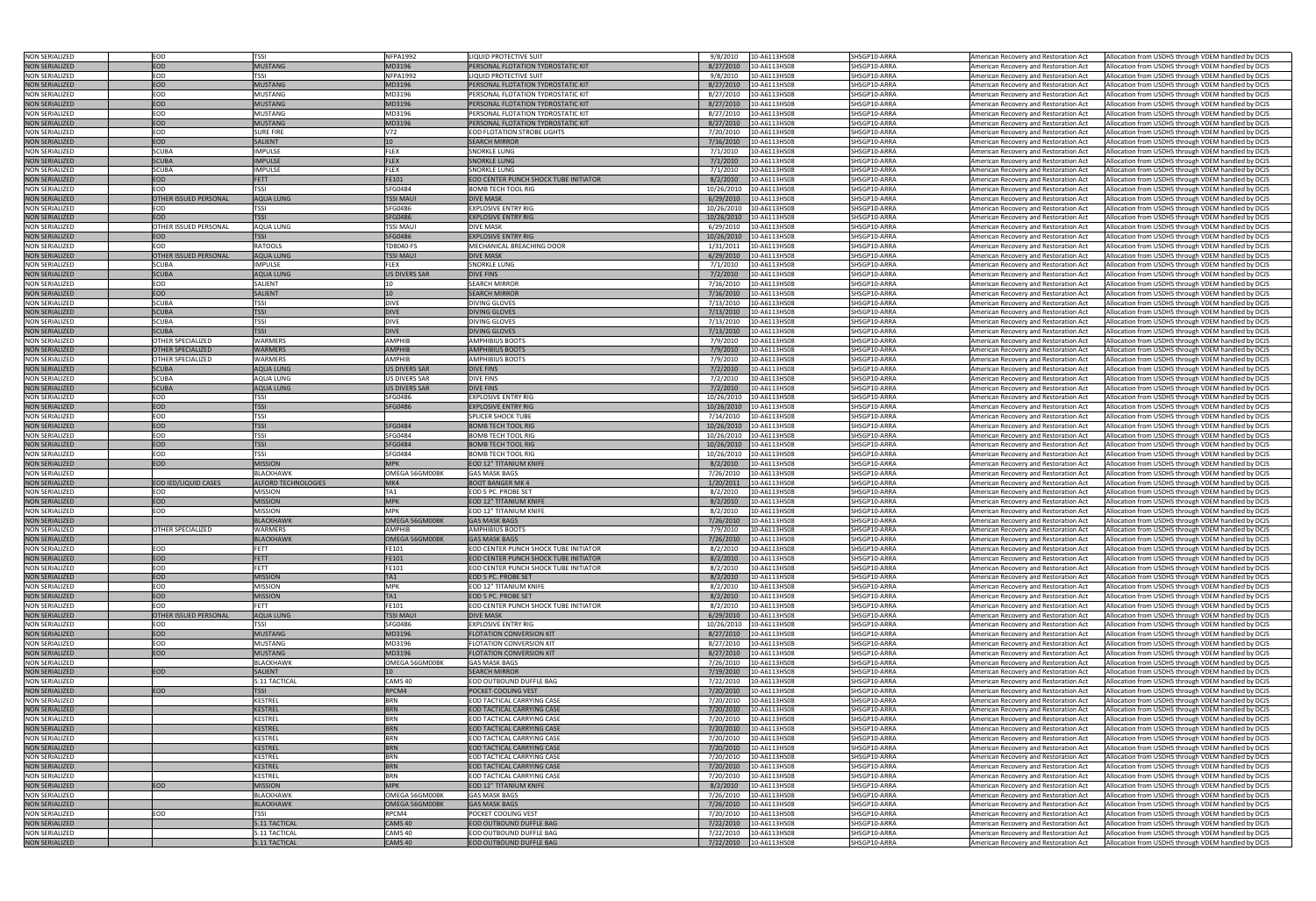| <b>NON SERIALIZED</b> |                          | 5.11 TACTICAL         | CAMS 40            | <b>EOD OUTBOUND DUFFLE BAG</b>       | 7/22/2010  | 10-A6113HS08                     | SHSGP10-ARRA                       | American Recovery and Restoration Act  | Allocation from USDHS through VDEM handled by DCJS |
|-----------------------|--------------------------|-----------------------|--------------------|--------------------------------------|------------|----------------------------------|------------------------------------|----------------------------------------|----------------------------------------------------|
| <b>NON SERIALIZED</b> |                          | 5.11 TACTICAL         | CAMS <sub>40</sub> | <b>EOD OUTBOUND DUFFLE BAG</b>       | 7/22/2010  | 10-A6113HS08                     | SHSGP10-ARRA                       | American Recovery and Restoration Act  | Allocation from USDHS through VDEM handled by DCJS |
|                       |                          |                       |                    |                                      |            |                                  |                                    |                                        |                                                    |
| <b>NON SERIALIZED</b> |                          | 5.11 TACTICAL         | CAMS 40            | EOD OUTBOUND DUFFLE BAG              | 7/22/2010  | 10-A6113HS08                     | SHSGP10-ARRA                       | American Recovery and Restoration Act  | Allocation from USDHS through VDEM handled by DCJS |
| <b>NON SERIALIZED</b> |                          | 5.11 TACTICAL         | CAMS 40            | EOD OUTBOUND DUFFLE BAG              | 7/22/2010  | 10-A6113HS08                     | SHSGP10-ARRA                       | American Recovery and Restoration Act  | Allocation from USDHS through VDEM handled by DCJS |
| <b>NON SERIALIZED</b> | OTHER SPECIALIZED        | PELICAN               | ORIGINAL100        | <b>MARKER FLOAT</b>                  | 7/28/2010  | 10-A6113HS08                     | SHSGP10-ARRA                       | American Recovery and Restoration Act  | Allocation from USDHS through VDEM handled by DCJS |
| <b>NON SERIALIZED</b> | <b>OTHER SPECIALIZED</b> | <b>PELICAN</b>        | ORIGINAL100        | <b>MARKER FLOAT</b>                  | 7/28/2010  | 10-A6113HS08                     | SHSGP10-ARRA                       | American Recovery and Restoration Act  | Allocation from USDHS through VDEM handled by DCJS |
| <b>NON SERIALIZED</b> | OTHER SPECIALIZED        | PELICAN               | ORIGINAL100        | <b>MARKER FLOAT</b>                  | 7/28/2010  | 10-A6113HS08                     | SHSGP10-ARRA                       |                                        | Allocation from USDHS through VDEM handled by DCJS |
|                       |                          |                       |                    |                                      |            |                                  |                                    | American Recovery and Restoration Act  |                                                    |
| <b>NON SERIALIZED</b> | <b>EOD</b>               | <b>TSSI</b>           | RPCM4              | POCKET COOLING VEST                  | 7/20/2010  | 10-A6113HS08                     | SHSGP10-ARRA                       | American Recovery and Restoration Act  | Allocation from USDHS through VDEM handled by DCJS |
| <b>NON SERIALIZED</b> | EOD                      | <b>TSSI</b>           | RPCM4              | POCKET COOLING VEST                  | 7/20/2010  | 10-A6113HS08                     | SHSGP10-ARRA                       | American Recovery and Restoration Act  | Allocation from USDHS through VDEM handled by DCJS |
| <b>NON SERIALIZED</b> |                          | <b>BLACKHAWK</b>      | OMEGA 56GM00BK     | <b>GAS MASK BAGS</b>                 | 7/26/2010  | 10-A6113HS08                     | SHSGP10-ARRA                       | American Recovery and Restoration Act  | Allocation from USDHS through VDEM handled by DCJS |
| <b>NON SERIALIZED</b> | EOD                      | SALIENT               |                    | <b>SEARCH MIRROR</b>                 | 7/16/2010  | 10-A6113HS08                     | SHSGP10-ARRA                       | American Recovery and Restoration Act  | Allocation from USDHS through VDEM handled by DCJS |
| <b>NON SERIALIZED</b> | EOD                      |                       | SCI                |                                      | 7/16/2010  |                                  | SHSGP10-ARRA                       |                                        |                                                    |
|                       |                          | <b>SURE FIRE</b>      |                    | <b>BATTERY CARRIER</b>               |            | 10-A6113HS08                     |                                    | American Recovery and Restoration Act  | Allocation from USDHS through VDEM handled by DCJS |
| <b>NON SERIALIZED</b> | EOD                      | <b>SURE FIRE</b>      | SCI                | <b>BATTERY CARRIER</b>               | 7/16/2010  | 10-A6113HS08                     | SHSGP10-ARRA                       | American Recovery and Restoration Act  | Allocation from USDHS through VDEM handled by DCJS |
| <b>NON SERIALIZED</b> | EOD                      | <b>SURE FIRE</b>      | SCI                | <b>BATTERY CARRIER</b>               | 7/16/2010  | 10-A6113HS08                     | SHSGP10-ARRA                       | American Recovery and Restoration Act  | Allocation from USDHS through VDEM handled by DCJS |
| <b>NON SERIALIZED</b> | EOD                      | <b>SURE FIRE</b>      | SCI                | <b>BATTERY CARRIER</b>               | 7/16/2010  | 10-A6113HS08                     | SHSGP10-ARRA                       | American Recovery and Restoration Act  | Allocation from USDHS through VDEM handled by DCJS |
| <b>NON SERIALIZED</b> | EOD                      | <b>SURE FIRE</b>      | SCI                | <b>BATTERY CARRIER</b>               | 7/16/2010  | 10-A6113HS08                     | SHSGP10-ARRA                       | American Recovery and Restoration Act  | Allocation from USDHS through VDEM handled by DCJS |
|                       |                          |                       |                    |                                      |            |                                  |                                    |                                        |                                                    |
| <b>NON SERIALIZED</b> | EOD                      | <b>SURE FIRE</b>      | SCI                | <b>BATTERY CARRIEF</b>               | 7/16/2010  | 10-A6113HS08                     | SHSGP10-ARRA                       | American Recovery and Restoration Act  | Allocation from USDHS through VDEM handled by DCJS |
| <b>NON SERIALIZED</b> | EOD                      | <b>SURE FIRE</b>      | SCI                | <b>BATTERY CARRIER</b>               | 7/16/2010  | 10-A6113HS08                     | SHSGP10-ARRA                       | American Recovery and Restoration Act  | Allocation from USDHS through VDEM handled by DCJS |
| <b>NON SERIALIZED</b> | EOD                      | SALIENT               | 10 <sup>1</sup>    | <b>SEARCH MIRROR</b>                 | 7/16/2010  | 10-A6113HS08                     | SHSGP10-ARRA                       | American Recovery and Restoration Act  | Allocation from USDHS through VDEM handled by DCJS |
| <b>NON SERIALIZED</b> | EOD                      | <b>SALIENT</b>        | 10                 | <b>SEARCH MIRROR</b>                 | 7/16/2010  | 10-A6113HS08                     | SHSGP10-ARRA                       | American Recovery and Restoration Act  | Allocation from USDHS through VDEM handled by DCJS |
| <b>NON SERIALIZED</b> | EOD                      | SALIENT               |                    | <b>SEARCH MIRROR</b>                 | 7/16/2010  | 10-A6113HS08                     | SHSGP10-ARRA                       |                                        | Allocation from USDHS through VDEM handled by DCJS |
|                       |                          |                       |                    |                                      |            |                                  |                                    | American Recovery and Restoration Act  |                                                    |
| <b>NON SERIALIZED</b> | <b>EOD</b>               | <b>SALIENT</b>        | 10                 | <b>SEARCH MIRROR</b>                 | 7/16/2010  | 10-A6113HS08                     | SHSGP10-ARRA                       | American Recovery and Restoration Act  | Allocation from USDHS through VDEM handled by DCJS |
| <b>NON SERIALIZED</b> | EOD                      | SALIENT               | 10                 | <b>SEARCH MIRROR</b>                 | 7/16/2010  | 10-A6113HS08                     | SHSGP10-ARRA                       | American Recovery and Restoration Act  | Allocation from USDHS through VDEM handled by DCJS |
| <b>NON SERIALIZED</b> | EOD                      | <b>FOX40</b>          | 9010W              | <b>WHISTLE</b>                       | 7/16/2010  | 10-A6113HS08                     | SHSGP10-ARRA                       | American Recovery and Restoration Act  | Allocation from USDHS through VDEM handled by DCJS |
| <b>NON SERIALIZED</b> | EOD                      | <b>FOX40</b>          | 9010W              | WHISTLE                              | 7/16/2010  | 10-A6113HS08                     | SHSGP10-ARRA                       | American Recovery and Restoration Act  | Allocation from USDHS through VDEM handled by DCJS |
|                       |                          | <b>BLACKHAWK</b>      | OMEGA 56GM00BK     | <b>GAS MASK BAGS</b>                 | 7/26/2010  | 10-A6113HS08                     | SHSGP10-ARRA                       |                                        | Allocation from USDHS through VDEM handled by DCJS |
| <b>NON SERIALIZED</b> |                          |                       |                    |                                      |            |                                  |                                    | American Recovery and Restoration Act  |                                                    |
| <b>NON SERIALIZED</b> | EOD                      | <b>SURE FIRE</b>      | <b>SCI</b>         | <b>BATTERY CARRIER</b>               | 7/15/2010  | 10-A6113HS08                     | SHSGP10-ARRA                       | American Recovery and Restoration Act  | Allocation from USDHS through VDEM handled by DCJS |
| <b>NON SERIALIZED</b> | <b>EOD</b>               | <b>FOX40</b>          | 9010W              | <b>WHISTLE</b>                       | 7/16/2010  | 10-A6113HS08                     | SHSGP10-ARRA                       | American Recovery and Restoration Act  | Allocation from USDHS through VDEM handled by DCJS |
| <b>NON SERIALIZED</b> | EOD                      | FOX40                 | 9010W              | WHISTLE                              | 7/16/2010  | 10-A6113HS08                     | SHSGP10-ARRA                       | American Recovery and Restoration Act  | Allocation from USDHS through VDEM handled by DCJS |
| <b>NON SERIALIZED</b> | <b>EOD</b>               | FOX40                 | 9010W              | <b>WHISTLE</b>                       | 7/16/2010  | 10-A6113HS08                     | SHSGP10-ARRA                       | American Recovery and Restoration Act  | Allocation from USDHS through VDEM handled by DCJS |
|                       |                          |                       |                    |                                      |            |                                  |                                    |                                        |                                                    |
| <b>NON SERIALIZED</b> | EOD                      | <b>FOX40</b>          | 9010W              | <b>WHISTLE</b>                       | 7/16/2010  | 10-A6113HS08                     | SHSGP10-ARRA                       | American Recovery and Restoration Act  | Allocation from USDHS through VDEM handled by DCJS |
| <b>NON SERIALIZED</b> | <b>EOD</b>               | <b>FOX40</b>          | 9010W              | <b>WHISTLE</b>                       | 7/16/2010  | 10-A6113HS08                     | SHSGP10-ARRA                       | American Recovery and Restoration Act  | Allocation from USDHS through VDEM handled by DCJS |
| <b>NON SERIALIZED</b> | EOD                      | <b>FOX40</b>          | 9010W              | <b>WHISTLE</b>                       | 7/16/2010  | 10-A6113HS08                     | SHSGP10-ARRA                       | American Recovery and Restoration Act  | Allocation from USDHS through VDEM handled by DCJS |
| <b>NON SERIALIZED</b> | EOD                      | <b>FOX40</b>          | 9010W              | <b>WHISTLE</b>                       | 7/16/2010  | 10-A6113HS08                     | SHSGP10-ARRA                       | American Recovery and Restoration Act  | Allocation from USDHS through VDEM handled by DCJS |
| <b>NON SERIALIZED</b> | EOD                      | <b>FOX40</b>          | 9010W              | WHISTLE                              | 7/16/2010  | 10-A6113HS08                     | SHSGP10-ARRA                       | American Recovery and Restoration Act  | Allocation from USDHS through VDEM handled by DCJS |
|                       |                          |                       |                    |                                      |            |                                  |                                    |                                        |                                                    |
| <b>NON SERIALIZED</b> | <b>EOD</b>               | FOX40                 | 9010W              | <b>WHISTLE</b>                       | 7/10/2010  | 10-A6113HS08                     | SHSGP10-ARRA                       | American Recovery and Restoration Act  | Allocation from USDHS through VDEM handled by DCJS |
| <b>NON SERIALIZED</b> | EOD                      | <b>FOX40</b>          | 9010W              | WHISTLE                              | 7/16/2010  | 10-A6113HS08                     | SHSGP10-ARRA                       | American Recovery and Restoration Act  | Allocation from USDHS through VDEM handled by DCJS |
| VAK-F401806           | EOD                      | <b>ALLEN VANGUARD</b> | <b>VAK1/00</b>     | <b>EOD HOOK AND LINE VEHICLE KIT</b> | 7/20/2010  | 10-A6113HS08                     | SHSGP10-ARRA                       | American Recovery and Restoration Act  | Allocation from USDHS through VDEM handled by DCJS |
| 109172                | BREATHALYZERS            | CMI                   | SD <sub>2</sub>    | PBT                                  | 12/21/2011 | 154AL-2012-52291-4669            | Federal Highway Safety Act of 1966 | Traffic Safety Enforcement FY12        | Allocation from USNHTSA through DMV                |
|                       |                          |                       |                    |                                      |            |                                  |                                    |                                        |                                                    |
| 109196                | <b>BREATHALYZERS</b>     | <b>CMI</b>            | SD <sub>2</sub>    | PBT                                  | 12/21/2011 | 154AL-2012-52291-4669            | Federal Highway Safety Act of 1966 | Traffic Safety Enforcement FY12        | Allocation from USNHTSA through DMV                |
| 109197                | BREATHALYZERS            | <b>CMI</b>            | SD <sub>2</sub>    | PBT                                  | 12/21/2011 | 154AL-2012-52291-4669            | Federal Highway Safety Act of 1966 | Traffic Safety Enforcement FY12        | Allocation from USNHTSA through DMV                |
| 109198                | BREATHALYZERS            | <b>CMI</b>            | SD <sub>2</sub>    | PBT                                  | 12/21/2011 | 154AL-2012-52291-4669            | Federal Highway Safety Act of 1966 | Traffic Safety Enforcement FY12        | Allocation from USNHTSA through DMV                |
| 109200                | BREATHALYZERS            | CMI                   | SD <sub>2</sub>    | PBT                                  | 12/21/2011 | 154AL-2012-52291-4669            | Federal Highway Safety Act of 1966 | Traffic Safety Enforcement FY12        | Allocation from USNHTSA through DMV                |
| 109201                | <b>BREATHALYZERS</b>     | <b>CMI</b>            | SD <sub>2</sub>    | PBT                                  | 12/21/2011 | 154AL-2012-52291-4669            | Federal Highway Safety Act of 1966 | Traffic Safety Enforcement FY12        | Allocation from USNHTSA through DMV                |
|                       |                          |                       |                    |                                      |            |                                  |                                    |                                        |                                                    |
| 109203                | BREATHALYZERS            | CMI                   | SD <sub>2</sub>    | PBT                                  | 12/21/2011 | 154AL-2012-52291-4669            | Federal Highway Safety Act of 1966 | <b>Traffic Safety Enforcement FY12</b> | Allocation from USNHTSA through DMV                |
| 109204                | <b>BREATHALYZERS</b>     | <b>CMI</b>            | <b>SDZ</b>         | PBT                                  |            | 12/21/2011 154AL-2012-52291-4669 | Federal Highway Safety Act of 1966 | Traffic Safety Enforcement FY12        | Allocation from USNHTSA through DMV                |
| 109205                | BREATHALYZERS            | CMI                   | SD <sub>2</sub>    | PBT                                  | 12/21/2011 | 154AL-2012-52291-4669            | Federal Highway Safety Act of 1966 | Traffic Safety Enforcement FY12        | Allocation from USNHTSA through DMV                |
| 109206                | BREATHALYZERS            | <b>CMI</b>            | SD <sub>2</sub>    | PBT                                  | 12/21/2011 | 154AL-2012-52291-4669            | Federal Highway Safety Act of 1966 | Traffic Safety Enforcement FY12        | Allocation from USNHTSA through DMV                |
| 109207                | BREATHALYZERS            | CMI                   | SD <sub>2</sub>    | PBT                                  | 12/21/2011 | 154AL-2012-52291-4669            |                                    | Traffic Safety Enforcement FY12        | Allocation from USNHTSA through DMV                |
|                       |                          |                       |                    |                                      |            |                                  | Federal Highway Safety Act of 1966 |                                        |                                                    |
| 109208                | BREATHALYZERS            | <b>CMI</b>            | SD <sub>2</sub>    | PBT                                  |            | 12/21/2011 154AL-2012-52291-4669 | Federal Highway Safety Act of 1966 | Traffic Safety Enforcement FY12        | Allocation from USNHTSA through DMV                |
| 109210                | BREATHALYZERS            | CMI                   | SD <sub>2</sub>    | PBT                                  | 12/21/2011 | 154AL-2012-52291-4669            | Federal Highway Safety Act of 1966 | Traffic Safety Enforcement FY12        | Allocation from USNHTSA through DMV                |
| 109211                | BREATHALYZERS            | <b>CMI</b>            | SD <sub>2</sub>    | PBT                                  | 12/21/2011 | 154AL-2012-52291-4669            | Federal Highway Safety Act of 1966 | Traffic Safety Enforcement FY12        | Allocation from USNHTSA through DMV                |
| 109213                | BREATHALYZERS            | CMI                   | SD <sub>2</sub>    | PBT                                  | 12/21/2011 | 154AL-2012-52291-4669            | Federal Highway Safety Act of 1966 | Traffic Safety Enforcement FY12        | Allocation from USNHTSA through DMV                |
|                       |                          |                       |                    |                                      |            |                                  |                                    |                                        |                                                    |
| 109222                | BREATHALYZERS            | <b>CMI</b>            | SD <sub>2</sub>    | PBT                                  | 12/20/2011 | 154AL-2012-52291-4669            | Federal Highway Safety Act of 1966 | Traffic Safety Enforcement FY12        | Allocation from USNHTSA through DMV                |
| 109224                | BREATHALYZERS            | CMI                   | SD <sub>2</sub>    | PBT                                  | 12/21/2011 | 154AL-2012-52291-4669            | Federal Highway Safety Act of 1966 | Traffic Safety Enforcement FY12        | Allocation from USNHTSA through DMV                |
| 109231                | BREATHALYZERS            | <b>CMI</b>            | SD <sub>2</sub>    | PBT                                  | 12/21/2011 | 154AL-2012-52291-4669            | Federal Highway Safety Act of 1966 | Traffic Safety Enforcement FY12        | Allocation from USNHTSA through DMV                |
| 109239                | BREATHALYZERS            | CMI                   | SD <sub>2</sub>    | PBT                                  | 12/21/2011 | 154AL-2012-52291-4669            | Federal Highway Safety Act of 1966 | Traffic Safety Enforcement FY12        | Allocation from USNHTSA through DMV                |
| 109240                | <b>BREATHALYZERS</b>     | <b>CMI</b>            | SD <sub>2</sub>    | PBT                                  | 12/21/2011 | 154AL-2012-52291-4669            | Federal Highway Safety Act of 1966 | Traffic Safety Enforcement FY12        | Allocation from USNHTSA through DMV                |
|                       |                          |                       |                    |                                      |            |                                  |                                    |                                        |                                                    |
| RP06447               | RADAR UNITS              | <b>KUSTOM SIGNAL</b>  | RP1                | DUAL KA BAND RADAR                   | 2/1/2012   | 154AL-2012-52291-4669            | Federal Highway Safety Act of 1966 | Traffic Safety Enforcement FY12        | Allocation from USNHTSA through DMV                |
| RP07601               | <b>RADAR UNITS</b>       | <b>KUSTOM SIGNAL</b>  | RP1                | <b>DUAL K BAND RADAR</b>             | 2/1/2012   | 154AL-2012-52291-4669            | Federal Highway Safety Act of 1966 | Traffic Safety Enforcement FY12        | Allocation from USNHTSA through DMV                |
| RP07629               | <b>RADAR UNITS</b>       | <b>KUSTOM SIGNAL</b>  | RP1                | <b>DUAL K BAND RADAR</b>             | 2/1/2012   | 154AL-2012-52291-4669            | Federal Highway Safety Act of 1966 | Traffic Safety Enforcement FY12        | Allocation from USNHTSA through DMV                |
| RP07630               | <b>RADAR UNITS</b>       | <b>KUSTOM SIGNAL</b>  | RP1                | <b>DUAL K BAND RADAR</b>             | 2/1/2012   | 154AL-2012-52291-4669            | Federal Highway Safety Act of 1966 | Traffic Safety Enforcement FY12        | Allocation from USNHTSA through DMV                |
| RP07631               | <b>RADAR UNITS</b>       | <b>KUSTOM SIGNAL</b>  | RP1                | <b>DUAL K BAND RADAR</b>             | 2/1/2012   | 154AL-2012-52291-4669            | Federal Highway Safety Act of 1966 | Traffic Safety Enforcement FY12        | Allocation from USNHTSA through DMV                |
|                       |                          |                       |                    |                                      |            |                                  |                                    |                                        |                                                    |
| RP07633               | <b>RADAR UNITS</b>       | <b>KUSTOM SIGNAL</b>  | RP1                | <b>DUAL K BAND RADAR</b>             | 2/1/2012   | 154AL-2012-52291-4669            | Federal Highway Safety Act of 1966 | Traffic Safety Enforcement FY12        | Allocation from USNHTSA through DMV                |
| RP07634               | <b>RADAR UNITS</b>       | <b>KUSTOM SIGNAL</b>  | RP1                | <b>DUAL K BAND RADAR</b>             | 2/1/2012   | 154AL-2012-52291-4669            | Federal Highway Safety Act of 1966 | Traffic Safety Enforcement FY12        | Allocation from USNHTSA through DMV                |
| RP07635               | <b>RADAR UNITS</b>       | <b>KUSTOM SIGNAL</b>  | RAPTOR             | <b>DUAL K BAND RADAR</b>             | 2/1/2012   | 154AL-2012-52291-4669            | Federal Highway Safety Act of 1966 | Traffic Safety Enforcement FY12        | Allocation from USNHTSA through DMV                |
| RP07636               | <b>RADAR UNITS</b>       | <b>KUSTOM SIGNAL</b>  | RP1                | <b>DUAL K BAND RADAR</b>             | 2/1/2012   | 154AL-2012-52291-4669            | Federal Highway Safety Act of 1966 | Traffic Safety Enforcement FY12        | Allocation from USNHTSA through DMV                |
|                       |                          |                       |                    |                                      |            |                                  |                                    |                                        |                                                    |
| RP07637               | <b>RADAR UNITS</b>       | <b>KUSTOM SIGNAL</b>  | RP1                | <b>DUAL KA BAND RADAR</b>            | 2/1/2012   | 154AL-2012-52291-4669            | Federal Highway Safety Act of 1966 | Traffic Safety Enforcement FY12        | Allocation from USNHTSA through DMV                |
| RP07638               | <b>RADAR UNITS</b>       | <b>KUSTOM SIGNAL</b>  | RP1                | <b>DUAL K BAND RADAR</b>             | 2/1/2012   | 154AL-2012-52291-4669            | Federal Highway Safety Act of 1966 | Traffic Safety Enforcement FY12        | Allocation from USNHTSA through DMV                |
| RP07639               | <b>RADAR UNITS</b>       | <b>KUSTOM SIGNAL</b>  | RP1                | <b>DUAL K BAND RADAR</b>             | 2/1/2012   | 154AL-2012-52291-4669            | Federal Highway Safety Act of 1966 | Traffic Safety Enforcement FY12        | Allocation from USNHTSA through DMV                |
| 110063                | BREATHALYZERS            | CMI                   | SD <sub>2</sub>    | PBT                                  | 11/8/2012  | 154AL-2013-53318-5033(100%       | Federal Highway Safety Act of 1966 | Traffic Safety DUI FY13                | Allocation from USNHTSA through DMV                |
| 110064                | BREATHALYZERS            | <b>CMI</b>            | SD <sub>2</sub>    | PBT                                  | 11/8/2012  | 154AL-2013-53318-5033(100%       | Federal Highway Safety Act of 1966 | Traffic Safety DUI FY13                | Allocation from USNHTSA through DMV                |
|                       |                          |                       |                    |                                      |            |                                  |                                    |                                        |                                                    |
| 110065                | BREATHALYZERS            | CMI                   | SD <sub>2</sub>    | PBT                                  | 11/8/2012  | 154AL-2013-53318-5033(100%       | Federal Highway Safety Act of 1966 | Traffic Safety DUI FY13                | Allocation from USNHTSA through DMV                |
| 110075                | <b>BREATHALYZERS</b>     | <b>CMI</b>            | SD <sub>2</sub>    | PBT                                  | 11/8/2012  | 154AL-2013-53318-5033(100%       | Federal Highway Safety Act of 1966 | Traffic Safety DUI FY13                | Allocation from USNHTSA through DMV                |
| 110076                | BREATHALYZERS            | CMI                   | SD <sub>2</sub>    | PBT                                  | 11/8/2012  | 154AL-2013-53318-5033(100%       | Federal Highway Safety Act of 1966 | Traffic Safety DUI FY13                | Allocation from USNHTSA through DMV                |
| 110092                | BREATHALYZERS            | <b>CMI</b>            | SD <sub>2</sub>    | PBT                                  | 11/8/2012  | 154AL-2013-53318-5033(100%       | Federal Highway Safety Act of 1966 | Traffic Safety DUI FY13                | Allocation from USNHTSA through DMV                |
| 110099                | BREATHALYZERS            | CMI                   | SD <sub>2</sub>    | PBT                                  | 11/8/2012  | 154AL-2013-53318-5033(100%       | Federal Highway Safety Act of 1966 | Traffic Safety DUI FY13                | Allocation from USNHTSA through DMV                |
|                       |                          |                       |                    |                                      |            |                                  |                                    |                                        |                                                    |
| 110110                | <b>BREATHALYZERS</b>     | <b>CMI</b>            | SD <sub>2</sub>    | PBT                                  | 11/8/2012  | 154AL-2013-53318-5033(100%       | Federal Highway Safety Act of 1966 | Traffic Safety DUI FY13                | Allocation from USNHTSA through DMV                |
| 110111                | BREATHALYZERS            | CMI                   | SD <sub>2</sub>    | PBT                                  | 11/8/2012  | 154AL-2013-53318-5033(100%       | Federal Highway Safety Act of 1966 | Traffic Safety DUI FY13                | Allocation from USNHTSA through DMV                |
| 110115                | <b>BREATHALYZERS</b>     | <b>CMI</b>            | SD <sub>2</sub>    | PBT                                  | 11/8/2012  | 154AL-2013-53318-5033(100%       | Federal Highway Safety Act of 1966 | Traffic Safety DUI FY13                | Allocation from USNHTSA through DMV                |
| 110119                | BREATHALYZERS            | CMI                   | SD <sub>2</sub>    | PBT                                  | 11/8/2012  | 154AL-2013-53318-5033(100%       | Federal Highway Safety Act of 1966 | Traffic Safety DUI FY13                | Allocation from USNHTSA through DMV                |
|                       |                          |                       |                    |                                      |            |                                  |                                    |                                        |                                                    |
| 110125                | BREATHALYZERS            | <b>CMI</b>            | SD <sub>2</sub>    | PBT                                  | 11/8/2012  | 154AL-2013-53318-5033(100%       | Federal Highway Safety Act of 1966 | Traffic Safety DUI FY13                | Allocation from USNHTSA through DMV                |
| 110127                | BREATHALYZERS            | CMI                   | SD <sub>2</sub>    | PBT                                  | 11/8/2012  | 154AL-2013-53318-5033(100%       | Federal Highway Safety Act of 1966 | Traffic Safety DUI FY13                | Allocation from USNHTSA through DMV                |
| 110128                | BREATHALYZERS            | <b>CMI</b>            | SD <sub>2</sub>    | PBT                                  | 11/8/2012  | 154AL-2013-53318-5033(100%       | Federal Highway Safety Act of 1966 | Traffic Safety DUI FY13                | Allocation from USNHTSA through DMV                |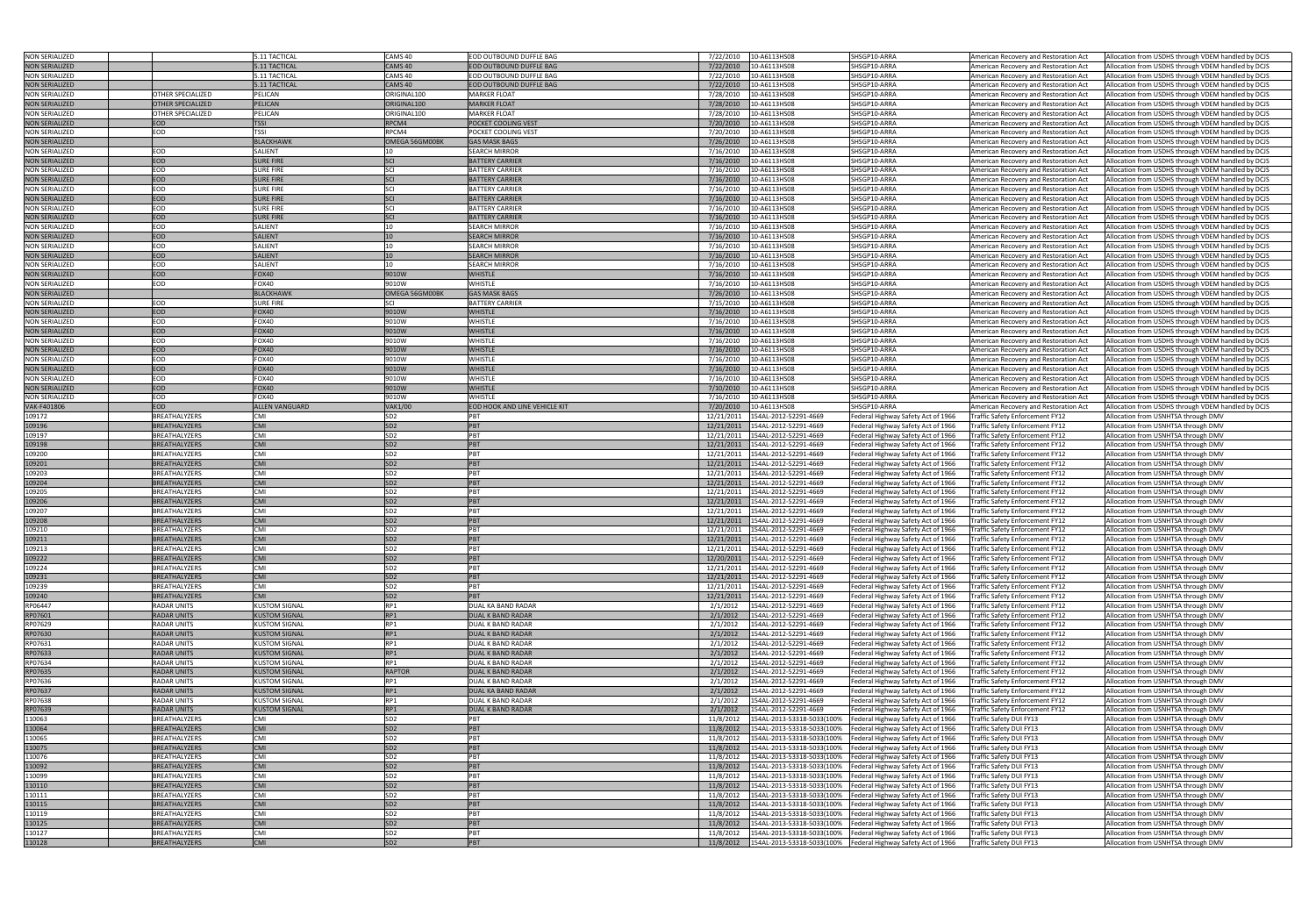| 110129            |        | BREATHALYZERS            | <b>CMI</b>             | SD <sub>2</sub> | PBT                                      | 11/8/2012  |                            | 154AL-2013-53318-5033(100% Federal Highway Safety Act of 1966 | Traffic Safety DUI FY13 | Allocation from USNHTSA through DMV |
|-------------------|--------|--------------------------|------------------------|-----------------|------------------------------------------|------------|----------------------------|---------------------------------------------------------------|-------------------------|-------------------------------------|
|                   |        |                          |                        |                 |                                          |            |                            |                                                               |                         |                                     |
| 110136            |        | BREATHALYZERS            | <b>CMI</b>             | SD <sub>2</sub> | PBT                                      | 11/8/2012  | I54AL-2013-53318-5033(100% | Federal Highway Safety Act of 1966                            | Traffic Safety DUI FY13 | Allocation from USNHTSA through DMV |
| 110138            |        | BREATHALYZERS            | <b>CMI</b>             | SD <sub>2</sub> | PBT                                      | 11/8/2012  |                            | 154AL-2013-53318-5033(100% Federal Highway Safety Act of 1966 | Traffic Safety DUI FY13 | Allocation from USNHTSA through DMV |
| 110139            |        | <b>BREATHALYZERS</b>     | <b>CMI</b>             | SD <sub>2</sub> | PBT                                      | 11/8/2012  | 54AL-2013-53318-5033(100%  | Federal Highway Safety Act of 1966                            | Traffic Safety DUI FY13 | Allocation from USNHTSA through DMV |
|                   |        |                          |                        |                 |                                          |            |                            |                                                               |                         |                                     |
| 110141            |        | BREATHALYZERS            | <b>CMI</b>             | SD <sub>2</sub> | PR <sub>1</sub>                          | 11/8/2012  | I54AL-2013-53318-5033(100% | Federal Highway Safety Act of 1966                            | Traffic Safety DUI FY13 | Allocation from USNHTSA through DMV |
| RP09920           |        | <b>RADAR UNITS</b>       | <b>KUSTOM SIGNAL</b>   | RP1             | DUAL KA BAND RADAR                       | 12/21/2012 | 154AL-2013-53318-5033(100% | Federal Highway Safety Act of 1966                            | Traffic Safety DUI FY13 | Allocation from USNHTSA through DMV |
| RP09922           |        | <b>RADAR UNITS</b>       | <b>KUSTOM SIGNAL</b>   | RP1             | DUAL KA BAND RADAR                       | 12/21/2012 | I54AL-2013-53318-5033(100% | Federal Highway Safety Act of 1966                            | Traffic Safety DUI FY13 | Allocation from USNHTSA through DMV |
|                   |        |                          |                        |                 |                                          |            |                            |                                                               |                         |                                     |
| RP09923           |        | <b>RADAR UNITS</b>       | <b>KUSTOM SIGNAL</b>   | RP1             | DUAL KA BAND RADAR                       | 12/21/2012 | I54AL-2013-53318-5033(100% | Federal Highway Safety Act of 1966                            | Traffic Safety DUI FY13 | Allocation from USNHTSA through DMV |
| RP09924           |        | <b>RADAR UNITS</b>       | <b>KUSTOM SIGNAL</b>   | RP1             | DUAL KA BAND RADAR                       | 12/21/2013 | 154AL-2013-53318-5033(100% | Federal Highway Safety Act of 1966                            | Traffic Safety DUI FY13 | Allocation from USNHTSA through DMV |
| RP09925           |        | <b>RADAR UNITS</b>       | <b>KUSTOM SIGNAL</b>   | RP1             | DUAL KA BAND RADAR                       | 12/21/2012 | 154AL-2013-53318-5033(100% | Federal Highway Safety Act of 1966                            | Traffic Safety DUI FY13 | Allocation from USNHTSA through DMV |
|                   |        |                          |                        |                 |                                          |            |                            |                                                               |                         |                                     |
| RP09926           |        | <b>RADAR UNITS</b>       | <b>KUSTOM SIGNAL</b>   | RP1             | DUAL KA BAND RADAR                       | 12/21/2012 | 154AL-2013-53318-5033(100% | Federal Highway Safety Act of 1966                            | Traffic Safety DUI FY13 | Allocation from USNHTSA through DMV |
| RP09927           |        | <b>RADAR UNITS</b>       | <b>KUSTOM SIGNAL</b>   | RP1             | DUAL KA BAND RADAR                       | 12/21/2012 | 154AL-2013-53318-5033(100% | Federal Highway Safety Act of 1966                            | Traffic Safety DUI FY13 | Allocation from USNHTSA through DMV |
| RP09928           |        | RADAR UNITS              | <b>KUSTOM SIGNAL</b>   | RP1             | DUAL KA BAND RADAR                       | 12/21/2012 | 154AL-2013-53318-5033(100% | Federal Highway Safety Act of 1966                            | Traffic Safety DUI FY13 | Allocation from USNHTSA through DMV |
|                   |        |                          |                        |                 |                                          |            |                            |                                                               |                         |                                     |
| RP09929           |        | <b>RADAR UNITS</b>       | <b>KUSTOM SIGNAL</b>   | RP1             | DUAL KA BAND RADAR                       | 12/21/2012 | 154AL-2013-53318-5033(100% | Federal Highway Safety Act of 1966                            | Traffic Safety DUI FY13 | Allocation from USNHTSA through DMV |
| RP09930           |        | RADAR UNITS              | <b>KUSTOM SIGNAL</b>   | RP1             | DUAL KA BAND RADAR                       | 12/21/2012 | 154AL-2013-53318-5033(100% | Federal Highway Safety Act of 1966                            | Traffic Safety DUI FY13 | Allocation from USNHTSA through DMV |
| RP09931           |        | <b>RADAR UNITS</b>       | <b>KUSTOM SIGNAL</b>   | RP1             | DUAL KA BAND RADAR                       | 12/21/2012 | 154AL-2013-53318-5033(100% | Federal Highway Safety Act of 1966                            | Traffic Safety DUI FY13 | Allocation from USNHTSA through DMV |
|                   |        |                          |                        | RP1             |                                          |            |                            |                                                               |                         |                                     |
| RP09932           |        | <b>RADAR UNITS</b>       | <b>KUSTOM SIGNAL</b>   |                 | DUAL KA BAND RADAR                       | 12/21/2012 | 154AL-2013-53318-5033(100% | Federal Highway Safety Act of 1966                            | Traffic Safety DUI FY13 | Allocation from USNHTSA through DMV |
| RP09933           |        | <b>RADAR UNITS</b>       | <b>KUSTOM SIGNAL</b>   | RP1             | DUAL KA BAND RADAR                       | 12/21/2012 | I54AL-2013-53318-5033(100% | Federal Highway Safety Act of 1966                            | Traffic Safety DUI FY13 | Allocation from USNHTSA through DMV |
| RP09934           |        | RADAR UNITS              | <b>KUSTOM SIGNAL</b>   | RP1             | DUAL KA BAND RADAR                       | 12/21/2012 | 154AL-2013-53318-5033(100% | Federal Highway Safety Act of 1966                            | Traffic Safety DUI FY13 | Allocation from USNHTSA through DMV |
|                   |        | <b>RADAR UNITS</b>       | <b>KUSTOM SIGNAL</b>   | RP1             | DUAL KA BAND RADAR                       | 12/21/2012 | I54AL-2013-53318-5033(100% |                                                               |                         |                                     |
| RP09935           |        |                          |                        |                 |                                          |            |                            | Federal Highway Safety Act of 1966                            | Traffic Safety DUI FY13 | Allocation from USNHTSA through DMV |
| RP09936           |        | <b>RADAR UNITS</b>       | <b>KUSTOM SIGNAL</b>   | RP1             | DUAL KA BAND RADAR                       | 12/21/2012 | I54AL-2013-53318-5033(100% | Federal Highway Safety Act of 1966                            | Traffic Safety DUI FY13 | Allocation from USNHTSA through DMV |
| RP09937           |        | <b>RADAR UNITS</b>       | <b>KUSTOM SIGNAL</b>   | RP1             | DUAL K BAND RADAR                        | 12/21/2012 | 154AL-2013-53318-5033(100% | Federal Highway Safety Act of 1966                            | Traffic Safety DUI FY13 | Allocation from USNHTSA through DMV |
| RP09951           |        | <b>RADAR UNITS</b>       | <b>KUSTOM SIGNAL</b>   | RP1             | DUAL KA BAND RADAR                       | 12/21/2012 | 154AL-2013-53318-5033(100% | Federal Highway Safety Act of 1966                            | Traffic Safety DUI FY13 | Allocation from USNHTSA through DMV |
|                   |        |                          |                        |                 |                                          |            |                            |                                                               |                         |                                     |
| RP09952           |        | <b>RADAR UNITS</b>       | <b>KUSTOM SIGNAL</b>   | RP1             | DUAL KA BAND RADAR                       | 12/21/2012 | I54AL-2013-53318-5033(100% | Federal Highway Safety Act of 1966                            | Traffic Safety DUI FY13 | Allocation from USNHTSA through DMV |
| RP09953           |        | <b>RADAR UNITS</b>       | <b>KUSTOM SIGNAL</b>   | RP1             | DUAL KA BAND RADAR                       | 12/21/2012 | 154AL-2013-53318-5033(100% | Federal Highway Safety Act of 1966                            | Traffic Safety DUI FY13 | Allocation from USNHTSA through DMV |
| 000410-1          |        | CAMERA FLASHES           | <b>CANON</b>           | SPEEDLITE 380EX | CAMERA FLASH                             | 4/7/2008   | 1999-LB-VX-8189            | LLEBG00                                                       |                         |                                     |
|                   |        |                          |                        |                 |                                          |            |                            |                                                               | <b>HCPD Block Grant</b> | Allocation from DOJ direct          |
| 01091             |        | <b>BINOCULARS</b>        | <b>STEINER</b>         | <b>MILITARY</b> | <b>BINOCULARS 8X30</b>                   | 4/15/2008  | 1999-LB-VX-8189            | LLEBG00                                                       | <b>HCPD Block Grant</b> | Allocation from DOJ direct          |
| 01130             |        | <b>BINOCULARS</b>        | <b>STEINER</b>         | MILITARY        | BINOCULARS 8X30                          | 4/15/2008  | 1999-LB-VX-8189            | LLEBG00                                                       | <b>HCPD Block Grant</b> | Allocation from DOJ direct          |
|                   |        |                          |                        |                 |                                          |            |                            |                                                               |                         |                                     |
| 01156             |        | <b>BINOCULARS</b>        | <b>STEINER</b>         | <b>MILITARY</b> | BINOCULARS 8X30                          | 4/15/2008  | 1999-LB-VX-8189            | LLEBG00                                                       | <b>HCPD Block Grant</b> | Allocation from DOJ direct          |
| 01266             |        | <b>BINOCULARS</b>        | <b>STEINER</b>         | <b>MILITARY</b> | BINOCULARS 8X30                          | 4/15/2008  | 1999-LB-VX-8189            | LLEBG00                                                       | <b>HCPD Block Grant</b> | Allocation from DOJ direct          |
| 01439             |        | <b>BINOCULARS</b>        | <b>STEINER</b>         | <b>MILITARY</b> | BINOCULARS 8X30                          | 4/15/2008  | 1999-LB-VX-8189            | LLEBG00                                                       | <b>HCPD Block Grant</b> | Allocation from DOJ direct          |
|                   |        |                          |                        |                 |                                          |            |                            |                                                               |                         |                                     |
| 01468             |        | BINOCULARS               | <b>STEINER</b>         | <b>MILITARY</b> | BINOCULARS 8X30                          | 4/15/2008  | 1999-LB-VX-8189            | LLEBG00                                                       | <b>HCPD Block Grant</b> | Allocation from DOJ direct          |
| 01655             |        | <b>BINOCULARS</b>        | <b>STEINER</b>         | <b>MILITARY</b> | BINOCULARS 8X30                          | 4/15/2008  | 1999-LB-VX-8189            | LLEBG00                                                       | <b>HCPD Block Grant</b> | Allocation from DOJ direct          |
| 0200401242        |        | BINOCULARS               | <b>STEINER</b>         | <b>MILITARY</b> | BINOCULARS 8X30                          | 4/15/2008  | 1999-LB-VX-8189            | LLEBG00                                                       | <b>HCPD Block Grant</b> | Allocation from DOJ direct          |
|                   |        |                          |                        |                 |                                          |            |                            |                                                               |                         |                                     |
| 0200401272        |        | <b>BINOCULARS</b>        | <b>STEINER</b>         | <b>MILITARY</b> | <b>BINOCULARS 10X25</b>                  | 4/15/2008  | 1999-LB-VX-8189            | LLEBG00                                                       | <b>HCPD Block Grant</b> | Allocation from DOJ direct          |
| 0200501105        |        | BINOCULARS               | <b>STEINER</b>         | 280             | <b>BINOCULARS 10X25</b>                  | 4/15/2008  | 1999-LB-VX-8189            | LLEBG00                                                       | <b>HCPD Block Grant</b> | Allocation from DOJ direct          |
| 0200501151        |        | <b>BINOCULARS</b>        | <b>STEINER</b>         | <b>MILITARY</b> | BINOCULARS 8X30                          | 4/15/2008  | 1999-LB-VX-8189            | LLEBG00                                                       | <b>HCPD Block Grant</b> | Allocation from DOJ direct          |
|                   |        |                          |                        |                 |                                          |            |                            |                                                               |                         |                                     |
| 0200501186        |        | BINOCULARS               | <b>STEINER</b>         | MILITARY        | <b>BINOCULARS 8X30</b>                   | 4/15/2008  | 1999-LB-VX-8189            | LLEBG00                                                       | <b>HCPD Block Grant</b> | Allocation from DOJ direct          |
| 0200501283        |        | <b>BINOCULARS</b>        | <b>STEINER</b>         | <b>MILITARY</b> | BINOCULARS 8X30                          | 4/15/2008  | 1999-LB-VX-8189            | LLEBG00                                                       | <b>HCPD Block Grant</b> | Allocation from DOJ direct          |
| 0200501456        |        | <b>BINOCULARS</b>        | <b>STEINER</b>         | <b>MILITARY</b> | BINOCULARS 8X30                          | 6/26/2012  | 1999-LB-VX-8189            | LLEBG00                                                       | <b>HCPD Block Grant</b> | Allocation from DOJ direct          |
|                   |        |                          |                        |                 |                                          |            |                            |                                                               |                         |                                     |
| 06005888          |        | <b>SCANNERS</b>          | <b>RADIO SHACK</b>     | <b>PRO-76</b>   | HANDHELD SCANNER                         | 7/15/2008  | 1999-LB-VX-8189            | LLEBG00                                                       | <b>HCPD Block Grant</b> | Allocation from DOJ direct          |
| 06007161          |        | SCANNERS                 | <b>RADIO SHACK</b>     | <b>PRO-76</b>   | HANDHELD SCANNER                         | 7/15/2008  | 1999-LB-VX-8189            | LLEBG00                                                       | <b>HCPD Block Grant</b> | Allocation from DOJ direct          |
| 06007163          |        | <b>SCANNERS</b>          | <b>RADIO SHACK</b>     | <b>PRO-76</b>   | HANDHELD SCANNER                         | 7/15/2008  | 1999-LB-VX-8189            | LLEBG00                                                       | <b>HCPD Block Grant</b> | Allocation from DOJ direct          |
|                   |        |                          |                        |                 |                                          |            |                            |                                                               |                         |                                     |
| 06007168          |        | SCANNERS                 | <b>RADIO SHACK</b>     | <b>PRO-76</b>   | <b>IANDHELD SCANNER</b>                  | 7/15/2008  | 1999-LB-VX-8189            | LLEBG00                                                       | <b>HCPD Block Grant</b> | Allocation from DOJ direct          |
| 06007171          |        | <b>SCANNERS</b>          | <b>RADIO SHACK</b>     | <b>PRO-76</b>   | HANDHELD SCANNER                         | 7/15/2008  | 1999-LB-VX-8189            | LLEBG00                                                       | <b>HCPD Block Grant</b> | Allocation from DOJ direct          |
|                   |        | SCANNERS                 | RADIO SHACK            |                 |                                          | 7/15/2008  |                            |                                                               | <b>HCPD Block Grant</b> | Allocation from DOJ direct          |
| 06007173          |        |                          |                        | PRO-76          | HANDHELD SCANNER                         |            | 1999-LB-VX-8189            | LLEBG00                                                       |                         |                                     |
| 06007176          |        | <b>SCANNERS</b>          | <b>RADIO SHACK</b>     | <b>PRO-76</b>   | HANDHELD SCANNER                         | 7/15/2008  | 1999-LB-VX-8189            | LLEBG00                                                       | <b>HCPD Block Grant</b> | Allocation from DOJ direct          |
| 14140             |        | SURVEILANCE EQUIP        | LAW ENFORCEMENT ASSOC. | 7046            | PAGER TRANSMITTER                        | 4/7/2008   | 1999-LB-VX-8189            | LLEBG00                                                       | <b>HCPD Block Grant</b> | Allocation from DOJ direct          |
| 14180             |        | <b>SURVEILANCE EQUIP</b> | LAW ENFORCEMENT ASSOC. | 7046            | PAGER TRANSMITTER                        | 4/7/2008   | 1999-LB-VX-8189            | LLEBG00                                                       | <b>HCPD Block Grant</b> | Allocation from DOJ direct          |
|                   |        |                          |                        |                 |                                          |            |                            |                                                               |                         |                                     |
| 2141-024395       |        | <b>RECORDERS</b>         | <b>OPTIMUS</b>         | MICRO 39        | MICRO CASSETTE RECORDER                  | 4/17/2008  | 1999-LB-VX-8189            | LLEBG00                                                       | <b>HCPD Block Grant</b> | Allocation from DOJ direct          |
| 2141-024442       |        | <b>RECORDERS</b>         | <b>OPTIMUS</b>         | MICRO 39        | MICRO CASSETTE RECORDER                  | 4/17/2008  | 1999-LB-VX-8189            | LLEBG00                                                       | <b>HCPD Block Grant</b> | Allocation from DOJ direct          |
| 2141-024481       |        | <b>RECORDERS</b>         | <b>OPTIMUS</b>         | MICRO 39        | MICRO CASSETTE RECORDER                  | 4/17/2008  | 1999-LB-VX-8189            | LLEBG00                                                       | <b>HCPD Block Grant</b> | Allocation from DOJ direct          |
|                   |        |                          |                        |                 |                                          |            |                            |                                                               |                         |                                     |
| 2141-024519       |        | <b>RECORDERS</b>         | <b>OPTIMUS</b>         | MICRO 39        | MICRO CASSETTE RECORDER                  | 4/17/2008  | 1999-LB-VX-8189            | LLEBG00                                                       | <b>HCPD Block Grant</b> | Allocation from DOJ direct          |
| 2141-024537       |        | <b>RECORDERS</b>         | <b>OPTIMUS</b>         | MICRO 39        | MICRO CASSETTE RECORDER                  | 4/17/2008  | 1999-LB-VX-8189            | LLEBG00                                                       | <b>HCPD Block Grant</b> | Allocation from DOJ direct          |
|                   |        |                          |                        |                 |                                          |            |                            |                                                               |                         |                                     |
| 2141-024701       |        | <b>RECORDERS</b>         | <b>OPTIMUS</b>         | MICRO 39        | MICRO CASSETTE RECORDER                  | 4/17/2008  | 1999-LB-VX-8189            | LLEBG00                                                       | <b>HCPD Block Grant</b> | Allocation from DOJ direct          |
| 2141-024735       |        | RECORDERS                | <b>OPTIMUS</b>         | MICRO 39        | MICRO CASSETTE RECORDER                  | 4/17/2008  | 1999-LB-VX-8189            | LLEBG00                                                       | <b>HCPD Block Grant</b> | Allocation from DOJ direct          |
| 2141-024740       |        | <b>RECORDERS</b>         | <b>OPTIMUS</b>         | MICRO 39        | <b>MICRO CASSETTE RECORDER</b>           | 4/17/2008  | 1999-LB-VX-8189            | LLEBG00                                                       | <b>HCPD Block Grant</b> | Allocation from DOJ direct          |
| 29533             |        | <b>RECORDERS</b>         | <b>COPYETTE</b>        | 300350000       | AUDIO CASSETTE DUPLICATOR                | 4/17/2008  | 1999-LB-VX-8189            | LLEBG00                                                       | <b>HCPD Block Grant</b> | Allocation from DOJ direct          |
|                   |        |                          |                        |                 |                                          |            |                            |                                                               |                         |                                     |
| 3621X             | 004074 | POLYGRAPH                | <b>STOELTING</b>       | 80506           | POLYGRAPH                                | 4/11/2000  | 1999-LB-VX-8189            | LLEBG00                                                       | <b>HCPD Block Grant</b> | Allocation from DOJ direct          |
| 4014771           |        | <b>CAMERA LENS</b>       | CANON                  |                 | 28-80 MM LENS                            | 4/7/2008   | 1999-LB-VX-8189            | LLEBG00                                                       | <b>HCPD Block Grant</b> | Allocation from DOJ direct          |
| 40943             |        | <b>OTHER SPECIALIZED</b> | <b>STINGER</b>         | 2015            | ROADWAY SPIKE SYSTEM                     | 4/4/2000   | 1999-LB-VX-8189            | LLEBG00                                                       | <b>HCPD Block Grant</b> | Allocation from DOJ direct          |
|                   |        |                          |                        |                 |                                          |            |                            |                                                               |                         |                                     |
| 40944             |        | <b>OTHER SPECIALIZED</b> | <b>STINGER</b>         | 2015            | ROADWAY SPIKE SYSTEM                     | 4/4/2000   | 1999-LB-VX-8189            | LLEBG00                                                       | <b>HCPD Block Grant</b> | Allocation from DOJ direct          |
| 40945             |        | <b>OTHER SPECIALIZED</b> | <b>STINGER</b>         | 2015            | ROADWAY SPIKE SYSTEM                     | 4/4/2000   | 1999-LB-VX-8189            | LLEBG00                                                       | <b>HCPD Block Grant</b> | Allocation from DOJ direct          |
| 40946             |        | <b>OTHER SPECIALIZED</b> | <b>STINGER</b>         | 2015            | ROADWAY SPIKE SYSTEM                     | 4/4/2000   | 1999-LB-VX-8189            | LLEBG00                                                       | <b>HCPD Block Grant</b> | Allocation from DOJ direct          |
|                   |        |                          |                        |                 |                                          |            |                            |                                                               |                         |                                     |
| 8071530           |        | <b>VIDEO MONITORS/TV</b> | SONY                   | KV9PT60         | MONITOR - 9" COLOR DC                    | 5/5/2008   | 1999-LB-VX-8189            | LLEBG00                                                       | <b>HCPD Block Grant</b> | Allocation from DOJ direct          |
| 8071534           |        | VIDEO MONITORS/TV        | SONY                   | KV9PT60         | <b>MONITOR - 9" COLOR DC</b>             | 5/5/2008   | 1999-LB-VX-8189            | LLEBG00                                                       | <b>HCPD Block Grant</b> | Allocation from DOJ direct          |
| 8071536           |        | <b>VIDEO MONITORS/TV</b> | SONY                   | KV9PT60         | MONITOR - 9" COLOR DC                    | 5/5/2008   | 1999-LB-VX-8189            | LLEBG00                                                       | <b>HCPD Block Grant</b> | Allocation from DOJ direct          |
|                   |        |                          |                        |                 |                                          |            |                            |                                                               |                         |                                     |
| ACEVD60079PAC     | 004079 | <b>FORENSICS</b>         | <b>SIRCHIE</b>         | ACEVD60         | EVIDENCE DRYING CABINET                  | 7/5/2000   | 1999-LB-VX-8189            | LLEBG00                                                       | <b>HCPD Block Grant</b> | Allocation from DOJ direct          |
| CF10WRD0004109SRF |        | <b>COMPUTER EQUIP</b>    | <b>METACREATIONS</b>   | CANOMA 1.0      | COMPUTER SOFTWARE-3D MODELS              | 8/8/2008   | 1999-LB-VX-8189            | LLEBG00                                                       | <b>HCPD Block Grant</b> | Allocation from DOJ direct          |
|                   |        |                          |                        |                 |                                          |            |                            | LLEBG00                                                       |                         |                                     |
| E0230574821199    |        | <b>COMPUTER EQUIP</b>    | <b>PEN-LINK</b>        | LINCOLN 1999    | COMPUTER SOFTWARE-DNR NETWORK COLLECTION | 8/8/2008   | 1999-LB-VX-8189            |                                                               | <b>HCPD Block Grant</b> | Allocation from DOJ direct          |
| FF16342           |        | <b>RADAR UNITS</b>       | <b>KUSTOM SIGNAL</b>   | <b>FALCON</b>   | <b>RADAR UNIT</b>                        | 4/4/2000   | 1999-LB-VX-8189            | LLEBG00                                                       | <b>HCPD Block Grant</b> | Allocation from DOJ direct          |
| FF16446           |        | <b>RADAR UNITS</b>       | <b>KUSTOM SIGNAL</b>   | <b>FALCON</b>   | RADAR UNIT                               | 4/4/2000   | 1999-LB-VX-8189            | LLEBG00                                                       | <b>HCPD Block Grant</b> | Allocation from DOJ direct          |
|                   |        |                          |                        | <b>FALCON</b>   | <b>RADAR UNIT</b>                        |            |                            |                                                               |                         |                                     |
| FF16448           |        | <b>RADAR UNITS</b>       | <b>KUSTOM SIGNAL</b>   |                 |                                          | 4/4/2000   | 1999-LB-VX-8189            | LLEBG00                                                       | <b>HCPD Block Grant</b> | Allocation from DOJ direct          |
| FF16454           |        | <b>RADAR UNITS</b>       | <b>KUSTOM SIGNAL</b>   | <b>FALCON</b>   | RADAR UNIT                               | 4/4/2000   | 1999-LB-VX-8189            | LLEBG00                                                       | <b>HCPD Block Grant</b> | Allocation from DOJ direct          |
| FF16457           |        | <b>RADAR UNITS</b>       | <b>KUSTOM SIGNAL</b>   | <b>FALCON</b>   | <b>RADAR UNIT</b>                        | 4/4/2000   | 1999-LB-VX-8189            | LLEBG00                                                       | <b>HCPD Block Grant</b> | Allocation from DOJ direct          |
|                   |        |                          |                        | <b>FALCON</b>   |                                          |            |                            | LLEBG00                                                       |                         |                                     |
| FF16458           |        | <b>RADAR UNITS</b>       | <b>KUSTOM SIGNAL</b>   |                 | RADAR UNIT                               | 4/4/2000   | 1999-LB-VX-8189            |                                                               | <b>HCPD Block Grant</b> | Allocation from DOJ direct          |
| FF16461           |        | <b>RADAR UNITS</b>       | <b>KUSTOM SIGNAL</b>   | <b>FALCON</b>   | <b>RADAR UNIT</b>                        | 4/4/2000   | 1999-LB-VX-8189            | LLEBG00                                                       | <b>HCPD Block Grant</b> | Allocation from DOJ direct          |
| FF16463           |        | <b>RADAR UNITS</b>       | <b>KUSTOM SIGNAL</b>   | <b>FALCON</b>   | <b>RADAR UNIT</b>                        | 4/4/2000   | 1999-LB-VX-8189            | LLEBG00                                                       | <b>HCPD Block Grant</b> | Allocation from DOJ direct          |
| FF16478           |        | <b>RADAR UNITS</b>       | <b>KUSTOM SIGNAL</b>   | <b>FALCON</b>   | <b>RADAR UNIT</b>                        | 4/4/2000   | 1999-LB-VX-8189            | LLEBG00                                                       | <b>HCPD Block Grant</b> | Allocation from DOJ direct          |
|                   |        |                          |                        |                 |                                          |            |                            |                                                               |                         |                                     |
|                   |        |                          |                        |                 |                                          |            |                            | LLEBG00                                                       | <b>HCPD Block Grant</b> | Allocation from DOJ direct          |
| FF16479           |        | <b>RADAR UNITS</b>       | <b>KUSTOM SIGNAL</b>   | <b>FALCON</b>   | RADAR UNIT                               | 4/4/2000   | 1999-LB-VX-8189            |                                                               |                         |                                     |
| FF16480           |        | <b>RADAR UNITS</b>       | <b>KUSTOM SIGNAL</b>   | <b>FALCON</b>   | <b>RADAR UNIT</b>                        | 4/4/2000   | 1999-LB-VX-8189            | LLEBG00                                                       | <b>HCPD Block Grant</b> | Allocation from DOJ direct          |
|                   |        |                          |                        |                 |                                          |            |                            |                                                               |                         |                                     |
| FF16482           |        | <b>RADAR UNITS</b>       | <b>KUSTOM SIGNAL</b>   | <b>FALCON</b>   | RADAR UNIT                               | 4/4/2000   | 1999-LB-VX-8189            | LLEBG00                                                       | <b>HCPD Block Grant</b> | Allocation from DOJ direct          |
| FF16483           |        | <b>RADAR UNITS</b>       | <b>KUSTOM SIGNAL</b>   | <b>FALCON</b>   | <b>RADAR UNIT</b>                        | 4/4/2000   | 1999-LB-VX-8189            | LLEBG00                                                       | <b>HCPD Block Grant</b> | Allocation from DOJ direct          |
| FF16487           |        | <b>RADAR UNITS</b>       | <b>KUSTOM SIGNAL</b>   | <b>FALCON</b>   | <b>RADAR UNIT</b>                        | 4/4/2000   | 1999-LB-VX-8189            | LLEBG00                                                       | <b>HCPD Block Grant</b> | Allocation from DOJ direct          |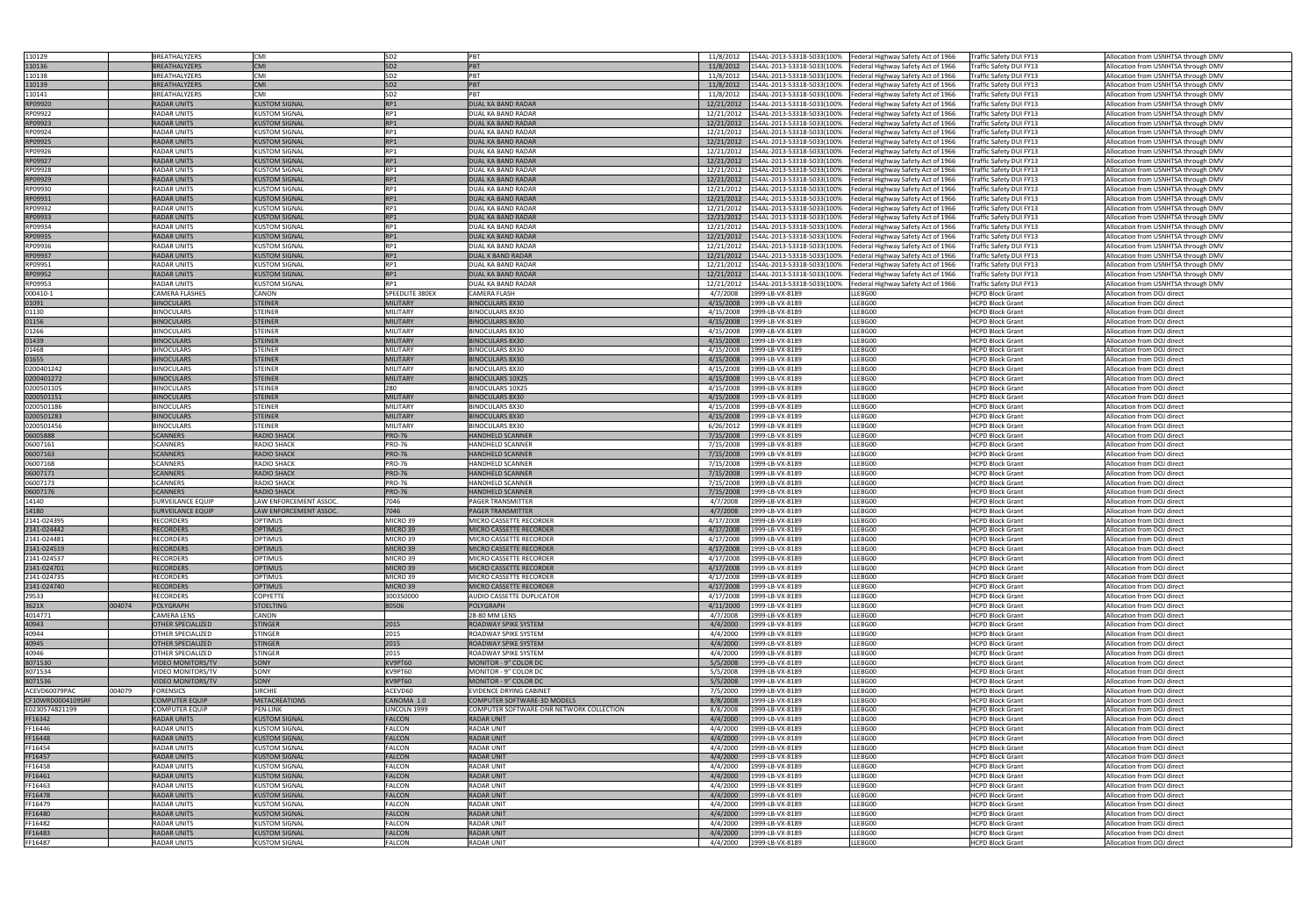| FF16490                            | <b>RADAR UNITS</b>                            | <b>KUSTOM SIGNAL</b>                     | <b>FALCON</b>  | <b>RADAR UNIT</b>                                                                    | 4/4/2000<br>1999-LB-VX-8189                                    | LLEBG00            | <b>HCPD Block Grant</b>                            | Allocation from DOJ direct                               |
|------------------------------------|-----------------------------------------------|------------------------------------------|----------------|--------------------------------------------------------------------------------------|----------------------------------------------------------------|--------------------|----------------------------------------------------|----------------------------------------------------------|
| FF16502                            | RADAR UNITS                                   | <b>KUSTOM SIGNAL</b>                     | <b>FALCON</b>  | <b>RADAR UNIT</b>                                                                    | 4/4/2000<br>1999-LB-VX-8189                                    | LLEBG00            | <b>HCPD Block Grant</b>                            | Allocation from DOJ direct                               |
| FF16504                            | <b>RADAR UNITS</b>                            | <b>KUSTOM SIGNAL</b>                     | <b>FALCON</b>  | <b>RADAR UNIT</b>                                                                    | 4/4/2000<br>1999-LB-VX-8189                                    | LLEBG00            | <b>HCPD Block Grant</b>                            | Allocation from DOJ direct                               |
| FF16508                            | RADAR UNITS                                   | <b>KUSTOM SIGNAL</b>                     | <b>FALCON</b>  | <b>RADAR UNIT</b>                                                                    | 4/4/2000<br>1999-LB-VX-8189                                    | LLEBG00            | <b>HCPD Block Grant</b>                            | Allocation from DOJ direct                               |
| FF16509                            | <b>RADAR UNITS</b>                            | <b>KUSTOM SIGNAL</b>                     | <b>FALCON</b>  | <b>RADAR UNIT</b>                                                                    | 12/16/2000<br>1999-LB-VX-8189                                  | LLEBG00            | <b>HCPD Block Grant</b>                            | Allocation from DOJ direct                               |
| HBVZL120120001                     | <b>CAMERA LENS</b>                            | MARSHALL                                 | HBVZL1201200   | 120-1200 MM LENS                                                                     | 4/7/2008<br>1999-LB-VX-8189                                    | LLEBG00            | <b>HCPD Block Grant</b>                            | Allocation from DOJ direct                               |
| HBVZL120120002                     | <b>CAMERA LENS</b>                            | <b>MARSHALL</b>                          | HBVZL1201200   | 120-1200 MM LENS                                                                     | 4/7/2008<br>1999-LB-VX-8189                                    | LLEBG00            | <b>HCPD Block Grant</b>                            | Allocation from DOJ direct                               |
| HBVZL120120003                     | <b>CAMERA LENS</b>                            | <b>MARSHALL</b>                          | HBVZL1201200   | 120-1200 MM LENS                                                                     | 4/7/2008<br>1999-LB-VX-8189                                    | LLEBG00            | <b>HCPD Block Grant</b>                            | Allocation from DOJ direct                               |
| <b>HPD 3724</b>                    | <b>OTHER SPECIALIZED</b>                      | <b>REGENT</b>                            | <b>WZT1000</b> | WORKLIGHT W/STAND & CORDS(1-50', 1-100')                                             | 3/27/2000<br>1999-LB-VX-8189                                   | LLEBG00            | <b>HCPD Block Grant</b>                            | Allocation from DOJ direct                               |
| <b>HPD 3725</b>                    | OTHER SPECIALIZED                             | <b>REGENT</b>                            | WZT1000        | WORKLIGHT W/STAND & CORDS(1-50', 1-100')                                             | 3/27/2000<br>1999-LB-VX-8189                                   | LLEBG00            | <b>HCPD Block Grant</b>                            | Allocation from DOJ direct                               |
| <b>HPD 3726</b>                    | <b>OTHER SPECIALIZED</b>                      | <b>REGENT</b>                            | WZT1000        | WORKLIGHT W/STAND & CORDS(1-50', 1-100')                                             | 3/27/2000<br>1999-LB-VX-8189                                   | LLEBG00            | <b>HCPD Block Grant</b>                            | Allocation from DOJ direct                               |
| <b>HPD 3727</b>                    | OTHER SPECIALIZED                             | REGENT                                   | WZT1000        | WORKLIGHT W/STAND & CORDS(1-50', 1-100')                                             | 3/27/2000<br>1999-LB-VX-8189                                   | LLEBG00            | <b>HCPD Block Grant</b>                            | Allocation from DOJ direct                               |
| <b>HPD 3728</b>                    | <b>OTHER SPECIALIZED</b>                      | <b>REGENT</b>                            | <b>WZT1000</b> | WORKLIGHT W/STAND                                                                    | 3/27/2000<br>1999-LB-VX-8189                                   | LLEBG00            | <b>HCPD Block Grant</b>                            | Allocation from DOJ direct                               |
| <b>HPD 3734</b>                    | OTHER RADIO EQUIP                             | <b>DAVID CLARK</b>                       | H6030          | RADIO HEADSET W/INTERFACE ADAPTER #C6008                                             | 10/16/2008<br>1999-LB-VX-8189                                  | LLEBG00            | <b>HCPD Block Grant</b>                            | Allocation from DOJ direct                               |
| <b>HPD 3735</b>                    | OTHER RADIO EQUIP                             | <b>DAVID CLARK</b>                       | H6030          | RADIO HEADSET W/INTERFACE ADAPTER #C6008                                             | 10/16/2008<br>1999-LB-VX-8189                                  | LLEBG00            | <b>HCPD Block Grant</b>                            | Allocation from DOJ direct                               |
| HPD 3736<br><b>HPD 3737</b>        | OTHER RADIO EQUIP<br>OTHER RADIO EQUIP        | <b>DAVID CLARK</b><br><b>DAVID CLARK</b> | H6030<br>H6030 | RADIO HEADSET W/INTERFACE ADAPTER #C6008<br>RADIO HEADSET W/INTERFACE ADAPTER #C6008 | 10/16/2008<br>1999-LB-VX-8189<br>10/16/2008<br>1999-LB-VX-8189 | LLEBG00<br>LLEBG00 | <b>HCPD Block Grant</b><br><b>HCPD Block Grant</b> | Allocation from DOJ direct<br>Allocation from DOJ direct |
| <b>HPD 3738</b>                    | OTHER RADIO EQUIP                             | <b>DAVID CLARK</b>                       | H6030          | RADIO HEADSET W/INTERFACE ADAPTER #C6008                                             | 10/16/2008<br>1999-LB-VX-8189                                  | LLEBG00            | <b>HCPD Block Grant</b>                            | Allocation from DOJ direct                               |
| <b>HPD 3739</b>                    | <b>OTHER RADIO EQUIP</b>                      | <b>DAVID CLARK</b>                       | H6030          | RADIO HEADSET W/INTERFACE ADAPTER #C6008                                             | 10/16/2008<br>1999-LB-VX-8189                                  | LLEBG00            | <b>HCPD Block Grant</b>                            | Allocation from DOJ direct                               |
| <b>HPD 3740</b>                    | OTHER RADIO EQUIP                             | <b>DAVID CLARK</b>                       | H6030          | RADIO HEADSET W/INTERFACE ADAPTER #C6008                                             | 10/16/2008<br>1999-LB-VX-8189                                  | LLEBG00            | <b>HCPD Block Grant</b>                            | Allocation from DOJ direct                               |
| <b>HPD 3741</b>                    | <b>OTHER RADIO EQUIP</b>                      | <b>DAVID CLARK</b>                       | H6030          | RADIO HEADSET W/INTERFACE ADAPTER #C6008                                             | 10/16/2008<br>1999-LB-VX-8189                                  | LLEBG00            | <b>HCPD Block Grant</b>                            | Allocation from DOJ direct                               |
| <b>HPD 3742</b>                    | <b>OTHER RADIO EQUIP</b>                      | <b>DAVID CLARK</b>                       | H6030          | RADIO HEADSET W/INTERFACE ADAPTER #C6008                                             | 10/16/2008<br>1999-LB-VX-8189                                  | LLEBG00            | <b>HCPD Block Grant</b>                            | Allocation from DOJ direct                               |
| <b>HPD 3743</b>                    | <b>OTHER RADIO EQUIP</b>                      | <b>DAVID CLARK</b>                       | H6030          | RADIO HEADSET W/INTERFACE ADAPTER #C6008                                             | 10/16/2008<br>1999-LB-VX-8189                                  | LLEBG00            | <b>HCPD Block Grant</b>                            | Allocation from DOJ direct                               |
| <b>HPD 3744</b>                    | OTHER RADIO EQUIP                             | <b>DAVID CLARK</b>                       | H6030          | RADIO HEADSET W/INTERFACE ADAPTER #C6008                                             | 10/16/2008<br>1999-LB-VX-8189                                  | LLEBG00            | <b>HCPD Block Grant</b>                            | Allocation from DOJ direct                               |
| <b>HPD 3745</b>                    | <b>OTHER RADIO EQUIP</b>                      | <b>DAVID CLARK</b>                       | H6030          | RADIO HEADSET W/INTERFACE ADAPTER #C6008                                             | 10/16/2008<br>1999-LB-VX-8189                                  | LLEBG00            | <b>HCPD Block Grant</b>                            | Allocation from DOJ direct                               |
| HPD 3746                           | <b>OTHER RADIO EQUIP</b>                      | <b>DAVID CLARK</b>                       | H6030          | RADIO HEADSET W/INTERFACE ADAPTER #C6008                                             | 10/16/2008<br>1999-LB-VX-8189                                  | LLEBG00            | <b>HCPD Block Grant</b>                            | Allocation from DOJ direct                               |
| <b>HPD 3747</b>                    | <b>OTHER RADIO EQUIP</b>                      | <b>DAVID CLARK</b>                       | H6030          | RADIO HEADSET W/INTERFACE ADAPTER #C6008                                             | 10/16/2008<br>1999-LB-VX-8189                                  | LLEBG00            | <b>HCPD Block Grant</b>                            | Allocation from DOJ direct                               |
| <b>HPD 3748</b>                    | OTHER RADIO EQUIP                             | <b>DAVID CLARK</b>                       | H6030          | RADIO HEADSET W/INTERFACE ADAPTER #C6008                                             | 10/16/2008<br>1999-LB-VX-8189                                  | LLEBG00            | <b>HCPD Block Grant</b>                            | Allocation from DOJ direct                               |
| <b>HPD 3749</b>                    | <b>OTHER RADIO EQUIP</b>                      | <b>DAVID CLARK</b>                       | H6030          | RADIO HEADSET W/INTERFACE ADAPTER #C6008                                             | 10/16/2008<br>1999-LB-VX-8189                                  | LLEBG00            | <b>HCPD Block Grant</b>                            | Allocation from DOJ direct                               |
| <b>HPD 3750</b>                    | OTHER RADIO EQUIP                             | <b>DAVID CLARK</b>                       | H6030          | RADIO HEADSET W/INTERFACE ADAPTER #C6008                                             | 10/16/2008<br>1999-LB-VX-8189                                  | LLEBG00            | <b>HCPD Block Grant</b>                            | Allocation from DOJ direct                               |
| <b>HPD 3751</b>                    | OTHER RADIO EQUIP                             | <b>DAVID CLARK</b>                       | H6030          | RADIO HEADSET W/INTERFACE ADAPTER #C6008                                             | 10/16/2008<br>1999-LB-VX-8189                                  | LLEBG00            | <b>HCPD Block Grant</b>                            | Allocation from DOJ direct                               |
| <b>HPD 3752</b>                    | OTHER RADIO EQUIP                             | <b>DAVID CLARK</b>                       | H6030          | RADIO HEADSET W/INTERFACE ADAPTER #C6008                                             | 10/16/2008<br>1999-LB-VX-8189                                  | LLEBG00            | <b>HCPD Block Grant</b>                            | Allocation from DOJ direct                               |
| <b>HPD 3753</b>                    | <b>OTHER RADIO EQUIP</b>                      | <b>DAVID CLARK</b>                       | H6030          | RADIO HEADSET W/INTERFACE ADAPTER #C6008                                             | 10/16/2008<br>1999-LB-VX-8189                                  | LLEBG00            | <b>HCPD Block Grant</b>                            | Allocation from DOJ direct                               |
| <b>HPD 3754</b>                    | OTHER RADIO EQUIP                             | <b>DAVID CLARK</b>                       | H6030          | RADIO HEADSET W/INTERFACE ADAPTER #C6008                                             | 10/16/2008<br>1999-LB-VX-8189                                  | LLEBG00            | <b>HCPD Block Grant</b>                            | Allocation from DOJ direct                               |
| <b>HPD 3755</b>                    | <b>OTHER RADIO EQUIP</b>                      | <b>DAVID CLARK</b>                       | H6030          | RADIO HEADSET W/INTERFACE ADAPTER #C6008                                             | 10/16/2008<br>1999-LB-VX-8189                                  | LLEBG00            | <b>HCPD Block Grant</b>                            | Allocation from DOJ direct                               |
| <b>HPD 3756</b>                    | <b>OTHER RADIO EQUIP</b>                      | <b>DAVID CLARK</b>                       | H6030          | RADIO HEADSET W/INTERFACE ADAPTER #C6008                                             | 10/16/2008<br>1999-LB-VX-8189                                  | LLEBG00            | <b>HCPD Block Grant</b>                            | Allocation from DOJ direct                               |
| <b>HPD 3757</b>                    | <b>OTHER RADIO EQUIP</b><br>OTHER RADIO EQUIP | <b>DAVID CLARK</b><br><b>DAVID CLARK</b> | H6030<br>H6030 | RADIO HEADSET W/INTERFACE ADAPTER #C6008                                             | 10/16/2008<br>1999-LB-VX-8189                                  | LLEBG00<br>LLEBG00 | <b>HCPD Block Grant</b>                            | Allocation from DOJ direct                               |
| <b>HPD 3758</b><br><b>HPD 3759</b> | OTHER RADIO EQUIP                             | <b>DAVID CLARK</b>                       | H6030          | RADIO HEADSET W/INTERFACE ADAPTER #C6008<br>RADIO HEADSET W/INTERFACE ADAPTER #C6008 | 10/16/2008<br>1999-LB-VX-8189<br>10/16/2008<br>1999-LB-VX-8189 | LLEBG00            | <b>HCPD Block Grant</b><br><b>HCPD Block Grant</b> | Allocation from DOJ direct<br>Allocation from DOJ direct |
| <b>HPD 3760</b>                    | OTHER RADIO EQUIP                             | <b>DAVID CLARK</b>                       | H6030          | RADIO HEADSET W/INTERFACE ADAPTER #C6008                                             | 10/16/2008<br>1999-LB-VX-8189                                  | LLEBG00            | <b>HCPD Block Grant</b>                            | Allocation from DOJ direct                               |
| <b>HPD 3761</b>                    | <b>OTHER RADIO EQUIP</b>                      | <b>DAVID CLARK</b>                       | H6030          | RADIO HEADSET W/INTERFACE ADAPTER #C6008                                             | 10/16/2008<br>1999-LB-VX-8189                                  | LLEBG00            | <b>HCPD Block Grant</b>                            | Allocation from DOJ direct                               |
| <b>HPD 3762</b>                    | OTHER RADIO EQUIP                             | <b>DAVID CLARK</b>                       | H6030          | RADIO HEADSET W/INTERFACE ADAPTER #C6008                                             | 10/16/2008<br>1999-LB-VX-8189                                  | LLEBG00            | <b>HCPD Block Grant</b>                            | Allocation from DOJ direct                               |
| <b>HPD 3763</b>                    | <b>OTHER RADIO EQUIP</b>                      | <b>DAVID CLARK</b>                       | H6030          | RADIO HEADSET W/INTERFACE ADAPTER #C6008                                             | 10/16/2008<br>1999-LB-VX-8189                                  | LLEBG00            | <b>HCPD Block Grant</b>                            | Allocation from DOJ direct                               |
| <b>HPD 3764</b>                    | OTHER RADIO EQUIP                             | <b>DAVID CLARK</b>                       | H6030          | RADIO HEADSET W/INTERFACE ADAPTER #C6008                                             | 10/16/2008<br>1999-LB-VX-8189                                  | LLEBG00            | <b>HCPD Block Grant</b>                            | Allocation from DOJ direct                               |
| <b>HPD 3765</b>                    | <b>OTHER RADIO EQUIP</b>                      | <b>DAVID CLARK</b>                       | H6030          | RADIO HEADSET W/INTERFACE ADAPTER #C6008                                             | 10/16/2008<br>1999-LB-VX-8189                                  | LLEBG00            | <b>HCPD Block Grant</b>                            | Allocation from DOJ direct                               |
| <b>HPD 3766</b>                    | JOTHER RADIO EQUIP                            | DAVID CLARK                              | H6030          | RADIO HEADSET W/INTERFACE ADAPTER #C6008                                             | 10/16/2008 1999-LB-VX-8189                                     | LLEBG00            | <b>HCPD Block Grant</b>                            | Allocation from DOJ direct                               |
| <b>HPD 3767</b>                    | <b>OTHER RADIO EQUIP</b>                      | <b>DAVID CLARK</b>                       | H6030          | RADIO HEADSET W/INTERFACE ADAPTER #C6008                                             | 10/16/2008<br>1999-LB-VX-8189                                  | LLEBG00            | <b>HCPD Block Grant</b>                            | Allocation from DOJ direct                               |
| <b>HPD 3768</b>                    | <b>OTHER RADIO EQUIP</b>                      | <b>DAVID CLARK</b>                       | H6030          | RADIO HEADSET W/INTERFACE ADAPTER #C6008                                             | 10/16/2008<br>1999-LB-VX-8189                                  | LLEBG00            | <b>HCPD Block Grant</b>                            | Allocation from DOJ direct                               |
| <b>HPD 3769</b>                    | <b>OTHER RADIO EQUIP</b>                      | <b>DAVID CLARK</b>                       | H6030          | RADIO HEADSET W/INTERFACE ADAPTER #C6008                                             | 10/16/2008<br>1999-LB-VX-8189                                  | LLEBG00            | <b>HCPD Block Grant</b>                            | Allocation from DOJ direct                               |
| <b>HPD 3770</b>                    | <b>OTHER RADIO EQUIP</b>                      | <b>DAVID CLARK</b>                       | H6030          | RADIO HEADSET W/INTERFACE ADAPTER #C6008                                             | 10/16/2008<br>1999-LB-VX-8189                                  | LLEBG00            | <b>HCPD Block Grant</b>                            | Allocation from DOJ direct                               |
| <b>HPD 3771</b>                    | OTHER RADIO EQUIP                             | <b>DAVID CLARK</b>                       | H6030          | RADIO HEADSET W/INTERFACE ADAPTER #C6008                                             | 10/16/2008<br>1999-LB-VX-8189                                  | LLEBG00            | <b>HCPD Block Grant</b>                            | Allocation from DOJ direct                               |
| <b>HPD 3772</b>                    | OTHER RADIO EQUIP                             | <b>DAVID CLARK</b>                       | H6030          | RADIO HEADSET W/INTERFACE ADAPTER #C6008                                             | 10/16/2008<br>1999-LB-VX-8189                                  | LLEBG00            | <b>HCPD Block Grant</b>                            | Allocation from DOJ direct                               |
| <b>HPD 3773</b>                    | OTHER RADIO EQUIP                             | <b>DAVID CLARK</b>                       | H6030          | RADIO HEADSET W/INTERFACE ADAPTER #C6008                                             | 10/16/2008<br>1999-LB-VX-8189                                  | LLEBG00            | <b>HCPD Block Grant</b>                            | Allocation from DOJ direct                               |
| <b>HPD 3774</b>                    | <b>OTHER RADIO EQUIP</b>                      | <b>DAVID CLARK</b>                       | H6030          | RADIO HEADSET W/INTERFACE ADAPTER #C6008                                             | 10/16/2008<br>1999-LB-VX-8189                                  | LLEBG00            | <b>HCPD Block Grant</b>                            | Allocation from DOJ direct                               |
| <b>HPD 3775</b>                    | <b>OTHER RADIO EQUIP</b>                      | <b>DAVID CLARK</b>                       | H6030          | RADIO HEADSET W/INTERFACE ADAPTER #C6008                                             | 10/16/2008<br>1999-LB-VX-8189                                  | LLEBG00            | <b>HCPD Block Grant</b>                            | Allocation from DOJ direct                               |
| <b>HPD 3776</b>                    | OTHER RADIO EQUIP                             | <b>DAVID CLARK</b>                       | H6030<br>H6030 | RADIO HEADSET W/INTERFACE ADAPTER #C6008                                             | 10/16/2008<br>1999-LB-VX-8189                                  | LLEBG00            | <b>HCPD Block Grant</b>                            | Allocation from DOJ direct                               |
| <b>HPD 3777</b><br><b>HPD 3778</b> | OTHER RADIO EQUIP<br><b>OTHER RADIO EQUIP</b> | <b>DAVID CLARK</b><br><b>DAVID CLARK</b> | H6030          | RADIO HEADSET W/INTERFACE ADAPTER #C6008<br>RADIO HEADSET W/INTERFACE ADAPTER #C6008 | 10/16/2008<br>1999-LB-VX-8189<br>1999-LB-VX-8189<br>10/16/2008 | LLEBG00<br>LLEBG00 | <b>HCPD Block Grant</b><br><b>HCPD Block Grant</b> | Allocation from DOJ direct<br>Allocation from DOJ direct |
| <b>HPD 3779</b>                    | <b>OTHER RADIO EQUIP</b>                      | <b>DAVID CLARK</b>                       | H6030          | RADIO HEADSET W/INTERFACE ADAPTER #C6008                                             | 10/16/2008<br>1999-LB-VX-8189                                  | LLEBG00            | <b>HCPD Block Grant</b>                            | Allocation from DOJ direct                               |
| <b>HPD 3780</b>                    | <b>OTHER RADIO EQUIP</b>                      | <b>DAVID CLARK</b>                       | H6030          | RADIO HEADSET W/INTERFACE ADAPTER #C6008                                             | 10/16/2008<br>1999-LB-VX-8189                                  | LLEBG00            | <b>HCPD Block Grant</b>                            | Allocation from DOJ direct                               |
| <b>HPD 3781</b>                    | <b>OTHER RADIO EQUIP</b>                      | <b>DAVID CLARK</b>                       | H6030          | RADIO HEADSET W/INTERFACE ADAPTER #C6008                                             | 10/16/2008<br>1999-LB-VX-8189                                  | LLEBG00            | <b>HCPD Block Grant</b>                            | Allocation from DOJ direct                               |
| <b>HPD 3782</b>                    | <b>OTHER RADIO EQUIP</b>                      | <b>DAVID CLARK</b>                       | H6030          | RADIO HEADSET W/INTERFACE ADAPTER #C6008                                             | 10/16/2008<br>1999-LB-VX-8189                                  | LLEBG00            | <b>HCPD Block Grant</b>                            | Allocation from DOJ direct                               |
| <b>HPD 3783</b>                    | <b>OTHER RADIO EQUIP</b>                      | <b>DAVID CLARK</b>                       | C7028          | RADIO HEADSET W/INTERFACE ADAPTER #C6008                                             | 10/16/2008<br>1999-LB-VX-8189                                  | LLEBG00            | <b>HCPD Block Grant</b>                            | Allocation from DOJ direct                               |
| <b>HPD 3789</b>                    | <b>TRAINING</b>                               | ASP                                      |                | STRIKING BAG                                                                         | 1999-LB-VX-8189<br>7/7/2000                                    | LLEBG00            | <b>HCPD Block Grant</b>                            | Allocation from DOJ direct                               |
| <b>HPD 3790</b>                    | <b>TRAINING</b>                               | <b>ASP</b>                               |                | <b>STRIKING BAG</b>                                                                  | 7/7/2000<br>1999-LB-VX-8189                                    | LLEBG00            | <b>HCPD Block Grant</b>                            | Allocation from DOJ direct                               |
| HPD 3791                           | <b>TRAINING</b>                               | <b>ASP</b>                               |                | STRIKING BAG                                                                         | 7/7/2000<br>1999-LB-VX-8189                                    | LLEBG00            | <b>HCPD Block Grant</b>                            | Allocation from DOJ direct                               |
| <b>HPD 3792</b>                    | <b>TRAINING</b>                               | <b>ASP</b>                               |                | <b>STRIKING BAG</b>                                                                  | 7/7/2000<br>1999-LB-VX-8189                                    | LLEBG00            | <b>HCPD Block Grant</b>                            | Allocation from DOJ direct                               |
| HPD 3793                           | <b><i>TRAINING</i></b>                        | ASP                                      |                | STRIKING BAG                                                                         | 7/7/2000<br>1999-LB-VX-8189                                    | LLEBG00            | <b>HCPD Block Grant</b>                            | Allocation from DOJ direct                               |
| <b>HPD 3794</b>                    | <b>TRAINING</b>                               | <b>ASP</b>                               |                | <b>STRIKING BAG</b>                                                                  | 1999-LB-VX-8189<br>7/7/2000                                    | LLEBG00            | <b>HCPD Block Grant</b>                            | Allocation from DOJ direct                               |
| <b>HPD 3795</b>                    | TRAINING                                      | <b>ASP</b>                               |                | STRIKING BAG                                                                         | 7/7/2000<br>1999-LB-VX-8189                                    | LLEBG00            | <b>HCPD Block Grant</b>                            | Allocation from DOJ direct                               |
| <b>HPD 3796</b>                    | <b>TRAINING</b>                               | <b>ASP</b>                               |                | <b>STRIKING BAG</b>                                                                  | 7/7/2000<br>1999-LB-VX-8189                                    | LLEBG00            | <b>HCPD Block Grant</b>                            | Allocation from DOJ direct                               |
| <b>HPD 3797</b>                    | <b>TRAINING</b>                               | <b>ASP</b>                               |                | STRIKING BAG                                                                         | 7/7/2000<br>1999-LB-VX-8189                                    | LLEBG00            | <b>HCPD Block Grant</b>                            | Allocation from DOJ direct                               |
| <b>HPD 3798</b>                    | <b>TRAINING</b>                               | <b>ASP</b><br><b>ASP</b>                 |                | <b>STRIKING BAG</b><br>ARMORER KIT - RETRACTABLE BATON                               | 7/7/2000<br>1999-LB-VX-8189                                    | LLEBG00<br>LLEBG00 | <b>HCPD Block Grant</b>                            | Allocation from DOJ direct                               |
| HPD 3799<br><b>HPD 3800</b>        | TOOLS<br><b>TOOLS</b>                         | <b>ASP</b>                               | 5100<br>5103   | REPAIR KIT - RETRACTABLE BATON                                                       | 7/7/2000<br>1999-LB-VX-8189<br>7/7/2000<br>1999-LB-VX-8189     | LLEBG00            | <b>HCPD Block Grant</b><br><b>HCPD Block Grant</b> | Allocation from DOJ direct<br>Allocation from DOJ direct |
| HPD 3801                           | TOOLS                                         | <b>ASP</b>                               | 5105           | GRIP REPAIR KIT - RETRACTABLE BATON                                                  | 7/7/2000<br>1999-LB-VX-8189                                    | LLEBG00            | <b>HCPD Block Grant</b>                            | Allocation from DOJ direct                               |
| <b>HPD 3802</b>                    | <b>TRAINING</b>                               | <b>ASP</b>                               | 9871           | <b>CARRY BAG - RETRACTABLE BATONS</b>                                                | 1999-LB-VX-8189<br>7/7/2000                                    | LLEBG00            | <b>HCPD Block Grant</b>                            | Allocation from DOJ direct                               |
| <b>HPD 3803</b>                    | TRAINING                                      | <b>ASP</b>                               | 9871           | <b>CARRY BAG - RETRACTABLE BATONS</b>                                                | 7/7/2000<br>1999-LB-VX-8189                                    | LLEBG00            | <b>HCPD Block Grant</b>                            | Allocation from DOJ direct                               |
| <b>HPD 3805</b>                    | <b>TOOLS</b>                                  | <b>IDEAL</b>                             | <b>RG174</b>   | <b>CRIMPING TOOL</b>                                                                 | 8/15/2000<br>1999-LB-VX-8189                                   | LLEBG00            | <b>HCPD Block Grant</b>                            | Allocation from DOJ direct                               |
| <b>HPD 3806</b>                    | TOOLS                                         | <b>IDEAL</b>                             | <b>RG174</b>   | <b>CRIMPING TOOL</b>                                                                 | 1999-LB-VX-8189<br>8/15/2000                                   | LLEBG00            | <b>HCPD Block Grant</b>                            | Allocation from DOJ direct                               |
| <b>HPD 3807</b>                    | <b>CHEMICAL MASKS</b>                         | <b>MSA</b>                               | 808073         | <b>DECOMPOSITION MASK</b>                                                            | 5/1/2008<br>1999-LB-VX-8189                                    | LLEBG00            | <b>HCPD Block Grant</b>                            | Allocation from DOJ direct                               |
| <b>HPD 3808</b>                    | <b>CHEMICAL MASKS</b>                         | <b>MSA</b>                               | 808073         | DECOMPOSITION MASK                                                                   | 5/1/2008<br>1999-LB-VX-8189                                    | LLEBG00            | <b>HCPD Block Grant</b>                            | Allocation from DOJ direct                               |
| <b>HPD 3809</b>                    | <b>CHEMICAL MASKS</b>                         | <b>MSA</b>                               | 808071         | <b>DECOMPOSITION MASK</b>                                                            | 1999-LB-VX-8189<br>5/1/2008                                    | LLEBG00            | <b>HCPD Block Grant</b>                            | Allocation from DOJ direct                               |
| HPD 3810                           | OTHER OF PHOTOGRAPHIC                         | PELICAN                                  | PC-1600        | CAMERA STORAGE CASE                                                                  | 4/10/2008<br>1999-LB-VX-8189                                   | LLEBG00            | <b>HCPD Block Grant</b>                            | Allocation from DOJ direct                               |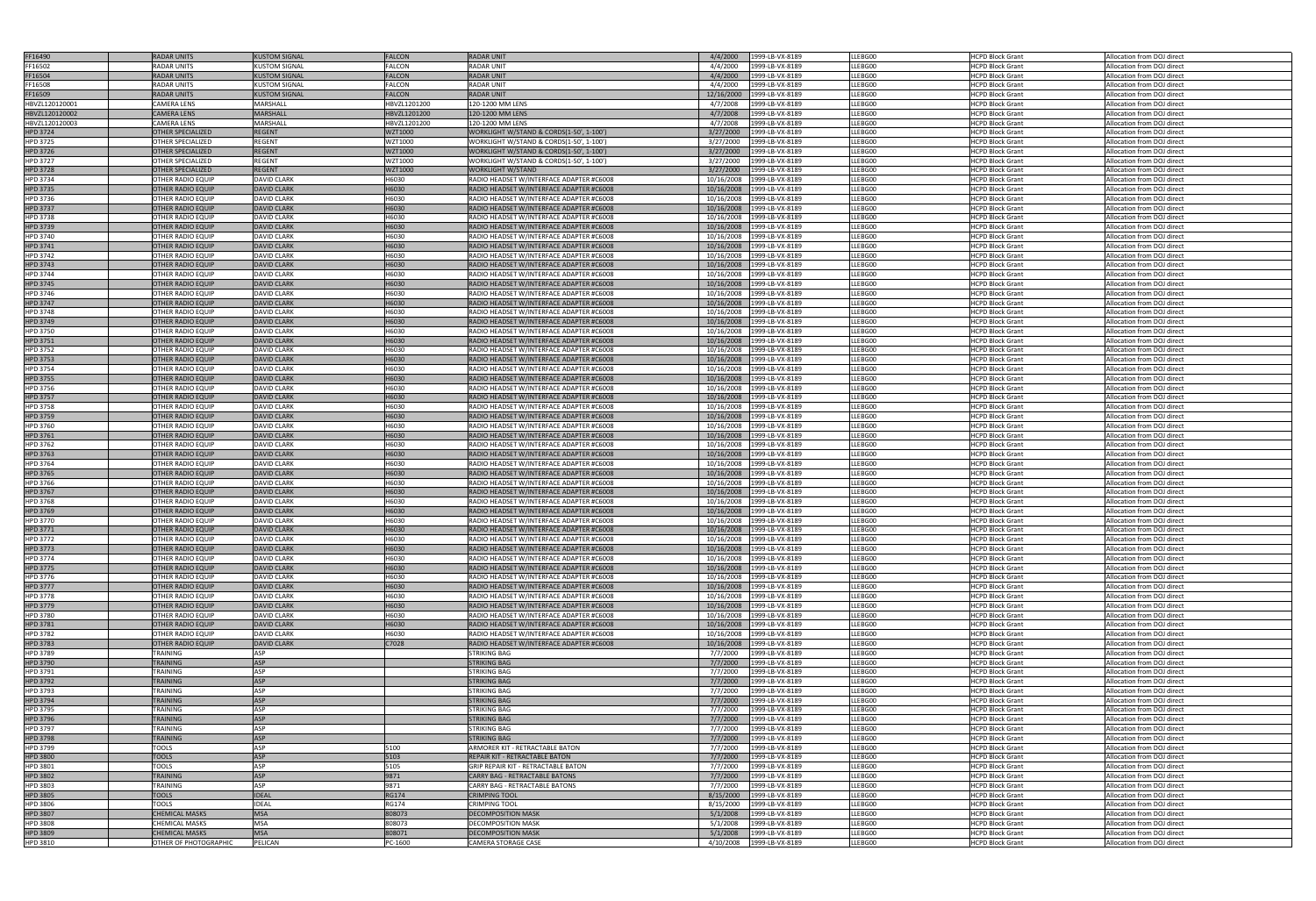| HPD 3811          | <b>OTHER OF PHOTOGRAPHIC</b> | <b>PELICAN</b>         | PC-1600         | <b>CAMERA STORAGE CASE</b>              | 4/10/2008 | 1999-LB-VX-8189          | LLEBG00 | <b>HCPD Block Grant</b> | Allocation from DOJ direct |
|-------------------|------------------------------|------------------------|-----------------|-----------------------------------------|-----------|--------------------------|---------|-------------------------|----------------------------|
|                   |                              |                        |                 |                                         |           |                          |         |                         |                            |
| HPD 3812          | OTHER OF PHOTOGRAPHIC        | PELICAN                | PC-1600         | CAMERA STORAGE CASE                     | 4/10/2008 | 1999-LB-VX-8189          | LLEBG00 | <b>HCPD Block Grant</b> | Allocation from DOJ direct |
| <b>HPD 3813</b>   | OTHER OF PHOTOGRAPHIC        | PELICAN                | PC-1600         | <b>CAMERA STORAGE CASE</b>              | 4/10/2008 | 1999-LB-VX-8189          | LLEBG00 | <b>HCPD Block Grant</b> | Allocation from DOJ direct |
| <b>HPD 3818</b>   | CHEMICAL MASKS               | MSA                    | 808073          | <b>DECOMPOSITION MASK</b>               | 5/1/2008  | 1999-LB-VX-8189          | LLEBG00 | <b>HCPD Block Grant</b> | Allocation from DOJ direct |
|                   |                              |                        |                 |                                         |           |                          |         |                         |                            |
| <b>HPD 3819</b>   | <b>FURNITURES</b>            | <b>SIRCHIE</b>         | MSC100BL        | FINGERPRINT CARD FILE CABINET           | 7/31/2008 | 1999-LB-VX-8189          | LLEBG00 | <b>HCPD Block Grant</b> | Allocation from DOJ direct |
| NONE              | OTHER ISSUED PERSONAL        | ASP                    |                 | RETRACTABLE BATONS (590)                | 5/2/2008  | 1999-LB-VX-8189          | LLEBG00 | <b>HCPD Block Grant</b> | Allocation from DOJ direct |
| NONE2             | OTHER ISSUED PERSONAL        | <b>ASP</b>             | 52432           | RETRACTABLE BATON HOLDER -610 SCABBARDS | 5/2/2008  | 1999-LB-VX-8189          | LLEBG00 | <b>HCPD Block Grant</b> | Allocation from DOJ direct |
|                   |                              |                        |                 |                                         |           |                          |         |                         |                            |
| NONE3             | <b>CHEMICAL MASKS</b>        | <b>MSA</b>             | GME-P100        | FILTERS FOR DECOMPOSITION MASK          | 5/1/2008  | 1999-LB-VX-8189          | LLEBG00 | <b>HCPD Block Grant</b> | Allocation from DOJ direct |
| PWW550R7236230726 | <b>COMPUTER EQUIP</b>        | ADOBE                  | PHOTOSHOP 5.5   | COMPUTER SOFTWARE-IMAGE EDITING         | 8/8/2008  | 1999-LB-VX-8189          | LLEBG00 | <b>HCPD Block Grant</b> | Allocation from DOJ direct |
|                   |                              |                        | 7.0             |                                         |           |                          |         |                         |                            |
| WLT042H4E         | COMPUTER EQUIP               | OVERLAND               |                 | COMPUTER SOFTWARE- PEN REGISTERS        | 8/8/2008  | 1999-LB-VX-8189          | LLEBG00 | <b>HCPD Block Grant</b> | Allocation from DOJ direct |
| 049ZA05034        | COMPUTER EQUIP               | <b>HEWLETT PACKARD</b> | 9100            |                                         | 8/8/2008  | 2000-LB-BX-0196          | LLEBG01 | <b>HCPD Block Grant</b> | Allocation from DOJ direct |
| 13218             | <b>NIGHT VISION</b>          | <b>XENONICS</b>        | <b>SVT100</b>   | <b>SUPERVISION MONOCULARS</b>           | 1/21/2010 | 2000-LB-BX-0196          | LLEBG01 | <b>HCPD Block Grant</b> | Allocation from DOJ direct |
|                   |                              |                        |                 |                                         |           |                          |         |                         |                            |
| 29378             | <b>RIFLE SCOPES</b>          | TRIJICON               | TA01M4A1        | RIFLE SIGHTING SYSTEM                   | 4/15/2008 | 2000-LB-BX-0196          | LLEBG01 | <b>HCPD Block Grant</b> | Allocation from DOJ direct |
| 29379             | RIFLE SCOPES                 | <b>TRIJICON</b>        | TA01M4A1        | <b>RIFLE SIGHTING SYSTEM</b>            | 4/15/2008 | 2000-LB-BX-0196          | LLEBG01 | <b>HCPD Block Grant</b> | Allocation from DOJ direct |
| 29380             | <b>RIFLE SCOPES</b>          | <b>TRIJICON</b>        | TA01M4A1        | RIFLE SIGHTING SYSTEM                   | 4/15/2008 | 2000-LB-BX-0196          | LLEBG01 | <b>HCPD Block Grant</b> | Allocation from DOJ direct |
|                   |                              |                        |                 |                                         |           |                          |         |                         |                            |
| 29381             | <b>RIFLE SCOPES</b>          | <b>TRIJICON</b>        | TA01M4A1        | <b>RIFLE SIGHTING SYSTEM</b>            | 4/15/2008 | 2000-LB-BX-0196          | LLEBG01 | <b>HCPD Block Grant</b> | Allocation from DOJ direct |
| 29382             | <b>RIFLE SCOPES</b>          | <b>TRIJICON</b>        | TA01M4A1        | RIFLE SIGHTING SYSTEM                   | 4/15/2008 | 2000-LB-BX-0196          | LLEBG01 | <b>HCPD Block Grant</b> | Allocation from DOJ direct |
| 29383             | <b>RIFLE SCOPES</b>          | <b>TRIJICON</b>        | TA01M4A1        | <b>RIFLE SIGHTING SYSTEM</b>            | 4/15/2008 | 2000-LB-BX-0196          | LLEBG01 | <b>HCPD Block Grant</b> | Allocation from DOJ direct |
|                   |                              |                        |                 |                                         |           |                          |         |                         |                            |
| 29384             | <b>RIFLE SCOPES</b>          | <b>TRIJICON</b>        | TA01M4A1        | RIFLE SIGHTING SYSTEM                   | 4/15/2008 | 2000-LB-BX-0196          | LLEBG01 | <b>HCPD Block Grant</b> | Allocation from DOJ direct |
| 29385             | <b>RIFLE SCOPES</b>          | <b>TRIJICON</b>        | TA01M4A1        | <b>RIFLE SIGHTING SYSTEM</b>            | 4/15/2008 | 2000-LB-BX-0196          | LLEBG01 | <b>HCPD Block Grant</b> | Allocation from DOJ direct |
|                   |                              |                        |                 |                                         |           |                          |         |                         |                            |
| 29386             | RIFLE SCOPES                 | <b>TRIJICON</b>        | TA01M4A1        | RIFLE SIGHTING SYSTEM                   | 4/15/2008 | 2000-LB-BX-0196          | LLEBG01 | <b>HCPD Block Grant</b> | Allocation from DOJ direct |
| 29388             | <b>RIFLE SCOPES</b>          | <b>TRIJICON</b>        | TA01M4A1        | <b>RIFLE SIGHTING SYSTEM</b>            | 4/15/2008 | 2000-LB-BX-0196          | LLEBG01 | <b>HCPD Block Grant</b> | Allocation from DOJ direct |
| 29389             | RIFLE SCOPES                 | TRIJICON               | TA01M4A1        | RIFLE SIGHTING SYSTEM                   | 4/15/2008 | 2000-LB-BX-0196          | LLEBG01 | <b>HCPD Block Grant</b> | Allocation from DOJ direct |
|                   |                              |                        |                 |                                         |           |                          |         |                         |                            |
| 29390             | RIFLE SCOPES                 | <b>TRIJICON</b>        | TA01M4A1        | <b>RIFLE SIGHTING SYSTEM</b>            | 4/15/2008 | 2000-LB-BX-0196          | LLEBG01 | <b>HCPD Block Grant</b> | Allocation from DOJ direct |
| 29391             | <b>RIFLE SCOPES</b>          | <b>TRIJICON</b>        | TA01M4A1        | RIFLE SIGHTING SYSTEM                   | 4/15/2008 | 2000-LB-BX-0196          | LLEBG01 | <b>HCPD Block Grant</b> | Allocation from DOJ direct |
| 29392             | <b>RIFLE SCOPES</b>          | <b>TRIJICON</b>        | TA01M4A1        | <b>RIFLE SIGHTING SYSTEM</b>            | 4/15/2008 | 2000-LB-BX-0196          | LLEBG01 | <b>HCPD Block Grant</b> | Allocation from DOJ direct |
|                   |                              |                        |                 |                                         |           |                          |         |                         |                            |
| 29393             | <b>RIFLE SCOPES</b>          | TRIJICON               | TA01M4A1        | RIFLE SIGHTING SYSTEM                   | 4/15/2008 | 2000-LB-BX-0196          | LLEBG01 | <b>HCPD Block Grant</b> | Allocation from DOJ direct |
| 29394             | <b>RIFLE SCOPES</b>          | <b>TRIJICON</b>        | TA01M4A1        | <b>RIFLE SIGHTING SYSTEM</b>            | 4/15/2008 | 2000-LB-BX-0196          | LLEBG01 | <b>HCPD Block Grant</b> | Allocation from DOJ direct |
|                   |                              |                        |                 |                                         |           |                          |         |                         |                            |
| 29395             | <b>RIFLE SCOPES</b>          | TRIJICON               | TA01M4A1        | RIFLE SIGHTING SYSTEM                   | 4/15/2008 | 2000-LB-BX-0196          | LLEBG01 | <b>HCPD Block Grant</b> | Allocation from DOJ direct |
| 29396             | <b>RIFLE SCOPES</b>          | <b>TRIJICON</b>        | TA01M4A1        | <b>RIFLE SIGHTING SYSTEM</b>            | 4/15/2008 | 2000-LB-BX-0196          | LLEBG01 | <b>HCPD Block Grant</b> | Allocation from DOJ direct |
| 29398             | <b>RIFLE SCOPES</b>          | TRIJICON               | TA01M4A1        | RIFLE SIGHTING SYSTEM                   | 4/15/2008 | 2000-LB-BX-0196          | LLEBG01 | <b>HCPD Block Grant</b> | Allocation from DOJ direct |
|                   |                              |                        |                 |                                         |           |                          |         |                         |                            |
| 29399             | RIFLE SCOPES                 | <b>TRIJICON</b>        | TA01M4A1        | <b>RIFLE SIGHTING SYSTEM</b>            | 4/15/2008 | 2000-LB-BX-0196          | LLEBG01 | <b>HCPD Block Grant</b> | Allocation from DOJ direct |
| 337253            | POLYGRAPH                    | <b>ZETRON</b>          | <b>CNT-324A</b> | TDD                                     | 1/26/2001 | 2000-LB-BX-0196          | LLEBG01 | <b>HCPD Block Grant</b> | Allocation from DOJ direct |
|                   |                              |                        |                 |                                         |           |                          |         |                         |                            |
| 501-00263         | <b>RIFLE SCOPES</b>          | <b>ITT</b>             | F7201A          | <b>RIFLE SCOPE-DAY/NIGHT</b>            | 4/15/2008 | 2000-LB-BX-0196          | LLEBG01 | <b>HCPD Block Grant</b> | Allocation from DOJ direct |
| 501-00295         | RIFLE SCOPES                 | <b>ITT</b>             | F7201A          | RIFLE SCOPE-DAY/NIGHT                   | 4/15/2008 | 2000-LB-BX-0196          | LLEBG01 | <b>HCPD Block Grant</b> | Allocation from DOJ direct |
| 78838             | <b>BREATHALYZERS</b>         | <b>CMI</b>             | SD <sub>2</sub> | <b>PBT</b>                              | 4/7/2008  | 2000-LB-BX-0196          | LLEBG01 | <b>HCPD Block Grant</b> | Allocation from DOJ direct |
|                   |                              |                        |                 |                                         |           |                          |         |                         |                            |
| 78958             | BREATHALYZERS                | CMI                    | SD <sub>2</sub> | PBT                                     | 4/7/2008  | 2000-LB-BX-0196          | LLEBG01 | <b>HCPD Block Grant</b> | Allocation from DOJ direct |
| 79083             | <b>BREATHALYZERS</b>         | <b>CMI</b>             | SD <sub>2</sub> | PBT                                     | 4/7/2008  | 2000-LB-BX-0196          | LLEBG01 | <b>HCPD Block Grant</b> | Allocation from DOJ direct |
|                   |                              |                        |                 |                                         |           |                          |         |                         |                            |
| 79086             | BREATHALYZERS                | <b>CMI</b>             | SD <sub>2</sub> | PBT                                     | 4/7/2008  | 2000-LB-BX-0196          | LLEBG01 | <b>HCPD Block Grant</b> | Allocation from DOJ direct |
| 79090             | <b>BREATHALYZERS</b>         | <b>CMI</b>             | SD <sub>2</sub> | <b>PBT</b>                              | 4/7/2008  | 2000-LB-BX-0196          | LLEBG01 | <b>HCPD Block Grant</b> | Allocation from DOJ direct |
| 79092             | BREATHALYZERS                | <b>CMI</b>             | SD <sub>2</sub> | PBT                                     | 4/7/2008  | 2000-LB-BX-0196          | LLEBG01 | <b>HCPD Block Grant</b> | Allocation from DOJ direct |
|                   |                              |                        |                 |                                         |           |                          |         |                         |                            |
| 79101             | BREATHALYZERS                | <b>CMI</b>             | SD <sub>2</sub> | PBT                                     | 4/7/2008  | 2000-LB-BX-0196          | LLEBG01 | <b>HCPD Block Grant</b> | Allocation from DOJ direct |
| 79121             | BREATHALYZERS                | CMI                    | SD <sub>2</sub> | PBT                                     | 4/7/2008  | 2000-LB-BX-0196          | LLEBG01 | <b>HCPD Block Grant</b> | Allocation from DOJ direct |
|                   |                              |                        |                 | <b>PBT</b>                              |           |                          |         |                         |                            |
| 79203             | <b>BREATHALYZERS</b>         | <b>CMI</b>             | SD <sub>2</sub> |                                         | 4/7/2008  | 2000-LB-BX-0196          | LLEBG01 | <b>HCPD Block Grant</b> | Allocation from DOJ direct |
| 79204             | BREATHALYZERS                | <b>CMI</b>             | SD <sub>2</sub> | PBT                                     | 4/7/2008  | 2000-LB-BX-0196          | LLEBG01 | <b>HCPD Block Grant</b> | Allocation from DOJ direct |
| 79206             | <b>BREATHALYZERS</b>         |                        |                 | PBT                                     |           | 4/7/2008 2000-LB-BX-0196 | LLEBG01 | <b>HCPD Block Grant</b> | Allocation from DOJ direct |
|                   |                              |                        |                 |                                         |           |                          |         |                         |                            |
| 79213             | BREATHALYZERS                | <b>CMI</b>             | SD <sub>2</sub> | PBT                                     | 4/7/2008  | 2000-LB-BX-0196          | LLEBG01 | <b>HCPD Block Grant</b> | Allocation from DOJ direct |
| 79218             | <b>BREATHALYZERS</b>         | <b>CMI</b>             | SD <sub>2</sub> | PBT                                     | 4/7/2008  | 2000-LB-BX-0196          | LLEBG01 | <b>HCPD Block Grant</b> | Allocation from DOJ direct |
|                   | COMPUTER EQUIP               |                        | 1308            | 3.5 FLOPPY DRIVE                        |           |                          | LLEBG01 |                         |                            |
| 98-25441058       |                              | <b>BOUNDLESS</b>       |                 |                                         | 8/8/2008  | 2000-LB-BX-0196          |         | <b>HCPD Block Grant</b> | Allocation from DOJ direct |
| 9L04277069        | <b>COMPUTER EQUIP</b>        | <b>OPTIQUEST</b>       | Q95             | <b>19" COLOR MONITOR</b>                | 8/8/2008  | 2000-LB-BX-0196          | LLEBG01 | <b>HCPD Block Grant</b> | Allocation from DOJ direct |
| C922601M          | SHOTGUNS                     | REMINGTON              | 870             | 12 GAUGE SHOTGUN                        | 2/27/2001 | 2000-LB-BX-0196          | LLEBG01 | <b>HCPD Block Grant</b> | Allocation from DOJ direct |
|                   |                              |                        |                 |                                         |           |                          |         |                         |                            |
| C932895M          | <b>SHOTGUNS</b>              | REMINGTON              | 870             | 12 GAUGE SHOTGUN                        | 2/27/2001 | 2000-LB-BX-0196          | LLEBG01 | <b>HCPD Block Grant</b> | Allocation from DOJ direct |
| C933694M          | SHOTGUNS                     | REMINGTON              | 870             | <b>12 GAUGE SHOTGUN</b>                 | 2/27/2001 | 2000-LB-BX-0196          | LLEBG01 | <b>HCPD Block Grant</b> | Allocation from DOJ direct |
| C936891M          | <b>SHOTGUNS</b>              | REMINGTON              | 870             | <b>12 GAUGE SHOTGUN</b>                 | 2/27/2001 | 2000-LB-BX-0196          | LLEBG01 | <b>HCPD Block Grant</b> | Allocation from DOJ direct |
|                   |                              |                        |                 |                                         |           |                          |         |                         |                            |
| C936913M          | <b>SHOTGUNS</b>              | REMINGTON              | 870             | 12 GAUGE SHOTGUN                        | 2/27/2001 | 2000-LB-BX-0196          | LLEBG01 | <b>HCPD Block Grant</b> | Allocation from DOJ direct |
| C938397M          | <b>SHOTGUNS</b>              | REMINGTON              | 870             | 12 GAUGE SHOTGUN                        | 2/27/2001 | 2000-LB-BX-0196          | LLEBG01 | <b>HCPD Block Grant</b> | Allocation from DOJ direct |
|                   |                              |                        |                 |                                         |           |                          |         |                         |                            |
| C938404M          | SHOTGUNS                     | REMINGTON              | 870             | 12 GAUGE SHOTGUN                        | 2/27/2001 | 2000-LB-BX-0196          | LLEBG01 | <b>HCPD Block Grant</b> | Allocation from DOJ direct |
| C938405M          | <b>SHOTGUNS</b>              | REMINGTON              | 870             | <b>12 GAUGE SHOTGUN</b>                 | 2/27/2001 | 2000-LB-BX-0196          | LLEBG01 | <b>HCPD Block Grant</b> | Allocation from DOJ direct |
| C938407M          | SHOTGUNS                     | REMINGTON              | 870             | <b>12 GAUGE SHOTGUN</b>                 | 2/27/2001 | 2000-LB-BX-0196          | LLEBG01 | <b>HCPD Block Grant</b> | Allocation from DOJ direct |
|                   |                              |                        |                 |                                         |           |                          |         |                         |                            |
| C938409M          | <b>SHOTGUNS</b>              | REMINGTON              | 870             | 12 GAUGE SHOTGUN                        | 2/27/2001 | 2000-LB-BX-0196          | LLEBG01 | <b>HCPD Block Grant</b> | Allocation from DOJ direct |
| C938411M          | <b>SHOTGUNS</b>              | REMINGTON              | 870             | <b>12 GAUGE SHOTGUN</b>                 | 2/27/2001 | 2000-LB-BX-0196          | LLEBG01 | <b>HCPD Block Grant</b> | Allocation from DOJ direct |
| C938412M          | <b>SHOTGUNS</b>              | REMINGTON              | 870             | 12 GAUGE SHOTGUN                        | 2/27/2001 | 2000-LB-BX-0196          | LLEBG01 | <b>HCPD Block Grant</b> | Allocation from DOJ direct |
|                   |                              |                        |                 |                                         |           |                          |         |                         |                            |
| C938413M          | SHOTGUNS                     | REMINGTON              | 870             | 12 GAUGE SHOTGUN                        | 2/27/2001 | 2000-LB-BX-0196          | LLEBG01 | <b>HCPD Block Grant</b> | Allocation from DOJ direct |
| C938417M          | <b>SHOTGUNS</b>              | REMINGTON              | 870             | 12 GAUGE SHOTGUN                        | 2/27/2001 | 2000-LB-BX-0196          | LLEBG01 | <b>HCPD Block Grant</b> | Allocation from DOJ direct |
|                   |                              | REMINGTON              |                 |                                         |           |                          |         |                         |                            |
| C938418M          | SHOTGUNS                     |                        | 870             | <b>12 GAUGE SHOTGUN</b>                 | 2/27/2001 | 2000-LB-BX-0196          | LLEBG01 | <b>HCPD Block Grant</b> | Allocation from DOJ direct |
| C938426M          | <b>SHOTGUNS</b>              | REMINGTON              | 870             | 12 GAUGE SHOTGUN                        | 2/27/2001 | 2000-LB-BX-0196          | LLEBG01 | <b>HCPD Block Grant</b> | Allocation from DOJ direct |
| C938432M          | <b>SHOTGUNS</b>              | REMINGTON              | 870             | <b>12 GAUGE SHOTGUN</b>                 | 2/27/2001 | 2000-LB-BX-0196          | LLEBG01 | <b>HCPD Block Grant</b> | Allocation from DOJ direct |
| C938433M          |                              | <b>REMINGTON</b>       | 870             |                                         |           |                          |         |                         |                            |
|                   | <b>SHOTGUNS</b>              |                        |                 | <b>12 GAUGE SHOTGUN</b>                 | 2/27/2001 | 2000-LB-BX-0196          | LLEBG01 | <b>HCPD Block Grant</b> | Allocation from DOJ direct |
| C938434M          | <b>SHOTGUNS</b>              | REMINGTON              | 870             | 12 GAUGE SHOTGUN                        | 2/27/2001 | 2000-LB-BX-0196          | LLEBG01 | <b>HCPD Block Grant</b> | Allocation from DOJ direct |
| C938467M          | <b>SHOTGUNS</b>              | REMINGTON              | 870             | <b>12 GAUGE SHOTGUN</b>                 | 2/27/2001 | 2000-LB-BX-0196          | LLEBG01 | <b>HCPD Block Grant</b> | Allocation from DOJ direct |
|                   |                              |                        |                 |                                         |           |                          |         |                         |                            |
| C938468M          | SHOTGUNS                     | REMINGTON              | 870             | 12 GAUGE SHOTGUN                        | 2/27/2001 | 2000-LB-BX-0196          | LLEBG01 | <b>HCPD Block Grant</b> | Allocation from DOJ direct |
| C938469M          | <b>SHOTGUNS</b>              | <b>REMINGTON</b>       | 870             | <b>12 GAUGE SHOTGUN</b>                 | 2/27/2001 | 2000-LB-BX-0196          | LLEBG01 | <b>HCPD Block Grant</b> | Allocation from DOJ direct |
| C938479M          | SHOTGUNS                     | REMINGTON              | 870             | 12 GAUGE SHOTGUN                        | 2/27/2001 | 2000-LB-BX-0196          | LLEBG01 | <b>HCPD Block Grant</b> | Allocation from DOJ direct |
|                   |                              |                        |                 |                                         |           |                          |         |                         |                            |
| C938485M          | <b>SHOTGUNS</b>              | REMINGTON              | 870             | 12 GAUGE SHOTGUN                        | 2/27/2001 | 2000-LB-BX-0196          | LLEBG01 | <b>HCPD Block Grant</b> | Allocation from DOJ direct |
| C938490M          | <b>SHOTGUNS</b>              | REMINGTON              | 870             | 12 GAUGE SHOTGUN                        | 2/27/2001 | 2000-LB-BX-0196          | LLEBG01 | <b>HCPD Block Grant</b> | Allocation from DOJ direct |
|                   |                              |                        |                 |                                         |           |                          |         |                         |                            |
| C938491M          | <b>SHOTGUNS</b>              | REMINGTON              | 870             | <b>12 GAUGE SHOTGUN</b>                 | 2/27/2001 | 2000-LB-BX-0196          | LLEBG01 | <b>HCPD Block Grant</b> | Allocation from DOJ direct |
| C938492M          | SHOTGUNS                     | REMINGTON              | 870             | <b>12 GAUGE SHOTGUN</b>                 | 2/27/2001 | 2000-LB-BX-0196          | LLEBG01 | <b>HCPD Block Grant</b> | Allocation from DOJ direct |
| C938495M          | <b>SHOTGUNS</b>              | REMINGTON              | 870             | 12 GAUGE SHOTGUN                        | 2/27/2001 | 2000-LB-BX-0196          | LLEBG01 | <b>HCPD Block Grant</b> | Allocation from DOJ direct |
|                   |                              |                        |                 |                                         |           |                          |         |                         |                            |
| C938496M          | SHOTGUNS                     | REMINGTON              | 870             | <b>12 GAUGE SHOTGUN</b>                 | 2/27/2001 | 2000-LB-BX-0196          | LLEBG01 | <b>HCPD Block Grant</b> | Allocation from DOJ direct |
| C938517M          | <b>SHOTGUNS</b>              | REMINGTON              | 870             | 12 GAUGE SHOTGUN                        | 2/27/2001 | 2000-LB-BX-0196          | LLEBG01 | <b>HCPD Block Grant</b> | Allocation from DOJ direct |
| C938525M          | <b>SHOTGUNS</b>              | REMINGTON              | 870             | <b>12 GAUGE SHOTGUN</b>                 |           |                          | LLEBG01 |                         |                            |
|                   |                              |                        |                 |                                         | 2/27/2001 | 2000-LB-BX-0196          |         | <b>HCPD Block Grant</b> | Allocation from DOJ direct |
| C942429M          | <b>SHOTGUNS</b>              | REMINGTON              | 870             | 12 GAUGE SHOTGUN                        | 2/27/2001 | 2000-LB-BX-0196          | LLEBG01 | <b>HCPD Block Grant</b> | Allocation from DOJ direct |
| C942430M          | <b>SHOTGUNS</b>              | REMINGTON              | 870             | 12 GAUGE SHOTGUN                        | 2/27/2001 | 2000-LB-BX-0196          | LLEBG01 | <b>HCPD Block Grant</b> | Allocation from DOJ direct |
| C942482M          |                              |                        |                 |                                         |           |                          |         |                         |                            |
|                   | <b>SHOTGUNS</b>              | REMINGTON              | 870             | 12 GAUGE SHOTGUN                        | 2/27/2001 | 2000-LB-BX-0196          | LLEBG01 | <b>HCPD Block Grant</b> | Allocation from DOJ direct |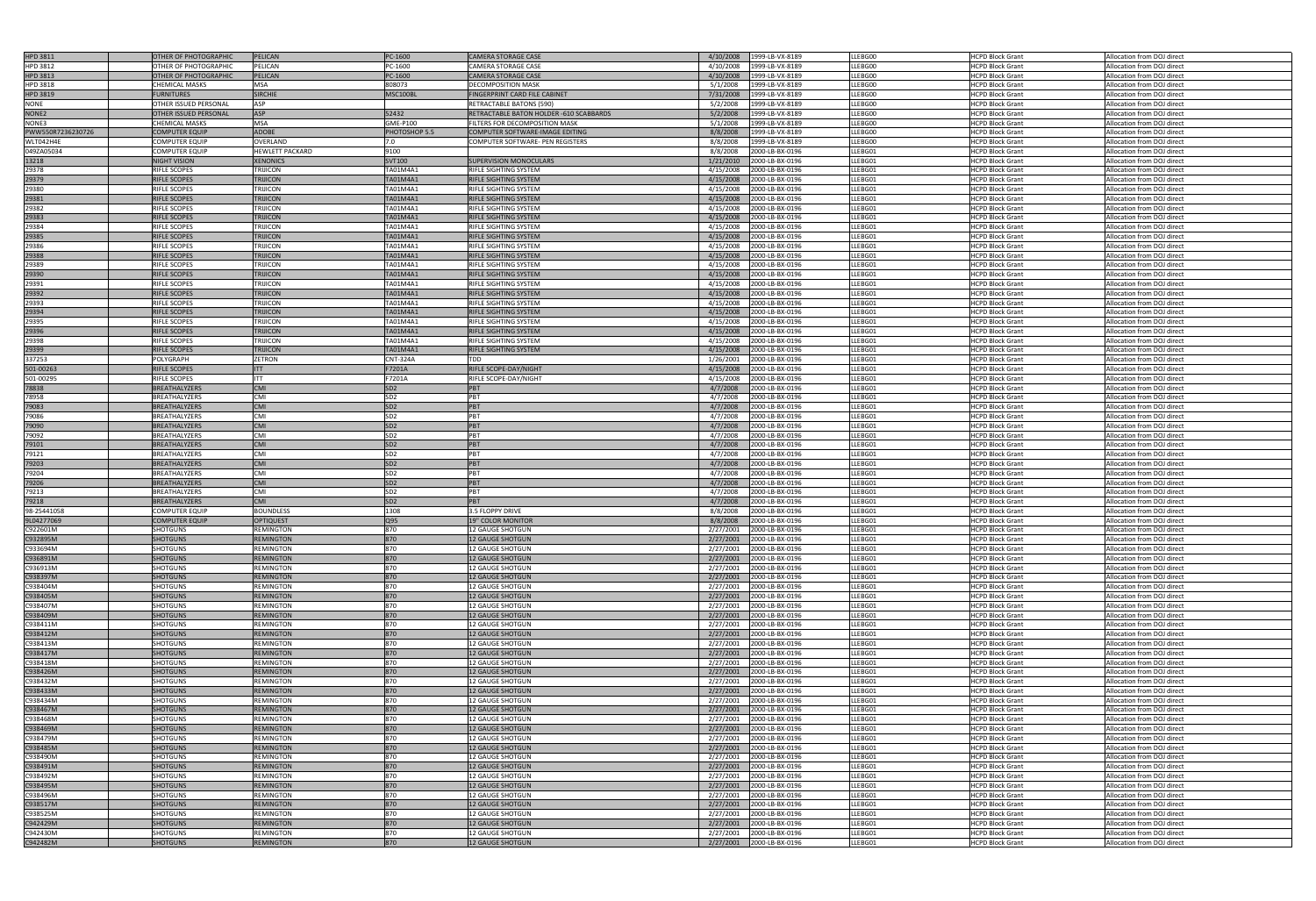| C945654M        |        | <b>SHOTGUNS</b>                                              | <b>REMINGTON</b>         | 870               | <b>12 GAUGE SHOTGUN</b>                  | 2/27/2001                  | 2000-LB-BX-0196                    | LLEBG01            | <b>HCPD Block Grant</b>                            | Allocation from DOJ direct                               |
|-----------------|--------|--------------------------------------------------------------|--------------------------|-------------------|------------------------------------------|----------------------------|------------------------------------|--------------------|----------------------------------------------------|----------------------------------------------------------|
| C946824M        |        | <b>SHOTGUNS</b>                                              | <b>REMINGTON</b>         | 870               | <b>12 GAUGE SHOTGUN</b>                  | 2/27/2001                  | 2000-LB-BX-0196                    | LLEBG01            | <b>HCPD Block Grant</b>                            | Allocation from DOJ direct                               |
| C946827M        |        | <b>SHOTGUNS</b>                                              | <b>REMINGTON</b>         | 870               | 12 GAUGE SHOTGUN                         | 2/27/2001                  | 2000-LB-BX-0196                    | LLEBG01            | <b>HCPD Block Grant</b>                            | Allocation from DOJ direct                               |
|                 |        |                                                              |                          |                   |                                          |                            |                                    |                    |                                                    |                                                          |
| C946830M        |        | <b>SHOTGUNS</b>                                              | <b>REMINGTON</b>         | 870               | <b>12 GAUGE SHOTGUN</b>                  | 2/27/2001                  | 2000-LB-BX-0196                    | LLEBG01            | <b>HCPD Block Grant</b>                            | Allocation from DOJ direct                               |
| C946833M        |        | <b>SHOTGUNS</b>                                              | <b>REMINGTON</b>         | 870               | <b>12 GAUGE SHOTGUN</b>                  | 2/27/2001                  | 2000-LB-BX-0196                    | LLEBG01            | <b>HCPD Block Grant</b>                            | Allocation from DOJ direct                               |
| C946885M        |        | <b>SHOTGUNS</b>                                              | <b>REMINGTON</b>         | 870               | <b>12 GAUGE SHOTGUN</b>                  | 2/27/2001                  | 2000-LB-BX-0196                    | LLEBG01            | <b>HCPD Block Grant</b>                            | Allocation from DOJ direct                               |
|                 |        |                                                              |                          |                   |                                          |                            |                                    |                    |                                                    |                                                          |
| C946891M        |        | <b>SHOTGUNS</b>                                              | <b>REMINGTON</b>         | 870               | <b>12 GAUGE SHOTGUN</b>                  | 2/27/2001                  | 2000-LB-BX-0196                    | LLEBG01            | <b>HCPD Block Grant</b>                            | Allocation from DOJ direct                               |
| C948003M        |        | <b>SHOTGUNS</b>                                              | <b>REMINGTON</b>         | 870               | <b>12 GAUGE SHOTGUN</b>                  | 2/27/2001                  | 2000-LB-BX-0196                    | LLEBG01            | <b>HCPD Block Grant</b>                            | Allocation from DOJ direct                               |
| C948011M        |        | <b>SHOTGUNS</b>                                              | <b>REMINGTON</b>         | 870               | <b>12 GAUGE SHOTGUN</b>                  | 2/27/2001                  | 2000-LB-BX-0196                    | LLEBG01            | <b>HCPD Block Grant</b>                            | Allocation from DOJ direct                               |
|                 |        |                                                              |                          |                   |                                          |                            |                                    |                    |                                                    |                                                          |
| C948063M        |        | <b>SHOTGUNS</b>                                              | <b>REMINGTON</b>         | 870               | <b>12 GAUGE SHOTGUN</b>                  | 2/27/2001                  | 2000-LB-BX-0196                    | LLEBG01            | <b>HCPD Block Grant</b>                            | Allocation from DOJ direct                               |
| HPD 3821        |        | OTHER OFFICE EQUIP                                           | SAFEBACK                 | <b>VER 2.16</b>   | COMPUTER SOFTWARE                        | 8/8/2008                   | 2000-LB-BX-0196                    | LLEBG01            | <b>HCPD Block Grant</b>                            | Allocation from DOJ direct                               |
| <b>HPD 3905</b> |        | <b>OTHER OPTICAL EQUIP</b>                                   | <b>ITT</b>               | 266646            | MONO ILLUMINATOR FOR NIGHT VIS.EYEPIECE  | 4/15/2008                  | 2000-LB-BX-0196                    | LLEBG01            | <b>HCPD Block Grant</b>                            | Allocation from DOJ direct                               |
|                 |        |                                                              |                          |                   |                                          |                            |                                    |                    |                                                    |                                                          |
| HPD 3906        |        | OTHER OPTICAL EQUIP                                          | <b>ITT</b>               | 266646            | MONO ILLUMINATOR FOR NIGHT VIS.EYEPIECE  | 4/15/2008                  | 2000-LB-BX-0196                    | LLEBG01            | <b>HCPD Block Grant</b>                            | Allocation from DOJ direct                               |
| <b>HPD 3907</b> |        | <b>FURNITURES</b>                                            | <b>MAYLINE</b>           | <b>MLN21172EZ</b> | <b>COMPUTER WORKSTATION</b>              | 7/31/2008                  | 2000-LB-BX-0196                    | LLEBG01            | <b>HCPD Block Grant</b>                            | Allocation from DOJ direct                               |
| <b>HPD 3908</b> |        | <b>COMPUTER EQUIP</b>                                        | <b>MAYLINE</b>           | MLN19500          | ARTICULATING KEYBOARD                    | 8/8/2008                   | 2000-LB-BX-0196                    | LLEBG01            | <b>HCPD Block Grant</b>                            | Allocation from DOJ direct                               |
|                 |        |                                                              |                          |                   |                                          |                            |                                    |                    |                                                    |                                                          |
| <b>HPD 3919</b> |        | <b>TOOLS</b>                                                 | <b>WESCO</b>             | 873M1020          | FOLDAWAY PLATFORM CART                   | 6/13/2001                  | 2000-LB-BX-0196                    | LLEBG01            | <b>HCPD Block Grant</b>                            | Allocation from DOJ direct                               |
| <b>HPD 3920</b> |        | OTHER SPECIALIZED                                            | <b>HOLMES</b>            |                   | 16" STAND FAN                            | 6/26/2001                  | 2000-LB-BX-0196                    | LLEBG01            | <b>HCPD Block Grant</b>                            | Allocation from DOJ direct                               |
| KJCAA04001366   |        | <b>CAMERAS</b>                                               | <b>KODAK</b>             | <b>DC5000</b>     | DIGITAL CAMERA                           | 4/7/2008                   | 2000-LB-BX-0196                    | LLEBG01            | <b>HCPD Block Grant</b>                            | Allocation from DOJ direct                               |
|                 |        |                                                              |                          |                   |                                          |                            |                                    |                    |                                                    |                                                          |
| M037872         |        | NIGHT VISION                                                 | <b>ITT</b>               | <b>NE160</b>      | NIGHT VISION                             | 4/15/2008                  | 2000-LB-BX-0196                    | LLEBG01            | <b>HCPD Block Grant</b>                            | Allocation from DOJ direct                               |
| NB0116250153    |        | <b>OTHER OFFICE EQUIP</b>                                    | <b>APC</b>               | <b>PRO 500</b>    | UNINTERRUPTED POWER SUPPLY               | 8/8/2008                   | 2000-LB-BX-0196                    | LLEBG01            | <b>HCPD Block Grant</b>                            | Allocation from DOJ direct                               |
| R10081          |        | <b>FORENSICS</b>                                             | <b>PATHFINDER</b>        | SOC001            | ELECTROSTATIC DUST PRINT LIFTER          | 1/17/2001                  | 2000-LB-BX-0196                    | LLEBG01            | <b>HCPD Block Grant</b>                            | Allocation from DOJ direct                               |
|                 |        |                                                              |                          |                   |                                          |                            |                                    |                    |                                                    |                                                          |
| R10125          |        | <b>FORENSICS</b>                                             | <b>PATHFINDER</b>        | SOC001            | ELECTROSTATIC DUST PRINT LIFTER          | 1/17/2001                  | 2000-LB-BX-0196                    | LLEBG01            | <b>HCPD Block Grant</b>                            | Allocation from DOJ direct                               |
| R10126          |        | <b>FORENSICS</b>                                             | <b>PATHFINDER</b>        | SOC001            | ELECTROSTATIC DUST PRINT LIFTER          | 1/17/2001                  | 2000-LB-BX-0196                    | LLEBG01            | <b>HCPD Block Grant</b>                            | Allocation from DOJ direct                               |
| SG11F33123      | 004064 | <b>COMPUTER EQUIP</b>                                        | <b>HEWLETT PACKARD</b>   | 1055CM            | PLOTTER                                  | 8/8/2008                   | 2000-LB-BX-0196                    | LLEBG01            | <b>HCPD Block Grant</b>                            | Allocation from DOJ direct                               |
|                 |        |                                                              |                          |                   |                                          |                            |                                    |                    |                                                    |                                                          |
| W2333           |        | <b>NIGHT VISION</b>                                          | <b>ITT</b>               | F7201             | NIGHT VISION EYEPIECE FOR RIFLE SCOPE    | 4/15/2008                  | 2000-LB-BX-0196                    | LLEBG01            | <b>HCPD Block Grant</b>                            | Allocation from DOJ direct                               |
| W2334           |        | <b>NIGHT VISION</b>                                          | <b>ITT</b>               | F7201             | NIGHT VISION EYEPIECE FOR RIFLE SCOPE    | 4/15/2008                  | 2000-LB-BX-0196                    | LLEBG01            | <b>HCPD Block Grant</b>                            | Allocation from DOJ direct                               |
| WMA6S1036306    |        | <b>COMPUTER EQUIP</b>                                        | <b>WESTERN DIGITAL</b>   | WD600BB           | HARD DRIVE-60GB STAND ALONE              | 8/8/2008                   | 2000-LB-BX-0196                    | LLEBG01            | <b>HCPD Block Grant</b>                            | Allocation from DOJ direct                               |
|                 |        |                                                              |                          |                   |                                          |                            |                                    |                    |                                                    |                                                          |
| WMA6Y4702147    |        | <b>COMPUTER EQUIP</b>                                        | <b>WESTERN DIGITAL</b>   | WD600BB           | HARD DRIVE-20GB STAND ALONE              | 8/8/2008                   | 2000-LB-BX-0196                    | LLEBG01            | <b>HCPD Block Grant</b>                            | Allocation from DOJ direct                               |
| 00200200276     | 006435 | <b>OTHER OFFICE EQUIP</b>                                    | <b>INTERMEC</b>          | 2415              | BAR CODE READER/SCANNER                  | 8/8/2008                   | 2001-LB-BX-2998                    | LLEBG02            | <b>HCPD Block Grant</b>                            | Allocation from DOJ direct                               |
|                 |        |                                                              |                          | 2415              |                                          |                            |                                    |                    |                                                    |                                                          |
| 00200200291     | 006436 | <b>OTHER OFFICE EQUIP</b>                                    | <b>INTERMEC</b>          |                   | <b>BAR CODE READER/SCANNER</b>           | 8/8/2008                   | 2001-LB-BX-2998                    | LLEBG02            | <b>HCPD Block Grant</b>                            | Allocation from DOJ direct                               |
| 00942           |        | <b>COMPUTER EQUIP</b>                                        | <b>GUIDANCE SOFTWARE</b> | LGO2              | FASTBLOC DATA ACQUISITION HARDWARE       | 8/8/2008                   | 2001-LB-BX-2998                    | LLEBG02            | <b>HCPD Block Grant</b>                            | Allocation from DOJ direct                               |
| 101-013198      |        | <b>OTHER ELECTRONICS</b>                                     | <b>FENDER</b>            | <b>PASSPORT</b>   | <b>WIRELESS MICROPHON</b>                | 4/7/2008                   | 2001-LB-BX-2998                    | LLEBG02            | <b>HCPD Block Grant</b>                            | Allocation from DOJ direct                               |
| 10371           | 006433 | EOD                                                          | <b>HDE</b>               | <b>MURV-100</b>   | TELEOPERATED ROBOT                       | 3/26/2008                  | 2001-LB-BX-2998                    | LLEBG02            | <b>HCPD Block Grant</b>                            | Allocation from DOJ direct                               |
|                 |        |                                                              |                          |                   |                                          |                            |                                    |                    |                                                    |                                                          |
| 12077178        |        | <b>COMPUTER EQUIP</b>                                        | <b>DATAMAX</b>           | <b>I CLASS</b>    | <b>LABEL PRINTER</b>                     | 8/8/2008                   | 2001-LB-BX-2998                    | LLEBG02            | <b>HCPD Block Grant</b>                            | Allocation from DOJ direct                               |
| 12077247        |        | <b>COMPUTER EQUIP</b>                                        | <b>DATAMAX</b>           | <b>CLASS</b>      | LABEL PRINTER                            | 8/8/2008                   | 2001-LB-BX-2998                    | LLEBG02            | <b>HCPD Block Grant</b>                            | Allocation from DOJ direct                               |
|                 |        |                                                              |                          |                   |                                          |                            |                                    |                    |                                                    |                                                          |
| 130541          |        | <b>SURVEILANCE EQUIP</b>                                     | <b>TRON-TEK</b>          | TT-245TAFS        | <b>TRANSMITTER</b>                       | 4/7/2008                   | 2001-LB-BX-2998                    | LLEBG02            | <b>HCPD Block Grant</b>                            | Allocation from DOJ direct                               |
| 13817413KN B    |        | <b>COMPUTER EQUIP</b>                                        | <b>AOPEN</b>             | 2040              | CD REWRITER                              | 8/8/2008                   | 2001-LB-BX-2998                    | LLEBG02            | <b>HCPD Block Grant</b>                            | Allocation from DOJ direct                               |
| 13817418KN B    |        | <b>COMPUTER EQUIP</b>                                        | <b>AOPEN</b>             | 2040              | <b>CD REWRITER</b>                       | 8/8/2008                   | 2001-LB-BX-2998                    | LLEBG02            | <b>HCPD Block Grant</b>                            | Allocation from DOJ direct                               |
|                 |        |                                                              |                          |                   |                                          |                            |                                    |                    |                                                    |                                                          |
| 926466          |        | EOD                                                          | <b>HDE</b>               | <b>MURV-260</b>   | DISRUPTER ARM                            | 3/26/2008                  | 2001-LB-BX-2998                    | LLEBG02            | <b>HCPD Block Grant</b>                            | Allocation from DOJ direct                               |
| 926467          |        | <b>EOD</b>                                                   | <b>HDE</b>               | <b>MURV-295</b>   | STAIR CLIMBING TREADS                    | 3/26/2008                  | 2001-LB-BX-2998                    | LLEBG02            | <b>HCPD Block Grant</b>                            | Allocation from DOJ direct                               |
| DUQX076984      |        | <b>COMPUTER EQUIP</b>                                        | EPSON                    | 2450              | PHOTO SCANNER                            | 8/8/2008                   | 2001-LB-BX-2998                    | LLEBG02            | <b>HCPD Block Grant</b>                            | Allocation from DOJ direct                               |
|                 |        |                                                              |                          |                   |                                          |                            |                                    |                    |                                                    |                                                          |
| <b>HPD 3990</b> | 006434 | <b>OTHER OPTICAL EQUIP</b>                                   | <b>SALIENT</b>           | 9000              | POLECAM                                  | 4/15/2008                  | 2001-LB-BX-2998                    | LLEBG02            | <b>HCPD Block Grant</b>                            | Allocation from DOJ direct                               |
| HPD 3991        |        | TRAINING                                                     | <b>RESILITE</b>          | <b>RSP600</b>     | WRESTLING MAT                            | 2/12/2002                  | 2001-LB-BX-2998                    | LLEBG02            | <b>HCPD Block Grant</b>                            | Allocation from DOJ direct                               |
| <b>HPD 4035</b> |        | <b>OTHER RADIO EQUIP</b>                                     | <b>DAVID CLARK</b>       | H6030             | RADIO HEADSET W/INTERFACE ADAPTER #C6008 | 10/16/2008                 | 2001-LB-BX-2998                    | LLEBG02            | <b>HCPD Block Grant</b>                            | Allocation from DOJ direct                               |
|                 |        |                                                              |                          |                   |                                          |                            |                                    |                    |                                                    |                                                          |
| HPD 4036        |        | OTHER RADIO EQUIP                                            | <b>DAVID CLARK</b>       | H6030             | RADIO HEADSET W/INTERFACE ADAPTER #C6008 | 10/16/2008                 | 2001-LB-BX-2998                    | LLEBG02            | <b>HCPD Block Grant</b>                            | Allocation from DOJ direct                               |
| HPD 4037        |        | <b>OTHER RADIO EQUIP</b>                                     | <b>IDAVID CLARK</b>      | H6030             | RADIO HEADSET W/INTERFACE ADAPTER #C6008 | 10/16/2008 2001-LB-BX-2998 |                                    | LLEBG02            | <b>HCPD Block Grant</b>                            | Allocation from DOJ direct                               |
| <b>HPD 4038</b> |        | <b>OTHER RADIO EQUIP</b>                                     | <b>DAVID CLARK</b>       | H6030             | RADIO HEADSET W/INTERFACE ADAPTER #C6008 | 10/16/2008                 | 2001-LB-BX-2998                    | LLEBG02            | <b>HCPD Block Grant</b>                            | Allocation from DOJ direct                               |
|                 |        |                                                              |                          |                   |                                          |                            |                                    |                    |                                                    |                                                          |
| <b>HPD 4039</b> |        | <b>OTHER RADIO EQUIP</b>                                     | <b>DAVID CLARK</b>       | H6030             | RADIO HEADSET W/INTERFACE ADAPTER #C6008 | 10/16/2008                 | 2001-LB-BX-2998                    | LLEBG02            | <b>HCPD Block Grant</b>                            | Allocation from DOJ direct                               |
| HPD 4040        |        | OTHER RADIO EQUIP                                            | <b>DAVID CLARK</b>       | H6030             | RADIO HEADSET W/INTERFACE ADAPTER #C6008 | 10/16/2008                 | 2001-LB-BX-2998                    | LLEBG02            | <b>HCPD Block Grant</b>                            | Allocation from DOJ direct                               |
| <b>HPD 4041</b> |        | <b>OTHER RADIO EQUIP</b>                                     | <b>DAVID CLARK</b>       | H6030             | RADIO HEADSET W/INTERFACE ADAPTER #C6008 | 10/16/2008                 | 2001-LB-BX-2998                    | LLEBG02            | <b>HCPD Block Grant</b>                            | Allocation from DOJ direct                               |
|                 |        |                                                              |                          |                   |                                          |                            |                                    |                    |                                                    |                                                          |
| HPD 4042        |        | OTHER RADIO EQUIP                                            | <b>DAVID CLARK</b>       | H6030             | RADIO HEADSET W/INTERFACE ADAPTER #C6008 |                            | 2001-LB-BX-2998                    | LLEBG02            | <b>HCPD Block Grant</b>                            | Allocation from DOJ direct                               |
| HPD 4043        |        |                                                              |                          |                   |                                          | 10/16/2008                 |                                    |                    |                                                    |                                                          |
|                 |        | <b>OTHER RADIO EQUIP</b>                                     |                          | H6030             |                                          |                            |                                    |                    |                                                    | Allocation from DOJ direct                               |
|                 |        |                                                              | <b>DAVID CLARK</b>       |                   | RADIO HEADSET W/INTERFACE ADAPTER #C6008 | 10/16/2008                 | 2001-LB-BX-2998                    | LLEBG02            | <b>HCPD Block Grant</b>                            |                                                          |
| HPD 4044        |        | <b>OTHER RADIO EQUIP</b>                                     | <b>DAVID CLARK</b>       | H6030             | RADIO HEADSET W/INTERFACE ADAPTER #C6008 | 10/16/2008                 | 2001-LB-BX-2998                    | LLEBG02            | <b>HCPD Block Grant</b>                            | Allocation from DOJ direct                               |
| <b>HPD 4045</b> |        | <b>OTHER RADIO EQUIP</b>                                     | <b>DAVID CLARK</b>       | H6030             | RADIO HEADSET W/INTERFACE ADAPTER #C6008 | 10/16/2008                 | 2001-LB-BX-2998                    | LLEBG02            | <b>HCPD Block Grant</b>                            | Allocation from DOJ direct                               |
|                 |        | <b>OTHER RADIO EQUIP</b>                                     | <b>DAVID CLARK</b>       | H6030             | RADIO HEADSET W/INTERFACE ADAPTER #C6008 |                            |                                    | LLEBG02            | <b>HCPD Block Grant</b>                            |                                                          |
| HPD 4046        |        |                                                              |                          |                   |                                          | 10/16/2008                 | 2001-LB-BX-2998                    |                    |                                                    | Allocation from DOJ direct                               |
| <b>HPD 5102</b> |        | <b>CHEMICAL MASKS</b>                                        | <b>MSA</b>               | MILLENIUM         | <b>GAS MASK</b>                          | 5/1/2008                   | 2001-LB-BX-2998                    | LLEBG02            | <b>HCPD Block Grant</b>                            | Allocation from DOJ direct                               |
| M037873         |        | NIGHT VISION                                                 | <b>ITT</b>               | <b>NE160</b>      | NIGHT VISION                             | 4/15/2008                  | 2001-LB-BX-2998                    | LLEBG02            | <b>HCPD Block Grant</b>                            | Allocation from DOJ direct                               |
| M039044         |        | <b>NIGHT VISION</b>                                          | <b>IITT</b>              | <b>NE163</b>      | <b>NIGHT VISION</b>                      | 4/15/2008                  | 2001-LB-BX-2998                    | LLEBG02            | <b>HCPD Block Grant</b>                            | Allocation from DOJ direct                               |
|                 |        |                                                              |                          |                   |                                          |                            |                                    |                    |                                                    |                                                          |
| M039049         |        | NIGHT VISION                                                 | <b>ITT</b>               | <b>NE160</b>      | NIGHT VISION                             | 4/15/2008                  | 2001-LB-BX-2998                    | LLEBG02            | <b>HCPD Block Grant</b>                            | Allocation from DOJ direct                               |
| N067469GL       |        | <b>OTHER ELECTRONICS</b>                                     | FENDER                   | PASSPORT P-250    | PORTABLE SOUND SYSTEM                    | 4/7/2008                   | 2001-LB-BX-2998                    | LLEBG02            | <b>HCPD Block Grant</b>                            | Allocation from DOJ direct                               |
| <b>NHM6644</b>  | 006439 | <b>OTHER OFFICE EQUIP</b>                                    | <b>GBC</b>               | ULTIMA 65         | LAMINATOR                                | 8/8/2008                   | 2001-LB-BX-2998                    | LLEBG02            | <b>HCPD Block Grant</b>                            | Allocation from DOJ direct                               |
|                 |        |                                                              |                          |                   |                                          |                            |                                    |                    |                                                    |                                                          |
| S090793         |        | <b>FORENSICS</b>                                             | <b>PATHFINDER</b>        | SOC001            | <b>ELECTROSTATIC DUST PRINT LIFTER</b>   | 1/15/2002                  | 2001-LB-BX-2998                    | LLEBG02            | <b>HCPD Block Grant</b>                            | Allocation from DOJ direct                               |
| 00001           |        | OTHER ISSUED PERSONAL                                        | ARMADILLO                | SH006             | RIOT SHIELD                              | 5/2/2008                   | 2002-LB-BX-0342                    | LLEBG03            | <b>HCPD Block Grant</b>                            | Allocation from DOJ direct                               |
| 00002           |        | <b>OTHER ISSUED PERSONAL</b>                                 | ARMADILLO                | SH006             | RIOT SHIELD                              | 5/2/2008                   | 2002-LB-BX-0342                    | LLEBG03            | <b>HCPD Block Grant</b>                            | Allocation from DOJ direct                               |
|                 |        |                                                              |                          |                   |                                          |                            |                                    |                    |                                                    |                                                          |
| 00003           |        | <b>OTHER ISSUED PERSONAL</b>                                 | ARMADILLO                | SH006             | RIOT SHIELD                              | 5/2/2008                   | 2002-LB-BX-0342                    | LLEBG03            | <b>HCPD Block Grant</b>                            | Allocation from DOJ direct                               |
| 00004           |        | <b>OTHER ISSUED PERSONAL</b>                                 | <b>ARMADILLO</b>         | SH006             | <b>RIOT SHIELD</b>                       | 5/2/2008                   | 2002-LB-BX-0342                    | LLEBG03            | <b>HCPD Block Grant</b>                            | Allocation from DOJ direct                               |
| 00005           |        | OTHER ISSUED PERSONAL                                        | ARMADILLO                | SH006             | RIOT SHIELD                              | 5/2/2008                   | 2002-LB-BX-0342                    | LLEBG03            | <b>HCPD Block Grant</b>                            | Allocation from DOJ direct                               |
|                 |        |                                                              | <b>ARMADILLO</b>         |                   |                                          |                            |                                    |                    |                                                    |                                                          |
| 00006           |        | <b>OTHER ISSUED PERSONAL</b>                                 |                          | SH006             | <b>RIOT SHIELD</b>                       | 5/2/2008                   | 2002-LB-BX-0342                    | LLEBG03            | <b>HCPD Block Grant</b>                            | Allocation from DOJ direct                               |
| 00007           |        | OTHER ISSUED PERSONAL                                        | ARMADILLO                | SH006             | <b>RIOT SHIELD</b>                       | 5/2/2008                   | 2002-LB-BX-0342                    | LLEBG03            | <b>HCPD Block Grant</b>                            | Allocation from DOJ direct                               |
| 00008           |        | <b>OTHER ISSUED PERSONAL</b>                                 | <b>ARMADILLO</b>         | SH006             | <b>RIOT SHIELD</b>                       | 5/2/2008                   | 2002-LB-BX-0342                    | LLEBG03            | <b>HCPD Block Grant</b>                            | Allocation from DOJ direct                               |
|                 |        |                                                              |                          |                   |                                          |                            |                                    |                    |                                                    |                                                          |
| 00009           |        | <b>OTHER ISSUED PERSONAL</b>                                 | ARMADILLO                | SH006             | <b>RIOT SHIELD</b>                       | 5/2/2008                   | 2002-LB-BX-0342                    | LLEBG03            | <b>HCPD Block Grant</b>                            | Allocation from DOJ direct                               |
| 00010           |        | <b>OTHER ISSUED PERSONAL</b>                                 | <b>ARMADILLO</b>         | SH006             | <b>RIOT SHIELD</b>                       | 5/2/2008                   | 2002-LB-BX-0342                    | LLEBG03            | <b>HCPD Block Grant</b>                            | Allocation from DOJ direct                               |
| 00011           |        | OTHER ISSUED PERSONAL                                        | ARMADILLO                | SH006             | RIOT SHIELD                              | 5/2/2008                   | 2002-LB-BX-0342                    | LLEBG03            | <b>HCPD Block Grant</b>                            | Allocation from DOJ direct                               |
|                 |        |                                                              |                          |                   |                                          |                            |                                    |                    |                                                    |                                                          |
| 00012           |        | <b>OTHER ISSUED PERSONAL</b>                                 | ARMADILLO                | SH006             | <b>RIOT SHIELD</b>                       | 5/2/2008                   | 2002-LB-BX-0342                    | LLEBG03            | <b>HCPD Block Grant</b>                            | Allocation from DOJ direct                               |
| 00013           |        | OTHER ISSUED PERSONAL                                        | ARMADILLO                | SH006             | RIOT SHIELD                              | 5/2/2008                   | 2002-LB-BX-0342                    | LLEBG03            | <b>HCPD Block Grant</b>                            | Allocation from DOJ direct                               |
|                 |        | <b>OTHER ISSUED PERSONAL</b>                                 | <b>ARMADILLO</b>         | SH006             | <b>RIOT SHIELD</b>                       | 5/2/2008                   | 2002-LB-BX-0342                    | LLEBG03            | <b>HCPD Block Grant</b>                            | Allocation from DOJ direct                               |
| 00014           |        |                                                              |                          |                   |                                          |                            |                                    |                    |                                                    |                                                          |
| 00015           |        | OTHER ISSUED PERSONAL                                        | ARMADILLO                | SH006             | <b>RIOT SHIELD</b>                       | 5/2/2008                   | 2002-LB-BX-0342                    | LLEBG03            | <b>HCPD Block Grant</b>                            | Allocation from DOJ direct                               |
| 00016           |        | <b>OTHER ISSUED PERSONAL</b>                                 | ARMADILLO                | SH006             | <b>RIOT SHIELD</b>                       | 5/2/2008                   | 2002-LB-BX-0342                    | LLEBG03            | <b>HCPD Block Grant</b>                            | Allocation from DOJ direct                               |
| 00017           |        | OTHER ISSUED PERSONAL                                        | ARMADILLO                | SH006             | RIOT SHIELD                              | 5/2/2008                   | 2002-LB-BX-0342                    | LLEBG03            | <b>HCPD Block Grant</b>                            | Allocation from DOJ direct                               |
|                 |        |                                                              |                          |                   |                                          |                            |                                    |                    |                                                    |                                                          |
| 00018           |        | <b>OTHER ISSUED PERSONAL</b>                                 | <b>ARMADILLO</b>         | SH006             | <b>RIOT SHIELD</b>                       | 5/2/2008                   | 2002-LB-BX-0342                    | LLEBG03            | <b>HCPD Block Grant</b>                            | Allocation from DOJ direct                               |
| 00019           |        | OTHER ISSUED PERSONAL                                        | ARMADILLO                | SH006             | <b>RIOT SHIELD</b>                       | 5/2/2008                   | 2002-LB-BX-0342                    | LLEBG03            | <b>HCPD Block Grant</b>                            | Allocation from DOJ direct                               |
| 00020           |        | <b>OTHER ISSUED PERSONAL</b>                                 | ARMADILLO                | SH006             | <b>RIOT SHIELD</b>                       | 5/2/2008                   | 2002-LB-BX-0342                    | LLEBG03            | <b>HCPD Block Grant</b>                            | Allocation from DOJ direct                               |
|                 |        |                                                              |                          |                   |                                          |                            |                                    |                    |                                                    |                                                          |
| 00021<br>00022  |        | <b>OTHER ISSUED PERSONAL</b><br><b>OTHER ISSUED PERSONAL</b> | ARMADILLO<br>ARMADILLO   | SH006<br>SH006    | RIOT SHIELD<br><b>RIOT SHIELD</b>        | 5/2/2008<br>5/2/2008       | 2002-LB-BX-0342<br>2002-LB-BX-0342 | LLEBG03<br>LLEBG03 | <b>HCPD Block Grant</b><br><b>HCPD Block Grant</b> | Allocation from DOJ direct<br>Allocation from DOJ direct |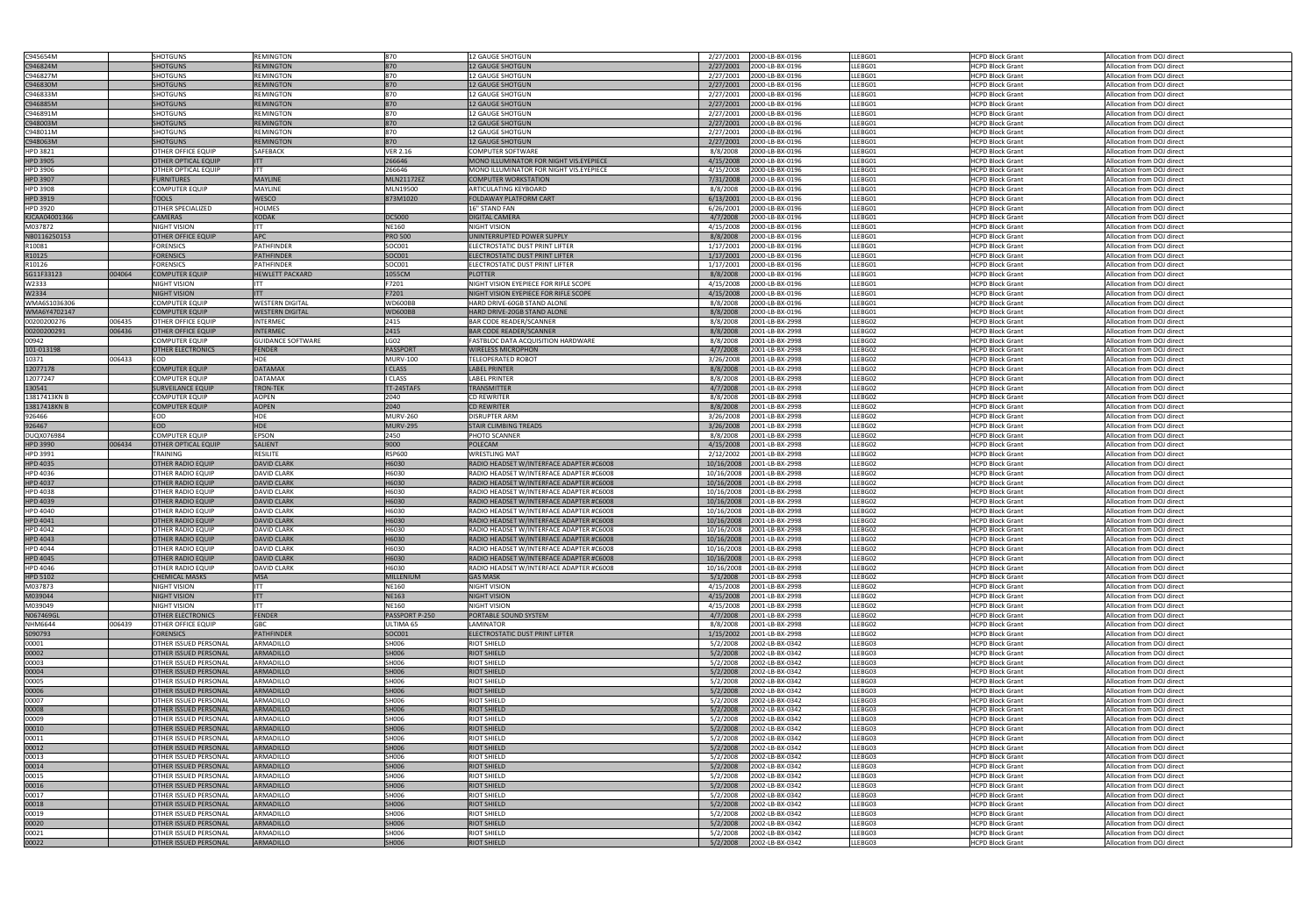| 00023                              | <b>OTHER ISSUED PERSONAL</b>                   | ARMADILLO         | SH006                         | <b>RIOT SHIELD</b>                 | 5/2/2008<br>2002-LB-BX-0342                                | LLEBG03            | <b>HCPD Block Grant</b>                            | Allocation from DOJ direct                               |
|------------------------------------|------------------------------------------------|-------------------|-------------------------------|------------------------------------|------------------------------------------------------------|--------------------|----------------------------------------------------|----------------------------------------------------------|
| 00024                              | OTHER ISSUED PERSONA                           | ARMADILLO         | SH006                         | RIOT SHIELD                        | 5/2/2008<br>2002-LB-BX-0342                                | LLEBG03            | HCPD Block Grant                                   | Allocation from DOJ direct                               |
| 00025                              | OTHER ISSUED PERSONAL                          | ARMADILLO         | SH006                         | RIOT SHIELD                        | 5/2/2008<br>2002-LB-BX-0342                                | LLEBG03            | <b>HCPD Block Grant</b>                            | Allocation from DOJ direct                               |
| 00026                              |                                                | <b>ARMADILLO</b>  | SH006                         | <b>RIOT SHIELD</b>                 | 5/2/2008                                                   | LLEBG03            |                                                    |                                                          |
|                                    | OTHER ISSUED PERSONAL                          |                   |                               |                                    | 2002-LB-BX-0342                                            |                    | <b>HCPD Block Grant</b>                            | Allocation from DOJ direct                               |
| 00027                              | OTHER ISSUED PERSONAL                          | <b>ARMADILLO</b>  | SH006                         | <b>RIOT SHIELD</b>                 | 2002-LB-BX-0342<br>5/2/2008                                | LLEBG03            | <b>HCPD Block Grant</b>                            | Allocation from DOJ direct                               |
| 00028                              | OTHER ISSUED PERSONAL                          | <b>ARMADILLO</b>  | SH006                         | <b>RIOT SHIELD</b>                 | 5/2/2008<br>2002-LB-BX-0342                                | LLEBG03            | <b>HCPD Block Grant</b>                            | Allocation from DOJ direct                               |
| 00029                              | OTHER ISSUED PERSONAL                          | <b>ARMADILLO</b>  | SH006                         | <b>RIOT SHIELD</b>                 | 2002-LB-BX-0342<br>5/2/2008                                | LLEBG03            | <b>HCPD Block Grant</b>                            | Allocation from DOJ direct                               |
|                                    |                                                |                   |                               |                                    |                                                            |                    |                                                    |                                                          |
| 00030                              | <b>OTHER ISSUED PERSONAL</b>                   | <b>ARMADILLO</b>  | SH006                         | <b>RIOT SHIELD</b>                 | 2002-LB-BX-0342<br>5/2/2008                                | LLEBG03            | <b>HCPD Block Grant</b>                            | Allocation from DOJ direct                               |
| 00031                              | OTHER ISSUED PERSONAL                          | ARMADILLO         | SH006                         | RIOT SHIELD                        | 5/2/2008<br>2002-LB-BX-0342                                | LLEBG03            | <b>HCPD Block Grant</b>                            | Allocation from DOJ direct                               |
| 00032                              | OTHER ISSUED PERSONAL                          | <b>ARMADILLO</b>  | SH006                         | RIOT SHIELD                        | 5/2/2008<br>2002-LB-BX-0342                                | LLEBG03            | <b>HCPD Block Grant</b>                            | Allocation from DOJ direct                               |
|                                    |                                                |                   |                               |                                    |                                                            |                    |                                                    |                                                          |
| 00033                              | OTHER ISSUED PERSONAL                          | ARMADILLO         | SH006                         | <b>RIOT SHIELD</b>                 | 2002-LB-BX-0342<br>5/2/2008                                | LLEBG03            | <b>HCPD Block Grant</b>                            | Allocation from DOJ direct                               |
| 00034                              | OTHER ISSUED PERSONAL                          | ARMADILLO         | SH006                         | <b>RIOT SHIELD</b>                 | 5/2/2008<br>2002-LB-BX-0342                                | LLEBG03            | <b>HCPD Block Grant</b>                            | Allocation from DOJ direct                               |
| 00035                              | OTHER ISSUED PERSONAI                          | ARMADILLO         | SH006                         | RIOT SHIELD                        | 5/2/2008<br>2002-LB-BX-0342                                | LLEBG03            | <b>HCPD Block Grant</b>                            | Allocation from DOJ direct                               |
|                                    |                                                |                   |                               |                                    |                                                            |                    |                                                    |                                                          |
| 00036                              | OTHER ISSUED PERSONAL                          | <b>ARMADILLO</b>  | SH006                         | <b>RIOT SHIELD</b>                 | 5/2/2008<br>2002-LB-BX-0342                                | LLEBG03            | <b>HCPD Block Grant</b>                            | Allocation from DOJ direct                               |
| 00037                              | OTHER ISSUED PERSONAL                          | ARMADILLO         | SH006                         | <b>RIOT SHIELD</b>                 | 5/2/2008<br>2002-LB-BX-0342                                | LLEBG03            | <b>HCPD Block Grant</b>                            | Allocation from DOJ direct                               |
| 00038                              | OTHER ISSUED PERSONAL                          | <b>ARMADILLO</b>  | SH006                         | <b>RIOT SHIELD</b>                 | 5/2/2008<br>2002-LB-BX-0342                                | LLEBG03            | <b>HCPD Block Grant</b>                            | Allocation from DOJ direct                               |
|                                    |                                                |                   |                               |                                    |                                                            |                    |                                                    |                                                          |
| 00039                              | OTHER ISSUED PERSONAL                          | ARMADILLO         | SH006                         | <b>RIOT SHIELD</b>                 | 5/2/2008<br>2002-LB-BX-0342                                | LLEBG03            | <b>HCPD Block Grant</b>                            | Allocation from DOJ direct                               |
| 00040                              | OTHER ISSUED PERSONAL                          | <b>ARMADILLO</b>  | SH006                         | <b>RIOT SHIELD</b>                 | 2002-LB-BX-0342<br>5/2/2008                                | LLEBG03            | <b>HCPD Block Grant</b>                            | Allocation from DOJ direct                               |
| 00041                              | <b>OTHER ISSUED PERSONAL</b>                   | ARMADILLO         | SH006                         | <b>RIOT SHIELD</b>                 | 5/2/2008<br>2002-LB-BX-0342                                | LLEBG03            | <b>HCPD Block Grant</b>                            | Allocation from DOJ direct                               |
|                                    |                                                |                   |                               |                                    |                                                            |                    |                                                    |                                                          |
| 00042                              | OTHER ISSUED PERSONAL                          | <b>ARMADILLO</b>  | SH006                         | RIOT SHIELD                        | 5/2/2008<br>2002-LB-BX-0342                                | LLEBG03            | <b>HCPD Block Grant</b>                            | Allocation from DOJ direct                               |
| 00043                              | OTHER ISSUED PERSONAL                          | ARMADILLO         | SH006                         | RIOT SHIELD                        | 5/2/2008<br>2002-LB-BX-0342                                | LLEBG03            | <b>HCPD Block Grant</b>                            | Allocation from DOJ direct                               |
| 00044                              | OTHER ISSUED PERSONAL                          | <b>ARMADILLO</b>  | SH006                         | <b>RIOT SHIELD</b>                 | 2002-LB-BX-0342<br>5/2/2008                                | LLEBG03            | <b>HCPD Block Grant</b>                            | Allocation from DOJ direct                               |
|                                    |                                                |                   |                               |                                    |                                                            |                    |                                                    |                                                          |
| 0211DEF164                         | OTHER ISSUED PERSONAL                          | PRO-TECH          | 1934                          | <b>BALLISTIC SHIELD</b>            | 5/2/2008<br>2002-LB-BX-0342                                | LLEBG03            | <b>HCPD Block Grant</b>                            | Allocation from DOJ direct                               |
| 0211DEF165                         | OTHER ISSUED PERSONAL                          | PRO-TECH          | 1934                          | <b>BALLISTIC SHIELD</b>            | 5/2/2008<br>2002-LB-BX-0342                                | LLEBG03            | <b>HCPD Block Grant</b>                            | Allocation from DOJ direct                               |
| 0211DEF166                         | OTHER ISSUED PERSONAL                          | PRO-TECH          | 1934                          | <b>BALLISTIC SHIELD</b>            | 2002-LB-BX-0342<br>5/2/2008                                | LLEBG03            | <b>HCPD Block Grant</b>                            | Allocation from DOJ direct                               |
|                                    |                                                |                   |                               |                                    |                                                            |                    |                                                    |                                                          |
| 0211DEF167                         | OTHER ISSUED PERSONAL                          | <b>PRO-TECH</b>   | 1934                          | <b>BALLISTIC SHIELD</b>            | 5/2/2008<br>2002-LB-BX-0342                                | LLEBG03            | <b>HCPD Block Grant</b>                            | Allocation from DOJ direct                               |
| 0211DEF168                         | OTHER ISSUED PERSONAI                          | PRO-TECH          | 1934                          | <b>BALLISTIC SHIELD</b>            | 5/2/2008<br>2002-LB-BX-0342                                | LLEBG03            | <b>HCPD Block Grant</b>                            | Allocation from DOJ direct                               |
| 0211DEF169                         | <b>OTHER ISSUED PERSONAL</b>                   | <b>PRO-TECH</b>   | 1934                          | <b>BALLISTIC SHIELD</b>            | 5/2/2008<br>2002-LB-BX-0342                                | LLEBG03            | <b>HCPD Block Grant</b>                            | Allocation from DOJ direct                               |
|                                    |                                                |                   |                               |                                    |                                                            |                    |                                                    |                                                          |
| 0211DEF170                         | OTHER ISSUED PERSONAL                          | PRO-TECH          | 1934                          | <b>BALLISTIC SHIELD</b>            | 5/2/2008<br>2002-LB-BX-0342                                | LLEBG03            | <b>HCPD Block Grant</b>                            | Allocation from DOJ direct                               |
| 0211DEF171                         | <b>OTHER ISSUED PERSONAL</b>                   | <b>PRO-TECH</b>   | 1934                          | <b>BALLISTIC SHIELD</b>            | 2002-LB-BX-0342<br>5/2/2008                                | LLEBG03            | <b>HCPD Block Grant</b>                            | Allocation from DOJ direct                               |
| 0211DEF172                         | OTHER ISSUED PERSONAL                          | PRO-TECH          | 1934                          | <b>BALLISTIC SHIELD</b>            | 5/2/2008<br>2002-LB-BX-0342                                | LLEBG03            | <b>HCPD Block Grant</b>                            | Allocation from DOJ direct                               |
|                                    |                                                |                   |                               |                                    |                                                            |                    |                                                    |                                                          |
| 0211DEF173                         | <b>OTHER ISSUED PERSONAL</b>                   | PRO-TECH          | 1934                          | <b>BALLISTIC SHIELD</b>            | 5/2/2008<br>2002-LB-BX-0342                                | LLEBG03            | <b>HCPD Block Grant</b>                            | Allocation from DOJ direct                               |
| 123456789                          | OTHER ISSUED PERSONAL                          | <b>ARMADILLO</b>  | SH006                         | RIOT SHIELD                        | 2002-LB-BX-0342<br>5/2/2008                                | LLEBG03            | <b>HCPD Block Grant</b>                            | Allocation from DOJ direct                               |
| 402652                             | <b>VIDEO RECORDERS</b>                         | SONY              | DCRTRV18                      | <b>CAMCORDER</b>                   | 5/5/2008<br>2002-LB-BX-0342                                | LLEBG03            | <b>HCPD Block Grant</b>                            | Allocation from DOJ direct                               |
|                                    |                                                |                   |                               |                                    |                                                            |                    |                                                    |                                                          |
| 402661                             | VIDEO RECORDERS                                | SONY              | DCRTRV18                      | CAMCORDER                          | 5/5/2008<br>2002-LB-BX-0342                                | LLEBG03            | <b>HCPD Block Grant</b>                            | Allocation from DOJ direct                               |
| 402662                             | <b>VIDEO RECORDERS</b>                         | SONY              | DCRTRV18                      | <b>CAMCORDER</b>                   | 5/5/2008<br>2002-LB-BX-0342                                | LLEBG03            | <b>HCPD Block Grant</b>                            | Allocation from DOJ direct                               |
| 402666                             | VIDEO RECORDERS                                | SONY              | DCRTRV18                      | CAMCORDER                          | 5/5/2008<br>2002-LB-BX-0342                                | LLEBG03            | <b>HCPD Block Grant</b>                            | Allocation from DOJ direct                               |
|                                    |                                                |                   |                               |                                    |                                                            |                    |                                                    |                                                          |
| 425627                             | CAMERAS                                        | SONY              | MVC-FD2000                    | <b>DIGITAL CAMERA</b>              | 2002-LB-BX-0342<br>4/7/2008                                | LLEBG03            | <b>HCPD Block Grant</b>                            | Allocation from DOJ direct                               |
| <b>HPD 4640</b>                    | CHEMICAL MASKS                                 | <b>MSA</b>        | <b>MILLENIUM</b>              | <b>GAS MASK</b>                    | 5/1/2008<br>2002-LB-BX-0342                                | LLEBG03            | <b>HCPD Block Grant</b>                            | Allocation from DOJ direct                               |
| <b>HPD 4641</b>                    | <b>CHEMICAL MASKS</b>                          | <b>MSA</b>        | <b>MILLENIUM</b>              | <b>GAS MASK</b>                    | 5/1/2008<br>2002-LB-BX-0342                                | LLEBG03            | <b>HCPD Block Grant</b>                            | Allocation from DOJ direct                               |
|                                    |                                                |                   |                               |                                    |                                                            |                    |                                                    |                                                          |
| <b>HPD 4642</b>                    | <b>CHEMICAL MASKS</b>                          | <b>MSA</b>        | MILLENIUM                     | <b>GAS MASK</b>                    | 2002-LB-BX-0342<br>5/1/2008                                | LLEBG03            | <b>HCPD Block Grant</b>                            | Allocation from DOJ direct                               |
| <b>HPD 4643</b>                    | <b>CHEMICAL MASKS</b>                          | <b>MSA</b>        | <b>MILLENIUM</b>              | <b>GAS MASK</b>                    | 5/1/2008<br>2002-LB-BX-0342                                | LLEBG03            | <b>HCPD Block Grant</b>                            | Allocation from DOJ direct                               |
| <b>HPD 4644</b>                    | CHEMICAL MASKS                                 | <b>MSA</b>        | <b>MILLENIUM</b>              | <b>GAS MASK</b>                    | 2002-LB-BX-0342<br>5/1/2008                                | LLEBG03            | <b>HCPD Block Grant</b>                            | Allocation from DOJ direct                               |
|                                    |                                                |                   |                               |                                    |                                                            |                    |                                                    |                                                          |
| <b>HPD 4645</b>                    | <b>CHEMICAL MASKS</b>                          | <b>MSA</b>        | <b>MILLENIUM</b>              | <b>GAS MASK</b>                    | 5/1/2008<br>2002-LB-BX-0342                                | LLEBG03            | <b>HCPD Block Grant</b>                            | Allocation from DOJ direct                               |
| <b>HPD 4646</b>                    | <b>CHEMICAL MASKS</b>                          | <b>MSA</b>        | MILLENIUM                     | <b>GAS MASK</b>                    | 5/1/2008<br>2002-LB-BX-0342                                | LLEBG03            | <b>HCPD Block Grant</b>                            | Allocation from DOJ direct                               |
|                                    |                                                |                   |                               |                                    |                                                            |                    |                                                    |                                                          |
| HPD 4647                           | <b>CHEMICAL MASKS</b>                          | <b>IMSA</b>       | <b>MILLENIUM</b>              | <b>GAS MASK</b>                    | 5/1/2008<br>2002-LB-BX-0342                                | LLEBG03            | <b>HCPD Block Grant</b>                            | Allocation from DOJ direct                               |
| <b>HPD 4648</b>                    | <b>CHEMICAL MASKS</b>                          | <b>MSA</b>        | MILLENIUM                     | <b>GAS MASK</b>                    | 2002-LB-BX-0342<br>5/1/2008                                | LLEBG03            | <b>HCPD Block Grant</b>                            | Allocation from DOJ direct                               |
| <b>HPD 4649</b>                    | <b>CHEMICAL MASKS</b>                          | <b>MSA</b>        | <b>MILLENIUM</b>              | <b>GAS MASK</b>                    | 2002-LB-BX-0342<br>5/1/2008                                | LLEBG03            | <b>HCPD Block Grant</b>                            | Allocation from DOJ direct                               |
|                                    | CHEMICAL MASKS                                 | <b>MSA</b>        | MILLENIUM                     | <b>GAS MASK</b>                    | 2002-LB-BX-0342                                            | LLEBG03            | <b>HCPD Block Grant</b>                            |                                                          |
| <b>HPD 4650</b>                    |                                                |                   |                               |                                    | 5/1/2008                                                   |                    |                                                    | Allocation from DOJ direct                               |
| <b>HPD 4651</b>                    | <b>CHEMICAL MASKS</b>                          | <b>MSA</b>        | <b>MILLENIUM</b>              | <b>GAS MASK</b>                    | 5/1/2008<br>2002-LB-BX-0342                                | LLEBG03            | <b>HCPD Block Grant</b>                            | Allocation from DOJ direct                               |
| <b>HPD 4652</b>                    | CHEMICAL MASKS                                 | <b>MSA</b>        | MILLENIUM                     | <b>GAS MASK</b>                    | 2002-LB-BX-0342<br>5/1/2008                                | LLEBG03            | <b>HCPD Block Grant</b>                            | Allocation from DOJ direct                               |
| <b>HPD 4653</b>                    | <b>CHEMICAL MASKS</b>                          | <b>MSA</b>        | <b>MILLENIUM</b>              | <b>GAS MASK</b>                    | 5/1/2008<br>2002-LB-BX-0342                                | LLEBG03            | <b>HCPD Block Grant</b>                            | Allocation from DOJ direct                               |
|                                    |                                                |                   |                               |                                    |                                                            |                    |                                                    |                                                          |
| <b>HPD 4654</b>                    | <b>CHEMICAL MASKS</b>                          | <b>MSA</b>        | MILLENIUM                     | <b>GAS MASK</b>                    | 2002-LB-BX-0342<br>5/1/2008                                | LLEBG03            | <b>HCPD Block Grant</b>                            | Allocation from DOJ direct                               |
| <b>HPD 4655</b>                    | <b>CHEMICAL MASKS</b>                          | <b>MSA</b>        | <b>MILLENIUM</b>              | <b>GAS MASK</b>                    | 5/1/2008<br>2002-LB-BX-0342                                | LLEBG03            | <b>HCPD Block Grant</b>                            | Allocation from DOJ direct                               |
| <b>HPD 4656</b>                    | <b>CHEMICAL MASKS</b>                          | <b>MSA</b>        | MILLENIUM                     | <b>GAS MASK</b>                    |                                                            |                    |                                                    |                                                          |
|                                    |                                                |                   |                               |                                    |                                                            |                    |                                                    |                                                          |
| <b>HPD 4657</b>                    | <b>CHEMICAL MASKS</b>                          | <b>MSA</b>        |                               |                                    | 2002-LB-BX-0342<br>5/1/2008                                | LLEBG03            | <b>HCPD Block Grant</b>                            | Allocation from DOJ direct                               |
| <b>HPD 4658</b>                    | <b>CHEMICAL MASKS</b>                          |                   | MILLENIUM                     | <b>GAS MASK</b>                    | 5/1/2008<br>2002-LB-BX-0342                                | LLEBG03            | <b>HCPD Block Grant</b>                            | Allocation from DOJ direct                               |
| <b>HPD 4659</b>                    |                                                | <b>MSA</b>        | <b>MILLENIUM</b>              | <b>GAS MASK</b>                    | 2002-LB-BX-0342<br>5/1/2008                                | LLEBG03            | <b>HCPD Block Grant</b>                            | Allocation from DOJ direct                               |
|                                    |                                                |                   |                               |                                    |                                                            |                    |                                                    |                                                          |
|                                    | <b>CHEMICAL MASKS</b>                          | <b>MSA</b>        | <b>MILLENIUM</b>              | <b>GAS MASK</b>                    | 2002-LB-BX-0342<br>5/1/2008                                | LLEBG03            | <b>HCPD Block Grant</b>                            | Allocation from DOJ direct                               |
| <b>HPD 4660</b>                    | CHEMICAL MASKS                                 | <b>MSA</b>        | MILLENIUM                     | <b>GAS MASK</b>                    | 5/1/2008<br>2002-LB-BX-0342                                | LLEBG03            | <b>HCPD Block Grant</b>                            | Allocation from DOJ direct                               |
| <b>HPD 4661</b>                    | <b>CHEMICAL MASKS</b>                          | <b>MSA</b>        | <b>MILLENIUM</b>              | <b>GAS MASK</b>                    | 2002-LB-BX-0342<br>5/1/2008                                | LLEBG03            | <b>HCPD Block Grant</b>                            | Allocation from DOJ direct                               |
|                                    | <b>CHEMICAL MASKS</b>                          | <b>MSA</b>        | <b>MILLENIUM</b>              | <b>GAS MASK</b>                    | 2002-LB-BX-0342<br>5/1/2008                                | LLEBG03            | <b>HCPD Block Grant</b>                            | Allocation from DOJ direct                               |
| <b>HPD 4662</b>                    |                                                |                   |                               |                                    |                                                            |                    |                                                    |                                                          |
| <b>HPD 4663</b>                    | <b>CHEMICAL MASKS</b>                          | <b>MSA</b>        | <b>MILLENIUM</b>              | <b>GAS MASK</b>                    | 5/1/2008<br>2002-LB-BX-0342                                | LLEBG03            | <b>HCPD Block Grant</b>                            | Allocation from DOJ direct                               |
| <b>HPD 4664</b>                    | CHEMICAL MASKS                                 | <b>MSA</b>        | MILLENIUM                     | <b>GAS MASK</b>                    | 2002-LB-BX-0342<br>5/1/2008                                | LLEBG03            | <b>HCPD Block Grant</b>                            | Allocation from DOJ direct                               |
|                                    |                                                |                   |                               |                                    |                                                            |                    |                                                    |                                                          |
| <b>HPD 4665</b>                    | <b>CHEMICAL MASKS</b>                          | <b>MSA</b>        | <b>MILLENIUM</b>              | <b>GAS MASK</b>                    | 2002-LB-BX-0342<br>5/1/2008                                | LLEBG03            | <b>HCPD Block Grant</b>                            | Allocation from DOJ direct                               |
| <b>HPD 4667</b>                    | CHEMICAL MASKS                                 | <b>MSA</b>        | MILLENIUM                     | <b>GAS MASK</b>                    | 5/1/2008<br>2002-LB-BX-0342                                | LLEBG03            | <b>HCPD Block Grant</b>                            | Allocation from DOJ direct                               |
| <b>HPD 4668</b>                    | <b>CHEMICAL MASKS</b>                          | <b>MSA</b>        | <b>MILLENIUM</b>              | <b>GAS MASK</b>                    | 5/1/2008<br>2002-LB-BX-0342                                | LLEBG03            | <b>HCPD Block Grant</b>                            | Allocation from DOJ direct                               |
|                                    |                                                |                   |                               |                                    |                                                            |                    |                                                    |                                                          |
| HPD 4669                           | <b>CHEMICAL MASKS</b>                          | <b>MSA</b>        | MILLENIUM                     | <b>GAS MASK</b>                    | 5/1/2008<br>2002-LB-BX-0342                                | LLEBG03            | <b>HCPD Block Grant</b>                            | Allocation from DOJ direct                               |
| <b>HPD 4671</b>                    | <b>CHEMICAL MASKS</b>                          | <b>MSA</b>        | <b>MILLENIUM</b>              | <b>GAS MASK</b>                    | 5/1/2008<br>2002-LB-BX-0342                                | LLEBG03            | <b>HCPD Block Grant</b>                            | Allocation from DOJ direct                               |
| <b>HPD 4672</b>                    | <b>CHEMICAL MASKS</b>                          | <b>MSA</b>        | MILLENIUM                     | <b>GAS MASK</b>                    | 2002-LB-BX-0342<br>5/1/2008                                | LLEBG03            | <b>HCPD Block Grant</b>                            | Allocation from DOJ direct                               |
|                                    | <b>CHEMICAL MASKS</b>                          | <b>MSA</b>        | <b>MILLENIUM</b>              | <b>GAS MASK</b>                    | 5/1/2008<br>2002-LB-BX-0342                                | LLEBG03            | <b>HCPD Block Grant</b>                            | Allocation from DOJ direct                               |
| HPD 4673                           |                                                |                   |                               |                                    |                                                            |                    |                                                    |                                                          |
| <b>HPD 4674</b>                    | <b>CHEMICAL MASKS</b>                          | <b>MSA</b>        | <b>MILLENIUM</b>              | <b>GAS MASK</b>                    | 2002-LB-BX-0342<br>5/1/2008                                | LLEBG03            | <b>HCPD Block Grant</b>                            | Allocation from DOJ direct                               |
| <b>HPD 4675</b>                    | <b>CHEMICAL MASKS</b>                          | <b>MSA</b>        | <b>MILLENIUM</b>              | <b>GAS MASK</b>                    | 2002-LB-BX-0342<br>5/1/2008                                | LLEBG03            | <b>HCPD Block Grant</b>                            | Allocation from DOJ direct                               |
| <b>HPD 4677</b>                    | CHEMICAL MASKS                                 | <b>MSA</b>        | MILLENIUM                     | <b>GAS MASK</b>                    | 2002-LB-BX-0342<br>5/1/2008                                | LLEBG03            | <b>HCPD Block Grant</b>                            | Allocation from DOJ direct                               |
|                                    |                                                |                   |                               |                                    |                                                            |                    |                                                    |                                                          |
| <b>HPD 4678</b>                    | <b>CHEMICAL MASKS</b>                          | <b>MSA</b>        | <b>MILLENIUM</b>              | <b>GAS MASK</b>                    | 2002-LB-BX-0342<br>5/1/2008                                | LLEBG03            | <b>HCPD Block Grant</b>                            | Allocation from DOJ direct                               |
| <b>HPD 4679</b>                    | <b>CHEMICAL MASKS</b>                          | <b>MSA</b>        | MILLENIUM                     | <b>GAS MASK</b>                    | 2002-LB-BX-0342<br>5/1/2008                                | LLEBG03            | <b>HCPD Block Grant</b>                            | Allocation from DOJ direct                               |
|                                    | <b>CHEMICAL MASKS</b>                          |                   | <b>MILLENIUM</b>              | <b>GAS MASK</b>                    | 5/1/2008                                                   |                    |                                                    |                                                          |
| <b>HPD 4680</b>                    |                                                | <b>MSA</b>        |                               |                                    | 2002-LB-BX-0342                                            | LLEBG03            | <b>HCPD Block Grant</b>                            | Allocation from DOJ direct                               |
| HPD 4681                           | CHEMICAL MASKS                                 | <b>MSA</b>        | MILLENIUM                     | <b>GAS MASK</b>                    | 2002-LB-BX-0342<br>5/1/2008                                | LLEBG03            | <b>HCPD Block Grant</b>                            | Allocation from DOJ direct                               |
| <b>HPD 4682</b>                    | <b>CHEMICAL MASKS</b>                          | <b>MSA</b>        | <b>MILLENIUM</b>              | <b>GAS MASK</b>                    | 5/1/2008<br>2002-LB-BX-0342                                | LLEBG03            | <b>HCPD Block Grant</b>                            | Allocation from DOJ direct                               |
| <b>HPD 4683</b>                    | <b>CHEMICAL MASKS</b>                          | <b>MSA</b>        | MILLENIUM                     | <b>GAS MASK</b>                    | 2002-LB-BX-0342<br>5/1/2008                                | LLEBG03            | <b>HCPD Block Grant</b>                            | Allocation from DOJ direct                               |
|                                    |                                                |                   |                               |                                    |                                                            |                    |                                                    |                                                          |
| <b>HPD 4684</b>                    | <b>CHEMICAL MASKS</b>                          | <b>MSA</b>        | <b>MILLENIUM</b>              | <b>GAS MASK</b>                    | 2002-LB-BX-0342<br>5/1/2008                                | LLEBG03            | <b>HCPD Block Grant</b>                            | Allocation from DOJ direct                               |
| <b>HPD 4685</b>                    | <b>CHEMICAL MASKS</b>                          | <b>MSA</b>        | MILLENIUM                     | <b>GAS MASK</b>                    | 2002-LB-BX-0342<br>5/1/2008                                | LLEBG03            | <b>HCPD Block Grant</b>                            | Allocation from DOJ direct                               |
| <b>HPD 4686</b>                    | <b>CHEMICAL MASKS</b>                          | <b>MSA</b>        | <b>MILLENIUM</b>              | <b>GAS MASK</b>                    | 5/1/2008<br>2002-LB-BX-0342                                | LLEBG03            | <b>HCPD Block Grant</b>                            | Allocation from DOJ direct                               |
|                                    |                                                |                   |                               |                                    |                                                            |                    |                                                    |                                                          |
| <b>HPD 4687</b><br><b>HPD 4688</b> | <b>CHEMICAL MASKS</b><br><b>CHEMICAL MASKS</b> | <b>MSA</b><br>MSA | MILLENIUM<br><b>MILLENIUM</b> | <b>GAS MASK</b><br><b>GAS MASK</b> | 2002-LB-BX-0342<br>5/1/2008<br>5/1/2008<br>2002-LB-BX-0342 | LLEBG03<br>LLEBG03 | <b>HCPD Block Grant</b><br><b>HCPD Block Grant</b> | Allocation from DOJ direct<br>Allocation from DOJ direct |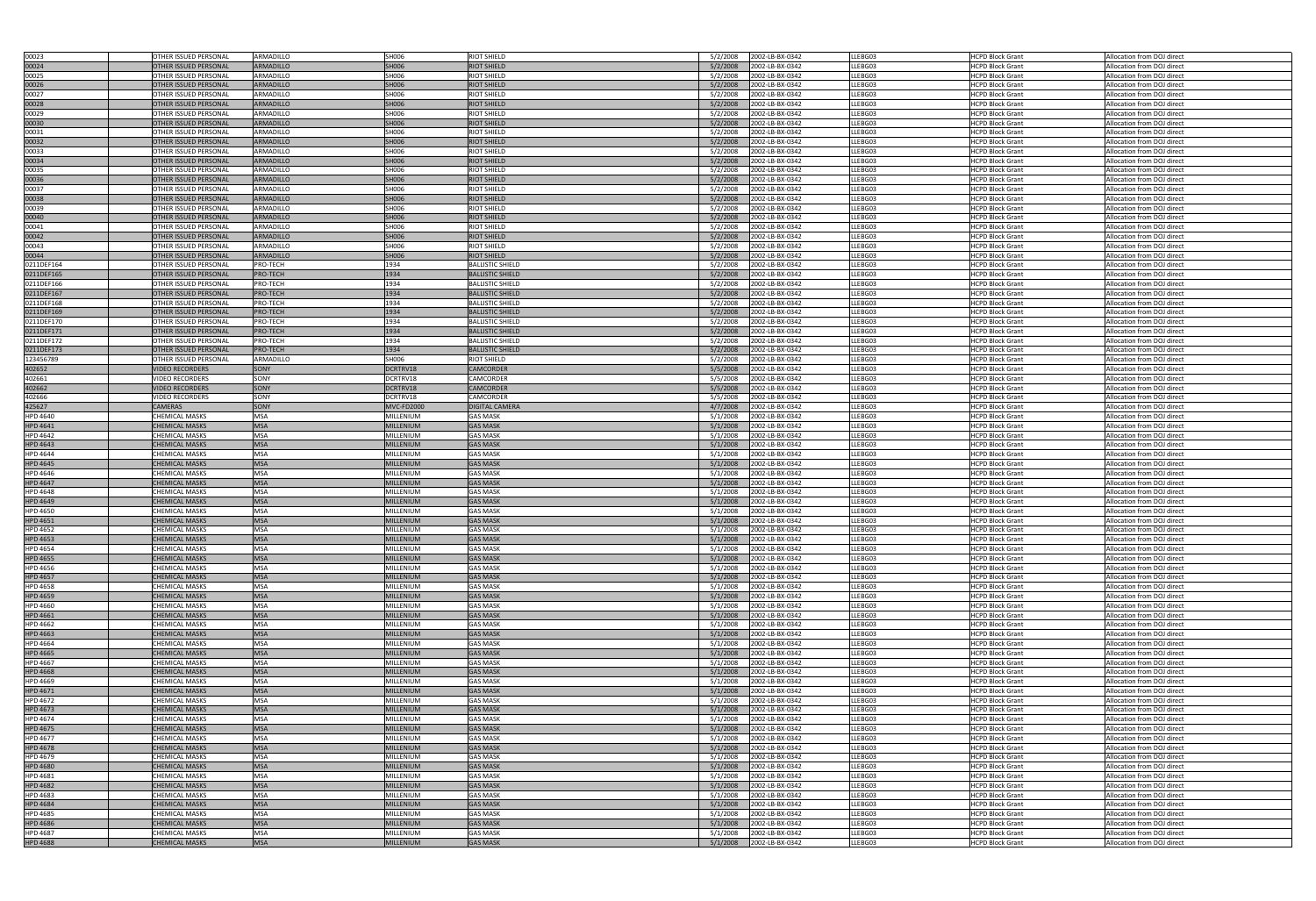| <b>HPD 4689</b>                    |                                                |                          |                               |                                    |                                                            |                    |                                                    |                                                          |
|------------------------------------|------------------------------------------------|--------------------------|-------------------------------|------------------------------------|------------------------------------------------------------|--------------------|----------------------------------------------------|----------------------------------------------------------|
|                                    | <b>CHEMICAL MASKS</b>                          | <b>MSA</b>               | MILLENIUM                     | <b>GAS MASK</b>                    | 2002-LB-BX-0342<br>5/1/2008                                | LLEBG03            | <b>HCPD Block Grant</b>                            | Allocation from DOJ direct                               |
| <b>HPD 4690</b>                    | <b>CHEMICAL MASKS</b>                          | <b>MSA</b>               | <b>MILLENIUM</b>              | <b>GAS MASK</b>                    | 5/1/2008<br>2002-LB-BX-0342                                | LLEBG03            | HCPD Block Grant                                   | Allocation from DOJ direct                               |
| HPD 4691                           | <b>CHEMICAL MASKS</b>                          | <b>MSA</b>               | <b>MILLENIUM</b>              | <b>GAS MASK</b>                    | 5/1/2008<br>2002-LB-BX-0342                                | LLEBG03            | <b>HCPD Block Grant</b>                            | Allocation from DOJ direct                               |
|                                    |                                                |                          |                               |                                    |                                                            |                    |                                                    |                                                          |
| <b>HPD 4692</b>                    | CHEMICAL MASKS                                 | <b>MSA</b>               | <b>MILLENIUM</b>              | <b>GAS MASK</b>                    | 5/1/2008<br>2002-LB-BX-0342                                | LLEBG03            | <b>HCPD Block Grant</b>                            | Allocation from DOJ direct                               |
| HPD 4693                           | CHEMICAL MASKS                                 | <b>MSA</b>               | <b>MILLENIUM</b>              | <b>GAS MASK</b>                    | 2002-LB-BX-0342<br>5/1/2008                                | LLEBG03            | <b>HCPD Block Grant</b>                            | Allocation from DOJ direct                               |
| <b>HPD 4694</b>                    | <b>CHEMICAL MASKS</b>                          | <b>MSA</b>               | <b>MILLENIUM</b>              | <b>GAS MASK</b>                    | 5/1/2008<br>2002-LB-BX-0342                                | LLEBG03            | <b>HCPD Block Grant</b>                            | Allocation from DOJ direct                               |
| <b>HPD 4695</b>                    | <b>CHEMICAL MASKS</b>                          | <b>MSA</b>               | <b>MILLENIUM</b>              | <b>GAS MASK</b>                    | 2002-LB-BX-0342<br>5/1/2008                                | LLEBG03            | <b>HCPD Block Grant</b>                            | Allocation from DOJ direct                               |
|                                    |                                                |                          |                               |                                    |                                                            |                    |                                                    |                                                          |
| <b>HPD 4696</b>                    | <b>CHEMICAL MASKS</b>                          | <b>MSA</b>               | <b>MILLENIUM</b>              | <b>GAS MASK</b>                    | 2002-LB-BX-0342<br>5/1/2008                                | LLEBG03            | <b>HCPD Block Grant</b>                            | Allocation from DOJ direct                               |
| <b>HPD 4697</b>                    | CHEMICAL MASKS                                 | <b>MSA</b>               | MILLENIUM                     | <b>GAS MASK</b>                    | 5/1/2008<br>2002-LB-BX-0342                                | LLEBG03            | <b>HCPD Block Grant</b>                            | Allocation from DOJ direct                               |
| <b>HPD 4699</b>                    | <b>CHEMICAL MASKS</b>                          | <b>MSA</b>               | <b>MILLENIUM</b>              | <b>GAS MASK</b>                    | 5/1/2008<br>2002-LB-BX-0342                                | LLEBG03            | <b>HCPD Block Grant</b>                            | Allocation from DOJ direct                               |
|                                    |                                                |                          |                               |                                    |                                                            |                    |                                                    |                                                          |
| <b>HPD 4700</b>                    | <b>CHEMICAL MASKS</b>                          | <b>MSA</b>               | <b>MILLENIUM</b>              | <b>GAS MASK</b>                    | 2002-LB-BX-0342<br>5/1/2008                                | LLEBG03            | <b>HCPD Block Grant</b>                            | Allocation from DOJ direct                               |
| <b>HPD 4701</b>                    | <b>CHEMICAL MASKS</b>                          | <b>MSA</b>               | <b>MILLENIUM</b>              | <b>GAS MASK</b>                    | 5/1/2008<br>2002-LB-BX-0342                                | LLEBG03            | <b>HCPD Block Grant</b>                            | Allocation from DOJ direct                               |
| <b>HPD 4702</b>                    | CHEMICAL MASKS                                 | <b>MSA</b>               | MILLENIUM                     | <b>GAS MASK</b>                    | 5/1/2008<br>2002-LB-BX-0342                                | LLEBG03            | <b>HCPD Block Grant</b>                            | Allocation from DOJ direct                               |
| <b>HPD 4703</b>                    | <b>CHEMICAL MASKS</b>                          | <b>MSA</b>               | <b>MILLENIUM</b>              | <b>GAS MASK</b>                    | 5/1/2008<br>2002-LB-BX-0342                                | LLEBG03            | <b>HCPD Block Grant</b>                            | Allocation from DOJ direct                               |
|                                    |                                                |                          |                               |                                    |                                                            |                    |                                                    |                                                          |
| <b>HPD 4704</b>                    | CHEMICAL MASKS                                 | <b>MSA</b>               | <b>MILLENIUM</b>              | <b>GAS MASK</b>                    | 5/1/2008<br>2002-LB-BX-0342                                | LLEBG03            | <b>HCPD Block Grant</b>                            | Allocation from DOJ direct                               |
| <b>HPD 4705</b>                    | <b>CHEMICAL MASKS</b>                          | <b>MSA</b>               | <b>MILLENIUM</b>              | <b>GAS MASK</b>                    | 5/1/2008<br>2002-LB-BX-0342                                | LLEBG03            | <b>HCPD Block Grant</b>                            | Allocation from DOJ direct                               |
| <b>HPD 4706</b>                    | CHEMICAL MASKS                                 | <b>MSA</b>               | <b>MILLENIUM</b>              | <b>GAS MASK</b>                    | 5/1/2008<br>2002-LB-BX-0342                                | LLEBG03            | <b>HCPD Block Grant</b>                            | Allocation from DOJ direct                               |
|                                    |                                                |                          |                               |                                    |                                                            |                    |                                                    |                                                          |
| <b>HPD 4707</b>                    | <b>CHEMICAL MASKS</b>                          | <b>MSA</b>               | <b>MILLENIUM</b>              | <b>GAS MASK</b>                    | 2002-LB-BX-0342<br>5/1/2008                                | LLEBG03            | <b>HCPD Block Grant</b>                            | Allocation from DOJ direct                               |
| <b>HPD 4708</b>                    | <b>CHEMICAL MASKS</b>                          | <b>MSA</b>               | <b>MILLENIUM</b>              | <b>GAS MASK</b>                    | 5/1/2008<br>2002-LB-BX-0342                                | LLEBG03            | <b>HCPD Block Grant</b>                            | Allocation from DOJ direct                               |
| <b>HPD 4710</b>                    | <b>CHEMICAL MASKS</b>                          | <b>MSA</b>               | <b>MILLENIUM</b>              | <b>GAS MASK</b>                    | 5/1/2008<br>2002-LB-BX-0342                                | LLEBG03            | <b>HCPD Block Grant</b>                            | Allocation from DOJ direct                               |
| HPD 4711                           | CHEMICAL MASKS                                 | <b>MSA</b>               | <b>MILLENIUM</b>              | <b>GAS MASK</b>                    | 5/1/2008<br>2002-LB-BX-0342                                | LLEBG03            | <b>HCPD Block Grant</b>                            | Allocation from DOJ direct                               |
|                                    |                                                |                          |                               |                                    |                                                            |                    |                                                    |                                                          |
| <b>HPD 4713</b>                    | <b>CHEMICAL MASKS</b>                          | <b>MSA</b>               | <b>MILLENIUM</b>              | <b>GAS MASK</b>                    | 2002-LB-BX-0342<br>5/1/2008                                | LLEBG03            | <b>HCPD Block Grant</b>                            | Allocation from DOJ direct                               |
| HPD 4714                           | CHEMICAL MASKS                                 | <b>MSA</b>               | <b>MILLENIUM</b>              | <b>GAS MASK</b>                    | 5/1/2008<br>2002-LB-BX-0342                                | LLEBG03            | <b>HCPD Block Grant</b>                            | Allocation from DOJ direct                               |
| <b>HPD 4715</b>                    | <b>CHEMICAL MASKS</b>                          | <b>MSA</b>               | <b>MILLENIUM</b>              | <b>GAS MASK</b>                    | 2002-LB-BX-0342<br>5/1/2008                                | LLEBG03            | <b>HCPD Block Grant</b>                            | Allocation from DOJ direct                               |
|                                    |                                                | <b>MSA</b>               |                               | <b>GAS MASK</b>                    |                                                            |                    |                                                    | Allocation from DOJ direct                               |
| HPD 4716                           | <b>CHEMICAL MASKS</b>                          |                          | <b>MILLENIUM</b>              |                                    | 2002-LB-BX-0342<br>5/1/2008                                | LLEBG03            | <b>HCPD Block Grant</b>                            |                                                          |
| <b>HPD 4717</b>                    | <b>CHEMICAL MASKS</b>                          | <b>MSA</b>               | <b>MILLENIUM</b>              | <b>GAS MASK</b>                    | 5/1/2008<br>2002-LB-BX-0342                                | LLEBG03            | <b>HCPD Block Grant</b>                            | Allocation from DOJ direct                               |
| <b>HPD 4718</b>                    | CHEMICAL MASKS                                 | <b>MSA</b>               | <b>MILLENIUM</b>              | <b>GAS MASK</b>                    | 2002-LB-BX-0342<br>5/1/2008                                | LLEBG03            | <b>HCPD Block Grant</b>                            | Allocation from DOJ direct                               |
| <b>HPD 4720</b>                    | <b>CHEMICAL MASKS</b>                          | <b>MSA</b>               | <b>MILLENIUM</b>              | <b>GAS MASK</b>                    | 5/1/2008<br>2002-LB-BX-0342                                | LLEBG03            | <b>HCPD Block Grant</b>                            | Allocation from DOJ direct                               |
|                                    |                                                |                          |                               |                                    |                                                            |                    |                                                    |                                                          |
| HPD 4721                           | CHEMICAL MASKS                                 | <b>MSA</b>               | <b>MILLENIUM</b>              | <b>GAS MASK</b>                    | 5/1/2008<br>2002-LB-BX-0342                                | LLEBG03            | <b>HCPD Block Grant</b>                            | Allocation from DOJ direct                               |
| <b>HPD 4722</b>                    | <b>CHEMICAL MASKS</b>                          | <b>MSA</b>               | <b>MILLENIUM</b>              | <b>GAS MASK</b>                    | 2002-LB-BX-0342<br>5/1/2008                                | LLEBG03            | <b>HCPD Block Grant</b>                            | Allocation from DOJ direct                               |
| <b>HPD 4723</b>                    | CHEMICAL MASKS                                 | <b>MSA</b>               | MILLENIUM                     | <b>GAS MASK</b>                    | 5/1/2008<br>2002-LB-BX-0342                                | LLEBG03            | <b>HCPD Block Grant</b>                            | Allocation from DOJ direct                               |
|                                    |                                                |                          |                               |                                    |                                                            |                    |                                                    |                                                          |
| <b>HPD 4724</b>                    | <b>CHEMICAL MASKS</b>                          | <b>MSA</b>               | <b>MILLENIUM</b>              | <b>GAS MASK</b>                    | 5/1/2008<br>2002-LB-BX-0342                                | LLEBG03            | <b>HCPD Block Grant</b>                            | Allocation from DOJ direct                               |
| <b>HPD 4725</b>                    | <b>CHEMICAL MASKS</b>                          | <b>MSA</b>               | <b>MILLENIUM</b>              | <b>GAS MASK</b>                    | 5/1/2008<br>2002-LB-BX-0342                                | LLEBG03            | <b>HCPD Block Grant</b>                            | Allocation from DOJ direct                               |
| <b>HPD 4726</b>                    | <b>CHEMICAL MASKS</b>                          | <b>MSA</b>               | <b>MILLENIUM</b>              | <b>GAS MASK</b>                    | 5/1/2008<br>2002-LB-BX-0342                                | LLEBG03            | <b>HCPD Block Grant</b>                            | Allocation from DOJ direct                               |
| <b>HPD 4727</b>                    | CHEMICAL MASKS                                 | <b>MSA</b>               | MILLENIUM                     | <b>GAS MASK</b>                    | 5/1/2008<br>2002-LB-BX-0342                                | LLEBG03            | <b>HCPD Block Grant</b>                            | Allocation from DOJ direct                               |
|                                    |                                                |                          |                               |                                    |                                                            |                    |                                                    |                                                          |
| <b>HPD 4728</b>                    | <b>CHEMICAL MASKS</b>                          | <b>MSA</b>               | <b>MILLENIUM</b>              | <b>GAS MASK</b>                    | 5/1/2008<br>2002-LB-BX-0342                                | LLEBG03            | <b>HCPD Block Grant</b>                            | Allocation from DOJ direct                               |
| <b>HPD 4729</b>                    | CHEMICAL MASKS                                 | <b>MSA</b>               | MILLENIUM                     | <b>GAS MASK</b>                    | 5/1/2008<br>2002-LB-BX-0342                                | LLEBG03            | <b>HCPD Block Grant</b>                            | Allocation from DOJ direct                               |
| <b>HPD 4730</b>                    | <b>CHEMICAL MASKS</b>                          | <b>MSA</b>               | <b>MILLENIUM</b>              | <b>GAS MASK</b>                    | 2002-LB-BX-0342<br>5/1/2008                                | LLEBG03            | <b>HCPD Block Grant</b>                            | Allocation from DOJ direct                               |
|                                    |                                                | <b>MSA</b>               |                               | <b>GAS MASK</b>                    |                                                            |                    |                                                    |                                                          |
| <b>HPD 4731</b>                    | CHEMICAL MASKS                                 |                          | <b>MILLENIUM</b>              |                                    | 5/1/2008<br>2002-LB-BX-0342                                | LLEBG03            | <b>HCPD Block Grant</b>                            | Allocation from DOJ direct                               |
| <b>HPD 4732</b>                    | <b>CHEMICAL MASKS</b>                          | <b>MSA</b>               | <b>MILLENIUM</b>              | <b>GAS MASK</b>                    | 5/1/2008<br>2002-LB-BX-0342                                | LLEBG03            | <b>HCPD Block Grant</b>                            | Allocation from DOJ direct                               |
| <b>HPD 4733</b>                    | <b>CHEMICAL MASKS</b>                          | <b>MSA</b>               | MILLENIUM                     | <b>GAS MASK</b>                    | 2002-LB-BX-0342<br>5/1/2008                                | LLEBG03            | <b>HCPD Block Grant</b>                            | Allocation from DOJ direct                               |
| <b>HPD 4734</b>                    | <b>CHEMICAL MASKS</b>                          | <b>MSA</b>               | <b>MILLENIUM</b>              | <b>GAS MASK</b>                    | 5/1/2008<br>2002-LB-BX-0342                                | LLEBG03            | <b>HCPD Block Grant</b>                            | Allocation from DOJ direct                               |
|                                    |                                                |                          |                               |                                    |                                                            |                    |                                                    |                                                          |
| <b>HPD 4735</b>                    | CHEMICAL MASKS                                 | <b>MSA</b>               | <b>MILLENIUM</b>              | <b>GAS MASK</b>                    | 5/1/2008<br>2002-LB-BX-0342                                | LLEBG03            | <b>HCPD Block Grant</b>                            | Allocation from DOJ direct                               |
| <b>HPD 4736</b>                    | <b>CHEMICAL MASKS</b>                          | <b>MSA</b>               | <b>MILLENIUM</b>              | <b>GAS MASK</b>                    | 5/1/2008<br>2002-LB-BX-0342                                | LLEBG03            | <b>HCPD Block Grant</b>                            | Allocation from DOJ direct                               |
| <b>HPD 4737</b>                    | CHEMICAL MASKS                                 | <b>MSA</b>               | MILLENIUM                     | <b>GAS MASK</b>                    | 5/1/2008<br>2002-LB-BX-0342                                | LLEBG03            | <b>HCPD Block Grant</b>                            | Allocation from DOJ direct                               |
|                                    |                                                |                          |                               |                                    |                                                            |                    |                                                    |                                                          |
| <b>HPD 4738</b>                    | <b>CHEMICAL MASKS</b>                          | <b>IMSA</b>              | <b>MILLENIUM</b>              | <b>GAS MASK</b>                    | 5/1/2008<br>2002-LB-BX-0342                                | LLEBG03            | <b>HCPD Block Grant</b>                            | Allocation from DOJ direct                               |
| HPD 4739                           | <b>CHEMICAL MASKS</b>                          | <b>MSA</b>               | MILLENIUM                     | <b>GAS MASK</b>                    | 2002-LB-BX-0342<br>5/1/2008                                | LLEBG03            | <b>HCPD Block Grant</b>                            | Allocation from DOJ direct                               |
|                                    | <b>CHEMICAL MASKS</b>                          | <b>MSA</b>               | <b>MILLENIUM</b>              | <b>GAS MASK</b>                    | 2002-LB-BX-0342<br>5/1/2008                                | LLEBG03            | <b>HCPD Block Grant</b>                            | Allocation from DOJ direct                               |
|                                    |                                                |                          |                               |                                    |                                                            |                    |                                                    |                                                          |
| <b>HPD 4740</b>                    |                                                |                          |                               |                                    |                                                            |                    |                                                    |                                                          |
| HPD 4741                           | CHEMICAL MASKS                                 | <b>MSA</b>               | MILLENIUM                     | <b>GAS MASK</b>                    | 2002-LB-BX-0342<br>5/1/2008                                | LLEBG03            | <b>HCPD Block Grant</b>                            | Allocation from DOJ direct                               |
| <b>HPD 4742</b>                    | <b>CHEMICAL MASKS</b>                          | <b>MSA</b>               | <b>MILLENIUM</b>              | <b>GAS MASK</b>                    | 5/1/2008<br>2002-LB-BX-0342                                | LLEBG03            | <b>HCPD Block Grant</b>                            | Allocation from DOJ direct                               |
| <b>HPD 4743</b>                    | CHEMICAL MASKS                                 | <b>MSA</b>               | MILLENIUM                     | <b>GAS MASK</b>                    | 2002-LB-BX-0342<br>5/1/2008                                | LLEBG03            | <b>HCPD Block Grant</b>                            | Allocation from DOJ direct                               |
|                                    |                                                |                          |                               |                                    |                                                            |                    |                                                    |                                                          |
| <b>HPD 4744</b>                    | <b>CHEMICAL MASKS</b>                          | <b>MSA</b>               | <b>MILLENIUM</b>              | <b>GAS MASK</b>                    | 5/1/2008<br>2002-LB-BX-0342                                | LLEBG03            | <b>HCPD Block Grant</b>                            | Allocation from DOJ direct                               |
| <b>HPD 4745</b>                    | <b>CHEMICAL MASKS</b>                          | <b>MSA</b>               | MILLENIUM                     | <b>GAS MASK</b>                    | 2002-LB-BX-0342<br>5/1/2008                                | LLEBG03            | <b>HCPD Block Grant</b>                            | Allocation from DOJ direct                               |
| <b>HPD 4746</b>                    | <b>CHEMICAL MASKS</b>                          | <b>MSA</b>               | <b>MILLENIUM</b>              | <b>GAS MASK</b>                    | 5/1/2008<br>2002-LB-BX-0342                                | LLEBG03            | <b>HCPD Block Grant</b>                            | Allocation from DOJ direct                               |
| <b>HPD 4747</b>                    | <b>CHEMICAL MASKS</b>                          | <b>MSA</b>               | MILLENIUM                     | <b>GAS MASK</b>                    | 2002-LB-BX-0342<br>5/1/2008                                | LLEBG03            | <b>HCPD Block Grant</b>                            | Allocation from DOJ direct                               |
|                                    |                                                |                          |                               |                                    |                                                            |                    |                                                    |                                                          |
| <b>HPD 4748</b>                    | <b>CHEMICAL MASKS</b>                          | <b>MSA</b>               | MILLENIUM                     | <b>GAS MASK</b>                    | 5/1/2008<br>2002-LB-BX-0342                                | LLEBG03            | <b>HCPD Block Grant</b>                            | Allocation from DOJ direct                               |
| <b>HPD 4749</b>                    | <b>CHEMICAL MASKS</b>                          | <b>MSA</b>               | <b>MILLENIUM</b>              | <b>GAS MASK</b>                    | 2002-LB-BX-0342<br>5/1/2008                                | LLEBG03            | <b>HCPD Block Grant</b>                            | Allocation from DOJ direct                               |
| <b>HPD 4750</b>                    | <b>CHEMICAL MASKS</b>                          | <b>MSA</b>               | <b>MILLENIUM</b>              | <b>GAS MASK</b>                    | 2002-LB-BX-0342<br>5/1/2008                                | LLEBG03            | <b>HCPD Block Grant</b>                            | Allocation from DOJ direct                               |
| HPD 4751                           | CHEMICAL MASKS                                 | <b>MSA</b>               | MILLENIUM                     | <b>GAS MASK</b>                    | 5/1/2008<br>2002-LB-BX-0342                                | LLEBG03            | <b>HCPD Block Grant</b>                            | Allocation from DOJ direct                               |
|                                    | <b>CHEMICAL MASKS</b>                          |                          | <b>MILLENIUM</b>              | <b>GAS MASK</b>                    |                                                            |                    |                                                    |                                                          |
| <b>HPD 4752</b>                    |                                                | <b>MSA</b>               |                               |                                    | 2002-LB-BX-0342<br>5/1/2008                                | LLEBG03            | <b>HCPD Block Grant</b>                            | Allocation from DOJ direct                               |
| <b>HPD 4753</b>                    | <b>CHEMICAL MASKS</b>                          | <b>MSA</b>               | <b>MILLENIUM</b>              | <b>GAS MASK</b>                    | 2002-LB-BX-0342<br>5/1/2008                                | LLEBG03            | <b>HCPD Block Grant</b>                            | Allocation from DOJ direct                               |
| <b>HPD 4754</b>                    | <b>CHEMICAL MASKS</b>                          | <b>MSA</b>               | <b>MILLENIUM</b>              | <b>GAS MASK</b>                    | 5/1/2008<br>2002-LB-BX-0342                                | LLEBG03            | <b>HCPD Block Grant</b>                            | Allocation from DOJ direct                               |
| <b>HPD 4755</b>                    | CHEMICAL MASKS                                 | <b>MSA</b>               | MILLENIUM                     | <b>GAS MASK</b>                    | 2002-LB-BX-0342<br>5/1/2008                                | LLEBG03            | <b>HCPD Block Grant</b>                            | Allocation from DOJ direct                               |
|                                    |                                                |                          |                               |                                    |                                                            |                    |                                                    |                                                          |
| <b>HPD 4756</b>                    | <b>CHEMICAL MASKS</b>                          | <b>MSA</b>               | <b>MILLENIUM</b>              | <b>GAS MASK</b>                    | 2002-LB-BX-0342<br>5/1/2008                                | LLEBG03            | <b>HCPD Block Grant</b>                            | Allocation from DOJ direct                               |
| <b>HPD 4757</b>                    | CHEMICAL MASKS                                 | <b>MSA</b>               | MILLENIUM                     | <b>GAS MASK</b>                    | 5/1/2008<br>2002-LB-BX-0342                                | LLEBG03            | <b>HCPD Block Grant</b>                            | Allocation from DOJ direct                               |
| <b>HPD 4758</b>                    | <b>CHEMICAL MASKS</b>                          | <b>MSA</b>               | <b>MILLENIUM</b>              | <b>GAS MASK</b>                    | 5/1/2008<br>2002-LB-BX-0342                                | LLEBG03            | <b>HCPD Block Grant</b>                            | Allocation from DOJ direct                               |
| <b>HPD 4759</b>                    | <b>CHEMICAL MASKS</b>                          | <b>MSA</b>               | MILLENIUM                     | <b>GAS MASK</b>                    | 5/1/2008<br>2002-LB-BX-0342                                | LLEBG03            | <b>HCPD Block Grant</b>                            | Allocation from DOJ direct                               |
|                                    |                                                |                          |                               |                                    |                                                            |                    |                                                    |                                                          |
| <b>HPD 4760</b>                    | <b>CHEMICAL MASKS</b>                          | <b>MSA</b>               | <b>MILLENIUM</b>              | <b>GAS MASK</b>                    | 5/1/2008<br>2002-LB-BX-0342                                | LLEBG03            | <b>HCPD Block Grant</b>                            | Allocation from DOJ direct                               |
| HPD 4761                           | <b>CHEMICAL MASKS</b>                          | <b>MSA</b>               | MILLENIUM                     | <b>GAS MASK</b>                    | 2002-LB-BX-0342<br>5/1/2008                                | LLEBG03            | <b>HCPD Block Grant</b>                            | Allocation from DOJ direct                               |
| <b>HPD 4762</b>                    | <b>CHEMICAL MASKS</b>                          | <b>MSA</b>               | <b>MILLENIUM</b>              | <b>GAS MASK</b>                    | 5/1/2008<br>2002-LB-BX-0342                                | LLEBG03            | <b>HCPD Block Grant</b>                            | Allocation from DOJ direct                               |
|                                    |                                                |                          |                               |                                    |                                                            |                    |                                                    |                                                          |
| <b>HPD 4764</b>                    | <b>CHEMICAL MASKS</b>                          | <b>MSA</b>               | <b>MILLENIUM</b>              | <b>GAS MASK</b>                    | 2002-LB-BX-0342<br>5/1/2008                                | LLEBG03            | <b>HCPD Block Grant</b>                            | Allocation from DOJ direct                               |
| <b>HPD 4765</b>                    | <b>CHEMICAL MASKS</b>                          | <b>MSA</b>               | <b>MILLENIUM</b>              | <b>GAS MASK</b>                    | 2002-LB-BX-0342<br>5/1/2008                                | LLEBG03            | <b>HCPD Block Grant</b>                            | Allocation from DOJ direct                               |
| <b>HPD 4766</b>                    | CHEMICAL MASKS                                 | <b>MSA</b>               | MILLENIUM                     | <b>GAS MASK</b>                    | 2002-LB-BX-0342<br>5/1/2008                                | LLEBG03            | <b>HCPD Block Grant</b>                            | Allocation from DOJ direct                               |
| <b>HPD 4767</b>                    | <b>CHEMICAL MASKS</b>                          | <b>MSA</b>               | <b>MILLENIUM</b>              | <b>GAS MASK</b>                    | 5/1/2008<br>2002-LB-BX-0342                                | LLEBG03            | <b>HCPD Block Grant</b>                            | Allocation from DOJ direct                               |
|                                    |                                                |                          |                               |                                    |                                                            |                    |                                                    |                                                          |
| <b>HPD 4768</b>                    | <b>CHEMICAL MASKS</b>                          | <b>MSA</b>               | <b>MILLENIUM</b>              | <b>GAS MASK</b>                    | 2002-LB-BX-0342<br>5/1/2008                                | LLEBG03            | <b>HCPD Block Grant</b>                            | Allocation from DOJ direct                               |
| <b>HPD 4769</b>                    | <b>CHEMICAL MASKS</b>                          | <b>MSA</b>               | <b>MILLENIUM</b>              | <b>GAS MASK</b>                    | 2002-LB-BX-0342<br>5/1/2008                                | LLEBG03            | <b>HCPD Block Grant</b>                            | Allocation from DOJ direct                               |
| <b>HPD 4770</b>                    | CHEMICAL MASKS                                 | <b>MSA</b>               | MILLENIUM                     | <b>GAS MASK</b>                    | 2002-LB-BX-0342<br>5/1/2008                                | LLEBG03            | <b>HCPD Block Grant</b>                            | Allocation from DOJ direct                               |
|                                    |                                                |                          |                               |                                    |                                                            |                    |                                                    |                                                          |
| <b>HPD 4771</b>                    | <b>CHEMICAL MASKS</b>                          | <b>MSA</b>               | <b>MILLENIUM</b>              | <b>GAS MASK</b>                    | 5/1/2008<br>2002-LB-BX-0342                                | LLEBG03            | <b>HCPD Block Grant</b>                            | Allocation from DOJ direct                               |
| <b>HPD 4772</b>                    | <b>CHEMICAL MASKS</b>                          | <b>MSA</b>               | MILLENIUM                     | <b>GAS MASK</b>                    | 2002-LB-BX-0342<br>5/1/2008                                | LLEBG03            | <b>HCPD Block Grant</b>                            | Allocation from DOJ direct                               |
| <b>HPD 4773</b>                    | <b>CHEMICAL MASKS</b>                          | <b>MSA</b>               | <b>MILLENIUM</b>              | <b>GAS MASK</b>                    | 2002-LB-BX-0342<br>5/1/2008                                | LLEBG03            | <b>HCPD Block Grant</b>                            | Allocation from DOJ direct                               |
|                                    | <b>CHEMICAL MASKS</b>                          | <b>MSA</b>               | MILLENIUM                     | <b>GAS MASK</b>                    | 5/1/2008<br>2002-LB-BX-0342                                | LLEBG03            | <b>HCPD Block Grant</b>                            | Allocation from DOJ direct                               |
| <b>HPD 4774</b>                    |                                                |                          |                               |                                    |                                                            |                    |                                                    |                                                          |
| <b>HPD 4775</b>                    | <b>CHEMICAL MASKS</b>                          | <b>MSA</b>               | <b>MILLENIUM</b>              | <b>GAS MASK</b>                    | 5/1/2008<br>2002-LB-BX-0342                                | LLEBG03            | <b>HCPD Block Grant</b>                            | Allocation from DOJ direct                               |
| <b>HPD 4776</b><br><b>HPD 4777</b> | <b>CHEMICAL MASKS</b><br><b>CHEMICAL MASKS</b> | <b>MSA</b><br><b>MSA</b> | MILLENIUM<br><b>MILLENIUM</b> | <b>GAS MASK</b><br><b>GAS MASK</b> | 2002-LB-BX-0342<br>5/1/2008<br>5/1/2008<br>2002-LB-BX-0342 | LLEBG03<br>LLEBG03 | <b>HCPD Block Grant</b><br><b>HCPD Block Grant</b> | Allocation from DOJ direct<br>Allocation from DOJ direct |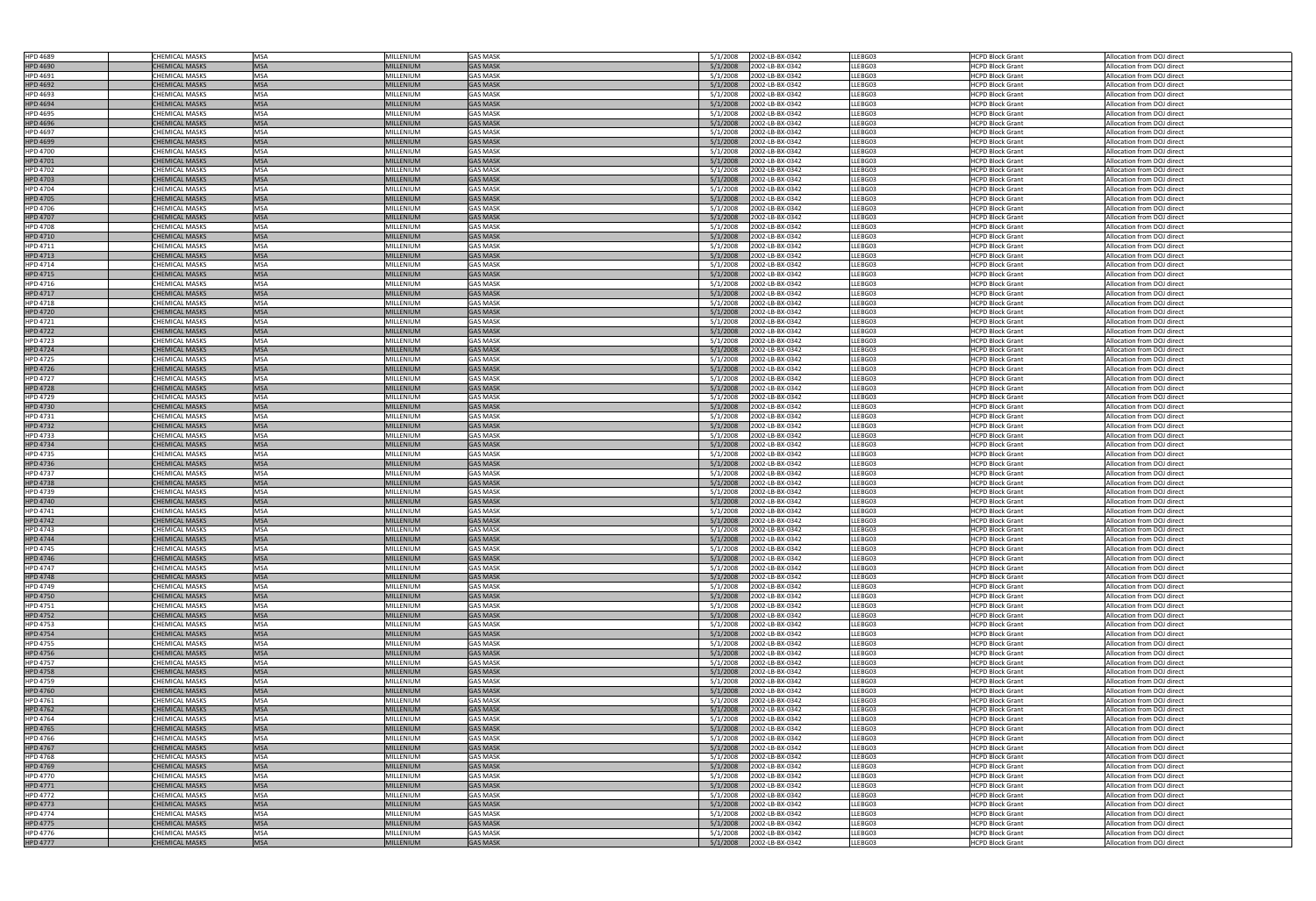| <b>HPD 4778</b> | <b>CHEMICAL MASKS</b> | <b>MSA</b> | MILLENIUM        | <b>GAS MASK</b> | 5/1/2008<br>2002-LB-BX-0342 | LLEBG03 | <b>HCPD Block Grant</b> | Allocation from DOJ direct |
|-----------------|-----------------------|------------|------------------|-----------------|-----------------------------|---------|-------------------------|----------------------------|
| <b>HPD 4779</b> | <b>CHEMICAL MASKS</b> | <b>MSA</b> | <b>MILLENIUM</b> | <b>GAS MASK</b> | 2002-LB-BX-0342<br>5/1/2008 | LLEBG03 | <b>HCPD Block Grant</b> | Allocation from DOJ direct |
|                 |                       |            |                  |                 |                             |         |                         |                            |
| <b>HPD 4780</b> | CHEMICAL MASKS        | <b>MSA</b> | <b>MILLENIUM</b> | <b>GAS MASK</b> | 5/1/2008<br>2002-LB-BX-0342 | LLEBG03 | <b>HCPD Block Grant</b> | Allocation from DOJ direct |
| <b>HPD 4781</b> | <b>CHEMICAL MASKS</b> | <b>MSA</b> | <b>MILLENIUM</b> | <b>GAS MASK</b> | 5/1/2008<br>2002-LB-BX-0342 | LLEBG03 | <b>HCPD Block Grant</b> | Allocation from DOJ direct |
| <b>HPD 4782</b> | CHEMICAL MASKS        | <b>MSA</b> | MILLENIUM        | <b>GAS MASK</b> | 5/1/2008<br>2002-LB-BX-0342 | LLEBG03 | <b>HCPD Block Grant</b> | Allocation from DOJ direct |
|                 |                       |            |                  |                 |                             |         |                         |                            |
| <b>HPD 4783</b> | <b>CHEMICAL MASKS</b> | <b>MSA</b> | <b>MILLENIUM</b> | <b>GAS MASK</b> | 5/1/2008<br>2002-LB-BX-0342 | LLEBG03 | <b>HCPD Block Grant</b> | Allocation from DOJ direct |
| <b>HPD 4784</b> | CHEMICAL MASKS        | <b>MSA</b> | <b>MILLENIUM</b> | <b>GAS MASK</b> | 2002-LB-BX-0342<br>5/1/2008 | LLEBG03 | <b>HCPD Block Grant</b> | Allocation from DOJ direct |
|                 |                       |            |                  |                 |                             |         |                         |                            |
| <b>HPD 4785</b> | <b>CHEMICAL MASKS</b> | <b>MSA</b> | <b>MILLENIUM</b> | <b>GAS MASK</b> | 5/1/2008<br>2002-LB-BX-0342 | LLEBG03 | <b>HCPD Block Grant</b> | Allocation from DOJ direct |
| <b>HPD 4786</b> | CHEMICAL MASKS        | <b>MSA</b> | <b>MILLENIUM</b> | <b>GAS MASK</b> | 5/1/2008<br>2002-LB-BX-0342 | LLEBG03 | <b>HCPD Block Grant</b> | Allocation from DOJ direct |
|                 | <b>CHEMICAL MASKS</b> | <b>MSA</b> |                  | <b>GAS MASK</b> |                             |         |                         |                            |
| <b>HPD 4787</b> |                       |            | <b>MILLENIUM</b> |                 | 5/1/2008<br>2002-LB-BX-0342 | LLEBG03 | <b>HCPD Block Grant</b> | Allocation from DOJ direct |
| <b>HPD 4788</b> | <b>CHEMICAL MASKS</b> | <b>MSA</b> | <b>MILLENIUM</b> | <b>GAS MASK</b> | 5/1/2008<br>2002-LB-BX-0342 | LLEBG03 | <b>HCPD Block Grant</b> | Allocation from DOJ direct |
| <b>HPD 4789</b> | <b>CHEMICAL MASKS</b> | <b>MSA</b> | <b>MILLENIUM</b> | <b>GAS MASK</b> | 5/1/2008<br>2002-LB-BX-0342 | LLEBG03 | <b>HCPD Block Grant</b> | Allocation from DOJ direct |
|                 |                       |            |                  |                 |                             |         |                         |                            |
| <b>HPD 4790</b> | CHEMICAL MASKS        | <b>MSA</b> | MILLENIUM        | <b>GAS MASK</b> | 5/1/2008<br>2002-LB-BX-0342 | LLEBG03 | <b>HCPD Block Grant</b> | Allocation from DOJ direct |
| <b>HPD 4791</b> | <b>CHEMICAL MASKS</b> | <b>MSA</b> | <b>MILLENIUM</b> | <b>GAS MASK</b> | 5/1/2008<br>2002-LB-BX-0342 | LLEBG03 | <b>HCPD Block Grant</b> | Allocation from DOJ direct |
| <b>HPD 4792</b> | CHEMICAL MASKS        | <b>MSA</b> | <b>MILLENIUM</b> | <b>GAS MASK</b> | 5/1/2008<br>2002-LB-BX-0342 | LLEBG03 | <b>HCPD Block Grant</b> | Allocation from DOJ direct |
|                 |                       |            |                  |                 |                             |         |                         |                            |
| <b>HPD 4793</b> | <b>CHEMICAL MASKS</b> | <b>MSA</b> | <b>MILLENIUM</b> | <b>GAS MASK</b> | 2002-LB-BX-0342<br>5/1/2008 | LLEBG03 | <b>HCPD Block Grant</b> | Allocation from DOJ direct |
| <b>HPD 4794</b> | CHEMICAL MASKS        | <b>MSA</b> | MILLENIUM        | <b>GAS MASK</b> | 5/1/2008<br>2002-LB-BX-0342 | LLEBG03 | <b>HCPD Block Grant</b> | Allocation from DOJ direct |
|                 |                       |            |                  |                 |                             |         |                         |                            |
| <b>HPD 4795</b> | <b>CHEMICAL MASKS</b> | <b>MSA</b> | <b>MILLENIUM</b> | <b>GAS MASK</b> | 5/1/2008<br>2002-LB-BX-0342 | LLEBG03 | <b>HCPD Block Grant</b> | Allocation from DOJ direct |
| <b>HPD 4796</b> | CHEMICAL MASKS        | <b>MSA</b> | <b>MILLENIUM</b> | <b>GAS MASK</b> | 2002-LB-BX-0342<br>5/1/2008 | LLEBG03 | <b>HCPD Block Grant</b> | Allocation from DOJ direct |
| <b>HPD 4797</b> | <b>CHEMICAL MASKS</b> | <b>MSA</b> | <b>MILLENIUM</b> | <b>GAS MASK</b> | 5/1/2008<br>2002-LB-BX-0342 | LLEBG03 | <b>HCPD Block Grant</b> | Allocation from DOJ direct |
|                 |                       |            |                  |                 |                             |         |                         |                            |
| <b>HPD 4798</b> | CHEMICAL MASKS        | <b>MSA</b> | MILLENIUM        | <b>GAS MASK</b> | 5/1/2008<br>2002-LB-BX-0342 | LLEBG03 | <b>HCPD Block Grant</b> | Allocation from DOJ direct |
| <b>HPD 4799</b> | <b>CHEMICAL MASKS</b> | <b>MSA</b> | <b>MILLENIUM</b> | <b>GAS MASK</b> | 5/1/2008<br>2002-LB-BX-0342 | LLEBG03 | <b>HCPD Block Grant</b> | Allocation from DOJ direct |
| <b>HPD 4800</b> | CHEMICAL MASKS        | <b>MSA</b> | <b>MILLENIUM</b> | <b>GAS MASK</b> | 5/1/2008<br>2002-LB-BX-0342 | LLEBG03 | <b>HCPD Block Grant</b> | Allocation from DOJ direct |
|                 |                       |            |                  |                 |                             |         |                         |                            |
| <b>HPD 4801</b> | <b>CHEMICAL MASKS</b> | <b>MSA</b> | <b>MILLENIUM</b> | <b>GAS MASK</b> | 5/1/2008<br>2002-LB-BX-0342 | LLEBG03 | <b>HCPD Block Grant</b> | Allocation from DOJ direct |
| <b>HPD 4802</b> | <b>CHEMICAL MASKS</b> | <b>MSA</b> | <b>MILLENIUM</b> | <b>GAS MASK</b> | 5/1/2008<br>2002-LB-BX-0342 | LLEBG03 | <b>HCPD Block Grant</b> | Allocation from DOJ direct |
|                 |                       |            |                  |                 |                             |         |                         |                            |
| <b>HPD 4803</b> | <b>CHEMICAL MASKS</b> | <b>MSA</b> | <b>MILLENIUM</b> | <b>GAS MASK</b> | 5/1/2008<br>2002-LB-BX-0342 | LLEBG03 | <b>HCPD Block Grant</b> | Allocation from DOJ direct |
| <b>HPD 4804</b> | <b>CHEMICAL MASKS</b> | <b>MSA</b> | <b>MILLENIUM</b> | <b>GAS MASK</b> | 5/1/2008<br>2002-LB-BX-0342 | LLEBG03 | <b>HCPD Block Grant</b> | Allocation from DOJ direct |
| <b>HPD 4805</b> | <b>CHEMICAL MASKS</b> | <b>MSA</b> | <b>MILLENIUM</b> | <b>GAS MASK</b> | 5/1/2008<br>2002-LB-BX-0342 | LLEBG03 | <b>HCPD Block Grant</b> | Allocation from DOJ direct |
|                 |                       |            |                  |                 |                             |         |                         |                            |
| <b>HPD 4806</b> | CHEMICAL MASKS        | <b>MSA</b> | <b>MILLENIUM</b> | <b>GAS MASK</b> | 5/1/2008<br>2002-LB-BX-0342 | LLEBG03 | <b>HCPD Block Grant</b> | Allocation from DOJ direct |
| <b>HPD 4807</b> | <b>CHEMICAL MASKS</b> | <b>MSA</b> | <b>MILLENIUM</b> | <b>GAS MASK</b> | 5/1/2008<br>2002-LB-BX-0342 | LLEBG03 | <b>HCPD Block Grant</b> | Allocation from DOJ direct |
|                 | CHEMICAL MASKS        | <b>MSA</b> |                  | <b>GAS MASK</b> |                             |         |                         |                            |
| <b>HPD 4808</b> |                       |            | MILLENIUM        |                 | 5/1/2008<br>2002-LB-BX-0342 | LLEBG03 | <b>HCPD Block Grant</b> | Allocation from DOJ direct |
| <b>HPD 4809</b> | <b>CHEMICAL MASKS</b> | <b>MSA</b> | <b>MILLENIUM</b> | <b>GAS MASK</b> | 5/1/2008<br>2002-LB-BX-0342 | LLEBG03 | <b>HCPD Block Grant</b> | Allocation from DOJ direct |
| HPD 4810        | <b>CHEMICAL MASKS</b> | <b>MSA</b> | <b>MILLENIUM</b> | <b>GAS MASK</b> | 5/1/2008<br>2002-LB-BX-0342 | LLEBG03 | <b>HCPD Block Grant</b> | Allocation from DOJ direct |
|                 |                       |            |                  |                 |                             |         |                         |                            |
| <b>HPD 4811</b> | <b>CHEMICAL MASKS</b> | <b>MSA</b> | <b>MILLENIUM</b> | <b>GAS MASK</b> | 5/1/2008<br>2002-LB-BX-0342 | LLEBG03 | <b>HCPD Block Grant</b> | Allocation from DOJ direct |
| <b>HPD 4812</b> | CHEMICAL MASKS        | <b>MSA</b> | MILLENIUM        | <b>GAS MASK</b> | 5/1/2008<br>2002-LB-BX-0342 | LLEBG03 | <b>HCPD Block Grant</b> | Allocation from DOJ direct |
| <b>HPD 4813</b> | <b>CHEMICAL MASKS</b> | <b>MSA</b> | <b>MILLENIUM</b> | <b>GAS MASK</b> | 2002-LB-BX-0342<br>5/1/2008 | LLEBG03 | <b>HCPD Block Grant</b> | Allocation from DOJ direct |
|                 |                       |            |                  |                 |                             |         |                         |                            |
| <b>HPD 4814</b> | CHEMICAL MASKS        | <b>MSA</b> | <b>MILLENIUM</b> | <b>GAS MASK</b> | 5/1/2008<br>2002-LB-BX-0342 | LLEBG03 | <b>HCPD Block Grant</b> | Allocation from DOJ direct |
| <b>HPD 4815</b> | <b>CHEMICAL MASKS</b> | <b>MSA</b> | <b>MILLENIUM</b> | <b>GAS MASK</b> | 5/1/2008<br>2002-LB-BX-0342 | LLEBG03 | <b>HCPD Block Grant</b> | Allocation from DOJ direct |
|                 |                       |            |                  |                 |                             |         |                         |                            |
| <b>HPD 4816</b> | CHEMICAL MASKS        | <b>MSA</b> | <b>MILLENIUM</b> | <b>GAS MASK</b> | 5/1/2008<br>2002-LB-BX-0342 | LLEBG03 | <b>HCPD Block Grant</b> | Allocation from DOJ direct |
| <b>HPD 4817</b> | <b>CHEMICAL MASKS</b> | <b>MSA</b> | <b>MILLENIUM</b> | <b>GAS MASK</b> | 5/1/2008<br>2002-LB-BX-0342 | LLEBG03 | <b>HCPD Block Grant</b> | Allocation from DOJ direct |
| <b>HPD 4818</b> | CHEMICAL MASKS        | <b>MSA</b> | <b>MILLENIUM</b> | <b>GAS MASK</b> | 2002-LB-BX-0342<br>5/1/2008 | LLEBG03 | <b>HCPD Block Grant</b> | Allocation from DOJ direct |
|                 |                       |            |                  |                 |                             |         |                         |                            |
| <b>HPD 4819</b> | CHEMICAL MASKS        | <b>MSA</b> | <b>MILLENIUM</b> | <b>GAS MASK</b> | 5/1/2008<br>2002-LB-BX-0342 | LLEBG03 | <b>HCPD Block Grant</b> | Allocation from DOJ direct |
| <b>HPD 4820</b> | CHEMICAL MASKS        | <b>MSA</b> | <b>MILLENIUM</b> | <b>GAS MASK</b> | 5/1/2008<br>2002-LB-BX-0342 | LLEBG03 | <b>HCPD Block Grant</b> | Allocation from DOJ direct |
|                 | <b>CHEMICAL MASKS</b> |            |                  |                 |                             |         |                         |                            |
| <b>HPD 4821</b> |                       | <b>MSA</b> | <b>MILLENIUM</b> | <b>GAS MASK</b> | 5/1/2008<br>2002-LB-BX-0342 | LLEBG03 | <b>HCPD Block Grant</b> | Allocation from DOJ direct |
| <b>HPD 4822</b> | <b>CHEMICAL MASKS</b> | <b>MSA</b> | MILLENIUM        | <b>GAS MASK</b> | 5/1/2008<br>2002-LB-BX-0342 | LLEBG03 | <b>HCPD Block Grant</b> | Allocation from DOJ direct |
| <b>HPD 4823</b> | <b>CHEMICAL MASKS</b> | <b>MSA</b> | MILLENIUM        | <b>GAS MASK</b> | 5/1/2008<br>2002-LB-BX-0342 | LLEBG03 | <b>HCPD Block Grant</b> | Allocation from DOJ direct |
|                 |                       |            |                  |                 |                             |         |                         |                            |
| <b>HPD 4824</b> | CHEMICAL MASKS        | <b>MSA</b> | <b>MILLENIUM</b> | <b>GAS MASK</b> | 2002-LB-BX-0342<br>5/1/2008 | LLEBG03 | <b>HCPD Block Grant</b> | Allocation from DOJ direct |
| <b>HPD 4825</b> | <b>CHEMICAL MASKS</b> | <b>MSA</b> | <b>MILLENIUM</b> | <b>GAS MASK</b> | 5/1/2008<br>2002-LB-BX-0342 | LLEBG03 | <b>HCPD Block Grant</b> | Allocation from DOJ direct |
|                 | CHEMICAL MASKS        | <b>MSA</b> | MILLENIUM        | <b>GAS MASK</b> | 2002-LB-BX-0342             | LLEBG03 | <b>HCPD Block Grant</b> |                            |
| <b>HPD 4826</b> |                       |            |                  |                 | 5/1/2008                    |         |                         | Allocation from DOJ direct |
| <b>HPD 4827</b> | <b>CHEMICAL MASKS</b> | <b>MSA</b> | <b>MILLENIUM</b> | <b>GAS MASK</b> | 5/1/2008<br>2002-LB-BX-0342 | LLEBG03 | <b>HCPD Block Grant</b> | Allocation from DOJ direct |
| <b>HPD 4828</b> | <b>CHEMICAL MASKS</b> | <b>MSA</b> | MILLENIUM        | <b>GAS MASK</b> | 2002-LB-BX-0342<br>5/1/2008 | LLEBG03 | <b>HCPD Block Grant</b> |                            |
|                 |                       | <b>MSA</b> | <b>MILLENIUM</b> |                 |                             |         |                         |                            |
| <b>HPD 4829</b> | <b>CHEMICAL MASKS</b> |            |                  |                 |                             |         |                         | Allocation from DOJ direct |
| <b>HPD 4830</b> |                       |            |                  | <b>GAS MASK</b> | 2002-LB-BX-0342<br>5/1/2008 | LLEBG03 | <b>HCPD Block Grant</b> | Allocation from DOJ direct |
|                 | <b>CHEMICAL MASKS</b> | <b>MSA</b> | MILLENIUM        | <b>GAS MASK</b> | 2002-LB-BX-0342<br>5/1/2008 | LLEBG03 | <b>HCPD Block Grant</b> | Allocation from DOJ direct |
|                 |                       |            |                  |                 |                             |         |                         |                            |
| <b>HPD 4831</b> | <b>CHEMICAL MASKS</b> | <b>MSA</b> | <b>MILLENIUM</b> | <b>GAS MASK</b> | 5/1/2008<br>2002-LB-BX-0342 | LLEBG03 | <b>HCPD Block Grant</b> | Allocation from DOJ direct |
| <b>HPD 4832</b> | <b>CHEMICAL MASKS</b> | <b>MSA</b> | MILLENIUM        | <b>GAS MASK</b> | 2002-LB-BX-0342<br>5/1/2008 | LLEBG03 | <b>HCPD Block Grant</b> | Allocation from DOJ direct |
| <b>HPD 4833</b> | <b>CHEMICAL MASKS</b> | <b>MSA</b> | <b>MILLENIUM</b> | <b>GAS MASK</b> | 5/1/2008<br>2002-LB-BX-0342 | LLEBG03 | <b>HCPD Block Grant</b> | Allocation from DOJ direct |
|                 |                       |            |                  |                 |                             |         |                         |                            |
| <b>HPD 4834</b> | CHEMICAL MASKS        | <b>MSA</b> | MILLENIUM        | <b>GAS MASK</b> | 2002-LB-BX-0342<br>5/1/2008 | LLEBG03 | <b>HCPD Block Grant</b> | Allocation from DOJ direct |
| <b>HPD 4835</b> | <b>CHEMICAL MASKS</b> | <b>MSA</b> | <b>MILLENIUM</b> | <b>GAS MASK</b> | 5/1/2008<br>2002-LB-BX-0342 | LLEBG03 | <b>HCPD Block Grant</b> | Allocation from DOJ direct |
| <b>HPD 4836</b> | CHEMICAL MASKS        | <b>MSA</b> | MILLENIUM        | <b>GAS MASK</b> | 5/1/2008<br>2002-LB-BX-0342 | LLEBG03 | <b>HCPD Block Grant</b> | Allocation from DOJ direct |
|                 |                       |            |                  |                 |                             |         |                         |                            |
| <b>HPD 4837</b> | <b>CHEMICAL MASKS</b> | <b>MSA</b> | MILLENIUM        | <b>GAS MASK</b> | 2002-LB-BX-0342<br>5/1/2008 | LLEBG03 | <b>HCPD Block Grant</b> | Allocation from DOJ direct |
| <b>HPD 4838</b> | <b>CHEMICAL MASKS</b> | <b>MSA</b> | MILLENIUM        | <b>GAS MASK</b> | 2002-LB-BX-0342<br>5/1/2008 | LLEBG03 | <b>HCPD Block Grant</b> | Allocation from DOJ direct |
|                 |                       |            |                  |                 |                             |         |                         |                            |
| <b>HPD 4839</b> | <b>CHEMICAL MASKS</b> | <b>MSA</b> | <b>MILLENIUM</b> | <b>GAS MASK</b> | 2002-LB-BX-0342<br>5/1/2008 | LLEBG03 | <b>HCPD Block Grant</b> | Allocation from DOJ direct |
| <b>HPD 4840</b> | CHEMICAL MASKS        | <b>MSA</b> | MILLENIUM        | <b>GAS MASK</b> | 2002-LB-BX-0342<br>5/1/2008 | LLEBG03 | <b>HCPD Block Grant</b> | Allocation from DOJ direct |
| <b>HPD 4841</b> | <b>CHEMICAL MASKS</b> | <b>MSA</b> | <b>MILLENIUM</b> | <b>GAS MASK</b> | 5/1/2008<br>2002-LB-BX-0342 | LLEBG03 | <b>HCPD Block Grant</b> | Allocation from DOJ direct |
|                 |                       |            |                  |                 |                             |         |                         |                            |
| <b>HPD 4842</b> | <b>CHEMICAL MASKS</b> | <b>MSA</b> | <b>MILLENIUM</b> | <b>GAS MASK</b> | 2002-LB-BX-0342<br>5/1/2008 | LLEBG03 | <b>HCPD Block Grant</b> | Allocation from DOJ direct |
| <b>HPD 4843</b> | <b>CHEMICAL MASKS</b> | <b>MSA</b> | <b>MILLENIUM</b> | <b>GAS MASK</b> | 2002-LB-BX-0342<br>5/1/2008 | LLEBG03 | <b>HCPD Block Grant</b> | Allocation from DOJ direct |
| <b>HPD 4844</b> | <b>CHEMICAL MASKS</b> | <b>MSA</b> | MILLENIUM        | <b>GAS MASK</b> | 5/1/2008<br>2002-LB-BX-0342 | LLEBG03 | <b>HCPD Block Grant</b> | Allocation from DOJ direct |
|                 |                       |            |                  |                 |                             |         |                         |                            |
| <b>HPD 4845</b> | <b>CHEMICAL MASKS</b> | <b>MSA</b> | <b>MILLENIUM</b> | <b>GAS MASK</b> | 5/1/2008<br>2002-LB-BX-0342 | LLEBG03 | <b>HCPD Block Grant</b> | Allocation from DOJ direct |
| <b>HPD 4846</b> | CHEMICAL MASKS        | <b>MSA</b> | MILLENIUM        | <b>GAS MASK</b> | 2002-LB-BX-0342<br>5/1/2008 | LLEBG03 | <b>HCPD Block Grant</b> | Allocation from DOJ direct |
|                 | <b>CHEMICAL MASKS</b> | <b>MSA</b> | <b>MILLENIUM</b> | <b>GAS MASK</b> | 5/1/2008<br>2002-LB-BX-0342 | LLEBG03 | <b>HCPD Block Grant</b> | Allocation from DOJ direct |
| <b>HPD 4847</b> |                       |            |                  |                 |                             |         |                         |                            |
| <b>HPD 4848</b> | CHEMICAL MASKS        | <b>MSA</b> | MILLENIUM        | <b>GAS MASK</b> | 2002-LB-BX-0342<br>5/1/2008 | LLEBG03 | <b>HCPD Block Grant</b> | Allocation from DOJ direct |
| <b>HPD 4849</b> | <b>CHEMICAL MASKS</b> | <b>MSA</b> | <b>MILLENIUM</b> | <b>GAS MASK</b> | 5/1/2008<br>2002-LB-BX-0342 | LLEBG03 | <b>HCPD Block Grant</b> | Allocation from DOJ direct |
|                 |                       |            |                  |                 |                             |         |                         |                            |
| <b>HPD 4850</b> | CHEMICAL MASKS        | <b>MSA</b> | MILLENIUM        | <b>GAS MASK</b> | 5/1/2008<br>2002-LB-BX-0342 | LLEBG03 | <b>HCPD Block Grant</b> | Allocation from DOJ direct |
| <b>HPD 4851</b> | <b>CHEMICAL MASKS</b> | <b>MSA</b> | MILLENIUM        | <b>GAS MASK</b> | 5/1/2008<br>2002-LB-BX-0342 | LLEBG03 | <b>HCPD Block Grant</b> | Allocation from DOJ direct |
|                 | <b>CHEMICAL MASKS</b> | <b>MSA</b> | MILLENIUM        | <b>GAS MASK</b> | 2002-LB-BX-0342<br>5/1/2008 | LLEBG03 | <b>HCPD Block Grant</b> | Allocation from DOJ direct |
| <b>HPD 4852</b> |                       |            |                  |                 |                             |         |                         |                            |
| <b>HPD 4853</b> | <b>CHEMICAL MASKS</b> | <b>MSA</b> | <b>MILLENIUM</b> | <b>GAS MASK</b> | 5/1/2008<br>2002-LB-BX-0342 | LLEBG03 | <b>HCPD Block Grant</b> | Allocation from DOJ direct |
| <b>HPD 4854</b> | <b>CHEMICAL MASKS</b> | <b>MSA</b> | MILLENIUM        | <b>GAS MASK</b> | 2002-LB-BX-0342<br>5/1/2008 | LLEBG03 | <b>HCPD Block Grant</b> | Allocation from DOJ direct |
|                 | <b>CHEMICAL MASKS</b> |            | <b>MILLENIUM</b> | <b>GAS MASK</b> |                             |         |                         |                            |
| <b>HPD 4855</b> |                       | <b>MSA</b> |                  |                 | 5/1/2008<br>2002-LB-BX-0342 | LLEBG03 | <b>HCPD Block Grant</b> | Allocation from DOJ direct |
| <b>HPD 4856</b> | <b>CHEMICAL MASKS</b> | <b>MSA</b> | MILLENIUM        | <b>GAS MASK</b> | 2002-LB-BX-0342<br>5/1/2008 | LLEBG03 | <b>HCPD Block Grant</b> | Allocation from DOJ direct |
| <b>HPD 4857</b> | <b>CHEMICAL MASKS</b> | <b>MSA</b> | <b>MILLENIUM</b> | <b>GAS MASK</b> | 2002-LB-BX-0342<br>5/1/2008 | LLEBG03 | <b>HCPD Block Grant</b> | Allocation from DOJ direct |
|                 | CHEMICAL MASKS        |            |                  | <b>GAS MASK</b> |                             |         |                         |                            |
| <b>HPD 4858</b> |                       | <b>MSA</b> | MILLENIUM        |                 | 2002-LB-BX-0342<br>5/1/2008 | LLEBG03 | <b>HCPD Block Grant</b> | Allocation from DOJ direct |
| <b>HPD 4859</b> | <b>CHEMICAL MASKS</b> | <b>MSA</b> | <b>MILLENIUM</b> | <b>GAS MASK</b> | 5/1/2008<br>2002-LB-BX-0342 | LLEBG03 | <b>HCPD Block Grant</b> | Allocation from DOJ direct |
| <b>HPD 4860</b> | <b>CHEMICAL MASKS</b> | <b>MSA</b> | <b>MILLENIUM</b> | <b>GAS MASK</b> | 2002-LB-BX-0342<br>5/1/2008 | LLEBG03 | <b>HCPD Block Grant</b> | Allocation from DOJ direct |
| <b>HPD 4861</b> | <b>CHEMICAL MASKS</b> | <b>MSA</b> | <b>MILLENIUM</b> | <b>GAS MASK</b> | 5/1/2008<br>2002-LB-BX-0342 | LLEBG03 | <b>HCPD Block Grant</b> | Allocation from DOJ direct |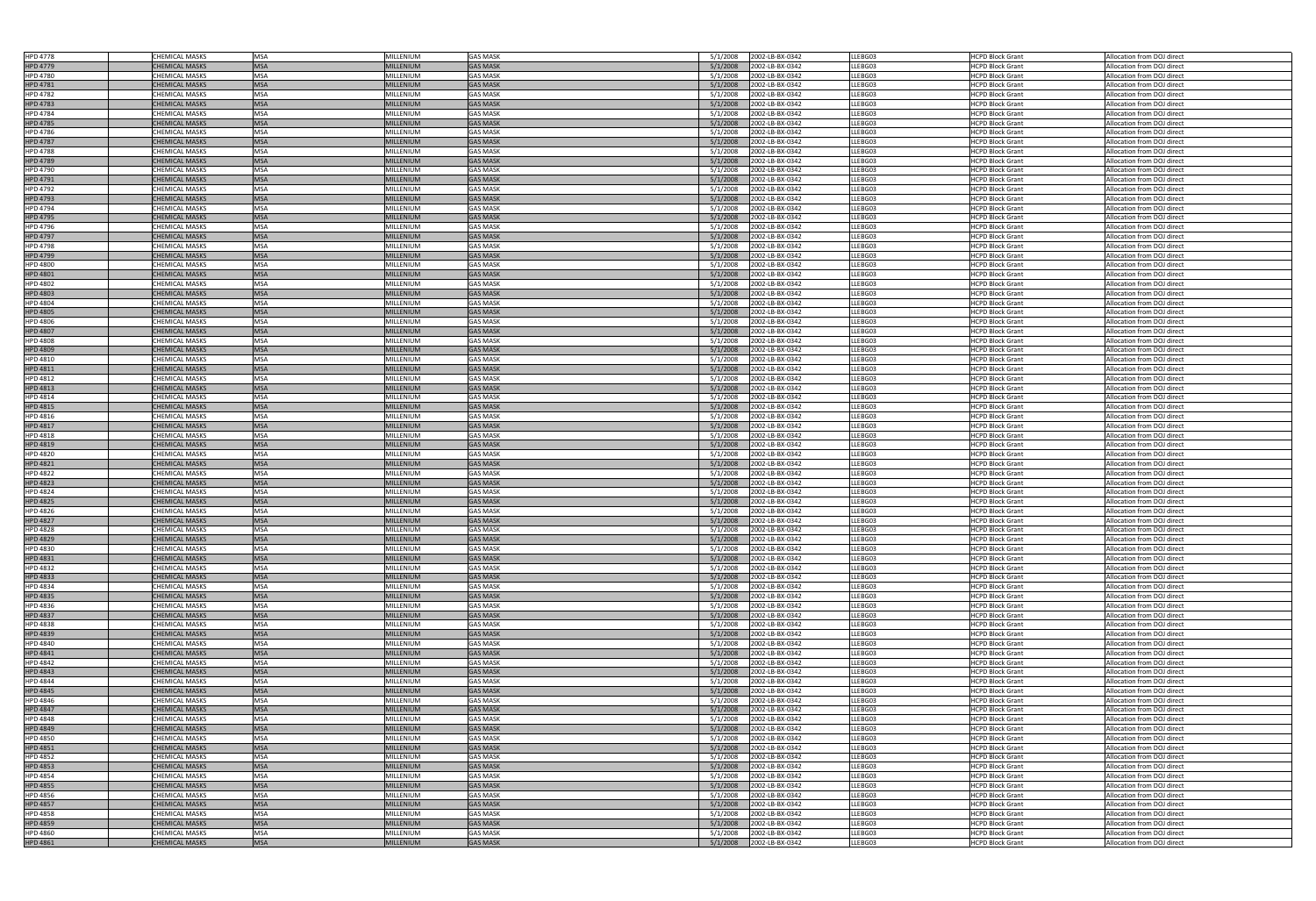| <b>HPD 4862</b>                    |                                                |                          |                               |                                    |                                                            |                    |                                                    |                                                          |
|------------------------------------|------------------------------------------------|--------------------------|-------------------------------|------------------------------------|------------------------------------------------------------|--------------------|----------------------------------------------------|----------------------------------------------------------|
|                                    | <b>CHEMICAL MASKS</b>                          | <b>MSA</b>               | MILLENIUM                     | <b>GAS MASK</b>                    | 2002-LB-BX-0342<br>5/1/2008                                | LLEBG03            | <b>HCPD Block Grant</b>                            | Allocation from DOJ direct                               |
| <b>HPD 4863</b>                    | <b>CHEMICAL MASKS</b>                          | <b>MSA</b>               | <b>MILLENIUM</b>              | <b>GAS MASK</b>                    | 5/1/2008<br>2002-LB-BX-0342                                | LLEBG03            | HCPD Block Grant                                   | Allocation from DOJ direct                               |
| <b>HPD 4864</b>                    | <b>CHEMICAL MASKS</b>                          | <b>MSA</b>               | <b>MILLENIUM</b>              | <b>GAS MASK</b>                    | 5/1/2008<br>2002-LB-BX-0342                                | LLEBG03            | <b>HCPD Block Grant</b>                            | Allocation from DOJ direct                               |
|                                    |                                                |                          |                               |                                    |                                                            |                    |                                                    |                                                          |
| <b>HPD 4865</b>                    | <b>CHEMICAL MASKS</b>                          | <b>MSA</b>               | <b>MILLENIUM</b>              | <b>GAS MASK</b>                    | 5/1/2008<br>2002-LB-BX-0342                                | LLEBG03            | <b>HCPD Block Grant</b>                            | Allocation from DOJ direct                               |
| <b>HPD 4866</b>                    | CHEMICAL MASKS                                 | <b>MSA</b>               | <b>MILLENIUM</b>              | <b>GAS MASK</b>                    | 2002-LB-BX-0342<br>5/1/2008                                | LLEBG03            | <b>HCPD Block Grant</b>                            | Allocation from DOJ direct                               |
| <b>HPD 4867</b>                    | <b>CHEMICAL MASKS</b>                          | <b>MSA</b>               | <b>MILLENIUM</b>              | <b>GAS MASK</b>                    | 5/1/2008<br>2002-LB-BX-0342                                | LLEBG03            | <b>HCPD Block Grant</b>                            | Allocation from DOJ direct                               |
| <b>HPD 4868</b>                    | <b>CHEMICAL MASKS</b>                          | <b>MSA</b>               | <b>MILLENIUM</b>              | <b>GAS MASK</b>                    | 2002-LB-BX-0342<br>5/1/2008                                | LLEBG03            | <b>HCPD Block Grant</b>                            | Allocation from DOJ direct                               |
|                                    |                                                |                          |                               |                                    |                                                            |                    |                                                    |                                                          |
| <b>HPD 4869</b>                    | <b>CHEMICAL MASKS</b>                          | <b>MSA</b>               | <b>MILLENIUM</b>              | <b>GAS MASK</b>                    | 2002-LB-BX-0342<br>5/1/2008                                | LLEBG03            | <b>HCPD Block Grant</b>                            | Allocation from DOJ direct                               |
| <b>HPD 4870</b>                    | CHEMICAL MASKS                                 | <b>MSA</b>               | MILLENIUM                     | <b>GAS MASK</b>                    | 5/1/2008<br>2002-LB-BX-0342                                | LLEBG03            | <b>HCPD Block Grant</b>                            | Allocation from DOJ direct                               |
| <b>HPD 4871</b>                    | <b>CHEMICAL MASKS</b>                          | <b>MSA</b>               | <b>MILLENIUM</b>              | <b>GAS MASK</b>                    | 5/1/2008<br>2002-LB-BX-0342                                | LLEBG03            | <b>HCPD Block Grant</b>                            | Allocation from DOJ direct                               |
| <b>HPD 4872</b>                    | <b>CHEMICAL MASKS</b>                          | <b>MSA</b>               | <b>MILLENIUM</b>              | <b>GAS MASK</b>                    | 2002-LB-BX-0342<br>5/1/2008                                | LLEBG03            | <b>HCPD Block Grant</b>                            | Allocation from DOJ direct                               |
|                                    |                                                |                          |                               |                                    |                                                            |                    |                                                    |                                                          |
| <b>HPD 4873</b>                    | <b>CHEMICAL MASKS</b>                          | <b>MSA</b>               | <b>MILLENIUM</b>              | <b>GAS MASK</b>                    | 5/1/2008<br>2002-LB-BX-0342                                | LLEBG03            | <b>HCPD Block Grant</b>                            | Allocation from DOJ direct                               |
| <b>HPD 4874</b>                    | CHEMICAL MASKS                                 | <b>MSA</b>               | MILLENIUM                     | <b>GAS MASK</b>                    | 5/1/2008<br>2002-LB-BX-0342                                | LLEBG03            | <b>HCPD Block Grant</b>                            | Allocation from DOJ direct                               |
| <b>HPD 4875</b>                    | <b>CHEMICAL MASKS</b>                          | <b>MSA</b>               | <b>MILLENIUM</b>              | <b>GAS MASK</b>                    | 5/1/2008<br>2002-LB-BX-0342                                | LLEBG03            | <b>HCPD Block Grant</b>                            | Allocation from DOJ direct                               |
| <b>HPD 4876</b>                    | CHEMICAL MASKS                                 | <b>MSA</b>               | <b>MILLENIUM</b>              | <b>GAS MASK</b>                    | 5/1/2008<br>2002-LB-BX-0342                                | LLEBG03            | <b>HCPD Block Grant</b>                            | Allocation from DOJ direct                               |
|                                    |                                                |                          |                               |                                    |                                                            |                    |                                                    |                                                          |
| <b>HPD 4877</b>                    | <b>CHEMICAL MASKS</b>                          | <b>MSA</b>               | <b>MILLENIUM</b>              | <b>GAS MASK</b>                    | 5/1/2008<br>2002-LB-BX-0342                                | LLEBG03            | <b>HCPD Block Grant</b>                            | Allocation from DOJ direct                               |
| <b>HPD 4878</b>                    | CHEMICAL MASKS                                 | <b>MSA</b>               | <b>MILLENIUM</b>              | <b>GAS MASK</b>                    | 5/1/2008<br>2002-LB-BX-0342                                | LLEBG03            | <b>HCPD Block Grant</b>                            | Allocation from DOJ direct                               |
| <b>HPD 4879</b>                    | <b>CHEMICAL MASKS</b>                          | <b>MSA</b>               | <b>MILLENIUM</b>              | <b>GAS MASK</b>                    | 2002-LB-BX-0342<br>5/1/2008                                | LLEBG03            | <b>HCPD Block Grant</b>                            | Allocation from DOJ direct                               |
| <b>HPD 4880</b>                    | <b>CHEMICAL MASKS</b>                          | <b>MSA</b>               | <b>MILLENIUM</b>              | <b>GAS MASK</b>                    | 5/1/2008<br>2002-LB-BX-0342                                | LLEBG03            | <b>HCPD Block Grant</b>                            | Allocation from DOJ direct                               |
|                                    | <b>CHEMICAL MASKS</b>                          | <b>MSA</b>               | <b>MILLENIUM</b>              | <b>GAS MASK</b>                    | 5/1/2008                                                   | LLEBG03            |                                                    |                                                          |
| <b>HPD 4881</b>                    |                                                |                          |                               |                                    | 2002-LB-BX-0342                                            |                    | <b>HCPD Block Grant</b>                            | Allocation from DOJ direct                               |
| <b>HPD 4882</b>                    | CHEMICAL MASKS                                 | <b>MSA</b>               | <b>MILLENIUM</b>              | <b>GAS MASK</b>                    | 5/1/2008<br>2002-LB-BX-0342                                | LLEBG03            | <b>HCPD Block Grant</b>                            | Allocation from DOJ direct                               |
| <b>HPD 4883</b>                    | <b>CHEMICAL MASKS</b>                          | <b>MSA</b>               | <b>MILLENIUM</b>              | <b>GAS MASK</b>                    | 2002-LB-BX-0342<br>5/1/2008                                | LLEBG03            | <b>HCPD Block Grant</b>                            | Allocation from DOJ direct                               |
| <b>HPD 4884</b>                    | CHEMICAL MASKS                                 | <b>MSA</b>               | <b>MILLENIUM</b>              | <b>GAS MASK</b>                    | 5/1/2008<br>2002-LB-BX-0342                                | LLEBG03            | <b>HCPD Block Grant</b>                            | Allocation from DOJ direct                               |
| <b>HPD 4885</b>                    | <b>CHEMICAL MASKS</b>                          | <b>MSA</b>               | <b>MILLENIUM</b>              | <b>GAS MASK</b>                    | 2002-LB-BX-0342<br>5/1/2008                                | LLEBG03            | <b>HCPD Block Grant</b>                            | Allocation from DOJ direct                               |
|                                    |                                                |                          |                               |                                    |                                                            |                    |                                                    |                                                          |
| <b>HPD 4886</b>                    | <b>CHEMICAL MASKS</b>                          | <b>MSA</b>               | <b>MILLENIUM</b>              | <b>GAS MASK</b>                    | 5/1/2008<br>2002-LB-BX-0342                                | LLEBG03            | <b>HCPD Block Grant</b>                            | Allocation from DOJ direct                               |
| <b>HPD 4887</b>                    | <b>CHEMICAL MASKS</b>                          | <b>MSA</b>               | <b>MILLENIUM</b>              | <b>GAS MASK</b>                    | 5/1/2008<br>2002-LB-BX-0342                                | LLEBG03            | <b>HCPD Block Grant</b>                            | Allocation from DOJ direct                               |
| <b>HPD 4888</b>                    | CHEMICAL MASKS                                 | <b>MSA</b>               | <b>MILLENIUM</b>              | <b>GAS MASK</b>                    | 2002-LB-BX-0342<br>5/1/2008                                | LLEBG03            | <b>HCPD Block Grant</b>                            | Allocation from DOJ direct                               |
| <b>HPD 4889</b>                    | <b>CHEMICAL MASKS</b>                          | <b>MSA</b>               | <b>MILLENIUM</b>              | <b>GAS MASK</b>                    | 5/1/2008<br>2002-LB-BX-0342                                | LLEBG03            | <b>HCPD Block Grant</b>                            | Allocation from DOJ direct                               |
|                                    |                                                |                          |                               |                                    |                                                            |                    |                                                    |                                                          |
| <b>HPD 4890</b>                    | CHEMICAL MASKS                                 | <b>MSA</b>               | <b>MILLENIUM</b>              | <b>GAS MASK</b>                    | 2002-LB-BX-0342<br>5/1/2008                                | LLEBG03            | <b>HCPD Block Grant</b>                            | Allocation from DOJ direct                               |
| <b>HPD 4891</b>                    | <b>CHEMICAL MASKS</b>                          | <b>MSA</b>               | <b>MILLENIUM</b>              | <b>GAS MASK</b>                    | 2002-LB-BX-0342<br>5/1/2008                                | LLEBG03            | <b>HCPD Block Grant</b>                            | Allocation from DOJ direct                               |
| <b>HPD 4892</b>                    | CHEMICAL MASKS                                 | <b>MSA</b>               | MILLENIUM                     | <b>GAS MASK</b>                    | 5/1/2008<br>2002-LB-BX-0342                                | LLEBG03            | <b>HCPD Block Grant</b>                            | Allocation from DOJ direct                               |
| <b>HPD 4893</b>                    | <b>CHEMICAL MASKS</b>                          | <b>MSA</b>               | <b>MILLENIUM</b>              | <b>GAS MASK</b>                    | 5/1/2008<br>2002-LB-BX-0342                                | LLEBG03            | <b>HCPD Block Grant</b>                            | Allocation from DOJ direct                               |
|                                    | <b>CHEMICAL MASKS</b>                          | <b>MSA</b>               | <b>MILLENIUM</b>              | <b>GAS MASK</b>                    | 5/1/2008<br>2002-LB-BX-0342                                | LLEBG03            | <b>HCPD Block Grant</b>                            | Allocation from DOJ direct                               |
| <b>HPD 4894</b>                    |                                                |                          |                               |                                    |                                                            |                    |                                                    |                                                          |
| <b>HPD 4895</b>                    | <b>CHEMICAL MASKS</b>                          | <b>MSA</b>               | <b>MILLENIUM</b>              | <b>GAS MASK</b>                    | 5/1/2008<br>2002-LB-BX-0342                                | LLEBG03            | <b>HCPD Block Grant</b>                            | Allocation from DOJ direct                               |
| <b>HPD 4896</b>                    | CHEMICAL MASKS                                 | <b>MSA</b>               | MILLENIUM                     | <b>GAS MASK</b>                    | 5/1/2008<br>2002-LB-BX-0342                                | LLEBG03            | <b>HCPD Block Grant</b>                            | Allocation from DOJ direct                               |
| <b>HPD 4897</b>                    | <b>CHEMICAL MASKS</b>                          | <b>MSA</b>               | <b>MILLENIUM</b>              | <b>GAS MASK</b>                    | 5/1/2008<br>2002-LB-BX-0342                                | LLEBG03            | <b>HCPD Block Grant</b>                            | Allocation from DOJ direct                               |
| <b>HPD 4898</b>                    | CHEMICAL MASKS                                 | <b>MSA</b>               | MILLENIUM                     | <b>GAS MASK</b>                    | 5/1/2008<br>2002-LB-BX-0342                                | LLEBG03            | <b>HCPD Block Grant</b>                            | Allocation from DOJ direct                               |
|                                    |                                                |                          |                               |                                    |                                                            |                    |                                                    |                                                          |
| <b>HPD 4899</b>                    | <b>CHEMICAL MASKS</b>                          | <b>MSA</b>               | <b>MILLENIUM</b>              | <b>GAS MASK</b>                    | 2002-LB-BX-0342<br>5/1/2008                                | LLEBG03            | <b>HCPD Block Grant</b>                            | Allocation from DOJ direct                               |
| <b>HPD 4900</b>                    | CHEMICAL MASKS                                 | <b>MSA</b>               | <b>MILLENIUM</b>              | <b>GAS MASK</b>                    | 5/1/2008<br>2002-LB-BX-0342                                | LLEBG03            | <b>HCPD Block Grant</b>                            | Allocation from DOJ direct                               |
| <b>HPD 4901</b>                    | <b>CHEMICAL MASKS</b>                          | <b>MSA</b>               | <b>MILLENIUM</b>              | <b>GAS MASK</b>                    | 5/1/2008<br>2002-LB-BX-0342                                | LLEBG03            | <b>HCPD Block Grant</b>                            | Allocation from DOJ direct                               |
| <b>HPD 4902</b>                    | <b>CHEMICAL MASKS</b>                          | <b>MSA</b>               | MILLENIUM                     | <b>GAS MASK</b>                    | 2002-LB-BX-0342<br>5/1/2008                                | LLEBG03            | <b>HCPD Block Grant</b>                            | Allocation from DOJ direct                               |
| <b>HPD 4903</b>                    | <b>CHEMICAL MASKS</b>                          | <b>MSA</b>               | <b>MILLENIUM</b>              | <b>GAS MASK</b>                    | 5/1/2008<br>2002-LB-BX-0342                                | LLEBG03            | <b>HCPD Block Grant</b>                            | Allocation from DOJ direct                               |
| <b>HPD 4904</b>                    | CHEMICAL MASKS                                 | <b>MSA</b>               | <b>MILLENIUM</b>              | <b>GAS MASK</b>                    | 2002-LB-BX-0342                                            | LLEBG03            |                                                    | Allocation from DOJ direct                               |
|                                    |                                                |                          |                               |                                    | 5/1/2008                                                   |                    | <b>HCPD Block Grant</b>                            |                                                          |
|                                    |                                                |                          |                               |                                    |                                                            |                    |                                                    |                                                          |
| <b>HPD 4905</b>                    | <b>CHEMICAL MASKS</b>                          | <b>MSA</b>               | <b>MILLENIUM</b>              | <b>GAS MASK</b>                    | 5/1/2008<br>2002-LB-BX-0342                                | LLEBG03            | <b>HCPD Block Grant</b>                            | Allocation from DOJ direct                               |
| <b>HPD 4906</b>                    | CHEMICAL MASKS                                 | <b>MSA</b>               | MILLENIUM                     | <b>GAS MASK</b>                    | 5/1/2008<br>2002-LB-BX-0342                                | LLEBG03            | <b>HCPD Block Grant</b>                            | Allocation from DOJ direct                               |
|                                    |                                                |                          |                               |                                    |                                                            |                    |                                                    |                                                          |
| HPD 4907                           | <b>CHEMICAL MASKS</b>                          | <b>IMSA</b>              | <b>MILLENIUM</b>              | <b>GAS MASK</b>                    | 5/1/2008<br>2002-LB-BX-0342                                | LLEBG03            | <b>HCPD Block Grant</b>                            | Allocation from DOJ direct                               |
| <b>HPD 4908</b>                    | <b>CHEMICAL MASKS</b>                          | <b>MSA</b>               | MILLENIUM                     | <b>GAS MASK</b>                    | 2002-LB-BX-0342<br>5/1/2008                                | LLEBG03            | <b>HCPD Block Grant</b>                            | Allocation from DOJ direct                               |
| <b>HPD 4909</b>                    | <b>CHEMICAL MASKS</b>                          | <b>MSA</b>               | <b>MILLENIUM</b>              | <b>GAS MASK</b>                    | 2002-LB-BX-0342<br>5/1/2008                                | LLEBG03            | <b>HCPD Block Grant</b>                            | Allocation from DOJ direct                               |
| HPD 4910                           | CHEMICAL MASKS                                 | <b>MSA</b>               | MILLENIUM                     | <b>GAS MASK</b>                    | 2002-LB-BX-0342<br>5/1/2008                                | LLEBG03            | <b>HCPD Block Grant</b>                            | Allocation from DOJ direct                               |
| HPD 4911                           | <b>CHEMICAL MASKS</b>                          | <b>MSA</b>               | <b>MILLENIUM</b>              | <b>GAS MASK</b>                    | 5/1/2008<br>2002-LB-BX-0342                                | LLEBG03            | <b>HCPD Block Grant</b>                            | Allocation from DOJ direct                               |
|                                    |                                                |                          |                               |                                    |                                                            |                    |                                                    |                                                          |
| HPD 4912                           | CHEMICAL MASKS                                 | <b>MSA</b>               | MILLENIUM                     | <b>GAS MASK</b>                    | 2002-LB-BX-0342<br>5/1/2008                                | LLEBG03            | <b>HCPD Block Grant</b>                            | Allocation from DOJ direct                               |
| HPD 4913                           | <b>CHEMICAL MASKS</b>                          | <b>MSA</b>               | <b>MILLENIUM</b>              | <b>GAS MASK</b>                    | 5/1/2008<br>2002-LB-BX-0342                                | LLEBG03            | <b>HCPD Block Grant</b>                            | Allocation from DOJ direct                               |
| HPD 4914                           | <b>CHEMICAL MASKS</b>                          | <b>MSA</b>               | MILLENIUM                     | <b>GAS MASK</b>                    | 2002-LB-BX-0342<br>5/1/2008                                | LLEBG03            | <b>HCPD Block Grant</b>                            | Allocation from DOJ direct                               |
| <b>HPD 4915</b>                    | <b>CHEMICAL MASKS</b>                          | <b>MSA</b>               | <b>MILLENIUM</b>              | <b>GAS MASK</b>                    | 5/1/2008<br>2002-LB-BX-0342                                | LLEBG03            | <b>HCPD Block Grant</b>                            | Allocation from DOJ direct                               |
| HPD 4916                           | <b>CHEMICAL MASKS</b>                          | <b>MSA</b>               | MILLENIUM                     | <b>GAS MASK</b>                    | 2002-LB-BX-0342<br>5/1/2008                                | LLEBG03            | <b>HCPD Block Grant</b>                            | Allocation from DOJ direct                               |
|                                    |                                                |                          |                               |                                    |                                                            |                    |                                                    |                                                          |
| HPD 4917                           | <b>CHEMICAL MASKS</b>                          | <b>MSA</b>               | MILLENIUM                     | <b>GAS MASK</b>                    | 5/1/2008<br>2002-LB-BX-0342                                | LLEBG03            | <b>HCPD Block Grant</b>                            | Allocation from DOJ direct                               |
| HPD 4918                           | <b>CHEMICAL MASKS</b>                          | <b>MSA</b>               | <b>MILLENIUM</b>              | <b>GAS MASK</b>                    | 2002-LB-BX-0342<br>5/1/2008                                | LLEBG03            | <b>HCPD Block Grant</b>                            | Allocation from DOJ direct                               |
| <b>HPD 4919</b>                    | <b>CHEMICAL MASKS</b>                          | <b>MSA</b>               | <b>MILLENIUM</b>              | <b>GAS MASK</b>                    | 2002-LB-BX-0342<br>5/1/2008                                | LLEBG03            | <b>HCPD Block Grant</b>                            | Allocation from DOJ direct                               |
| HPD 4920                           | CHEMICAL MASKS                                 | <b>MSA</b>               | MILLENIUM                     | <b>GAS MASK</b>                    | 5/1/2008<br>2002-LB-BX-0342                                | LLEBG03            | <b>HCPD Block Grant</b>                            | Allocation from DOJ direct                               |
|                                    | <b>CHEMICAL MASKS</b>                          | <b>MSA</b>               | <b>MILLENIUM</b>              | <b>GAS MASK</b>                    | 2002-LB-BX-0342<br>5/1/2008                                | LLEBG03            | <b>HCPD Block Grant</b>                            | Allocation from DOJ direct                               |
| <b>HPD 4921</b>                    |                                                |                          |                               |                                    |                                                            |                    |                                                    |                                                          |
| <b>HPD 4922</b>                    | <b>CHEMICAL MASKS</b>                          | <b>MSA</b>               | <b>MILLENIUM</b>              | <b>GAS MASK</b>                    | 2002-LB-BX-0342<br>5/1/2008                                | LLEBG03            | <b>HCPD Block Grant</b>                            | Allocation from DOJ direct                               |
| <b>HPD 4923</b>                    | <b>CHEMICAL MASKS</b>                          | <b>MSA</b>               | <b>MILLENIUM</b>              | <b>GAS MASK</b>                    | 5/1/2008<br>2002-LB-BX-0342                                | LLEBG03            | <b>HCPD Block Grant</b>                            | Allocation from DOJ direct                               |
| <b>HPD 4924</b>                    | CHEMICAL MASKS                                 | <b>MSA</b>               | MILLENIUM                     | <b>GAS MASK</b>                    | 2002-LB-BX-0342<br>5/1/2008                                | LLEBG03            | <b>HCPD Block Grant</b>                            | Allocation from DOJ direct                               |
| <b>HPD 4925</b>                    | <b>CHEMICAL MASKS</b>                          | <b>MSA</b>               | <b>MILLENIUM</b>              | <b>GAS MASK</b>                    | 2002-LB-BX-0342<br>5/1/2008                                | LLEBG03            | <b>HCPD Block Grant</b>                            | Allocation from DOJ direct                               |
|                                    |                                                |                          |                               |                                    |                                                            |                    |                                                    |                                                          |
| <b>HPD 4926</b>                    | CHEMICAL MASKS                                 | <b>MSA</b>               | MILLENIUM                     | <b>GAS MASK</b>                    | 5/1/2008<br>2002-LB-BX-0342                                | LLEBG03            | <b>HCPD Block Grant</b>                            | Allocation from DOJ direct                               |
| <b>HPD 4927</b>                    | <b>CHEMICAL MASKS</b>                          | <b>MSA</b>               | <b>MILLENIUM</b>              | <b>GAS MASK</b>                    | 5/1/2008<br>2002-LB-BX-0342                                | LLEBG03            | <b>HCPD Block Grant</b>                            | Allocation from DOJ direct                               |
| <b>HPD 4928</b>                    | <b>CHEMICAL MASKS</b>                          | <b>MSA</b>               | MILLENIUM                     | <b>GAS MASK</b>                    | 5/1/2008<br>2002-LB-BX-0342                                | LLEBG03            | <b>HCPD Block Grant</b>                            | Allocation from DOJ direct                               |
| <b>HPD 4929</b>                    | <b>CHEMICAL MASKS</b>                          | <b>MSA</b>               | <b>MILLENIUM</b>              | <b>GAS MASK</b>                    | 5/1/2008<br>2002-LB-BX-0342                                | LLEBG03            | <b>HCPD Block Grant</b>                            | Allocation from DOJ direct                               |
| <b>HPD 4930</b>                    | <b>CHEMICAL MASKS</b>                          | <b>MSA</b>               | MILLENIUM                     | <b>GAS MASK</b>                    | 2002-LB-BX-0342<br>5/1/2008                                | LLEBG03            | <b>HCPD Block Grant</b>                            | Allocation from DOJ direct                               |
|                                    |                                                |                          |                               |                                    |                                                            |                    |                                                    |                                                          |
| HPD 4931                           | <b>CHEMICAL MASKS</b>                          | <b>MSA</b>               | <b>MILLENIUM</b>              | <b>GAS MASK</b>                    | 5/1/2008<br>2002-LB-BX-0342                                | LLEBG03            | <b>HCPD Block Grant</b>                            | Allocation from DOJ direct                               |
| <b>HPD 4932</b>                    | <b>CHEMICAL MASKS</b>                          | <b>MSA</b>               | <b>MILLENIUM</b>              | <b>GAS MASK</b>                    | 2002-LB-BX-0342<br>5/1/2008                                | LLEBG03            | <b>HCPD Block Grant</b>                            | Allocation from DOJ direct                               |
| <b>HPD 4933</b>                    | <b>CHEMICAL MASKS</b>                          | <b>MSA</b>               | <b>MILLENIUM</b>              | <b>GAS MASK</b>                    | 2002-LB-BX-0342<br>5/1/2008                                | LLEBG03            | <b>HCPD Block Grant</b>                            | Allocation from DOJ direct                               |
| <b>HPD 4934</b>                    | CHEMICAL MASKS                                 | <b>MSA</b>               | MILLENIUM                     | <b>GAS MASK</b>                    | 2002-LB-BX-0342<br>5/1/2008                                | LLEBG03            | <b>HCPD Block Grant</b>                            | Allocation from DOJ direct                               |
| <b>HPD 4935</b>                    | <b>CHEMICAL MASKS</b>                          | <b>MSA</b>               | <b>MILLENIUM</b>              | <b>GAS MASK</b>                    | 2002-LB-BX-0342<br>5/1/2008                                | LLEBG03            | <b>HCPD Block Grant</b>                            | Allocation from DOJ direct                               |
|                                    |                                                |                          |                               | <b>GAS MASK</b>                    |                                                            |                    |                                                    |                                                          |
| <b>HPD 4936</b>                    | <b>CHEMICAL MASKS</b>                          | <b>MSA</b>               | MILLENIUM                     |                                    | 2002-LB-BX-0342<br>5/1/2008                                | LLEBG03            | <b>HCPD Block Grant</b>                            | Allocation from DOJ direct                               |
| <b>HPD 4937</b>                    | <b>CHEMICAL MASKS</b>                          | <b>MSA</b>               | <b>MILLENIUM</b>              | <b>GAS MASK</b>                    | 2002-LB-BX-0342<br>5/1/2008                                | LLEBG03            | <b>HCPD Block Grant</b>                            | Allocation from DOJ direct                               |
| <b>HPD 4938</b>                    | CHEMICAL MASKS                                 | <b>MSA</b>               | MILLENIUM                     | <b>GAS MASK</b>                    | 2002-LB-BX-0342<br>5/1/2008                                | LLEBG03            | <b>HCPD Block Grant</b>                            | Allocation from DOJ direct                               |
| <b>HPD 4939</b>                    | <b>CHEMICAL MASKS</b>                          | <b>MSA</b>               | <b>MILLENIUM</b>              | <b>GAS MASK</b>                    | 5/1/2008<br>2002-LB-BX-0342                                | LLEBG03            | <b>HCPD Block Grant</b>                            | Allocation from DOJ direct                               |
| <b>HPD 4940</b>                    | <b>CHEMICAL MASKS</b>                          | <b>MSA</b>               | MILLENIUM                     | <b>GAS MASK</b>                    | 2002-LB-BX-0342<br>5/1/2008                                | LLEBG03            | <b>HCPD Block Grant</b>                            | Allocation from DOJ direct                               |
|                                    |                                                |                          |                               |                                    |                                                            |                    | <b>HCPD Block Grant</b>                            |                                                          |
| <b>HPD 4941</b>                    | <b>CHEMICAL MASKS</b>                          | <b>MSA</b>               | <b>MILLENIUM</b>              | <b>GAS MASK</b>                    | 2002-LB-BX-0342<br>5/1/2008                                | LLEBG03            |                                                    | Allocation from DOJ direct                               |
| <b>HPD 4942</b>                    | <b>CHEMICAL MASKS</b>                          | <b>MSA</b>               | MILLENIUM                     | <b>GAS MASK</b>                    | 5/1/2008<br>2002-LB-BX-0342                                | LLEBG03            | <b>HCPD Block Grant</b>                            | Allocation from DOJ direct                               |
| <b>HPD 4943</b>                    | <b>CHEMICAL MASKS</b>                          | <b>MSA</b>               | <b>MILLENIUM</b>              | <b>GAS MASK</b>                    | 5/1/2008<br>2002-LB-BX-0342                                | LLEBG03            | <b>HCPD Block Grant</b>                            | Allocation from DOJ direct                               |
| <b>HPD 4944</b><br><b>HPD 4945</b> | <b>CHEMICAL MASKS</b><br><b>CHEMICAL MASKS</b> | <b>MSA</b><br><b>MSA</b> | MILLENIUM<br><b>MILLENIUM</b> | <b>GAS MASK</b><br><b>GAS MASK</b> | 2002-LB-BX-0342<br>5/1/2008<br>5/1/2008<br>2002-LB-BX-0342 | LLEBG03<br>LLEBG03 | <b>HCPD Block Grant</b><br><b>HCPD Block Grant</b> | Allocation from DOJ direct<br>Allocation from DOJ direct |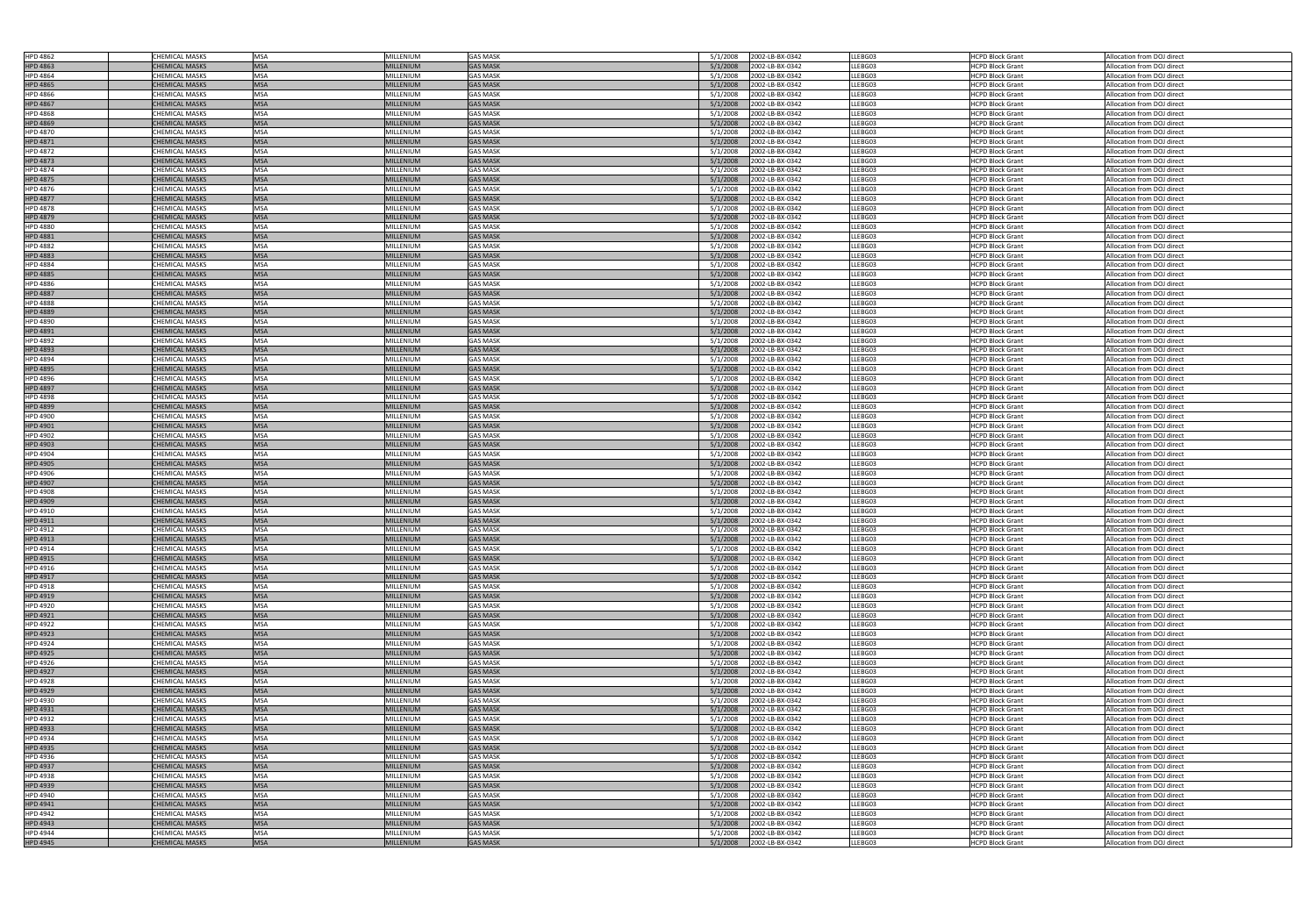| HPD 4946                    | <b>CHEMICAL MASKS</b>                          | <b>MSA</b>               | MILLENIUM                     | <b>GAS MASK</b>                    | 5/1/2008<br>2002-LB-BX-0342                                | LLEBG03            | <b>HCPD Block Grant</b>                            | Allocation from DOJ direct                               |
|-----------------------------|------------------------------------------------|--------------------------|-------------------------------|------------------------------------|------------------------------------------------------------|--------------------|----------------------------------------------------|----------------------------------------------------------|
| <b>HPD 4947</b>             | <b>CHEMICAL MASKS</b>                          | <b>MSA</b>               | <b>MILLENIUM</b>              | <b>GAS MASK</b>                    | 2002-LB-BX-0342<br>5/1/2008                                | LLEBG03            | <b>HCPD Block Grant</b>                            | Allocation from DOJ direct                               |
|                             |                                                |                          |                               |                                    |                                                            |                    |                                                    |                                                          |
| <b>HPD 4948</b>             | <b>CHEMICAL MASKS</b>                          | <b>MSA</b>               | MILLENIUM                     | <b>GAS MASK</b>                    | 5/1/2008<br>2002-LB-BX-0342                                | LLEBG03            | <b>HCPD Block Grant</b>                            | Allocation from DOJ direct                               |
| <b>HPD 4949</b>             | <b>CHEMICAL MASKS</b>                          | <b>MSA</b>               | <b>MILLENIUM</b>              | <b>GAS MASK</b>                    | 5/1/2008<br>2002-LB-BX-0342                                | LLEBG03            | <b>HCPD Block Grant</b>                            | Allocation from DOJ direct                               |
|                             |                                                |                          |                               |                                    |                                                            |                    |                                                    |                                                          |
| <b>HPD 4950</b>             | <b>CHEMICAL MASKS</b>                          | <b>MSA</b>               | MILLENIUM                     | <b>GAS MASK</b>                    | 2002-LB-BX-0342<br>5/1/2008                                | LLEBG03            | <b>HCPD Block Grant</b>                            | Allocation from DOJ direct                               |
| <b>HPD 4951</b>             | <b>CHEMICAL MASKS</b>                          | <b>MSA</b>               | <b>MILLENIUM</b>              | <b>GAS MASK</b>                    | 5/1/2008<br>2002-LB-BX-0342                                | LLEBG03            | <b>HCPD Block Grant</b>                            | Allocation from DOJ direct                               |
|                             |                                                |                          |                               |                                    |                                                            |                    |                                                    |                                                          |
| <b>HPD 4952</b>             | CHEMICAL MASKS                                 | <b>MSA</b>               | MILLENIUM                     | <b>GAS MASK</b>                    | 2002-LB-BX-0342<br>5/1/2008                                | LLEBG03            | <b>HCPD Block Grant</b>                            | Allocation from DOJ direct                               |
| <b>HPD 4954</b>             | <b>CHEMICAL MASKS</b>                          | <b>MSA</b>               | <b>MILLENIUM</b>              | <b>GAS MASK</b>                    | 5/1/2008<br>2002-LB-BX-0342                                | LLEBG03            | <b>HCPD Block Grant</b>                            | Allocation from DOJ direct                               |
|                             |                                                |                          |                               |                                    |                                                            |                    |                                                    |                                                          |
| <b>HPD 4955</b>             | CHEMICAL MASKS                                 | <b>MSA</b>               | MILLENIUM                     | <b>GAS MASK</b>                    | 5/1/2008<br>2002-LB-BX-0342                                | LLEBG03            | <b>HCPD Block Grant</b>                            | Allocation from DOJ direct                               |
| <b>HPD 4956</b>             | <b>CHEMICAL MASKS</b>                          | <b>MSA</b>               | <b>MILLENIUM</b>              | <b>GAS MASK</b>                    | 5/1/2008<br>2002-LB-BX-0342                                | LLEBG03            | <b>HCPD Block Grant</b>                            | Allocation from DOJ direct                               |
|                             |                                                |                          |                               |                                    |                                                            |                    |                                                    |                                                          |
| <b>HPD 4957</b>             | <b>CHEMICAL MASKS</b>                          | <b>MSA</b>               | MILLENIUM                     | <b>GAS MASK</b>                    | 2002-LB-BX-0342<br>5/1/2008                                | LLEBG03            | <b>HCPD Block Grant</b>                            | Allocation from DOJ direct                               |
| <b>HPD 4958</b>             | <b>CHEMICAL MASKS</b>                          | <b>MSA</b>               | <b>MILLENIUM</b>              | <b>GAS MASK</b>                    | 5/1/2008<br>2002-LB-BX-0342                                | LLEBG03            | <b>HCPD Block Grant</b>                            | Allocation from DOJ direct                               |
|                             |                                                |                          |                               |                                    |                                                            |                    |                                                    |                                                          |
| <b>HPD 4959</b>             | CHEMICAL MASKS                                 | <b>MSA</b>               | MILLENIUM                     | <b>GAS MASK</b>                    | 2002-LB-BX-0342<br>5/1/2008                                | LLEBG03            | <b>HCPD Block Grant</b>                            | Allocation from DOJ direct                               |
| <b>HPD 4960</b>             | <b>CHEMICAL MASKS</b>                          | <b>MSA</b>               | <b>MILLENIUM</b>              | <b>GAS MASK</b>                    | 5/1/2008<br>2002-LB-BX-0342                                | LLEBG03            | <b>HCPD Block Grant</b>                            | Allocation from DOJ direct                               |
|                             |                                                |                          |                               |                                    |                                                            |                    |                                                    |                                                          |
| HPD 4961                    | <b>CHEMICAL MASKS</b>                          | <b>MSA</b>               | MILLENIUM                     | <b>GAS MASK</b>                    | 5/1/2008<br>2002-LB-BX-0342                                | LLEBG03            | <b>HCPD Block Grant</b>                            | Allocation from DOJ direct                               |
| <b>HPD 4962</b>             | <b>CHEMICAL MASKS</b>                          | <b>MSA</b>               | <b>MILLENIUM</b>              | <b>GAS MASK</b>                    | 2002-LB-BX-0342<br>5/1/2008                                | LLEBG03            | <b>HCPD Block Grant</b>                            | Allocation from DOJ direct                               |
|                             |                                                |                          |                               |                                    |                                                            |                    |                                                    |                                                          |
| HPD 4963                    | <b>CHEMICAL MASKS</b>                          | <b>MSA</b>               | MILLENIUM                     | <b>GAS MASK</b>                    | 5/1/2008<br>2002-LB-BX-0342                                | LLEBG03            | <b>HCPD Block Grant</b>                            | Allocation from DOJ direct                               |
| <b>HPD 4964</b>             | <b>CHEMICAL MASKS</b>                          | <b>MSA</b>               | <b>MILLENIUM</b>              | <b>GAS MASK</b>                    | 2002-LB-BX-0342<br>5/1/2008                                | LLEBG03            | <b>HCPD Block Grant</b>                            | Allocation from DOJ direct                               |
|                             |                                                |                          |                               |                                    |                                                            |                    |                                                    |                                                          |
| <b>HPD 4965</b>             | <b>CHEMICAL MASKS</b>                          | <b>MSA</b>               | MILLENIUM                     | <b>GAS MASK</b>                    | 2002-LB-BX-0342<br>5/1/2008                                | LLEBG03            | <b>HCPD Block Grant</b>                            | Allocation from DOJ direct                               |
| <b>HPD 4966</b>             | <b>CHEMICAL MASKS</b>                          | <b>MSA</b>               | <b>MILLENIUM</b>              | <b>GAS MASK</b>                    | 5/1/2008<br>2002-LB-BX-0342                                | LLEBG03            | <b>HCPD Block Grant</b>                            | Allocation from DOJ direct                               |
|                             |                                                |                          |                               |                                    |                                                            |                    |                                                    |                                                          |
| <b>HPD 4967</b>             | CHEMICAL MASKS                                 | <b>MSA</b>               | MILLENIUM                     | <b>GAS MASK</b>                    | 5/1/2008<br>2002-LB-BX-0342                                | LLEBG03            | <b>HCPD Block Grant</b>                            | Allocation from DOJ direct                               |
| <b>HPD 4968</b>             | <b>CHEMICAL MASKS</b>                          | <b>MSA</b>               | <b>MILLENIUM</b>              | <b>GAS MASK</b>                    | 2002-LB-BX-0342<br>5/1/2008                                | LLEBG03            | <b>HCPD Block Grant</b>                            | Allocation from DOJ direct                               |
|                             |                                                |                          |                               |                                    |                                                            |                    |                                                    |                                                          |
| HPD 4969                    | <b>CHEMICAL MASKS</b>                          | <b>MSA</b>               | MILLENIUM                     | <b>GAS MASK</b>                    | 5/1/2008<br>2002-LB-BX-0342                                | LLEBG03            | <b>HCPD Block Grant</b>                            | Allocation from DOJ direct                               |
|                             | <b>CHEMICAL MASKS</b>                          | <b>MSA</b>               | <b>MILLENIUM</b>              | <b>GAS MASK</b>                    | 5/1/2008<br>2002-LB-BX-0342                                | LLEBG03            | <b>HCPD Block Grant</b>                            |                                                          |
| <b>HPD 4970</b>             |                                                |                          |                               |                                    |                                                            |                    |                                                    | Allocation from DOJ direct                               |
| HPD 4971                    | <b>CHEMICAL MASKS</b>                          | <b>MSA</b>               | MILLENIUM                     | <b>GAS MASK</b>                    | 2002-LB-BX-0342<br>5/1/2008                                | LLEBG03            | <b>HCPD Block Grant</b>                            | Allocation from DOJ direct                               |
| <b>HPD 4972</b>             | <b>CHEMICAL MASKS</b>                          | <b>MSA</b>               | <b>MILLENIUM</b>              | <b>GAS MASK</b>                    | 5/1/2008                                                   | LLEBG03            |                                                    |                                                          |
|                             |                                                |                          |                               |                                    | 2002-LB-BX-0342                                            |                    | <b>HCPD Block Grant</b>                            | Allocation from DOJ direct                               |
| <b>HPD 4973</b>             | CHEMICAL MASKS                                 | <b>MSA</b>               | MILLENIUM                     | <b>GAS MASK</b>                    | 5/1/2008<br>2002-LB-BX-0342                                | LLEBG03            | <b>HCPD Block Grant</b>                            | Allocation from DOJ direct                               |
|                             |                                                | <b>MSA</b>               |                               |                                    |                                                            |                    |                                                    |                                                          |
| <b>HPD 4974</b>             | <b>CHEMICAL MASKS</b>                          |                          | <b>MILLENIUM</b>              | <b>GAS MASK</b>                    | 5/1/2008<br>2002-LB-BX-0342                                | LLEBG03            | <b>HCPD Block Grant</b>                            | Allocation from DOJ direct                               |
| <b>HPD 4975</b>             | <b>CHEMICAL MASKS</b>                          | <b>MSA</b>               | MILLENIUM                     | <b>GAS MASK</b>                    | 2002-LB-BX-0342<br>5/1/2008                                | LLEBG03            | <b>HCPD Block Grant</b>                            | Allocation from DOJ direct                               |
|                             |                                                | <b>MSA</b>               |                               |                                    |                                                            |                    |                                                    |                                                          |
| <b>HPD 4976</b>             | <b>CHEMICAL MASKS</b>                          |                          | <b>MILLENIUM</b>              | <b>GAS MASK</b>                    | 5/1/2008<br>2002-LB-BX-0342                                | LLEBG03            | <b>HCPD Block Grant</b>                            | Allocation from DOJ direct                               |
| <b>HPD 4977</b>             | CHEMICAL MASKS                                 | <b>MSA</b>               | MILLENIUM                     | <b>GAS MASK</b>                    | 5/1/2008<br>2002-LB-BX-0342                                | LLEBG03            | <b>HCPD Block Grant</b>                            | Allocation from DOJ direct                               |
|                             |                                                |                          |                               |                                    |                                                            |                    |                                                    |                                                          |
| <b>HPD 4978</b>             | <b>CHEMICAL MASKS</b>                          | <b>MSA</b>               | <b>MILLENIUM</b>              | <b>GAS MASK</b>                    | 5/1/2008<br>2002-LB-BX-0342                                | LLEBG03            | <b>HCPD Block Grant</b>                            | Allocation from DOJ direct                               |
| <b>HPD 4979</b>             | <b>CHEMICAL MASKS</b>                          | <b>MSA</b>               | MILLENIUM                     | <b>GAS MASK</b>                    | 5/1/2008<br>2002-LB-BX-0342                                | LLEBG03            | <b>HCPD Block Grant</b>                            | Allocation from DOJ direct                               |
|                             |                                                |                          |                               |                                    |                                                            |                    |                                                    |                                                          |
| <b>HPD 4980</b>             | <b>CHEMICAL MASKS</b>                          | <b>MSA</b>               | <b>MILLENIUM</b>              | <b>GAS MASK</b>                    | 5/1/2008<br>2002-LB-BX-0342                                | LLEBG03            | <b>HCPD Block Grant</b>                            | Allocation from DOJ direct                               |
| <b>HPD 4981</b>             | CHEMICAL MASKS                                 | <b>MSA</b>               | MILLENIUM                     | <b>GAS MASK</b>                    | 5/1/2008<br>2002-LB-BX-0342                                | LLEBG03            | <b>HCPD Block Grant</b>                            | Allocation from DOJ direct                               |
|                             |                                                |                          |                               |                                    |                                                            |                    |                                                    |                                                          |
| <b>HPD 4982</b>             | <b>CHEMICAL MASKS</b>                          | MSA                      | <b>MILLENIUM</b>              | <b>GAS MASK</b>                    | 2002-LB-BX-0342<br>5/1/2008                                | LLEBG03            | <b>HCPD Block Grant</b>                            | Allocation from DOJ direct                               |
| HPD 4983                    | <b>CHEMICAL MASKS</b>                          | <b>MSA</b>               | MILLENIUM                     | <b>GAS MASK</b>                    | 5/1/2008<br>2002-LB-BX-0342                                | LLEBG03            | <b>HCPD Block Grant</b>                            | Allocation from DOJ direct                               |
|                             |                                                |                          |                               |                                    |                                                            |                    |                                                    |                                                          |
| <b>HPD 4984</b>             | <b>CHEMICAL MASKS</b>                          | <b>MSA</b>               | <b>MILLENIUM</b>              | <b>GAS MASK</b>                    | 2002-LB-BX-0342<br>5/1/2008                                | LLEBG03            | <b>HCPD Block Grant</b>                            | Allocation from DOJ direct                               |
| <b>HPD 4985</b>             | <b>CHEMICAL MASKS</b>                          | <b>MSA</b>               | MILLENIUM                     | <b>GAS MASK</b>                    | 5/1/2008<br>2002-LB-BX-0342                                | LLEBG03            | <b>HCPD Block Grant</b>                            | Allocation from DOJ direct                               |
|                             |                                                |                          |                               |                                    |                                                            |                    |                                                    |                                                          |
| <b>HPD 4986</b>             | <b>CHEMICAL MASKS</b>                          | <b>MSA</b>               | <b>MILLENIUM</b>              | <b>GAS MASK</b>                    | 5/1/2008<br>2002-LB-BX-0342                                | LLEBG03            | <b>HCPD Block Grant</b>                            | Allocation from DOJ direct                               |
|                             |                                                | <b>MSA</b>               | MILLENIUM                     | <b>GAS MASK</b>                    | 2002-LB-BX-0342<br>5/1/2008                                |                    |                                                    | Allocation from DOJ direct                               |
|                             |                                                |                          |                               |                                    |                                                            |                    |                                                    |                                                          |
| <b>HPD 4987</b>             | <b>CHEMICAL MASKS</b>                          |                          |                               |                                    |                                                            | LLEBG03            | <b>HCPD Block Grant</b>                            |                                                          |
| <b>HPD 4988</b>             | <b>CHEMICAL MASKS</b>                          | <b>MSA</b>               | MILLENIUM                     | <b>GAS MASK</b>                    | 5/1/2008<br>2002-LB-BX-0342                                | LLEBG03            | <b>HCPD Block Grant</b>                            | Allocation from DOJ direct                               |
|                             |                                                |                          |                               |                                    |                                                            |                    |                                                    |                                                          |
| HPD 4989                    | <b>CHEMICAL MASKS</b>                          | <b>MSA</b>               | MILLENIUM                     | <b>GAS MASK</b>                    | 5/1/2008<br>2002-LB-BX-0342                                | LLEBG03            | <b>HCPD Block Grant</b>                            | Allocation from DOJ direct                               |
| <b>HPD 4990</b>             | <b>CHEMICAL MASKS</b>                          | <b>MSA</b>               | <b>MILLENIUM</b>              | <b>GAS MASK</b>                    | 5/1/2008<br>2002-LB-BX-0342                                | LLEBG03            | <b>HCPD Block Grant</b>                            | Allocation from DOJ direct                               |
|                             |                                                |                          |                               |                                    |                                                            |                    |                                                    |                                                          |
| HPD 4991                    | CHEMICAL MASKS                                 | <b>MSA</b>               | MILLENIUM                     | <b>GAS MASK</b>                    | 5/1/2008<br>2002-LB-BX-0342                                | LLEBG03            | <b>HCPD Block Grant</b>                            | Allocation from DOJ direct                               |
|                             | <b>CHEMICAL MASKS</b>                          | <b>MSA</b>               | MILLENIUM                     | <b>GAS MASK</b>                    | 5/1/2008<br>2002-LB-BX-0342                                | LLEBG03            | <b>HCPD Block Grant</b>                            | Allocation from DOJ direct                               |
| <b>HPD 4992</b>             |                                                |                          |                               |                                    |                                                            |                    |                                                    |                                                          |
| <b>HPD 4993</b>             | <b>CHEMICAL MASKS</b>                          | <b>MSA</b>               | MILLENIUM                     | <b>GAS MASK</b>                    | 2002-LB-BX-0342<br>5/1/2008                                | LLEBG03            | <b>HCPD Block Grant</b>                            | Allocation from DOJ direct                               |
| <b>HPD 4994</b>             | <b>CHEMICAL MASKS</b>                          | <b>MSA</b>               | <b>MILLENIUM</b>              | <b>GAS MASK</b>                    | 5/1/2008<br>2002-LB-BX-0342                                | LLEBG03            | <b>HCPD Block Grant</b>                            | Allocation from DOJ direct                               |
|                             |                                                |                          |                               |                                    |                                                            |                    |                                                    |                                                          |
| <b>HPD 4995</b>             | <b>CHEMICAL MASKS</b>                          | <b>MSA</b>               | MILLENIUM                     | <b>GAS MASK</b>                    | 2002-LB-BX-0342<br>5/1/2008                                | LLEBG03            | <b>HCPD Block Grant</b>                            | Allocation from DOJ direct                               |
| <b>HPD 4996</b>             | <b>CHEMICAL MASKS</b>                          | <b>MSA</b>               | <b>MILLENIUM</b>              | <b>GAS MASK</b>                    | 5/1/2008<br>2002-LB-BX-0342                                | LLEBG03            | <b>HCPD Block Grant</b>                            | Allocation from DOJ direct                               |
|                             |                                                |                          |                               |                                    |                                                            |                    |                                                    |                                                          |
| <b>HPD 4997</b>             | <b>CHEMICAL MASKS</b>                          | <b>MSA</b>               | MILLENIUM                     | <b>GAS MASK</b>                    | 2002-LB-BX-0342<br>5/1/2008                                | LLEBG03            | <b>HCPD Block Grant</b>                            | Allocation from DOJ direct                               |
| <b>HPD 4998</b>             | <b>CHEMICAL MASKS</b>                          | <b>MSA</b>               | <b>MILLENIUM</b>              | <b>GAS MASK</b>                    | 2002-LB-BX-0342<br>5/1/2008                                | LLEBG03            | <b>HCPD Block Grant</b>                            | Allocation from DOJ direct                               |
|                             |                                                |                          |                               |                                    |                                                            |                    |                                                    |                                                          |
| HPD 4999                    | <b>CHEMICAL MASKS</b>                          | <b>MSA</b>               | MILLENIUM                     | <b>GAS MASK</b>                    | 2002-LB-BX-0342<br>5/1/2008                                | LLEBG03            | <b>HCPD Block Grant</b>                            | Allocation from DOJ direct                               |
| <b>HPD 5000</b>             | <b>CHEMICAL MASKS</b>                          | <b>MSA</b>               | <b>MILLENIUM</b>              | <b>GAS MASK</b>                    | 5/1/2008<br>2002-LB-BX-0342                                | LLEBG03            | <b>HCPD Block Grant</b>                            | Allocation from DOJ direct                               |
|                             |                                                |                          |                               |                                    |                                                            |                    |                                                    |                                                          |
| HPD 5001                    | <b>CHEMICAL MASKS</b>                          | <b>MSA</b>               | MILLENIUM                     | <b>GAS MASK</b>                    | 2002-LB-BX-0342<br>5/1/2008                                | LLEBG03            | <b>HCPD Block Grant</b>                            | Allocation from DOJ direct                               |
| <b>HPD 5002</b>             | <b>CHEMICAL MASKS</b>                          | <b>MSA</b>               | <b>MILLENIUM</b>              | <b>GAS MASK</b>                    | 5/1/2008<br>2002-LB-BX-0342                                | LLEBG03            | <b>HCPD Block Grant</b>                            | Allocation from DOJ direct                               |
|                             |                                                |                          |                               |                                    |                                                            |                    |                                                    |                                                          |
| HPD 5003                    | <b>CHEMICAL MASKS</b>                          | <b>MSA</b>               | MILLENIUM                     | <b>GAS MASK</b>                    | 2002-LB-BX-0342<br>5/1/2008                                | LLEBG03            | <b>HCPD Block Grant</b>                            | Allocation from DOJ direct                               |
| <b>HPD 5004</b>             | <b>CHEMICAL MASKS</b>                          | <b>MSA</b>               | <b>MILLENIUM</b>              | <b>GAS MASK</b>                    | 2002-LB-BX-0342<br>5/1/2008                                | LLEBG03            | <b>HCPD Block Grant</b>                            | Allocation from DOJ direct                               |
|                             |                                                |                          |                               |                                    |                                                            |                    |                                                    |                                                          |
| <b>HPD 5005</b>             | CHEMICAL MASKS                                 | <b>MSA</b>               | MILLENIUM                     | <b>GAS MASK</b>                    | 2002-LB-BX-0342<br>5/1/2008                                | LLEBG03            | <b>HCPD Block Grant</b>                            | Allocation from DOJ direct                               |
| <b>HPD 5006</b>             | <b>CHEMICAL MASKS</b>                          | <b>MSA</b>               | MILLENIUM                     | <b>GAS MASK</b>                    | 2002-LB-BX-0342<br>5/1/2008                                | LLEBG03            | <b>HCPD Block Grant</b>                            | Allocation from DOJ direct                               |
|                             |                                                |                          |                               |                                    |                                                            |                    |                                                    |                                                          |
| <b>HPD 5008</b>             | <b>CHEMICAL MASKS</b>                          | <b>MSA</b>               | MILLENIUM                     | <b>GAS MASK</b>                    | 2002-LB-BX-0342<br>5/1/2008                                | LLEBG03            | <b>HCPD Block Grant</b>                            | Allocation from DOJ direct                               |
| <b>HPD 5009</b>             | <b>CHEMICAL MASKS</b>                          | <b>MSA</b>               | <b>MILLENIUM</b>              | <b>GAS MASK</b>                    | 5/1/2008<br>2002-LB-BX-0342                                | LLEBG03            | <b>HCPD Block Grant</b>                            | Allocation from DOJ direct                               |
|                             |                                                |                          |                               |                                    |                                                            |                    |                                                    |                                                          |
| HPD 5010                    | CHEMICAL MASKS                                 | <b>MSA</b>               | MILLENIUM                     | <b>GAS MASK</b>                    | 2002-LB-BX-0342<br>5/1/2008                                | LLEBG03            | <b>HCPD Block Grant</b>                            | Allocation from DOJ direct                               |
| <b>HPD 5011</b>             | <b>CHEMICAL MASKS</b>                          | <b>MSA</b>               | <b>MILLENIUM</b>              | <b>GAS MASK</b>                    | 5/1/2008<br>2002-LB-BX-0342                                | LLEBG03            | <b>HCPD Block Grant</b>                            | Allocation from DOJ direct                               |
|                             |                                                |                          |                               |                                    |                                                            |                    |                                                    |                                                          |
| HPD 5012                    | <b>CHEMICAL MASKS</b>                          | <b>MSA</b>               | MILLENIUM                     | <b>GAS MASK</b>                    | 2002-LB-BX-0342<br>5/1/2008                                | LLEBG03            | <b>HCPD Block Grant</b>                            | Allocation from DOJ direct                               |
| <b>HPD 5013</b>             | <b>CHEMICAL MASKS</b>                          | <b>MSA</b>               | <b>MILLENIUM</b>              | <b>GAS MASK</b>                    | 2002-LB-BX-0342<br>5/1/2008                                | LLEBG03            | <b>HCPD Block Grant</b>                            | Allocation from DOJ direct                               |
|                             |                                                |                          |                               |                                    |                                                            |                    |                                                    |                                                          |
| HPD 5014                    | <b>CHEMICAL MASKS</b>                          | <b>MSA</b>               | MILLENIUM                     | <b>GAS MASK</b>                    | 2002-LB-BX-0342<br>5/1/2008                                | LLEBG03            | <b>HCPD Block Grant</b>                            | Allocation from DOJ direct                               |
| <b>HPD 5015</b>             | <b>CHEMICAL MASKS</b>                          | <b>MSA</b>               | <b>MILLENIUM</b>              | <b>GAS MASK</b>                    | 5/1/2008<br>2002-LB-BX-0342                                | LLEBG03            | <b>HCPD Block Grant</b>                            | Allocation from DOJ direct                               |
|                             |                                                |                          |                               |                                    |                                                            |                    |                                                    |                                                          |
| HPD 5016                    | <b>CHEMICAL MASKS</b>                          | <b>MSA</b>               | MILLENIUM                     | <b>GAS MASK</b>                    | 2002-LB-BX-0342<br>5/1/2008                                | LLEBG03            | <b>HCPD Block Grant</b>                            | Allocation from DOJ direct                               |
| <b>HPD 5017</b>             | <b>CHEMICAL MASKS</b>                          | <b>MSA</b>               | <b>MILLENIUM</b>              | <b>GAS MASK</b>                    | 5/1/2008<br>2002-LB-BX-0342                                | LLEBG03            | <b>HCPD Block Grant</b>                            | Allocation from DOJ direct                               |
|                             |                                                |                          |                               |                                    |                                                            |                    |                                                    |                                                          |
| <b>HPD 5018</b>             | CHEMICAL MASKS                                 | <b>MSA</b>               | MILLENIUM                     | <b>GAS MASK</b>                    | 2002-LB-BX-0342<br>5/1/2008                                | LLEBG03            | <b>HCPD Block Grant</b>                            | Allocation from DOJ direct                               |
| <b>HPD 5019</b>             | <b>CHEMICAL MASKS</b>                          | MSA                      | <b>MILLENIUM</b>              | <b>GAS MASK</b>                    | 2002-LB-BX-0342<br>5/1/2008                                | LLEBG03            | <b>HCPD Block Grant</b>                            | Allocation from DOJ direct                               |
|                             |                                                |                          |                               |                                    |                                                            |                    |                                                    |                                                          |
| <b>HPD 5020</b>             | <b>CHEMICAL MASKS</b>                          | <b>MSA</b>               | MILLENIUM                     | <b>GAS MASK</b>                    | 2002-LB-BX-0342<br>5/1/2008                                | LLEBG03            | <b>HCPD Block Grant</b>                            | Allocation from DOJ direct                               |
| <b>HPD 5021</b>             | <b>CHEMICAL MASKS</b>                          | <b>MSA</b>               | <b>MILLENIUM</b>              | <b>GAS MASK</b>                    | 2002-LB-BX-0342<br>5/1/2008                                | LLEBG03            | <b>HCPD Block Grant</b>                            | Allocation from DOJ direct                               |
|                             |                                                |                          |                               |                                    |                                                            |                    |                                                    |                                                          |
| <b>HPD 5022</b>             | <b>CHEMICAL MASKS</b>                          | <b>MSA</b>               | MILLENIUM                     | <b>GAS MASK</b>                    | 2002-LB-BX-0342<br>5/1/2008                                | LLEBG03            | <b>HCPD Block Grant</b>                            | Allocation from DOJ direct                               |
| <b>HPD 5023</b>             | <b>CHEMICAL MASKS</b>                          | <b>MSA</b>               | <b>MILLENIUM</b>              | <b>GAS MASK</b>                    | 5/1/2008<br>2002-LB-BX-0342                                | LLEBG03            | <b>HCPD Block Grant</b>                            | Allocation from DOJ direct                               |
|                             |                                                |                          |                               |                                    |                                                            |                    |                                                    |                                                          |
| <b>HPD 5024</b>             | <b>CHEMICAL MASKS</b>                          | <b>MSA</b>               | MILLENIUM                     | <b>GAS MASK</b>                    | 2002-LB-BX-0342<br>5/1/2008                                | LLEBG03            | <b>HCPD Block Grant</b>                            | Allocation from DOJ direct                               |
| <b>HPD 5025</b>             | <b>CHEMICAL MASKS</b>                          | <b>MSA</b>               | <b>MILLENIUM</b>              | <b>GAS MASK</b>                    | 5/1/2008<br>2002-LB-BX-0342                                | LLEBG03            | <b>HCPD Block Grant</b>                            | Allocation from DOJ direct                               |
|                             |                                                |                          |                               |                                    |                                                            |                    |                                                    |                                                          |
| <b>HPD 5026</b>             | <b>CHEMICAL MASKS</b>                          | <b>MSA</b>               | MILLENIUM                     | <b>GAS MASK</b>                    | 2002-LB-BX-0342<br>5/1/2008                                | LLEBG03            | <b>HCPD Block Grant</b>                            | Allocation from DOJ direct                               |
| <b>HPD 5027</b>             | <b>CHEMICAL MASKS</b>                          | <b>MSA</b>               | <b>MILLENIUM</b>              | <b>GAS MASK</b>                    | 2002-LB-BX-0342<br>5/1/2008                                | LLEBG03            | <b>HCPD Block Grant</b>                            | Allocation from DOJ direct                               |
|                             |                                                |                          |                               |                                    |                                                            |                    |                                                    |                                                          |
| <b>HPD 5028</b>             | CHEMICAL MASKS                                 | <b>MSA</b>               | MILLENIUM                     | <b>GAS MASK</b>                    | 2002-LB-BX-0342<br>5/1/2008                                | LLEBG03            | <b>HCPD Block Grant</b>                            | Allocation from DOJ direct                               |
| <b>HPD 5029</b>             | <b>CHEMICAL MASKS</b>                          | <b>MSA</b>               | <b>MILLENIUM</b>              | <b>GAS MASK</b>                    | 5/1/2008<br>2002-LB-BX-0342                                | LLEBG03            | <b>HCPD Block Grant</b>                            | Allocation from DOJ direct                               |
|                             |                                                |                          |                               |                                    |                                                            |                    |                                                    |                                                          |
| <b>HPD 5030</b><br>HPD 5031 | <b>CHEMICAL MASKS</b><br><b>CHEMICAL MASKS</b> | <b>MSA</b><br><b>MSA</b> | MILLENIUM<br><b>MILLENIUM</b> | <b>GAS MASK</b><br><b>GAS MASK</b> | 2002-LB-BX-0342<br>5/1/2008<br>5/1/2008<br>2002-LB-BX-0342 | LLEBG03<br>LLEBG03 | <b>HCPD Block Grant</b><br><b>HCPD Block Grant</b> | Allocation from DOJ direct<br>Allocation from DOJ direct |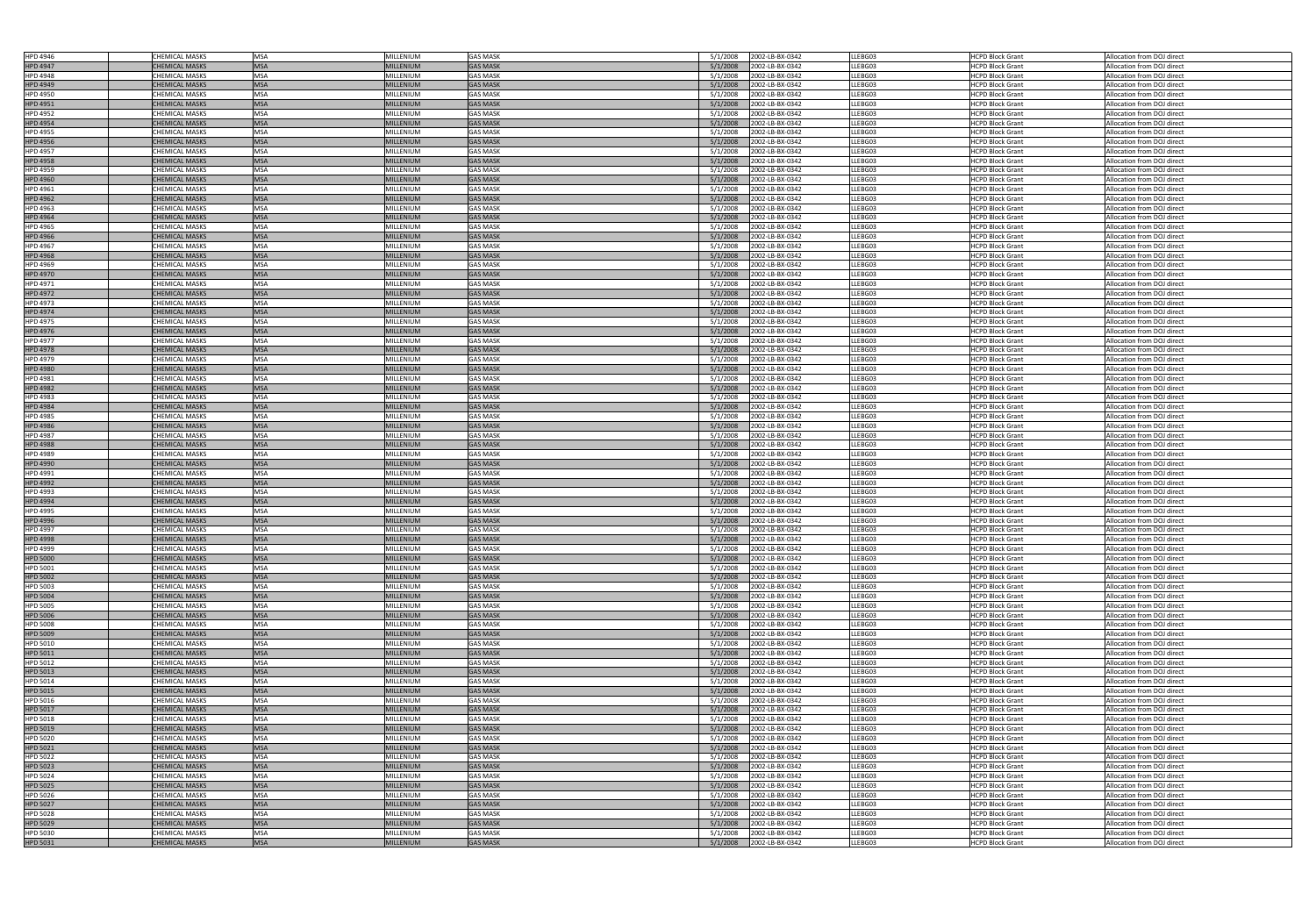| <b>HPD 5032</b> | <b>CHEMICAL MASKS</b> | <b>MSA</b>  | MILLENIUM        | <b>GAS MASK</b> | 5/1/2008 | 2002-LB-BX-0342 | LLEBG03 | <b>HCPD Block Grant</b> | Allocation from DOJ direct |
|-----------------|-----------------------|-------------|------------------|-----------------|----------|-----------------|---------|-------------------------|----------------------------|
| <b>HPD 5033</b> | <b>CHEMICAL MASKS</b> | <b>MSA</b>  | <b>MILLENIUM</b> | <b>GAS MASK</b> | 5/1/2008 | 2002-LB-BX-0342 | LLEBG03 | HCPD Block Grant        | Allocation from DOJ direct |
| <b>HPD 5034</b> | <b>CHEMICAL MASKS</b> | <b>MSA</b>  | <b>MILLENIUM</b> | <b>GAS MASK</b> | 5/1/2008 | 2002-LB-BX-0342 | LLEBG03 | <b>HCPD Block Grant</b> | Allocation from DOJ direct |
|                 |                       |             |                  |                 |          |                 |         |                         |                            |
| <b>HPD 5035</b> | CHEMICAL MASKS        | <b>MSA</b>  | <b>MILLENIUM</b> | <b>GAS MASK</b> | 5/1/2008 | 2002-LB-BX-0342 | LLEBG03 | <b>HCPD Block Grant</b> | Allocation from DOJ direct |
| <b>HPD 5036</b> | CHEMICAL MASKS        | <b>MSA</b>  | <b>MILLENIUM</b> | <b>GAS MASK</b> | 5/1/2008 | 2002-LB-BX-0342 | LLEBG03 | <b>HCPD Block Grant</b> | Allocation from DOJ direct |
| <b>HPD 5037</b> | <b>CHEMICAL MASKS</b> | <b>MSA</b>  | <b>MILLENIUM</b> | <b>GAS MASK</b> | 5/1/2008 | 2002-LB-BX-0342 | LLEBG03 | <b>HCPD Block Grant</b> | Allocation from DOJ direct |
| <b>HPD 5038</b> | <b>CHEMICAL MASKS</b> | <b>MSA</b>  | <b>MILLENIUM</b> | <b>GAS MASK</b> | 5/1/2008 | 2002-LB-BX-0342 | LLEBG03 | <b>HCPD Block Grant</b> | Allocation from DOJ direct |
|                 |                       |             |                  |                 |          |                 |         |                         |                            |
| <b>HPD 5039</b> | <b>CHEMICAL MASKS</b> | <b>MSA</b>  | <b>MILLENIUM</b> | <b>GAS MASK</b> | 5/1/2008 | 2002-LB-BX-0342 | LLEBG03 | <b>HCPD Block Grant</b> | Allocation from DOJ direct |
| <b>HPD 5040</b> | CHEMICAL MASKS        | <b>MSA</b>  | MILLENIUM        | <b>GAS MASK</b> | 5/1/2008 | 2002-LB-BX-0342 | LLEBG03 | <b>HCPD Block Grant</b> | Allocation from DOJ direct |
| <b>HPD 5041</b> | <b>CHEMICAL MASKS</b> | <b>MSA</b>  | <b>MILLENIUM</b> | <b>GAS MASK</b> | 5/1/2008 | 2002-LB-BX-0342 | LLEBG03 | <b>HCPD Block Grant</b> | Allocation from DOJ direct |
|                 |                       |             |                  |                 |          |                 |         |                         |                            |
| <b>HPD 5042</b> | <b>CHEMICAL MASKS</b> | <b>MSA</b>  | <b>MILLENIUM</b> | <b>GAS MASK</b> | 5/1/2008 | 2002-LB-BX-0342 | LLEBG03 | <b>HCPD Block Grant</b> | Allocation from DOJ direct |
| <b>HPD 5043</b> | <b>CHEMICAL MASKS</b> | <b>MSA</b>  | <b>MILLENIUM</b> | <b>GAS MASK</b> | 5/1/2008 | 2002-LB-BX-0342 | LLEBG03 | <b>HCPD Block Grant</b> | Allocation from DOJ direct |
| <b>HPD 5044</b> | CHEMICAL MASKS        | <b>MSA</b>  | MILLENIUM        | <b>GAS MASK</b> | 5/1/2008 | 2002-LB-BX-0342 | LLEBG03 | <b>HCPD Block Grant</b> | Allocation from DOJ direct |
|                 | <b>CHEMICAL MASKS</b> | <b>MSA</b>  | <b>MILLENIUM</b> | <b>GAS MASK</b> | 5/1/2008 |                 | LLEBG03 |                         |                            |
| <b>HPD 5045</b> |                       |             |                  |                 |          | 2002-LB-BX-0342 |         | <b>HCPD Block Grant</b> | Allocation from DOJ direct |
| <b>HPD 5046</b> | CHEMICAL MASKS        | <b>MSA</b>  | <b>MILLENIUM</b> | <b>GAS MASK</b> | 5/1/2008 | 2002-LB-BX-0342 | LLEBG03 | <b>HCPD Block Grant</b> | Allocation from DOJ direct |
| <b>HPD 5047</b> | <b>CHEMICAL MASKS</b> | <b>MSA</b>  | <b>MILLENIUM</b> | <b>GAS MASK</b> | 5/1/2008 | 2002-LB-BX-0342 | LLEBG03 | <b>HCPD Block Grant</b> | Allocation from DOJ direct |
| <b>HPD 5048</b> | CHEMICAL MASKS        | <b>MSA</b>  | <b>MILLENIUM</b> | <b>GAS MASK</b> | 5/1/2008 | 2002-LB-BX-0342 | LLEBG03 | <b>HCPD Block Grant</b> | Allocation from DOJ direct |
|                 |                       |             |                  |                 |          |                 |         |                         |                            |
| <b>HPD 5049</b> | <b>CHEMICAL MASKS</b> | <b>MSA</b>  | <b>MILLENIUM</b> | <b>GAS MASK</b> | 5/1/2008 | 2002-LB-BX-0342 | LLEBG03 | <b>HCPD Block Grant</b> | Allocation from DOJ direct |
| <b>HPD 5050</b> | <b>CHEMICAL MASKS</b> | <b>MSA</b>  | <b>MILLENIUM</b> | <b>GAS MASK</b> | 5/1/2008 | 2002-LB-BX-0342 | LLEBG03 | <b>HCPD Block Grant</b> | Allocation from DOJ direct |
| <b>HPD 5051</b> | <b>CHEMICAL MASKS</b> | <b>MSA</b>  | <b>MILLENIUM</b> | <b>GAS MASK</b> | 5/1/2008 | 2002-LB-BX-0342 | LLEBG03 | <b>HCPD Block Grant</b> | Allocation from DOJ direct |
|                 | CHEMICAL MASKS        | <b>MSA</b>  | <b>MILLENIUM</b> | <b>GAS MASK</b> | 5/1/2008 | 2002-LB-BX-0342 | LLEBG03 | <b>HCPD Block Grant</b> | Allocation from DOJ direct |
| <b>HPD 5052</b> |                       |             |                  |                 |          |                 |         |                         |                            |
| <b>HPD 5053</b> | <b>CHEMICAL MASKS</b> | <b>MSA</b>  | <b>MILLENIUM</b> | <b>GAS MASK</b> | 5/1/2008 | 2002-LB-BX-0342 | LLEBG03 | <b>HCPD Block Grant</b> | Allocation from DOJ direct |
| <b>HPD 5054</b> | <b>CHEMICAL MASKS</b> | <b>MSA</b>  | <b>MILLENIUM</b> | <b>GAS MASK</b> | 5/1/2008 | 2002-LB-BX-0342 | LLEBG03 | <b>HCPD Block Grant</b> | Allocation from DOJ direct |
| <b>HPD 5055</b> | <b>CHEMICAL MASKS</b> | <b>MSA</b>  | <b>MILLENIUM</b> | <b>GAS MASK</b> | 5/1/2008 | 2002-LB-BX-0342 | LLEBG03 | <b>HCPD Block Grant</b> | Allocation from DOJ direct |
|                 |                       |             |                  |                 |          |                 |         |                         |                            |
| <b>HPD 5056</b> | <b>CHEMICAL MASKS</b> | <b>MSA</b>  | <b>MILLENIUM</b> | <b>GAS MASK</b> | 5/1/2008 | 2002-LB-BX-0342 | LLEBG03 | <b>HCPD Block Grant</b> | Allocation from DOJ direct |
| <b>HPD 5057</b> | <b>CHEMICAL MASKS</b> | <b>MSA</b>  | <b>MILLENIUM</b> | <b>GAS MASK</b> | 5/1/2008 | 2002-LB-BX-0342 | LLEBG03 | <b>HCPD Block Grant</b> | Allocation from DOJ direct |
| <b>HPD 5058</b> | CHEMICAL MASKS        | <b>MSA</b>  | <b>MILLENIUM</b> | <b>GAS MASK</b> | 5/1/2008 | 2002-LB-BX-0342 | LLEBG03 | <b>HCPD Block Grant</b> | Allocation from DOJ direct |
|                 |                       | <b>MSA</b>  |                  | <b>GAS MASK</b> | 5/1/2008 |                 |         |                         |                            |
| <b>HPD 5059</b> | <b>CHEMICAL MASKS</b> |             | <b>MILLENIUM</b> |                 |          | 2002-LB-BX-0342 | LLEBG03 | <b>HCPD Block Grant</b> | Allocation from DOJ direct |
| <b>HPD 5060</b> | CHEMICAL MASKS        | <b>MSA</b>  | <b>MILLENIUM</b> | <b>GAS MASK</b> | 5/1/2008 | 2002-LB-BX-0342 | LLEBG03 | <b>HCPD Block Grant</b> | Allocation from DOJ direct |
| <b>HPD 5061</b> | <b>CHEMICAL MASKS</b> | <b>MSA</b>  | <b>MILLENIUM</b> | <b>GAS MASK</b> | 5/1/2008 | 2002-LB-BX-0342 | LLEBG03 | <b>HCPD Block Grant</b> | Allocation from DOJ direct |
|                 | CHEMICAL MASKS        | <b>MSA</b>  | MILLENIUM        | <b>GAS MASK</b> | 5/1/2008 | 2002-LB-BX-0342 | LLEBG03 | <b>HCPD Block Grant</b> | Allocation from DOJ direct |
| <b>HPD 5062</b> |                       |             |                  |                 |          |                 |         |                         |                            |
| <b>HPD 5063</b> | <b>CHEMICAL MASKS</b> | <b>MSA</b>  | <b>MILLENIUM</b> | <b>GAS MASK</b> | 5/1/2008 | 2002-LB-BX-0342 | LLEBG03 | <b>HCPD Block Grant</b> | Allocation from DOJ direct |
| <b>HPD 5064</b> | <b>CHEMICAL MASKS</b> | <b>MSA</b>  | <b>MILLENIUM</b> | <b>GAS MASK</b> | 5/1/2008 | 2002-LB-BX-0342 | LLEBG03 | <b>HCPD Block Grant</b> | Allocation from DOJ direct |
| <b>HPD 5065</b> | <b>CHEMICAL MASKS</b> | <b>MSA</b>  | <b>MILLENIUM</b> | <b>GAS MASK</b> | 5/1/2008 | 2002-LB-BX-0342 | LLEBG03 | <b>HCPD Block Grant</b> | Allocation from DOJ direct |
|                 |                       |             |                  |                 |          |                 |         |                         |                            |
| <b>HPD 5066</b> | CHEMICAL MASKS        | <b>MSA</b>  | MILLENIUM        | <b>GAS MASK</b> | 5/1/2008 | 2002-LB-BX-0342 | LLEBG03 | <b>HCPD Block Grant</b> | Allocation from DOJ direct |
| <b>HPD 5067</b> | <b>CHEMICAL MASKS</b> | <b>MSA</b>  | <b>MILLENIUM</b> | <b>GAS MASK</b> | 5/1/2008 | 2002-LB-BX-0342 | LLEBG03 | <b>HCPD Block Grant</b> | Allocation from DOJ direct |
| <b>HPD 5068</b> | CHEMICAL MASKS        | <b>MSA</b>  | MILLENIUM        | <b>GAS MASK</b> | 5/1/2008 | 2002-LB-BX-0342 | LLEBG03 | <b>HCPD Block Grant</b> | Allocation from DOJ direct |
| <b>HPD 5069</b> | <b>CHEMICAL MASKS</b> | <b>MSA</b>  | <b>MILLENIUM</b> | <b>GAS MASK</b> | 5/1/2008 | 2002-LB-BX-0342 | LLEBG03 | <b>HCPD Block Grant</b> | Allocation from DOJ direct |
|                 |                       |             |                  |                 |          |                 |         |                         |                            |
| <b>HPD 5070</b> | CHEMICAL MASKS        | <b>MSA</b>  | <b>MILLENIUM</b> | <b>GAS MASK</b> | 5/1/2008 | 2002-LB-BX-0342 | LLEBG03 | <b>HCPD Block Grant</b> | Allocation from DOJ direct |
| <b>HPD 5071</b> | <b>CHEMICAL MASKS</b> | <b>MSA</b>  | <b>MILLENIUM</b> | <b>GAS MASK</b> | 5/1/2008 | 2002-LB-BX-0342 | LLEBG03 | <b>HCPD Block Grant</b> | Allocation from DOJ direct |
| <b>HPD 5072</b> | <b>CHEMICAL MASKS</b> | <b>MSA</b>  | MILLENIUM        | <b>GAS MASK</b> | 5/1/2008 | 2002-LB-BX-0342 | LLEBG03 | <b>HCPD Block Grant</b> | Allocation from DOJ direct |
|                 |                       |             |                  |                 |          |                 |         |                         |                            |
| <b>HPD 5073</b> | <b>CHEMICAL MASKS</b> | <b>MSA</b>  | <b>MILLENIUM</b> | <b>GAS MASK</b> | 5/1/2008 | 2002-LB-BX-0342 | LLEBG03 | <b>HCPD Block Grant</b> | Allocation from DOJ direct |
| <b>HPD 5074</b> | CHEMICAL MASKS        | <b>MSA</b>  | <b>MILLENIUM</b> | <b>GAS MASK</b> | 5/1/2008 | 2002-LB-BX-0342 | LLEBG03 | <b>HCPD Block Grant</b> | Allocation from DOJ direct |
| <b>HPD 5075</b> | <b>CHEMICAL MASKS</b> | <b>MSA</b>  | <b>MILLENIUM</b> | <b>GAS MASK</b> | 5/1/2008 | 2002-LB-BX-0342 | LLEBG03 | <b>HCPD Block Grant</b> | Allocation from DOJ direct |
|                 | CHEMICAL MASKS        | <b>MSA</b>  | MILLENIUM        | <b>GAS MASK</b> |          |                 |         |                         |                            |
| <b>HPD 5076</b> |                       |             |                  |                 | 5/1/2008 | 2002-LB-BX-0342 | LLEBG03 | <b>HCPD Block Grant</b> | Allocation from DOJ direct |
| HPD 5077        | <b>CHEMICAL MASKS</b> | <b>IMSA</b> | <b>MILLENIUM</b> | <b>GAS MASK</b> | 5/1/2008 | 2002-LB-BX-0342 | LLEBG03 | <b>HCPD Block Grant</b> | Allocation from DOJ direct |
| <b>HPD 5078</b> | <b>CHEMICAL MASKS</b> | <b>MSA</b>  | MILLENIUM        | <b>GAS MASK</b> | 5/1/2008 | 2002-LB-BX-0342 | LLEBG03 | <b>HCPD Block Grant</b> | Allocation from DOJ direct |
| <b>HPD 5079</b> | <b>CHEMICAL MASKS</b> | <b>MSA</b>  | <b>MILLENIUM</b> | <b>GAS MASK</b> | 5/1/2008 | 2002-LB-BX-0342 | LLEBG03 | <b>HCPD Block Grant</b> | Allocation from DOJ direct |
|                 |                       |             |                  |                 |          |                 |         |                         |                            |
| <b>HPD 5080</b> | CHEMICAL MASKS        | <b>MSA</b>  | MILLENIUM        | <b>GAS MASK</b> | 5/1/2008 | 2002-LB-BX-0342 | LLEBG03 | <b>HCPD Block Grant</b> | Allocation from DOJ direct |
| <b>HPD 5081</b> | <b>CHEMICAL MASKS</b> | <b>MSA</b>  | <b>MILLENIUM</b> | <b>GAS MASK</b> | 5/1/2008 | 2002-LB-BX-0342 | LLEBG03 | <b>HCPD Block Grant</b> | Allocation from DOJ direct |
| <b>HPD 5082</b> | CHEMICAL MASKS        | <b>MSA</b>  | MILLENIUM        | <b>GAS MASK</b> | 5/1/2008 | 2002-LB-BX-0342 | LLEBG03 | <b>HCPD Block Grant</b> | Allocation from DOJ direct |
|                 | <b>CHEMICAL MASKS</b> | <b>MSA</b>  | <b>MILLENIUM</b> | <b>GAS MASK</b> | 5/1/2008 | 2002-LB-BX-0342 | LLEBG03 | <b>HCPD Block Grant</b> | Allocation from DOJ direct |
| <b>HPD 5083</b> |                       |             |                  |                 |          |                 |         |                         |                            |
| <b>HPD 5084</b> | <b>CHEMICAL MASKS</b> | <b>MSA</b>  | MILLENIUM        | <b>GAS MASK</b> | 5/1/2008 | 2002-LB-BX-0342 | LLEBG03 | <b>HCPD Block Grant</b> | Allocation from DOJ direct |
| <b>HPD 5086</b> | <b>CHEMICAL MASKS</b> | <b>MSA</b>  | <b>MILLENIUM</b> | <b>GAS MASK</b> | 5/1/2008 | 2002-LB-BX-0342 | LLEBG03 | <b>HCPD Block Grant</b> | Allocation from DOJ direct |
| <b>HPD 5087</b> | <b>CHEMICAL MASKS</b> | <b>MSA</b>  | MILLENIUM        | <b>GAS MASK</b> | 5/1/2008 | 2002-LB-BX-0342 | LLEBG03 | <b>HCPD Block Grant</b> | Allocation from DOJ direct |
|                 |                       | <b>MSA</b>  |                  |                 |          |                 |         |                         |                            |
| <b>HPD 5088</b> | <b>CHEMICAL MASKS</b> |             | MILLENIUM        | <b>GAS MASK</b> | 5/1/2008 | 2002-LB-BX-0342 | LLEBG03 | <b>HCPD Block Grant</b> | Allocation from DOJ direct |
| <b>HPD 5089</b> | <b>CHEMICAL MASKS</b> | <b>MSA</b>  | <b>MILLENIUM</b> | <b>GAS MASK</b> | 5/1/2008 | 2002-LB-BX-0342 | LLEBG03 | <b>HCPD Block Grant</b> | Allocation from DOJ direct |
| <b>HPD 5091</b> | <b>CHEMICAL MASKS</b> | <b>MSA</b>  | <b>MILLENIUM</b> | <b>GAS MASK</b> | 5/1/2008 | 2002-LB-BX-0342 | LLEBG03 | <b>HCPD Block Grant</b> | Allocation from DOJ direct |
| <b>HPD 5092</b> | CHEMICAL MASKS        | <b>MSA</b>  | MILLENIUM        | <b>GAS MASK</b> | 5/1/2008 | 2002-LB-BX-0342 | LLEBG03 | <b>HCPD Block Grant</b> | Allocation from DOJ direct |
|                 |                       |             |                  |                 |          |                 |         |                         |                            |
| <b>HPD 5093</b> | <b>CHEMICAL MASKS</b> | <b>MSA</b>  | <b>MILLENIUM</b> | <b>GAS MASK</b> | 5/1/2008 | 2002-LB-BX-0342 | LLEBG03 | <b>HCPD Block Grant</b> | Allocation from DOJ direct |
| <b>HPD 5094</b> | <b>CHEMICAL MASKS</b> | <b>MSA</b>  | <b>MILLENIUM</b> | <b>GAS MASK</b> | 5/1/2008 | 2002-LB-BX-0342 | LLEBG03 | <b>HCPD Block Grant</b> | Allocation from DOJ direct |
| <b>HPD 5095</b> | <b>CHEMICAL MASKS</b> | <b>MSA</b>  | <b>MILLENIUM</b> | <b>GAS MASK</b> | 5/1/2008 | 2002-LB-BX-0342 | LLEBG03 | <b>HCPD Block Grant</b> | Allocation from DOJ direct |
| <b>HPD 5096</b> | CHEMICAL MASKS        | <b>MSA</b>  | MILLENIUM        | <b>GAS MASK</b> | 5/1/2008 | 2002-LB-BX-0342 | LLEBG03 | <b>HCPD Block Grant</b> | Allocation from DOJ direct |
|                 |                       |             |                  |                 |          |                 |         |                         |                            |
| <b>HPD 5097</b> | <b>CHEMICAL MASKS</b> | <b>MSA</b>  | <b>MILLENIUM</b> | <b>GAS MASK</b> | 5/1/2008 | 2002-LB-BX-0342 | LLEBG03 | <b>HCPD Block Grant</b> | Allocation from DOJ direct |
| <b>HPD 5098</b> | CHEMICAL MASKS        | <b>MSA</b>  | MILLENIUM        | <b>GAS MASK</b> | 5/1/2008 | 2002-LB-BX-0342 | LLEBG03 | <b>HCPD Block Grant</b> | Allocation from DOJ direct |
| <b>HPD 5099</b> | <b>CHEMICAL MASKS</b> | <b>MSA</b>  | <b>MILLENIUM</b> | <b>GAS MASK</b> | 5/1/2008 | 2002-LB-BX-0342 | LLEBG03 | <b>HCPD Block Grant</b> | Allocation from DOJ direct |
|                 |                       | <b>MSA</b>  |                  | <b>GAS MASK</b> |          |                 |         |                         |                            |
| <b>HPD 5100</b> | <b>CHEMICAL MASKS</b> |             | MILLENIUM        |                 | 5/1/2008 | 2002-LB-BX-0342 | LLEBG03 | <b>HCPD Block Grant</b> | Allocation from DOJ direct |
| <b>HPD 5101</b> | <b>CHEMICAL MASKS</b> | <b>MSA</b>  | <b>MILLENIUM</b> | <b>GAS MASK</b> | 5/1/2008 | 2002-LB-BX-0342 | LLEBG03 | <b>HCPD Block Grant</b> | Allocation from DOJ direct |
| HPD 5103        | <b>CHEMICAL MASKS</b> | <b>MSA</b>  | MILLENIUM        | <b>GAS MASK</b> | 5/1/2008 | 2002-LB-BX-0342 | LLEBG03 | <b>HCPD Block Grant</b> | Allocation from DOJ direct |
| <b>HPD 5104</b> | <b>CHEMICAL MASKS</b> | <b>MSA</b>  | <b>MILLENIUM</b> | <b>GAS MASK</b> | 5/1/2008 | 2002-LB-BX-0342 | LLEBG03 | <b>HCPD Block Grant</b> | Allocation from DOJ direct |
|                 |                       |             |                  |                 |          |                 |         |                         |                            |
| <b>HPD 5105</b> | <b>CHEMICAL MASKS</b> | <b>MSA</b>  | <b>MILLENIUM</b> | <b>GAS MASK</b> | 5/1/2008 | 2002-LB-BX-0342 | LLEBG03 | <b>HCPD Block Grant</b> | Allocation from DOJ direct |
| <b>HPD 5106</b> | <b>CHEMICAL MASKS</b> | <b>MSA</b>  | <b>MILLENIUM</b> | <b>GAS MASK</b> | 5/1/2008 | 2002-LB-BX-0342 | LLEBG03 | <b>HCPD Block Grant</b> | Allocation from DOJ direct |
| HPD 5107        | CHEMICAL MASKS        | <b>MSA</b>  | MILLENIUM        | <b>GAS MASK</b> | 5/1/2008 | 2002-LB-BX-0342 | LLEBG03 | <b>HCPD Block Grant</b> | Allocation from DOJ direct |
| <b>HPD 5108</b> | <b>CHEMICAL MASKS</b> | <b>MSA</b>  | <b>MILLENIUM</b> | <b>GAS MASK</b> | 5/1/2008 | 2002-LB-BX-0342 | LLEBG03 | <b>HCPD Block Grant</b> | Allocation from DOJ direct |
|                 |                       |             |                  |                 |          |                 |         |                         |                            |
| HPD 5109        | <b>CHEMICAL MASKS</b> | <b>MSA</b>  | <b>MILLENIUM</b> | <b>GAS MASK</b> | 5/1/2008 | 2002-LB-BX-0342 | LLEBG03 | <b>HCPD Block Grant</b> | Allocation from DOJ direct |
| <b>HPD 5111</b> | <b>CHEMICAL MASKS</b> | <b>MSA</b>  | <b>MILLENIUM</b> | <b>GAS MASK</b> | 5/1/2008 | 2002-LB-BX-0342 | LLEBG03 | <b>HCPD Block Grant</b> | Allocation from DOJ direct |
| HPD 5112        | CHEMICAL MASKS        | <b>MSA</b>  | MILLENIUM        | <b>GAS MASK</b> | 5/1/2008 | 2002-LB-BX-0342 | LLEBG03 | <b>HCPD Block Grant</b> | Allocation from DOJ direct |
|                 |                       | <b>MSA</b>  |                  |                 |          |                 |         |                         |                            |
| <b>HPD 5113</b> | <b>CHEMICAL MASKS</b> |             | <b>MILLENIUM</b> | <b>GAS MASK</b> | 5/1/2008 | 2002-LB-BX-0342 | LLEBG03 | <b>HCPD Block Grant</b> | Allocation from DOJ direct |
| HPD 5114        |                       | <b>MSA</b>  | MILLENIUM        | <b>GAS MASK</b> | 5/1/2008 | 2002-LB-BX-0342 | LLEBG03 | <b>HCPD Block Grant</b> | Allocation from DOJ direct |
| <b>HPD 5115</b> | <b>CHEMICAL MASKS</b> |             |                  |                 |          |                 |         |                         |                            |
|                 | <b>CHEMICAL MASKS</b> | <b>MSA</b>  | <b>MILLENIUM</b> | <b>GAS MASK</b> | 5/1/2008 | 2002-LB-BX-0342 | LLEBG03 | <b>HCPD Block Grant</b> | Allocation from DOJ direct |
|                 |                       |             |                  |                 |          |                 |         |                         |                            |
| HPD 5116        | <b>CHEMICAL MASKS</b> | <b>MSA</b>  | MILLENIUM        | <b>GAS MASK</b> | 5/1/2008 | 2002-LB-BX-0342 | LLEBG03 | <b>HCPD Block Grant</b> | Allocation from DOJ direct |
| <b>HPD 5117</b> | <b>CHEMICAL MASKS</b> | <b>MSA</b>  | <b>MILLENIUM</b> | <b>GAS MASK</b> | 5/1/2008 | 2002-LB-BX-0342 | LLEBG03 | <b>HCPD Block Grant</b> | Allocation from DOJ direct |
| <b>HPD 5118</b> | <b>CHEMICAL MASKS</b> | <b>MSA</b>  | MILLENIUM        | <b>GAS MASK</b> | 5/1/2008 | 2002-LB-BX-0342 | LLEBG03 | <b>HCPD Block Grant</b> | Allocation from DOJ direct |
| <b>HPD 5119</b> | <b>CHEMICAL MASKS</b> | <b>MSA</b>  | <b>MILLENIUM</b> | <b>GAS MASK</b> | 5/1/2008 | 2002-LB-BX-0342 | LLEBG03 | <b>HCPD Block Grant</b> | Allocation from DOJ direct |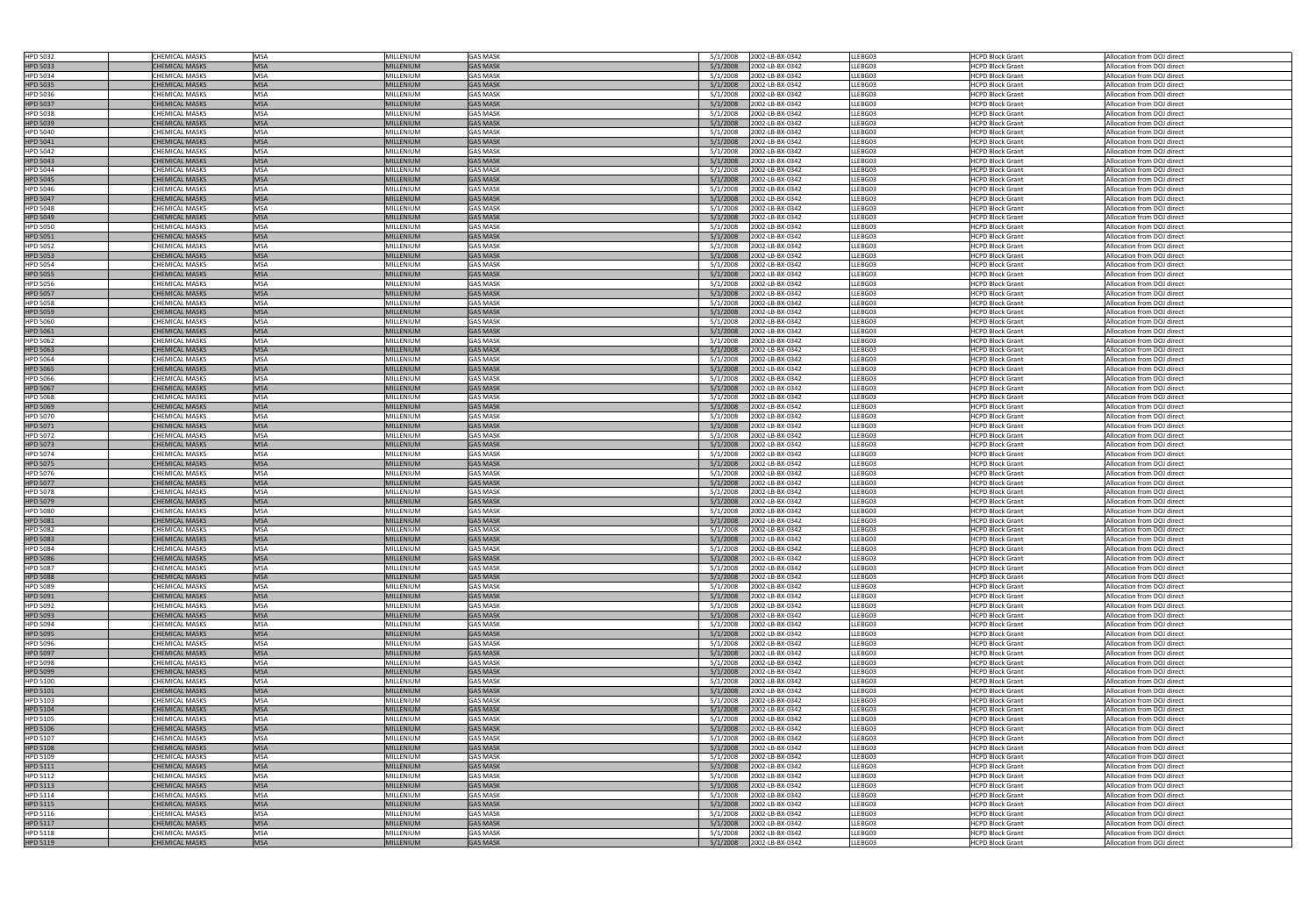| <b>HPD 5120</b>                    | <b>CHEMICAL MASKS</b>                                | <b>MSA</b>                               | MILLENIUM          | <b>GAS MASK</b>                                                                      | 2002-LB-BX-0342<br>5/1/2008                                 | LLEBG03            | <b>HCPD Block Grant</b>                            | Allocation from DOJ direct                               |
|------------------------------------|------------------------------------------------------|------------------------------------------|--------------------|--------------------------------------------------------------------------------------|-------------------------------------------------------------|--------------------|----------------------------------------------------|----------------------------------------------------------|
| <b>HPD 5121</b>                    | <b>CHEMICAL MASKS</b>                                | <b>MSA</b>                               | <b>MILLENIUM</b>   | <b>GAS MASK</b>                                                                      | 2002-LB-BX-0342<br>5/1/2008                                 | LLEBG03            | HCPD Block Grant                                   | Allocation from DOJ direct                               |
| <b>HPD 5122</b>                    | <b>CHEMICAL MASKS</b>                                | <b>MSA</b>                               | MILLENIUM          | <b>GAS MASK</b>                                                                      | 5/1/2008<br>2002-LB-BX-0342                                 | LLEBG03            | <b>HCPD Block Grant</b>                            | Allocation from DOJ direct                               |
| <b>HPD 5123</b>                    | <b>CHEMICAL MASKS</b>                                | <b>MSA</b>                               | <b>MILLENIUM</b>   | <b>GAS MASK</b>                                                                      | 5/1/2008<br>2002-LB-BX-0342                                 | LLEBG03            |                                                    | Allocation from DOJ direct                               |
|                                    |                                                      |                                          |                    |                                                                                      |                                                             |                    | <b>HCPD Block Grant</b>                            |                                                          |
| <b>HPD 5124</b>                    | <b>CHEMICAL MASKS</b>                                | <b>MSA</b>                               | MILLENIUM          | <b>GAS MASK</b>                                                                      | 2002-LB-BX-0342<br>5/1/2008                                 | LLEBG03            | <b>HCPD Block Grant</b>                            | Allocation from DOJ direct                               |
| <b>HPD 5125</b>                    | <b>CHEMICAL MASKS</b>                                | <b>MSA</b>                               | <b>MILLENIUM</b>   | <b>GAS MASK</b>                                                                      | 5/1/2008<br>2002-LB-BX-0342                                 | LLEBG03            | <b>HCPD Block Grant</b>                            | Allocation from DOJ direct                               |
| <b>HPD 5126</b>                    | <b>CHEMICAL MASKS</b>                                | <b>MSA</b>                               | <b>MILLENIUM</b>   | <b>GAS MASK</b>                                                                      | 2002-LB-BX-0342<br>5/1/2008                                 | LLEBG03            | <b>HCPD Block Grant</b>                            | Allocation from DOJ direct                               |
|                                    |                                                      |                                          |                    |                                                                                      |                                                             |                    |                                                    |                                                          |
| <b>HPD 5127</b>                    | <b>CHEMICAL MASKS</b>                                | <b>MSA</b>                               | <b>MILLENIUM</b>   | <b>GAS MASK</b>                                                                      | 2002-LB-BX-0342<br>5/1/2008                                 | LLEBG03            | <b>HCPD Block Grant</b>                            | Allocation from DOJ direct                               |
| <b>HPD 5128</b>                    | <b>CHEMICAL MASKS</b>                                | <b>MSA</b>                               | MILLENIUM          | <b>GAS MASK</b>                                                                      | 5/1/2008<br>2002-LB-BX-0342                                 | LLEBG03            | <b>HCPD Block Grant</b>                            | Allocation from DOJ direct                               |
| <b>HPD 5129</b>                    | <b>CHEMICAL MASKS</b>                                | <b>MSA</b>                               | <b>MILLENIUM</b>   | <b>GAS MASK</b>                                                                      | 2/1/2008<br>2002-LB-BX-0342                                 | LLEBG03            | <b>HCPD Block Grant</b>                            | Allocation from DOJ direct                               |
|                                    |                                                      |                                          |                    |                                                                                      |                                                             |                    |                                                    |                                                          |
| <b>HPD 5130</b>                    | <b>CHEMICAL MASKS</b>                                | <b>MSA</b>                               | <b>MILLENIUM</b>   | <b>GAS MASK</b>                                                                      | 2002-LB-BX-0342<br>5/1/2008                                 | LLEBG03            | <b>HCPD Block Grant</b>                            | Allocation from DOJ direct                               |
| <b>HPD 5131</b>                    | <b>CHEMICAL MASKS</b>                                | <b>MSA</b>                               | <b>MILLENIUM</b>   | <b>GAS MASK</b>                                                                      | 5/1/2008<br>2002-LB-BX-0342                                 | LLEBG03            | <b>HCPD Block Grant</b>                            | Allocation from DOJ direct                               |
|                                    | <b>CHEMICAL MASKS</b>                                | <b>MSA</b>                               |                    |                                                                                      |                                                             |                    |                                                    |                                                          |
| <b>HPD 5132</b>                    |                                                      |                                          | MILLENIUM          | <b>GAS MASK</b>                                                                      | 5/1/2008<br>2002-LB-BX-0342                                 | LLEBG03            | <b>HCPD Block Grant</b>                            | Allocation from DOJ direct                               |
| <b>HPD 5133</b>                    | <b>CHEMICAL MASKS</b>                                | <b>MSA</b>                               | <b>MILLENIUM</b>   | <b>GAS MASK</b>                                                                      | 5/1/2008<br>2002-LB-BX-0342                                 | LLEBG03            | <b>HCPD Block Grant</b>                            | Allocation from DOJ direct                               |
| <b>HPD 5134</b>                    | <b>CHEMICAL MASKS</b>                                | <b>MSA</b>                               | MILLENIUM          | <b>GAS MASK</b>                                                                      | 5/1/2008<br>2002-LB-BX-0342                                 | LLEBG03            | <b>HCPD Block Grant</b>                            | Allocation from DOJ direct                               |
|                                    | <b>CHEMICAL MASKS</b>                                | <b>MSA</b>                               | <b>MILLENIUM</b>   | <b>GAS MASK</b>                                                                      |                                                             | LLEBG03            |                                                    |                                                          |
| <b>HPD 5135</b>                    |                                                      |                                          |                    |                                                                                      | 5/1/2008<br>2002-LB-BX-0342                                 |                    | <b>HCPD Block Grant</b>                            | Allocation from DOJ direct                               |
| <b>HPD 5136</b>                    | <b>CHEMICAL MASKS</b>                                | <b>MSA</b>                               | MILLENIUM          | <b>GAS MASK</b>                                                                      | 5/1/2008<br>2002-LB-BX-0342                                 | LLEBG03            | <b>HCPD Block Grant</b>                            | Allocation from DOJ direct                               |
| <b>HPD 5137</b>                    | <b>CHEMICAL MASKS</b>                                | <b>MSA</b>                               | <b>MILLENIUM</b>   | <b>GAS MASK</b>                                                                      | 5/1/2008<br>2002-LB-BX-0342                                 | LLEBG03            | <b>HCPD Block Grant</b>                            | Allocation from DOJ direct                               |
| <b>HPD 5138</b>                    | <b>CHEMICAL MASKS</b>                                | <b>MSA</b>                               | MILLENIUM          | <b>GAS MASK</b>                                                                      | 5/1/2008<br>2002-LB-BX-0342                                 | LLEBG03            | <b>HCPD Block Grant</b>                            | Allocation from DOJ direct                               |
|                                    |                                                      |                                          |                    |                                                                                      |                                                             |                    |                                                    |                                                          |
| <b>HPD 5139</b>                    | <b>CHEMICAL MASKS</b>                                | <b>MSA</b>                               | <b>MILLENIUM</b>   | <b>GAS MASK</b>                                                                      | 5/1/2008<br>2002-LB-BX-0342                                 | LLEBG03            | <b>HCPD Block Grant</b>                            | Allocation from DOJ direct                               |
| <b>HPD 5141</b>                    | <b>CHEMICAL MASKS</b>                                | <b>MSA</b>                               | <b>MILLENIUM</b>   | <b>GAS MASK</b>                                                                      | 5/1/2008<br>2002-LB-BX-0342                                 | LLEBG03            | <b>HCPD Block Grant</b>                            | Allocation from DOJ direct                               |
| <b>HPD 5142</b>                    | <b>CHEMICAL MASKS</b>                                | <b>MSA</b>                               | <b>MILLENIUM</b>   | <b>GAS MASK</b>                                                                      | 2002-LB-BX-0342<br>5/1/2008                                 | LLEBG03            | <b>HCPD Block Grant</b>                            | Allocation from DOJ direct                               |
|                                    |                                                      |                                          |                    |                                                                                      |                                                             |                    |                                                    |                                                          |
| <b>HPD 5143</b>                    | <b>CHEMICAL MASKS</b>                                | <b>MSA</b>                               | MILLENIUM          | <b>GAS MASK</b>                                                                      | 5/1/2008<br>2002-LB-BX-0342                                 | LLEBG03            | <b>HCPD Block Grant</b>                            | Allocation from DOJ direct                               |
| <b>HPD 5144</b>                    | <b>CHEMICAL MASKS</b>                                | <b>MSA</b>                               | <b>MILLENIUM</b>   | <b>GAS MASK</b>                                                                      | 2002-LB-BX-0342<br>5/1/2008                                 | LLEBG03            | <b>HCPD Block Grant</b>                            | Allocation from DOJ direct                               |
|                                    | <b>CHEMICAL MASKS</b>                                | <b>MSA</b>                               | <b>MILLENIUM</b>   | <b>GAS MASK</b>                                                                      | 2002-LB-BX-0342<br>5/1/2008                                 | LLEBG03            | <b>HCPD Block Grant</b>                            | Allocation from DOJ direct                               |
| <b>HPD 5145</b>                    |                                                      |                                          |                    |                                                                                      |                                                             |                    |                                                    |                                                          |
| <b>HPD 5146</b>                    | <b>CHEMICAL MASKS</b>                                | <b>MSA</b>                               | <b>MILLENIUM</b>   | <b>GAS MASK</b>                                                                      | 5/1/2008<br>2002-LB-BX-0342                                 | LLEBG03            | <b>HCPD Block Grant</b>                            | Allocation from DOJ direct                               |
| <b>HPD 5147</b>                    | <b>CHEMICAL MASKS</b>                                | <b>MSA</b>                               | MILLENIUM          | <b>GAS MASK</b>                                                                      | 5/1/2008<br>2002-LB-BX-0342                                 | LLEBG03            | <b>HCPD Block Grant</b>                            | Allocation from DOJ direct                               |
|                                    |                                                      |                                          |                    |                                                                                      |                                                             |                    |                                                    |                                                          |
| <b>HPD 5148</b>                    | <b>CHEMICAL MASKS</b>                                | <b>MSA</b>                               | <b>MILLENIUM</b>   | <b>GAS MASK</b>                                                                      | 5/1/2008<br>2002-LB-BX-0342                                 | LLEBG03            | <b>HCPD Block Grant</b>                            | Allocation from DOJ direct                               |
| <b>HPD 5149</b>                    | <b>CHEMICAL MASKS</b>                                | <b>MSA</b>                               | MILLENIUM          | <b>GAS MASK</b>                                                                      | 5/1/2008<br>2002-LB-BX-0342                                 | LLEBG03            | <b>HCPD Block Grant</b>                            | Allocation from DOJ direct                               |
| <b>HPD 5150</b>                    | <b>CHEMICAL MASKS</b>                                | <b>MSA</b>                               | <b>MILLENIUM</b>   | <b>GAS MASK</b>                                                                      | 2002-LB-BX-0342<br>5/1/2008                                 | LLEBG03            | <b>HCPD Block Grant</b>                            | Allocation from DOJ direct                               |
|                                    |                                                      |                                          |                    |                                                                                      |                                                             |                    |                                                    |                                                          |
| <b>HPD 5151</b>                    | <b>CHEMICAL MASKS</b>                                | <b>MSA</b>                               | MILLENIUM          | <b>GAS MASK</b>                                                                      | 5/1/2008<br>2002-LB-BX-0342                                 | LLEBG03            | <b>HCPD Block Grant</b>                            | Allocation from DOJ direct                               |
| <b>HPD 5152</b>                    | <b>CHEMICAL MASKS</b>                                | <b>MSA</b>                               | <b>MILLENIUM</b>   | <b>GAS MASK</b>                                                                      | 5/1/2008<br>2002-LB-BX-0342                                 | LLEBG03            | <b>HCPD Block Grant</b>                            | Allocation from DOJ direct                               |
| <b>HPD 5153</b>                    | <b>CHEMICAL MASKS</b>                                | <b>MSA</b>                               | MILLENIUM          | <b>GAS MASK</b>                                                                      | 5/1/2008<br>2002-LB-BX-0342                                 | LLEBG03            | <b>HCPD Block Grant</b>                            | Allocation from DOJ direct                               |
|                                    |                                                      |                                          |                    |                                                                                      |                                                             |                    |                                                    |                                                          |
| <b>HPD 5154</b>                    | <b>CHEMICAL MASKS</b>                                | <b>MSA</b>                               | <b>MILLENIUM</b>   | <b>GAS MASK</b>                                                                      | 5/1/2008<br>2002-LB-BX-0342                                 | LLEBG03            | <b>HCPD Block Grant</b>                            | Allocation from DOJ direct                               |
| <b>HPD 5155</b>                    | <b>CHEMICAL MASKS</b>                                | MSA                                      | MILLENIUM          | <b>GAS MASK</b>                                                                      | 5/1/2008<br>2002-LB-BX-0342                                 | LLEBG03            | <b>HCPD Block Grant</b>                            | Allocation from DOJ direct                               |
| <b>HPD 5156</b>                    | <b>CHEMICAL MASKS</b>                                | <b>MSA</b>                               | <b>MILLENIUM</b>   | <b>GAS MASK</b>                                                                      | 5/1/2008<br>2002-LB-BX-0342                                 | LLEBG03            | <b>HCPD Block Grant</b>                            | Allocation from DOJ direct                               |
|                                    |                                                      |                                          |                    |                                                                                      |                                                             |                    |                                                    |                                                          |
| <b>HPD 5157</b>                    | <b>CHEMICAL MASKS</b>                                | <b>MSA</b>                               | MILLENIUM          | <b>GAS MASK</b>                                                                      | 5/1/2008<br>2002-LB-BX-0342                                 | LLEBG03            | <b>HCPD Block Grant</b>                            | Allocation from DOJ direct                               |
| <b>HPD 5158</b>                    | <b>CHEMICAL MASKS</b>                                | <b>MSA</b>                               | <b>MILLENIUM</b>   | <b>GAS MASK</b>                                                                      | 5/1/2008<br>2002-LB-BX-0342                                 | LLEBG03            | <b>HCPD Block Grant</b>                            | Allocation from DOJ direct                               |
| <b>HPD 5159</b>                    | <b>CHEMICAL MASKS</b>                                | <b>MSA</b>                               | MILLENIUM          | <b>GAS MASK</b>                                                                      | 5/1/2008<br>2002-LB-BX-0342                                 | LLEBG03            | <b>HCPD Block Grant</b>                            | Allocation from DOJ direct                               |
|                                    |                                                      |                                          |                    |                                                                                      |                                                             |                    |                                                    |                                                          |
| <b>HPD 5160</b>                    | <b>CHEMICAL MASKS</b>                                | <b>MSA</b>                               | <b>MILLENIUM</b>   | <b>GAS MASK</b>                                                                      | 5/1/2008<br>2002-LB-BX-0342                                 | LLEBG03            | <b>HCPD Block Grant</b>                            | Allocation from DOJ direct                               |
| HPD 5161                           | <b>CHEMICAL MASKS</b>                                | <b>MSA</b>                               | MILLENIUM          | <b>GAS MASK</b>                                                                      | 2002-LB-BX-0342<br>5/1/2008                                 | LLEBG03            | <b>HCPD Block Grant</b>                            | Allocation from DOJ direct                               |
|                                    |                                                      |                                          | <b>MILLENIUM</b>   |                                                                                      |                                                             |                    | <b>HCPD Block Grant</b>                            | Allocation from DOJ direct                               |
|                                    |                                                      |                                          |                    |                                                                                      |                                                             |                    |                                                    |                                                          |
| <b>HPD 5162</b>                    | <b>CHEMICAL MASKS</b>                                | <b>MSA</b>                               |                    | <b>GAS MASK</b>                                                                      | 5/1/2008<br>2002-LB-BX-0342                                 | LLEBG03            |                                                    |                                                          |
| <b>HPD 5163</b>                    | <b>CHEMICAL MASKS</b>                                | <b>MSA</b>                               | MILLENIUM          | <b>GAS MASK</b>                                                                      | 5/1/2008<br>2002-LB-BX-0342                                 | LLEBG03            | <b>HCPD Block Grant</b>                            | Allocation from DOJ direct                               |
| <b>HPD 5164</b>                    | <b>CHEMICAL MASKS</b>                                | <b>MSA</b>                               | <b>MILLENIUM</b>   | <b>GAS MASK</b>                                                                      | 5/1/2008<br>2002-LB-BX-0342                                 | LLEBG03            | <b>HCPD Block Grant</b>                            | Allocation from DOJ direct                               |
|                                    |                                                      |                                          |                    |                                                                                      |                                                             |                    |                                                    |                                                          |
| <b>HPD 5165</b>                    | <b>CHEMICAL MASKS</b>                                | <b>MSA</b>                               | MILLENIUM          | <b>GAS MASK</b>                                                                      | 5/1/2008<br>2002-LB-BX-0342                                 | LLEBG03            | <b>HCPD Block Grant</b>                            | Allocation from DOJ direct                               |
| HPD 5166                           | CHEMICAL MASKS                                       | <b>MSA</b>                               | <b>MILLENIUM</b>   | IGAS MASK                                                                            | 5/1/2008<br>2002-LB-BX-0342                                 | LLEBG03            | <b>HCPD Block Grant</b>                            | Allocation from DOJ direct                               |
| HPD 5167                           | <b>CHEMICAL MASKS</b>                                | <b>MSA</b>                               | MILLENIUM          | <b>GAS MASK</b>                                                                      | 2002-LB-BX-0342<br>5/1/2008                                 | LLEBG03            | <b>HCPD Block Grant</b>                            | Allocation from DOJ direct                               |
|                                    |                                                      |                                          |                    |                                                                                      |                                                             |                    |                                                    |                                                          |
| <b>HPD 5168</b>                    | <b>CHEMICAL MASKS</b>                                | <b>MSA</b>                               | <b>MILLENIUM</b>   | <b>GAS MASK</b>                                                                      | 5/1/2008<br>2002-LB-BX-0342                                 | LLEBG03            | <b>HCPD Block Grant</b>                            | Allocation from DOJ direct                               |
| HPD 5169                           | <b>CHEMICAL MASKS</b>                                | MSA                                      | MILLENIUM          | <b>GAS MASK</b>                                                                      | 2002-LB-BX-0342<br>5/1/2008                                 | LLEBG03            | <b>HCPD Block Grant</b>                            | Allocation from DOJ direct                               |
| <b>HPD 5170</b>                    | <b>CHEMICAL MASKS</b>                                | <b>MSA</b>                               | <b>MILLENIUM</b>   | <b>GAS MASK</b>                                                                      | 5/1/2008<br>2002-LB-BX-0342                                 | LLEBG03            | <b>HCPD Block Grant</b>                            | Allocation from DOJ direct                               |
|                                    |                                                      |                                          |                    |                                                                                      |                                                             |                    |                                                    |                                                          |
| HPD 5171                           | <b>CHEMICAL MASKS</b>                                | <b>MSA</b>                               | MILLENIUM          | <b>GAS MASK</b>                                                                      | 2002-LB-BX-0342<br>5/1/2008                                 | LLEBG03            | <b>HCPD Block Grant</b>                            | Allocation from DOJ direct                               |
| <b>HPD 5172</b>                    | <b>CHEMICAL MASKS</b>                                | <b>MSA</b>                               | <b>MILLENIUM</b>   | <b>GAS MASK</b>                                                                      | 5/1/2008<br>2002-LB-BX-0342                                 | LLEBG03            | <b>HCPD Block Grant</b>                            | Allocation from DOJ direct                               |
| HPD 5173                           | <b>CHEMICAL MASKS</b>                                | <b>MSA</b>                               | MILLENIUM          | <b>GAS MASK</b>                                                                      | 2002-LB-BX-0342<br>5/1/2008                                 | LLEBG03            | <b>HCPD Block Grant</b>                            | Allocation from DOJ direct                               |
|                                    |                                                      |                                          |                    |                                                                                      |                                                             |                    |                                                    |                                                          |
| <b>HPD 5174</b>                    | <b>CHEMICAL MASKS</b>                                | <b>MSA</b>                               | <b>MILLENIUM</b>   | <b>GAS MASK</b>                                                                      | 5/1/2008<br>2002-LB-BX-0342                                 | LLEBG03            | <b>HCPD Block Grant</b>                            | Allocation from DOJ direct                               |
| <b>HPD 5175</b>                    | <b>CHEMICAL MASKS</b>                                | <b>MSA</b>                               | MILLENIUM          | <b>GAS MASK</b>                                                                      | 2002-LB-BX-0342<br>5/1/2008                                 | LLEBG03            | <b>HCPD Block Grant</b>                            | Allocation from DOJ direct                               |
| <b>HPD 5176</b>                    | <b>CHEMICAL MASKS</b>                                | <b>MSA</b>                               | <b>MILLENIUM</b>   | <b>GAS MASK</b>                                                                      | 5/1/2008<br>2002-LB-BX-0342                                 | LLEBG03            | <b>HCPD Block Grant</b>                            | Allocation from DOJ direct                               |
|                                    |                                                      |                                          |                    |                                                                                      |                                                             |                    |                                                    |                                                          |
| <b>HPD 5177</b>                    | <b>CHEMICAL MASKS</b>                                | <b>MSA</b>                               | MILLENIUM          | <b>GAS MASK</b>                                                                      | 2002-LB-BX-0342<br>5/1/2008                                 | LLEBG03            | <b>HCPD Block Grant</b>                            | Allocation from DOJ direct                               |
| <b>HPD 5178</b>                    | <b>CHEMICAL MASKS</b>                                | <b>MSA</b>                               | <b>MILLENIUM</b>   | <b>GAS MASK</b>                                                                      | 2002-LB-BX-0342<br>5/1/2008                                 | LLEBG03            | <b>HCPD Block Grant</b>                            | Allocation from DOJ direct                               |
| HPD 5179                           | <b>CHEMICAL MASKS</b>                                | <b>MSA</b>                               | MILLENIUM          | <b>GAS MASK</b>                                                                      | 5/1/2008<br>2002-LB-BX-0342                                 | LLEBG03            | <b>HCPD Block Grant</b>                            | Allocation from DOJ direct                               |
| <b>HPD 5180</b>                    | <b>CHEMICAL MASKS</b>                                | <b>MSA</b>                               | <b>MILLENIUM</b>   | <b>GAS MASK</b>                                                                      | 5/1/2008<br>2002-LB-BX-0342                                 | LLEBG03            | <b>HCPD Block Grant</b>                            | Allocation from DOJ direct                               |
|                                    |                                                      |                                          |                    |                                                                                      |                                                             |                    |                                                    |                                                          |
| J2HT00011                          | <b>VIDEO PLAYERS/DVD</b>                             | PANASONIC                                | <b>AG DV2000</b>   | <b>VCR</b>                                                                           | 3/10/2003<br>2002-LB-BX-0342                                | LLEBG03            | <b>HCPD Block Grant</b>                            | Allocation from DOJ direct                               |
| J2HT00015                          | <b>VIDEO PLAYERS/DVD</b>                             | PANASONIC                                | <b>AG DV2000</b>   | <b>VCR</b>                                                                           | 3/10/2003<br>2002-LB-BX-0342                                | LLEBG03            | <b>HCPD Block Grant</b>                            | Allocation from DOJ direct                               |
|                                    |                                                      |                                          |                    |                                                                                      |                                                             |                    |                                                    |                                                          |
| 2HT00021                           | VIDEO PLAYERS/DVD                                    | PANASONIC                                | <b>AG DV2000</b>   | <b>VCR</b>                                                                           | 2002-LB-BX-0342<br>3/10/2003                                | LLEBG03            | <b>HCPD Block Grant</b>                            | Allocation from DOJ direct                               |
| K2HT00130                          | <b>VIDEO PLAYERS/DVD</b>                             | PANASONIC                                | <b>AG DV2000</b>   | <b>VCR</b>                                                                           | 3/10/2003<br>2002-LB-BX-0342                                | LLEBG03            | <b>HCPD Block Grant</b>                            | Allocation from DOJ direct                               |
| MB20650200                         | VIDEO MONITORS/TV                                    | PANASONIC                                | <b>CT 2789VYD</b>  | 27" COLOR TV                                                                         | 5/5/2008<br>2002-LB-BX-0342                                 | LLEBG03            | <b>HCPD Block Grant</b>                            | Allocation from DOJ direct                               |
| MB20650268                         | <b>VIDEO MONITORS/TV</b>                             | PANASONIC                                | CT 2789VYD         | 27" COLOR TV                                                                         | 5/5/2008<br>2002-LB-BX-0342                                 | LLEBG03            | <b>HCPD Block Grant</b>                            | Allocation from DOJ direct                               |
|                                    |                                                      |                                          |                    |                                                                                      |                                                             |                    |                                                    |                                                          |
| MB22520469                         | <b>VIDEO MONITORS/TV</b>                             | PANASONIC                                | CT 1389 VYD        | 13" COLOR TV                                                                         | 5/5/2008<br>2002-LB-BX-0342                                 | LLEBG03            | <b>HCPD Block Grant</b>                            | Allocation from DOJ direct                               |
| MB22520666                         | <b>VIDEO MONITORS/TV</b>                             | <b>PANASONIC</b>                         | <b>CT 1389 VYD</b> | 13" COLOR TV                                                                         | 1/13/2003<br>2002-LB-BX-0342                                | LLEBG03            | <b>HCPD Block Grant</b>                            | Allocation from DOJ direct                               |
| RS10695                            | <b>NIGHT VISION</b>                                  | <b>ITT</b>                               | <b>NE6015</b>      | <b>NIGHT VISION</b>                                                                  | 2002-LB-BX-0342<br>4/15/2008                                | LLEBG03            | <b>HCPD Block Grant</b>                            | Allocation from DOJ direct                               |
|                                    |                                                      |                                          |                    |                                                                                      |                                                             |                    |                                                    |                                                          |
| <b>HPD 4255</b>                    | OTHER RADIO EQUIP                                    | <b>DAVID CLARK</b>                       | H6030              | RADIO HEADSET W/INTERFACE ADAPTER #C6008                                             | 10/16/2008<br>2003-LB-BX-2127                               | LLEBG04            | <b>HCPD Block Grant</b>                            | Allocation from DOJ direct                               |
| <b>HPD 4256</b>                    | <b>OTHER RADIO EQUIP</b>                             | <b>DAVID CLARK</b>                       | H6030              | RADIO HEADSET W/INTERFACE ADAPTER #C6008                                             | 10/16/2008<br>2003-LB-BX-2127                               | LLEBG04            | <b>HCPD Block Grant</b>                            | Allocation from DOJ direct                               |
| <b>HPD 4257</b>                    | <b>OTHER RADIO EQUIP</b>                             | <b>DAVID CLARK</b>                       | H6030              | RADIO HEADSET W/INTERFACE ADAPTER #C6008                                             | 10/16/2008<br>2003-LB-BX-2127                               | LLEBG04            | <b>HCPD Block Grant</b>                            | Allocation from DOJ direct                               |
|                                    |                                                      |                                          |                    |                                                                                      |                                                             |                    |                                                    |                                                          |
| <b>HPD 4258</b>                    | <b>OTHER RADIO EQUIP</b>                             | <b>DAVID CLARK</b>                       | H6030              | RADIO HEADSET W/INTERFACE ADAPTER #C6008                                             | 2003-LB-BX-2127<br>10/16/2008                               | LLEBG04            | <b>HCPD Block Grant</b>                            | Allocation from DOJ direct                               |
| <b>HPD 4259</b>                    | <b>OTHER RADIO EQUIP</b>                             | <b>DAVID CLARK</b>                       | H6030              | RADIO HEADSET W/INTERFACE ADAPTER #C6008                                             | 2003-LB-BX-2127<br>10/16/2008                               | LLEBG04            | <b>HCPD Block Grant</b>                            | Allocation from DOJ direct                               |
| <b>HPD 4260</b>                    | <b>OTHER RADIO EQUIP</b>                             | <b>DAVID CLARK</b>                       | H6030              | RADIO HEADSET W/INTERFACE ADAPTER #C6008                                             | 2003-LB-BX-2127<br>10/16/2008                               | LLEBG04            | <b>HCPD Block Grant</b>                            | Allocation from DOJ direct                               |
|                                    |                                                      |                                          |                    |                                                                                      |                                                             |                    |                                                    |                                                          |
| HPD 4261                           | <b>OTHER RADIO EQUIP</b>                             | <b>DAVID CLARK</b>                       | H6030              | RADIO HEADSET W/INTERFACE ADAPTER #C6008                                             | 2003-LB-BX-2127<br>10/16/2008                               | LLEBG04            | <b>HCPD Block Grant</b>                            | Allocation from DOJ direct                               |
| <b>HPD 4262</b>                    | <b>OTHER RADIO EQUIP</b>                             | <b>DAVID CLARK</b>                       | H6030              | RADIO HEADSET W/INTERFACE ADAPTER #C6008                                             | 10/16/2008 2003-LB-BX-2127                                  | LLEBG04            | <b>HCPD Block Grant</b>                            | Allocation from DOJ direct                               |
| <b>HPD 4263</b>                    | <b>OTHER RADIO EQUIP</b>                             | <b>DAVID CLARK</b>                       | H6030              | RADIO HEADSET W/INTERFACE ADAPTER #C6008                                             | 10/16/2008 2003-LB-BX-2127                                  | LLEBG04            | <b>HCPD Block Grant</b>                            | Allocation from DOJ direct                               |
|                                    |                                                      |                                          |                    |                                                                                      |                                                             |                    |                                                    |                                                          |
| <b>HPD 4264</b>                    | <b>OTHER RADIO EQUIP</b>                             | <b>DAVID CLARK</b>                       | H6030              | RADIO HEADSET W/INTERFACE ADAPTER #C6008                                             | 10/16/2008<br>2003-LB-BX-2127                               | LLEBG04            | <b>HCPD Block Grant</b>                            | Allocation from DOJ direct                               |
| <b>HPD 4265</b>                    | <b>OTHER RADIO EQUIP</b>                             | <b>DAVID CLARK</b>                       | H6030              | RADIO HEADSET W/INTERFACE ADAPTER #C6008                                             | 2003-LB-BX-2127<br>10/16/2008                               | LLEBG04            | <b>HCPD Block Grant</b>                            | Allocation from DOJ direct                               |
| <b>HPD 4266</b>                    | <b>OTHER RADIO EQUIP</b>                             | <b>DAVID CLARK</b>                       | H6030              | RADIO HEADSET W/INTERFACE ADAPTER #C6008                                             | 10/16/2008<br>2003-LB-BX-2127                               | LLEBG04            | <b>HCPD Block Grant</b>                            | Allocation from DOJ direct                               |
|                                    |                                                      |                                          |                    |                                                                                      |                                                             |                    |                                                    |                                                          |
| <b>HPD 4267</b>                    | <b>OTHER RADIO EQUIP</b>                             | <b>DAVID CLARK</b>                       | H6030              | RADIO HEADSET W/INTERFACE ADAPTER #C6008                                             | 10/16/2008<br>2003-LB-BX-2127                               | LLEBG04            | <b>HCPD Block Grant</b>                            | Allocation from DOJ direct                               |
| <b>HPD 4268</b><br><b>HPD 4269</b> | <b>OTHER RADIO EQUIP</b><br><b>OTHER RADIO EQUIP</b> | <b>DAVID CLARK</b><br><b>DAVID CLARK</b> | H6030<br>H6030     | RADIO HEADSET W/INTERFACE ADAPTER #C6008<br>RADIO HEADSET W/INTERFACE ADAPTER #C6008 | 10/16/2008<br>2003-LB-BX-2127<br>10/16/2008 2003-LB-BX-2127 | LLEBG04<br>LLEBG04 | <b>HCPD Block Grant</b><br><b>HCPD Block Grant</b> | Allocation from DOJ direct<br>Allocation from DOJ direct |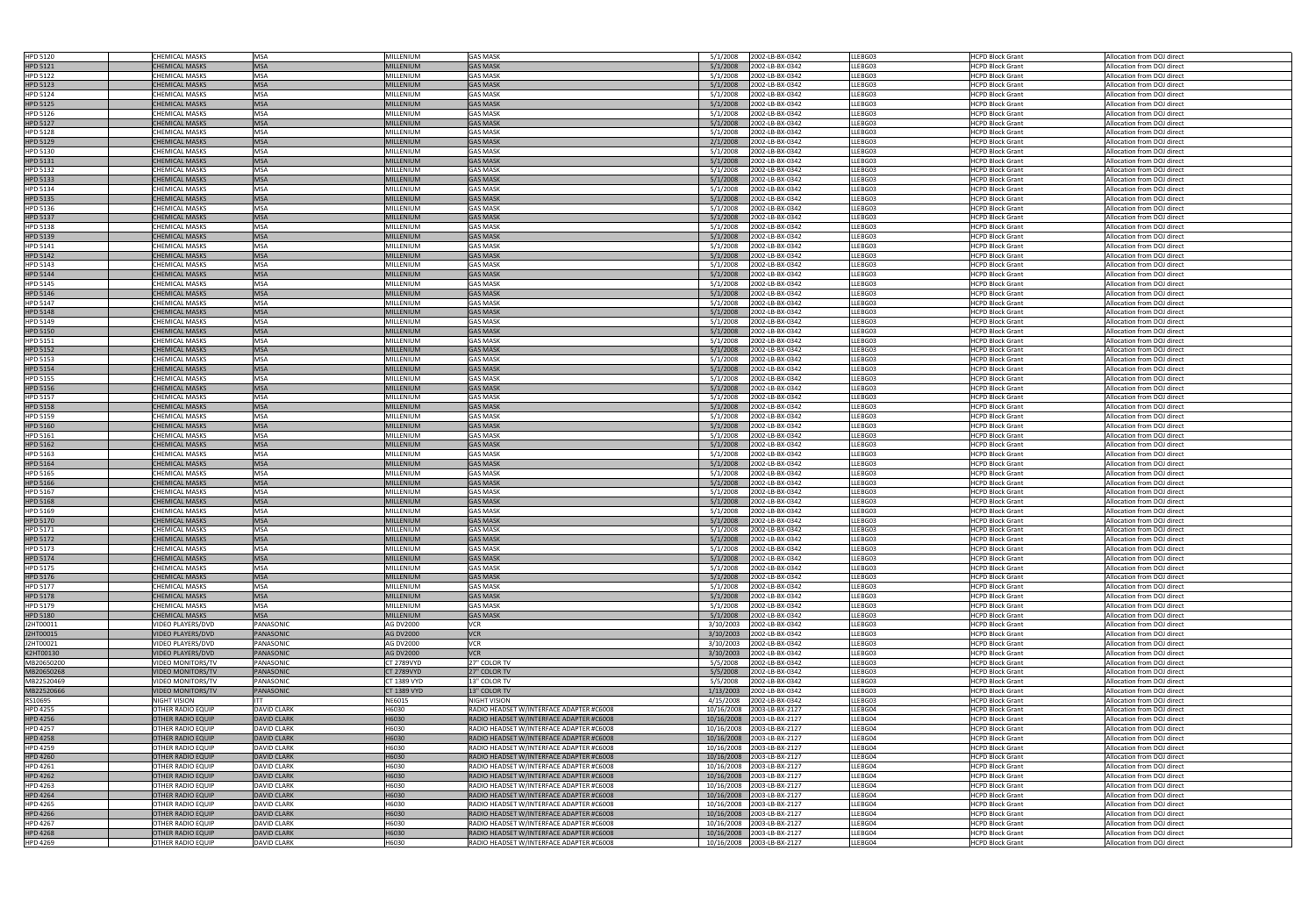| <b>HPD 4270</b>    |        |                                          |                                              |                                      |                                          |                      |                                    |                |                                                                      |                                                          |
|--------------------|--------|------------------------------------------|----------------------------------------------|--------------------------------------|------------------------------------------|----------------------|------------------------------------|----------------|----------------------------------------------------------------------|----------------------------------------------------------|
|                    |        | <b>OTHER RADIO EQUIP</b>                 | <b>DAVID CLARK</b>                           | H6030                                | RADIO HEADSET W/INTERFACE ADAPTER #C6008 |                      | 10/16/2008 2003-LB-BX-2127         | LLEBG04        | <b>HCPD Block Grant</b>                                              | Allocation from DOJ direct                               |
| HPD 4271           |        | <b>OTHER RADIO EQUIP</b>                 | <b>DAVID CLARK</b>                           | H6030                                | RADIO HEADSET W/INTERFACE ADAPTER #C6008 | 10/16/2008           | 2003-LB-BX-2127                    | LLEBG04        | <b>HCPD Block Grant</b>                                              | Allocation from DOJ direct                               |
| 3991               | 006613 | <b>NIGHT VISION</b>                      | RAYTHEON                                     | X100XP                               | NIGHT SIGHT THERMAL IMAGING CAMERA       | 4/15/2008            | 2004-LB-BX-0307                    | LLEBG05        | <b>HCPD Block Grant</b>                                              | Allocation from DOJ direct                               |
| 4067               | 006614 | <b>NIGHT VISION</b>                      | <b>RAYTHEON</b>                              | <b>X100XP</b>                        | NIGHT SIGHT THERMAL IMAGING CAMERA       | 4/25/2007            | 2004-LB-BX-0307                    | LLEBG05        |                                                                      |                                                          |
|                    |        |                                          |                                              |                                      |                                          |                      |                                    |                | <b>HCPD Block Grant</b>                                              | Allocation from DOJ direct                               |
| 4070               | 006615 | <b>NIGHT VISION</b>                      | RAYTHEON                                     | X100XP                               | NIGHT SIGHT THERMAL IMAGING CAMERA       | 4/15/2008            | 2004-LB-BX-0307                    | LLEBG05        | <b>HCPD Block Grant</b>                                              | Allocation from DOJ direct                               |
| 4072               | 006616 | <b>NIGHT VISION</b>                      | <b>RAYTHEON</b>                              | <b>X100XP</b>                        | NIGHT SIGHT THERMAL IMAGING CAMERA       | 4/15/2008            | 2004-LB-BX-0307                    | LLEBG05        | <b>HCPD Block Grant</b>                                              | Allocation from DOJ direct                               |
| <b>HPD 4309</b>    |        | OTHER RADIO EQUIP                        | <b>DAVID CLARK</b>                           | H6030                                | RADIO HEADSET W/INTERFACE ADAPTER #C6008 | 10/16/2008           | 2004-LB-BX-0307                    | LLEBG05        | <b>HCPD Block Grant</b>                                              | Allocation from DOJ direct                               |
|                    |        |                                          |                                              |                                      |                                          |                      |                                    |                |                                                                      |                                                          |
| <b>HPD 4310</b>    |        | <b>OTHER RADIO EQUIP</b>                 | <b>DAVID CLARK</b>                           | H6030                                | RADIO HEADSET W/INTERFACE ADAPTER #C6008 | 10/16/2008           | 2004-LB-BX-0307                    | LLEBG05        | <b>HCPD Block Grant</b>                                              | Allocation from DOJ direct                               |
| HPD 4311           |        | <b>OTHER RADIO EQUIP</b>                 | <b>DAVID CLARK</b>                           | H6030                                | RADIO HEADSET W/INTERFACE ADAPTER #C6008 | 10/16/2008           | 2004-LB-BX-0307                    | LLEBG05        | <b>HCPD Block Grant</b>                                              | Allocation from DOJ direct                               |
| <b>HPD 4312</b>    |        | <b>OTHER RADIO EQUIP</b>                 | <b>DAVID CLARK</b>                           | H6030                                |                                          | 10/16/2008           | 2004-LB-BX-0307                    | LLEBG05        | <b>HCPD Block Grant</b>                                              | Allocation from DOJ direct                               |
|                    |        |                                          |                                              |                                      | RADIO HEADSET W/INTERFACE ADAPTER #C6008 |                      |                                    |                |                                                                      |                                                          |
| <b>HPD 4313</b>    |        | <b>OTHER RADIO EQUIP</b>                 | <b>DAVID CLARK</b>                           | H6030                                | RADIO HEADSET W/INTERFACE ADAPTER #C6008 | 10/16/2008           | 2004-LB-BX-0307                    | LLEBG05        | <b>HCPD Block Grant</b>                                              | Allocation from DOJ direct                               |
| <b>HPD 4314</b>    |        | <b>OTHER RADIO EQUIP</b>                 | <b>DAVID CLARK</b>                           | H6030                                | RADIO HEADSET W/INTERFACE ADAPTER #C6008 | 10/16/2008           | 2004-LB-BX-0307                    | LLEBG05        | <b>HCPD Block Grant</b>                                              | Allocation from DOJ direct                               |
|                    |        |                                          |                                              | H6030                                |                                          |                      |                                    | LLEBG05        |                                                                      |                                                          |
| HPD 4315           |        | <b>OTHER RADIO EQUIP</b>                 | <b>DAVID CLARK</b>                           |                                      | RADIO HEADSET W/INTERFACE ADAPTER #C6008 | 10/16/2008           | 2004-LB-BX-0307                    |                | <b>HCPD Block Grant</b>                                              | Allocation from DOJ direct                               |
| <b>HPD 4316</b>    |        | <b>OTHER RADIO EQUIP</b>                 | <b>DAVID CLARK</b>                           | H6030                                | RADIO HEADSET W/INTERFACE ADAPTER #C6008 | 10/16/2008           | 2004-LB-BX-0307                    | LLEBG05        | <b>HCPD Block Grant</b>                                              | Allocation from DOJ direct                               |
| <b>HPD 4317</b>    |        | <b>OTHER RADIO EQUIP</b>                 | <b>DAVID CLARK</b>                           | H6030                                | RADIO HEADSET W/INTERFACE ADAPTER #C6008 | 10/16/2008           | 2004-LB-BX-0307                    | LLEBG05        | <b>HCPD Block Grant</b>                                              | Allocation from DOJ direct                               |
|                    |        |                                          | <b>DAVID CLARK</b>                           | H6030                                |                                          |                      | 2004-LB-BX-0307                    | LLEBG05        | <b>HCPD Block Grant</b>                                              |                                                          |
| <b>HPD 4318</b>    |        | <b>OTHER RADIO EQUIP</b>                 |                                              |                                      | RADIO HEADSET W/INTERFACE ADAPTER #C6008 | 10/16/2008           |                                    |                |                                                                      | Allocation from DOJ direct                               |
| HPD 4319           |        | <b>OTHER RADIO EQUIP</b>                 | <b>DAVID CLARK</b>                           | H6030                                | RADIO HEADSET W/INTERFACE ADAPTER #C6008 | 10/16/2008           | 2004-LB-BX-0307                    | LLEBG05        | <b>HCPD Block Grant</b>                                              | Allocation from DOJ direct                               |
| <b>HPD 4320</b>    |        | <b>OTHER RADIO EQUIP</b>                 | <b>DAVID CLARK</b>                           | H6030                                | RADIO HEADSET W/INTERFACE ADAPTER #C6008 | 10/16/2008           | 2004-LB-BX-0307                    | LLEBG05        | <b>HCPD Block Grant</b>                                              | Allocation from DOJ direct                               |
|                    |        |                                          |                                              | H6030                                |                                          |                      |                                    | LLEBG05        |                                                                      |                                                          |
| <b>HPD 4321</b>    |        | <b>OTHER RADIO EQUIP</b>                 | <b>DAVID CLARK</b>                           |                                      | RADIO HEADSET W/INTERFACE ADAPTER #C6008 | 10/16/2008           | 2004-LB-BX-0307                    |                | <b>HCPD Block Grant</b>                                              | Allocation from DOJ direct                               |
| <b>HPD 5181</b>    |        | <b>CHEMICAL MASKS</b>                    | <b>MSA</b>                                   | <b>MILLENIUM</b>                     | <b>GAS MASK</b>                          | 5/1/2008             | 2004-LB-BX-0307                    | LLEBG05        | <b>HCPD Block Grant</b>                                              | Allocation from DOJ direct                               |
| HPD 5182           |        | <b>CHEMICAL MASKS</b>                    | <b>MSA</b>                                   | MILLENIUM                            | <b>GAS MASK</b>                          | 5/1/2008             | 2004-LB-BX-0307                    | LLEBG05        | <b>HCPD Block Grant</b>                                              | Allocation from DOJ direct                               |
|                    |        | <b>CHEMICAL MASKS</b>                    | <b>MSA</b>                                   | <b>MILLENIUM</b>                     | <b>GAS MASK</b>                          |                      |                                    | LLEBG05        |                                                                      |                                                          |
| <b>HPD 5183</b>    |        |                                          |                                              |                                      |                                          | 5/1/2008             | 2004-LB-BX-0307                    |                | <b>HCPD Block Grant</b>                                              | Allocation from DOJ direct                               |
| <b>HPD 5184</b>    |        | <b>CHEMICAL MASKS</b>                    | <b>MSA</b>                                   | MILLENIUM                            | <b>GAS MASK</b>                          | 5/1/2008             | 2004-LB-BX-0307                    | LLEBG05        | <b>HCPD Block Grant</b>                                              | Allocation from DOJ direct                               |
| <b>HPD 5185</b>    |        | <b>CHEMICAL MASKS</b>                    | <b>MSA</b>                                   | MILLENIUM                            | <b>GAS MASK</b>                          | 5/1/2008             | 2004-LB-BX-0307                    | LLEBG05        | <b>HCPD Block Grant</b>                                              | Allocation from DOJ direct                               |
|                    |        |                                          |                                              |                                      |                                          |                      |                                    |                |                                                                      |                                                          |
| <b>HPD 5186</b>    |        | <b>CHEMICAL MASKS</b>                    | <b>MSA</b>                                   | MILLENIUM                            | <b>GAS MASK</b>                          | 5/1/2008             | 2004-LB-BX-0307                    | LLEBG05        | <b>HCPD Block Grant</b>                                              | Allocation from DOJ direct                               |
| <b>HPD 5187</b>    |        | <b>CHEMICAL MASKS</b>                    | <b>MSA</b>                                   | <b>MILLENIUM</b>                     | <b>GAS MASK</b>                          | 5/1/2008             | 2004-LB-BX-0307                    | LLEBG05        | <b>HCPD Block Grant</b>                                              | Allocation from DOJ direct                               |
| HPD 5188           |        | <b>CHEMICAL MASKS</b>                    | <b>MSA</b>                                   | MILLENIUM                            | <b>GAS MASK</b>                          | 5/1/2008             | 2004-LB-BX-0307                    | LLEBG05        | <b>HCPD Block Grant</b>                                              | Allocation from DOJ direct                               |
|                    |        |                                          |                                              |                                      |                                          |                      |                                    |                |                                                                      |                                                          |
| <b>HPD 5189</b>    |        | <b>CHEMICAL MASKS</b>                    | <b>MSA</b>                                   | <b>MILLENIUM</b>                     | <b>GAS MASK</b>                          | 5/1/2008             | 2004-LB-BX-0307                    | LLEBG05        | <b>HCPD Block Grant</b>                                              | Allocation from DOJ direct                               |
| HPD 5190           |        | <b>CHEMICAL MASKS</b>                    | <b>MSA</b>                                   | MILLENIUM                            | <b>GAS MASK</b>                          | 5/1/2008             | 2004-LB-BX-0307                    | LLEBG05        | <b>HCPD Block Grant</b>                                              | Allocation from DOJ direct                               |
|                    |        |                                          |                                              |                                      |                                          |                      |                                    |                |                                                                      |                                                          |
| <b>HPD 5191</b>    |        | <b>CHEMICAL MASKS</b>                    | <b>MSA</b>                                   | <b>MILLENIUM</b>                     | <b>GAS MASK</b>                          | 5/1/2008             | 2004-LB-BX-0307                    | LLEBG05        | <b>HCPD Block Grant</b>                                              | Allocation from DOJ direct                               |
| <b>HPD 5192</b>    |        | <b>CHEMICAL MASKS</b>                    | <b>MSA</b>                                   | MILLENIUM                            | <b>GAS MASK</b>                          | 5/1/2008             | 2004-LB-BX-0307                    | LLEBG05        | <b>HCPD Block Grant</b>                                              | Allocation from DOJ direct                               |
| <b>HPD 5193</b>    |        | <b>CHEMICAL MASKS</b>                    | <b>MSA</b>                                   | <b>MILLENIUM</b>                     | <b>GAS MASK</b>                          | 5/1/2008             | 2004-LB-BX-0307                    | LLEBG05        | <b>HCPD Block Grant</b>                                              | Allocation from DOJ direct                               |
|                    |        |                                          |                                              |                                      |                                          |                      |                                    |                |                                                                      |                                                          |
| <b>HPD 5194</b>    |        | <b>CHEMICAL MASKS</b>                    | <b>MSA</b>                                   | MILLENIUM                            | <b>GAS MASK</b>                          | 5/1/2008             | 2004-LB-BX-0307                    | LLEBG05        | <b>HCPD Block Grant</b>                                              | Allocation from DOJ direct                               |
| <b>HPD 5195</b>    |        | <b>CHEMICAL MASKS</b>                    | <b>MSA</b>                                   | <b>MILLENIUM</b>                     | <b>GAS MASK</b>                          | 5/1/2008             | 2004-LB-BX-0307                    | LLEBG05        | <b>HCPD Block Grant</b>                                              | Allocation from DOJ direct                               |
| 0822187071         |        | CAMERAS                                  | CANON                                        | A520                                 | DIGITAL CAMERA                           | 4/7/2008             | 2005-DJ-BX-0878                    | JAG06          | Justice Assistance Grant Program                                     | Allocation from DOJ direct                               |
|                    |        |                                          |                                              |                                      |                                          |                      |                                    |                |                                                                      |                                                          |
| 0822187075         |        | <b>CAMERAS</b>                           | <b>CANON</b>                                 | A520                                 | <b>DIGITAL CAMERA</b>                    | 4/7/2008             | 2005-DJ-BX-0878                    | JAG06          | Justice Assistance Grant Program                                     | Allocation from DOJ direct                               |
| 0822187638         |        | CAMERAS                                  | CANON                                        | A520                                 | DIGITAL CAMERA                           | 4/7/2008             | 2005-DJ-BX-0878                    | JAG06          | Justice Assistance Grant Program                                     | Allocation from DOJ direct                               |
| 2226001511         |        | <b>CAMERAS</b>                           | <b>CANON</b>                                 | A430                                 | <b>DIGITAL CAMERA</b>                    | 4/7/2008             | 2005-DJ-BX-0878                    | JAG06          | Justice Assistance Grant Program                                     | Allocation from DOJ direct                               |
|                    |        |                                          |                                              |                                      |                                          |                      |                                    |                |                                                                      |                                                          |
| DS21269            |        | <b>RADAR UNITS</b>                       | KUSTOM SIGNAL                                | <b>PRO1000DS</b>                     | <b>RADAR UNIT</b>                        | 1/5/2006             | 2005-DJ-BX-0878                    | JAG06          | Justice Assistance Grant Program                                     | Allocation from DOJ direct                               |
| DS21406            |        | <b>RADAR UNITS</b>                       | KUSTOM SIGNAL                                | <b>PRO1000DS</b>                     | <b>RADAR UNIT</b>                        | 1/5/2006             | 2005-DJ-BX-0878                    | JAG06          | Justice Assistance Grant Program                                     | Allocation from DOJ direct                               |
| DS21804            |        | <b>RADAR UNITS</b>                       | <b>KUSTOM SIGNAL</b>                         | PRO1000DS                            | <b>RADAR UNIT</b>                        | 1/5/2006             | 2005-DJ-BX-0878                    | JAG06          |                                                                      | Allocation from DOJ direct                               |
|                    |        |                                          |                                              |                                      |                                          |                      |                                    |                | Justice Assistance Grant Program                                     |                                                          |
| DS21807            |        | <b>RADAR UNITS</b>                       | <b>KUSTOM SIGNAL</b>                         | PRO1000DS                            | <b>RADAR UNIT</b>                        | 1/5/2006             | 2005-DJ-BX-0878                    | JAG06          | Justice Assistance Grant Program                                     | Allocation from DOJ direct                               |
| DS21821            |        | <b>RADAR UNITS</b>                       | KUSTOM SIGNAL                                | PRO1000DS                            | <b>RADAR UNIT</b>                        | 1/5/2006             | 2005-DJ-BX-0878                    | JAG06          | Justice Assistance Grant Program                                     | Allocation from DOJ direct                               |
|                    |        |                                          |                                              |                                      |                                          |                      |                                    |                |                                                                      |                                                          |
| <b>DS21822</b>     |        | <b>RADAR UNITS</b>                       | <b>KUSTOM SIGNAL</b>                         | <b>PRO1000DS</b>                     | <b>RADAR UNIT</b>                        | 1/5/2006             | 2005-DJ-BX-0878                    | JAG06          | Justice Assistance Grant Program                                     | Allocation from DOJ direct                               |
| DS21835            |        | <b>RADAR UNITS</b>                       | <b>KUSTOM SIGNAL</b>                         | PRO1000DS                            | <b>RADAR UNIT</b>                        | 1/5/2006             | 2005-DJ-BX-0878                    | JAG06          | Justice Assistance Grant Program                                     | Allocation from DOJ direct                               |
|                    |        | RADAR UNITS                              |                                              |                                      |                                          |                      |                                    |                |                                                                      |                                                          |
| DS21836            |        |                                          | KUSTOM SIGNAL                                | PRO1000DS                            | <b>RADAR UNIT</b>                        | 1/5/2006             | 2005-DJ-BX-0878                    | JAG06          | Justice Assistance Grant Program                                     | Allocation from DOJ direct                               |
| DS21837            |        | <b>RADAR UNITS</b>                       |                                              |                                      |                                          |                      |                                    |                |                                                                      |                                                          |
|                    |        |                                          | <b>KUSTOM SIGNAL</b>                         | PRO1000DS                            | <b>RADAR UNIT</b>                        | 1/5/2006             | 2005-DJ-BX-0878                    | JAG06          | Justice Assistance Grant Program                                     | Allocation from DOJ direct                               |
| DS21838            |        | <b>RADAR UNITS</b>                       | <b>KUSTOM SIGNAL</b>                         | <b>PRO1000DS</b>                     | <b>RADAR UNIT</b>                        | 1/5/2006             | 2005-DJ-BX-0878                    | JAG06          |                                                                      | Allocation from DOJ direct                               |
|                    |        |                                          |                                              |                                      |                                          |                      |                                    |                | Justice Assistance Grant Program                                     |                                                          |
| DS21839            |        | <b>RADAR UNITS</b>                       | KUSTOM SIGNAL                                | PRO1000DS                            | RADAR UNIT                               | 1/5/2006             | 2005-DJ-BX-0878                    | JAG06          | Justice Assistance Grant Program                                     | Allocation from DOJ direct                               |
| DS21840            |        | <b>RADAR UNITS</b>                       | <b>KUSTOM SIGNAL</b>                         | <b>PRO1000DS</b>                     | <b>RADAR UNIT</b>                        | 1/5/2006             | 2005-DJ-BX-0878                    | JAG06          | Justice Assistance Grant Program                                     | Allocation from DOJ direct                               |
|                    |        |                                          |                                              |                                      |                                          |                      |                                    |                |                                                                      |                                                          |
| DS21841            |        | <b>RADAR UNITS</b>                       | <b>KUSTOM SIGNAL</b>                         | PRO1000DS                            | <b>RADAR UNIT</b>                        | 1/5/2006             | 2005-DJ-BX-0878                    | JAG06          | Justice Assistance Grant Program                                     | Allocation from DOJ direct                               |
| DS21842            |        | <b>RADAR UNITS</b>                       | <b>KUSTOM SIGNAL</b>                         | <b>PRO1000DS</b>                     | <b>RADAR UNIT</b>                        | 1/5/2006             | 2005-DJ-BX-0878                    | JAG06          | Justice Assistance Grant Program                                     | Allocation from DOJ direct                               |
| DS21843            |        | <b>RADAR UNITS</b>                       | <b>KUSTOM SIGNAL</b>                         | PRO1000DS                            | <b>RADAR UNIT</b>                        | 1/5/2006             | 2005-DJ-BX-0878                    | JAG06          | Justice Assistance Grant Program                                     | Allocation from DOJ direct                               |
|                    |        | <b>RADAR UNITS</b>                       |                                              | <b>PRO1000DS</b>                     | <b>RADAR UNIT</b>                        |                      |                                    | JAG06          |                                                                      |                                                          |
| DS21844            |        |                                          | <b>KUSTOM SIGNAL</b>                         |                                      |                                          | 1/5/2006             | 2005-DJ-BX-0878                    |                | Justice Assistance Grant Program                                     | Allocation from DOJ direct                               |
| DS21845            |        | <b>RADAR UNITS</b>                       | <b>KUSTOM SIGNAL</b>                         | PRO1000DS                            | <b>RADAR UNIT</b>                        | 1/5/2006             | 2005-DJ-BX-0878                    | JAG06          | Justice Assistance Grant Program                                     | Allocation from DOJ direct                               |
| DS21846            |        | <b>RADAR UNITS</b>                       | KUSTOM SIGNAL                                | <b>PRO1000DS</b>                     | <b>RADAR UNIT</b>                        | 1/5/2006             | 2005-DJ-BX-0878                    | JAG06          | Justice Assistance Grant Program                                     | Allocation from DOJ direct                               |
|                    |        |                                          |                                              |                                      |                                          |                      |                                    |                |                                                                      |                                                          |
| DS21847            |        | <b>RADAR UNITS</b>                       | <b>KUSTOM SIGNAL</b>                         | PRO1000DS                            | <b>RADAR UNIT</b>                        | 1/5/2006             | 2005-DJ-BX-0878                    | JAG06          | Justice Assistance Grant Program                                     | Allocation from DOJ direct                               |
| DS21848            |        | <b>RADAR UNITS</b>                       | <b>KUSTOM SIGNAL</b>                         | <b>PRO1000DS</b>                     | <b>RADAR UNIT</b>                        | 1/5/2006             | 2005-DJ-BX-0878                    | JAG06          | Justice Assistance Grant Program                                     | Allocation from DOJ direct                               |
| DS21849            |        | <b>RADAR UNITS</b>                       | <b>KUSTOM SIGNAL</b>                         | PRO1000DS                            | <b>RADAR UNIT</b>                        | 1/5/2006             | 2005-DJ-BX-0878                    | JAG06          | Justice Assistance Grant Program                                     | Allocation from DOJ direct                               |
|                    |        |                                          |                                              |                                      |                                          |                      |                                    |                |                                                                      |                                                          |
| DS21850            |        | <b>RADAR UNITS</b>                       | <b>KUSTOM SIGNAL</b>                         | PRO1000DS                            | <b>RADAR UNIT</b>                        | 1/5/2006             | 2005-DJ-BX-0878                    | JAG06          | Justice Assistance Grant Program                                     | Allocation from DOJ direct                               |
| DS21852            |        | <b>RADAR UNITS</b>                       | <b>KUSTOM SIGNAL</b>                         | <b>PRO1000DS</b>                     | <b>RADAR UNIT</b>                        | 1/5/2006             | 2005-DJ-BX-0878                    | JAG06          | Justice Assistance Grant Program                                     | Allocation from DOJ direct                               |
| DS21863            |        | <b>RADAR UNITS</b>                       | <b>KUSTOM SIGNAL</b>                         | <b>PRO1000DS</b>                     | <b>RADAR UNIT</b>                        | 1/5/2006             | 2005-DJ-BX-0878                    | JAG06          | Justice Assistance Grant Program                                     | Allocation from DOJ direct                               |
|                    |        |                                          |                                              |                                      |                                          |                      |                                    |                |                                                                      |                                                          |
| DS21864            |        | <b>RADAR UNITS</b>                       | KUSTOM SIGNAL                                | PRO1000DS                            | <b>RADAR UNIT</b>                        | 1/5/2006             | 2005-DJ-BX-0878                    | JAG06          | Justice Assistance Grant Program                                     | Allocation from DOJ direct                               |
| DS21866            |        | <b>RADAR UNITS</b>                       | <b>KUSTOM SIGNAL</b>                         | <b>PRO1000DS</b>                     | <b>RADAR UNIT</b>                        | 1/5/2006             | 2005-DJ-BX-0878                    | JAG06          | Justice Assistance Grant Program                                     | Allocation from DOJ direct                               |
|                    |        | <b>RADAR UNITS</b>                       | <b>KUSTOM SIGNAL</b>                         | PRO1000DS                            | <b>RADAR UNIT</b>                        | 1/5/2006             |                                    | JAG06          |                                                                      |                                                          |
| DS21867            |        |                                          |                                              |                                      |                                          |                      | 2005-DJ-BX-0878                    |                | Justice Assistance Grant Program                                     | Allocation from DOJ direct                               |
| DS21868            |        | <b>RADAR UNITS</b>                       | <b>KUSTOM SIGNAL</b>                         | <b>PRO1000DS</b>                     | <b>RADAR UNIT</b>                        | 1/5/2006             | 2005-DJ-BX-0878                    | JAG06          | Justice Assistance Grant Program                                     | Allocation from DOJ direct                               |
| DS21869            |        | <b>RADAR UNITS</b>                       | <b>KUSTOM SIGNAL</b>                         | PRO1000DS                            | <b>RADAR UNIT</b>                        | 1/5/2006             | 2005-DJ-BX-0878                    | JAG06          | Justice Assistance Grant Program                                     | Allocation from DOJ direct                               |
|                    |        |                                          |                                              |                                      |                                          |                      |                                    |                |                                                                      |                                                          |
| DS21870            |        | <b>RADAR UNITS</b>                       | <b>KUSTOM SIGNAL</b>                         | <b>PRO1000DS</b>                     | <b>RADAR UNIT</b>                        | 1/5/2006             | 2005-DJ-BX-0878                    | JAG06          | Justice Assistance Grant Program                                     | Allocation from DOJ direct                               |
| DS21872            |        | <b>RADAR UNITS</b>                       | <b>KUSTOM SIGNAL</b>                         | PRO1000DS                            | <b>RADAR UNIT</b>                        | 1/5/2006             | 2005-DJ-BX-0878                    | JAG06          | Justice Assistance Grant Program                                     | Allocation from DOJ direct                               |
| DS21873            |        | <b>RADAR UNITS</b>                       | <b>KUSTOM SIGNAL</b>                         | PRO1000DS                            | <b>RADAR UNIT</b>                        | 1/5/2006             | 2005-DJ-BX-0878                    | JAG06          | Justice Assistance Grant Program                                     | Allocation from DOJ direct                               |
|                    |        |                                          |                                              |                                      |                                          |                      |                                    |                |                                                                      |                                                          |
| DS21874            |        | <b>RADAR UNITS</b>                       | <b>KUSTOM SIGNAL</b>                         | PRO1000DS                            | <b>RADAR UNIT</b>                        | 1/5/2006             | 2005-DJ-BX-0878                    | JAG06          | Justice Assistance Grant Program                                     | Allocation from DOJ direct                               |
| DS21875            |        | <b>RADAR UNITS</b>                       | <b>KUSTOM SIGNAL</b>                         | <b>PRO1000DS</b>                     | <b>RADAR UNIT</b>                        | 1/5/2006             | 2005-DJ-BX-0878                    | JAG06          | Justice Assistance Grant Program                                     | Allocation from DOJ direct                               |
| DS21877            |        | <b>RADAR UNITS</b>                       | <b>KUSTOM SIGNAL</b>                         | PRO1000DS                            | <b>RADAR UNIT</b>                        | 1/5/2006             | 2005-DJ-BX-0878                    | JAG06          | Justice Assistance Grant Program                                     | Allocation from DOJ direct                               |
|                    |        |                                          |                                              |                                      |                                          |                      |                                    |                |                                                                      |                                                          |
| <b>DS21878</b>     |        | <b>RADAR UNITS</b>                       | <b>KUSTOM SIGNAL</b>                         | PRO1000DS                            | <b>RADAR UNIT</b>                        | 1/5/2006             | 2005-DJ-BX-0878                    | JAG06          | Justice Assistance Grant Program                                     | Allocation from DOJ direct                               |
| DS21879            |        | <b>RADAR UNITS</b>                       | <b>KUSTOM SIGNAL</b>                         | PRO1000DS                            | <b>RADAR UNIT</b>                        | 1/5/2006             | 2005-DJ-BX-0878                    | JAG06          | Justice Assistance Grant Program                                     | Allocation from DOJ direct                               |
| DS21880            |        | <b>RADAR UNITS</b>                       | <b>KUSTOM SIGNAL</b>                         | PRO1000DS                            | <b>RADAR UNIT</b>                        | 1/5/2006             | 2005-DJ-BX-0878                    | JAG06          | Justice Assistance Grant Program                                     | Allocation from DOJ direct                               |
|                    |        |                                          |                                              |                                      |                                          |                      |                                    |                |                                                                      |                                                          |
| DS21881            |        | <b>RADAR UNITS</b>                       | <b>KUSTOM SIGNAL</b>                         | PRO1000DS                            | <b>RADAR UNIT</b>                        | 1/5/2006             | 2005-DJ-BX-0878                    | JAG06          | Justice Assistance Grant Program                                     | Allocation from DOJ direct                               |
| DS21882            |        | <b>RADAR UNITS</b>                       | <b>KUSTOM SIGNAL</b>                         | <b>PRO1000DS</b>                     | <b>RADAR UNIT</b>                        | 1/5/2006             | 2005-DJ-BX-0878                    | JAG06          | Justice Assistance Grant Program                                     | Allocation from DOJ direct                               |
| DS21883            |        | <b>RADAR UNITS</b>                       | KUSTOM SIGNAL                                | <b>PRO1000DS</b>                     | <b>RADAR UNIT</b>                        | 1/5/2006             | 2005-DJ-BX-0878                    | JAG06          | Justice Assistance Grant Program                                     | Allocation from DOJ direct                               |
|                    |        |                                          |                                              |                                      |                                          |                      |                                    |                |                                                                      |                                                          |
| DS21884            |        | <b>RADAR UNITS</b>                       | <b>KUSTOM SIGNAL</b>                         | <b>PRO1000DS</b>                     | <b>RADAR UNIT</b>                        | 1/5/2006             | 2005-DJ-BX-0878                    | JAG06          | Justice Assistance Grant Program                                     | Allocation from DOJ direct                               |
| DS21885            |        | <b>RADAR UNITS</b>                       | KUSTOM SIGNAL                                | PRO1000DS                            | <b>RADAR UNIT</b>                        | 1/5/2006             | 2005-DJ-BX-0878                    | JAG06          | Justice Assistance Grant Program                                     | Allocation from DOJ direct                               |
|                    |        | <b>RADAR UNITS</b>                       | <b>KUSTOM SIGNAL</b>                         | <b>PRO1000DS</b>                     | <b>RADAR UNIT</b>                        | 1/5/2006             | 2005-DJ-BX-0878                    | JAG06          |                                                                      | Allocation from DOJ direct                               |
| DS21886            |        |                                          |                                              |                                      |                                          |                      |                                    |                | Justice Assistance Grant Program                                     |                                                          |
| DS21887<br>DS21888 |        | <b>RADAR UNITS</b><br><b>RADAR UNITS</b> | <b>KUSTOM SIGNAL</b><br><b>KUSTOM SIGNAL</b> | <b>PRO1000DS</b><br><b>PRO1000DS</b> | <b>RADAR UNIT</b><br><b>RADAR UNIT</b>   | 1/5/2006<br>1/5/2006 | 2005-DJ-BX-0878<br>2005-DJ-BX-0878 | JAG06<br>JAG06 | Justice Assistance Grant Program<br>Justice Assistance Grant Program | Allocation from DOJ direct<br>Allocation from DOJ direct |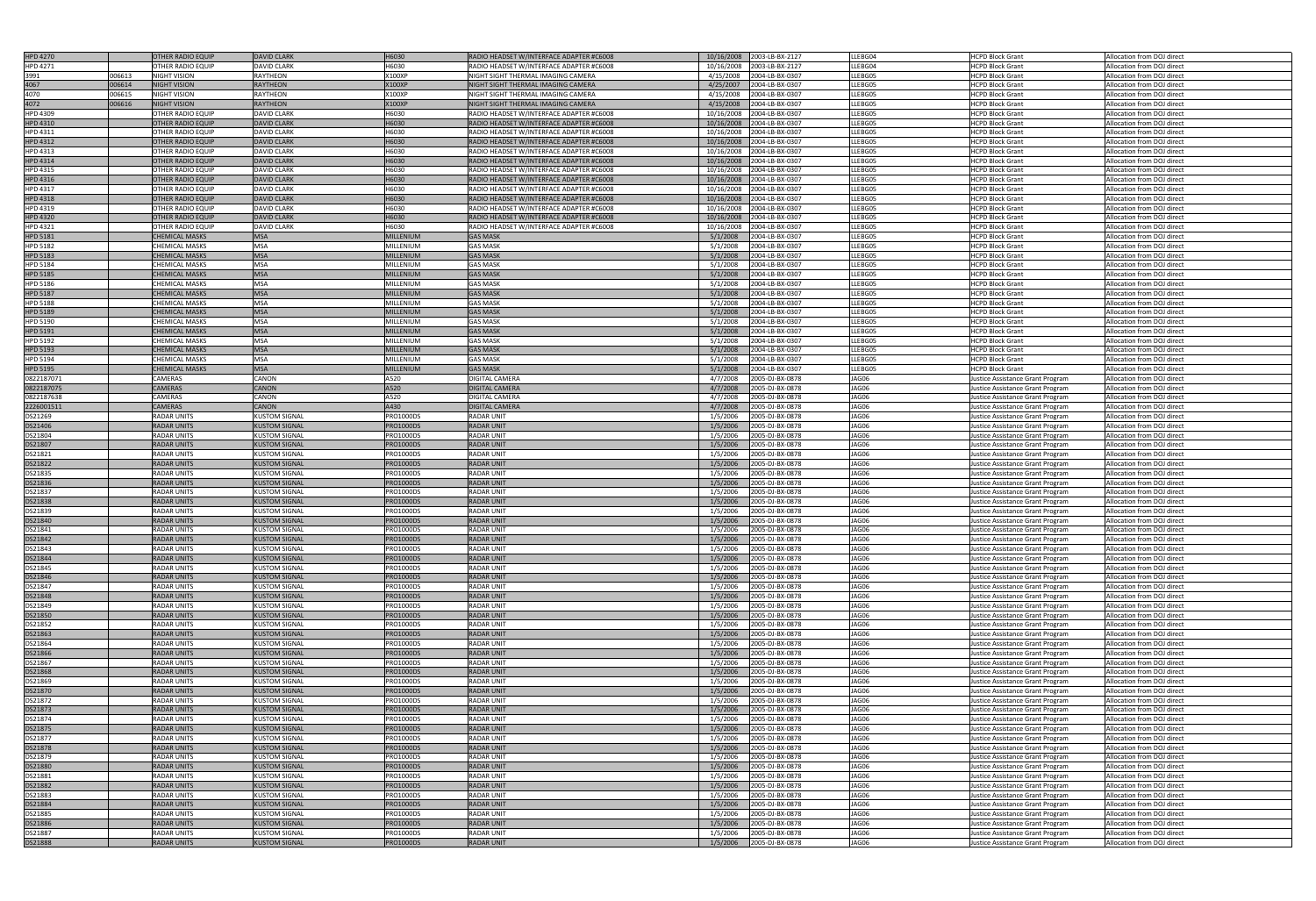| DS21889                  |        | <b>RADAR UNITS</b>                                   | <b>KUSTOM SIGNAL</b>                         | PRO1000DS                          | <b>RADAR UNIT</b>                                       | 1/5/2006               | 2005-DJ-BX-0878                    | JAG06            | Justice Assistance Grant Program                                           | Allocation from DOJ direct                                                                               |
|--------------------------|--------|------------------------------------------------------|----------------------------------------------|------------------------------------|---------------------------------------------------------|------------------------|------------------------------------|------------------|----------------------------------------------------------------------------|----------------------------------------------------------------------------------------------------------|
| DS21892                  |        | RADAR UNITS                                          | <b>KUSTOM SIGNAL</b>                         | RO1000DS                           | <b>RADAR UNIT</b>                                       | 1/5/2006               | 2005-DJ-BX-0878                    | JAG06            | Justice Assistance Grant Program                                           | Allocation from DOJ direct                                                                               |
| DS21893                  |        | <b>RADAR UNITS</b>                                   | <b>KUSTOM SIGNAL</b>                         | PRO1000DS                          | <b>RADAR UNIT</b>                                       | 1/5/2006               | 2005-DJ-BX-0878                    | JAG06            | Justice Assistance Grant Program                                           | Allocation from DOJ direct                                                                               |
| DS21894                  |        | <b>RADAR UNITS</b>                                   | <b>KUSTOM SIGNAL</b>                         | PRO1000DS                          | <b>RADAR UNIT</b>                                       | 1/5/2006               | 2005-DJ-BX-0878                    | JAG06            | Justice Assistance Grant Program                                           | Allocation from DOJ direct                                                                               |
| DS21895                  |        | <b>RADAR UNITS</b>                                   | <b>KUSTOM SIGNAL</b>                         | PRO1000DS                          | <b>RADAR UNIT</b>                                       | 1/5/2006               | 2005-DJ-BX-0878                    | JAG06            | Justice Assistance Grant Program                                           | Allocation from DOJ direct                                                                               |
| DS21896                  |        | <b>RADAR UNITS</b>                                   | <b>KUSTOM SIGNAL</b>                         | PRO1000DS                          | <b>RADAR UNIT</b>                                       | 1/5/2006               | 2005-DJ-BX-0878                    | JAG06            | Justice Assistance Grant Program                                           | Allocation from DOJ direct                                                                               |
|                          |        | RADAR UNITS                                          | <b>KUSTOM SIGNAL</b>                         | PRO1000DS                          | <b>RADAR UNIT</b>                                       | 1/5/2006               | 2005-DJ-BX-0878                    | JAG06            |                                                                            | Allocation from DOJ direct                                                                               |
| DS21897<br>DS21898       |        | <b>RADAR UNITS</b>                                   | <b>KUSTOM SIGNAL</b>                         | PRO1000DS                          | <b>RADAR UNIT</b>                                       | 1/5/2006               | 2005-DJ-BX-0878                    | JAG06            | Justice Assistance Grant Program                                           | Allocation from DOJ direct                                                                               |
| DS21899                  |        | <b>RADAR UNITS</b>                                   | <b>KUSTOM SIGNAL</b>                         | PRO1000DS                          | <b>RADAR UNIT</b>                                       | 1/5/2006               | 2005-DJ-BX-0878                    | JAG06            | Justice Assistance Grant Program                                           |                                                                                                          |
| DS21900                  |        | <b>RADAR UNITS</b>                                   | <b>KUSTOM SIGNAL</b>                         | PRO1000DS                          | <b>RADAR UNIT</b>                                       | 1/5/2006               | 2005-DJ-BX-0878                    | JAG06            | Justice Assistance Grant Program                                           | Allocation from DOJ direct<br>Allocation from DOJ direct                                                 |
|                          |        | <b>RADAR UNITS</b>                                   |                                              |                                    |                                                         |                        |                                    | JAG06            | Justice Assistance Grant Program                                           | Allocation from DOJ direct                                                                               |
| DS21901                  |        | <b>RADAR UNITS</b>                                   | <b>KUSTOM SIGNAL</b>                         | PRO1000DS                          | <b>RADAR UNIT</b>                                       | 1/5/2006               | 2005-DJ-BX-0878                    | JAG06            | Justice Assistance Grant Program                                           |                                                                                                          |
| DS21902                  |        |                                                      | <b>KUSTOM SIGNAL</b>                         | PRO1000DS                          | <b>RADAR UNIT</b>                                       | 1/5/2006               | 2005-DJ-BX-0878                    |                  | Justice Assistance Grant Program                                           | Allocation from DOJ direct                                                                               |
| DS21903<br>DS21904       |        | RADAR UNITS<br><b>RADAR UNITS</b>                    | <b>KUSTOM SIGNAL</b><br><b>KUSTOM SIGNAL</b> | PRO1000DS<br><b>PRO1000DS</b>      | RADAR UNIT<br><b>RADAR UNIT</b>                         | 1/5/2006               | 2005-DJ-BX-0878<br>2005-DJ-BX-0878 | JAG06<br>JAG06   | Justice Assistance Grant Program                                           | Allocation from DOJ direct                                                                               |
|                          |        | <b>RADAR UNITS</b>                                   |                                              |                                    |                                                         | 1/5/2006               |                                    | JAG06            | Justice Assistance Grant Program                                           | Allocation from DOJ direct                                                                               |
| DS21905                  |        |                                                      | <b>KUSTOM SIGNAL</b>                         | PRO1000DS                          | <b>RADAR UNIT</b>                                       | 1/5/2006               | 2005-DJ-BX-0878                    |                  | Justice Assistance Grant Program                                           | Allocation from DOJ direct                                                                               |
| DS21906                  |        | RADAR UNITS                                          | <b>KUSTOM SIGNAL</b>                         | PRO1000DS                          | <b>RADAR UNIT</b>                                       | 1/5/2006               | 2005-DJ-BX-0878                    | JAG06            | Justice Assistance Grant Program                                           | Allocation from DOJ direct                                                                               |
| JS0604013800             |        | OTHER OFFICE EQUIP                                   | APC                                          | SUA2200RM2U                        | UPS                                                     | 8/8/2008               | 2005-DJ-BX-0878                    | JAG06            | Justice Assistance Grant Program                                           | Allocation from DOJ direct                                                                               |
| 332222800847             | 011542 | VIDEO CAMERAS/DVR                                    | <b>CANON</b>                                 | <b>XL2 WITH LENS</b>               | VIDEO CAMCORDER                                         | 6/22/2007              | 2005-GR-T5-0064                    | BZPP06           | Buffer Zone Protection Plan Program                                        | Allocation from USDHS through VDOT to VDEM to HCPD                                                       |
| 332232800705<br>342-1069 | 011543 | <b>VIDEO CAMERAS/DVR</b><br><b>VIDEO ACCESSORIES</b> | <b>CANON</b><br><b>DTC</b>                   | <b>XL2 WITH LENS</b><br>$V1D1-DJ$  | <b>VIDEO CAMCORDER</b><br>MICROWAVE TRANSMITER BODYWORE | 6/22/2007<br>5/24/2005 | 2005-GR-T5-0064                    | BZPP06<br>BZPP06 | Buffer Zone Protection Plan Program                                        | Allocation from USDHS through VDOT to VDEM to HCPD                                                       |
| 35157                    | 011545 | <b>NIGHT VISION</b>                                  | <b>ASTROSCOPE</b>                            | 9350FIAXL                          | NIGHT VISION MODULE                                     | 4/15/2008              | 2005-GR-T5-0064<br>2005-GR-T5-0064 | BZPP06           | Buffer Zone Protection Plan Program<br>Buffer Zone Protection Plan Program | Allocation from USDHS through VDOT to VDEM to HCPD                                                       |
| 35180                    | 011547 | <b>NIGHT VISION</b>                                  | <b>ASTROSCOPE</b>                            | 9350FIAXL                          | NIGHT VISION MODULE                                     | 4/15/2008              | 2005-GR-T5-0064                    | BZPP06           |                                                                            | Allocation from USDHS through VDOT to VDEM to HCPD                                                       |
| BD1012                   |        |                                                      | DTC                                          | <b>MPX-800</b>                     | MINIPIX VIDEO VIEWER                                    |                        | 2005-GR-T5-0064                    | BZPP06           | Buffer Zone Protection Plan Program                                        | Allocation from USDHS through VDOT to VDEM to HCPD                                                       |
|                          | 011544 | <b>VIDEO ACCESSORIES</b><br><b>VIDEO ACCESSORIES</b> |                                              |                                    | <b>MICROWAVE TRANSMIT.</b>                              | 6/24/2005              |                                    |                  | Buffer Zone Protection Plan Program                                        | Allocation from USDHS through VDOT to VDEM to HCPD                                                       |
| C04280019-1<br>M17432G-3 | 011546 |                                                      | <b>DTC</b><br>MAXA BEAM                      | IST/MBS-430                        | <b>SEARCH LIGHT</b>                                     | 6/24/2005<br>4/7/2008  | 2005-GR-T5-0064<br>2005-GR-T5-0064 | BZPP06<br>BZPP06 | Buffer Zone Protection Plan Program                                        | Allocation from USDHS through VDOT to VDEM to HCPD<br>Allocation from USDHS through VDOT to VDEM to HCPD |
| 103805                   |        | <b>OTHER ELECTRONICS</b><br>BREATHALYZERS            | <b>CMI</b>                                   | SD <sub>2</sub>                    | PBT                                                     | 5/20/2008              |                                    | JAG08            | Buffer Zone Protection Plan Program<br>Justice Assistance Grant Program    |                                                                                                          |
|                          |        |                                                      |                                              |                                    |                                                         |                        | 2007-DJ-BX-0768                    |                  |                                                                            | Allocation from DOJ direct                                                                               |
| 103836                   |        | <b>BREATHALYZERS</b>                                 | <b>CMI</b>                                   | SD <sub>2</sub><br>SD <sub>2</sub> | PBT<br>PBT                                              | 5/20/2008              | 2007-DJ-BX-0768                    | JAG08            | Justice Assistance Grant Program                                           | Allocation from DOJ direct                                                                               |
| 103861                   |        | <b>BREATHALYZERS</b>                                 | <b>CMI</b>                                   |                                    |                                                         | 5/20/2008              | 2007-DJ-BX-0768                    | JAG08            | Justice Assistance Grant Program                                           | Allocation from DOJ direct                                                                               |
| 103883                   |        | <b>BREATHALYZERS</b>                                 | <b>CMI</b>                                   | SD <sub>2</sub>                    | PBT                                                     | 5/20/2008              | 2007-DJ-BX-0768                    | JAG08            | Justice Assistance Grant Program                                           | Allocation from DOJ direct                                                                               |
| 103886                   |        | BREATHALYZERS                                        | <b>CMI</b>                                   | SD <sub>2</sub>                    | PBT                                                     | 5/20/2008              | 2007-DJ-BX-0768                    | JAG08            | Justice Assistance Grant Program                                           | Allocation from DOJ direct                                                                               |
| 104087                   |        | <b>BREATHALYZERS</b>                                 | <b>CMI</b><br><b>CMI</b>                     | SD <sub>2</sub>                    | PBT<br>PBT                                              | 5/27/2008              | 2007-DJ-BX-0768                    | JAG08            | Justice Assistance Grant Program                                           | Allocation from DOJ direct                                                                               |
| 104088                   |        | BREATHALYZERS                                        |                                              | SD <sub>2</sub>                    |                                                         | 5/20/2008              | 2007-DJ-BX-0768                    | JAG08            | Justice Assistance Grant Program                                           | Allocation from DOJ direct                                                                               |
| 104092                   |        | BREATHALYZERS                                        | <b>CMI</b>                                   | <b>DPS II</b>                      | PBT                                                     | 5/20/2008              | 2007-DJ-BX-0768                    | JAG08            | Justice Assistance Grant Program                                           | Allocation from DOJ direct                                                                               |
| 104093                   |        | BREATHALYZERS                                        | <b>CMI</b>                                   | SD <sub>2</sub>                    | PBT                                                     | 5/27/2008              | 2007-DJ-BX-0768                    | JAG08            | Justice Assistance Grant Program                                           | Allocation from DOJ direct                                                                               |
| 104096                   |        | <b>BREATHALYZERS</b>                                 | <b>CMI</b>                                   | SD <sub>2</sub>                    | PBT                                                     | 5/20/2008              | 2007-DJ-BX-0768                    | JAG08            | Justice Assistance Grant Program                                           | Allocation from DOJ direct                                                                               |
| 104101                   |        | BREATHALYZERS                                        | <b>CMI</b>                                   | SD <sub>2</sub>                    | PBT                                                     | 5/13/2008              | 2007-DJ-BX-0768                    | JAG08            | Justice Assistance Grant Program                                           | Allocation from DOJ direct                                                                               |
| 104108                   |        | <b>BREATHALYZERS</b>                                 | <b>CMI</b>                                   | SD <sub>2</sub>                    | PBT                                                     | 5/20/2008              | 2007-DJ-BX-0768                    | JAG08            | Justice Assistance Grant Program                                           | Allocation from DOJ direct                                                                               |
| 104110                   |        | BREATHALYZERS                                        | <b>CMI</b>                                   | SD <sub>2</sub>                    | PBT                                                     | 5/27/2008              | 2007-DJ-BX-0768                    | JAG08            | Justice Assistance Grant Program                                           | Allocation from DOJ direct                                                                               |
| 104118                   |        | <b>BREATHALYZERS</b>                                 | <b>CMI</b>                                   | SD <sub>2</sub>                    | PBT                                                     | 5/20/2008              | 2007-DJ-BX-0768                    | JAG08            | Justice Assistance Grant Program                                           | Allocation from DOJ direct                                                                               |
| 104119                   |        | <b>BREATHALYZERS</b>                                 | <b>CMI</b>                                   | SD <sub>2</sub>                    | PBT                                                     | 5/20/2008              | 2007-DJ-BX-0768                    | JAG08            | Justice Assistance Grant Program                                           | Allocation from DOJ direct                                                                               |
| 104120                   |        | <b>BREATHALYZERS</b>                                 | <b>CMI</b>                                   | SD <sub>2</sub>                    | PBT                                                     | 5/20/2008              | 2007-DJ-BX-0768                    | JAG08            | Justice Assistance Grant Program                                           | Allocation from DOJ direct                                                                               |
| 104121                   |        | BREATHALYZERS                                        | <b>CMI</b>                                   | SD <sub>2</sub>                    | PBT                                                     | 5/27/2008              | 2007-DJ-BX-0768                    | JAG08            | Justice Assistance Grant Program                                           | Allocation from DOJ direct                                                                               |
| 104122                   |        | <b>BREATHALYZERS</b>                                 | <b>CMI</b>                                   | SD <sub>2</sub>                    | PBT                                                     | 5/27/2008              | 2007-DJ-BX-0768                    | JAG08            | Justice Assistance Grant Program                                           | Allocation from DOJ direct                                                                               |
| 104123                   |        | BREATHALYZERS                                        | <b>CMI</b>                                   | SD <sub>2</sub>                    | PBT                                                     | 5/20/2008              | 2007-DJ-BX-0768                    | JAG08            | Justice Assistance Grant Program                                           | Allocation from DOJ direct                                                                               |
| 104124                   |        | <b>BREATHALYZERS</b>                                 | <b>CMI</b>                                   | SD <sub>2</sub>                    | PBT                                                     | 5/27/2008              | 2007-DJ-BX-0768                    | JAG08            | Justice Assistance Grant Program                                           | Allocation from DOJ direct                                                                               |
| 104127                   |        | <b>BREATHALYZERS</b>                                 | <b>CMI</b>                                   | SD <sub>2</sub>                    | <b>IPBT</b>                                             | 5/27/2008              | 2007-DJ-BX-0768                    | JAG08            | Justice Assistance Grant Program                                           | Allocation from DOJ direct                                                                               |
| 104132                   |        | <b>BREATHALYZERS</b>                                 | <b>CMI</b>                                   | SD <sub>2</sub>                    | PBT<br>PBT                                              | 5/20/2008              | 2007-DJ-BX-0768                    | JAG08            | Justice Assistance Grant Program                                           | Allocation from DOJ direct                                                                               |
| 104133                   |        | BREATHALYZERS                                        | <b>CMI</b>                                   | SD <sub>2</sub>                    |                                                         | 5/20/2008              | 2007-DJ-BX-0768                    | JAG08            | Justice Assistance Grant Program                                           | Allocation from DOJ direct                                                                               |
| 104135                   |        | <b>BREATHALYZERS</b>                                 | <b>CMI</b>                                   | SD <sub>2</sub>                    | PBT                                                     | 5/20/2008              | 2007-DJ-BX-0768                    | JAG08            | Justice Assistance Grant Program                                           | Allocation from DOJ direct                                                                               |
| 104136                   |        | <b>BREATHALYZERS</b>                                 | <b>CMI</b>                                   | SD <sub>2</sub>                    | PBT                                                     | 5/27/2008              | 2007-DJ-BX-0768                    | JAG08            | Justice Assistance Grant Program                                           | Allocation from DOJ direct                                                                               |
| 104137                   |        | <b>BREATHALYZERS</b>                                 | <b>CMI</b>                                   | SD <sub>2</sub>                    | PBT                                                     | 5/27/2008              | 2007-DJ-BX-0768                    | JAG08            | Justice Assistance Grant Program                                           | Allocation from DOJ direct                                                                               |
| 104138                   |        | BREATHALYZERS                                        | <b>CMI</b>                                   | SD <sub>2</sub>                    | PBT                                                     | 5/20/2008              | 2007-DJ-BX-0768                    | JAG08            | Justice Assistance Grant Program                                           | Allocation from DOJ direct                                                                               |
| 104139                   |        | <b>BREATHALYZERS</b>                                 | <b>CMI</b>                                   | SD <sub>2</sub>                    | <b>PBT</b>                                              | 5/27/2008              | 2007-DJ-BX-0768                    | JAG08            | Justice Assistance Grant Program                                           | Allocation from DOJ direct                                                                               |
| 104140                   |        | BREATHALYZERS                                        | <b>CMI</b>                                   | SD <sub>2</sub>                    | PBT                                                     | 5/20/2008              | 2007-DJ-BX-0768                    | JAG08            | Justice Assistance Grant Program                                           | Allocation from DOJ direct                                                                               |
| 104141                   |        | <b>BREATHALYZERS</b>                                 | <b>CMI</b>                                   | SD <sub>2</sub>                    | PBT                                                     | 5/27/2008              | 2007-DJ-BX-0768                    | JAG08            | Justice Assistance Grant Program                                           | Allocation from DOJ direct                                                                               |
| 104142                   |        | BREATHALYZERS                                        | <b>CMI</b>                                   | SD <sub>2</sub>                    | PBT                                                     | 5/20/2008              | 2007-DJ-BX-0768                    | JAG08            | Justice Assistance Grant Program                                           | Allocation from DOJ direct                                                                               |
| 104143                   |        | <b>BREATHALYZERS</b>                                 | <b>CMI</b>                                   | SD <sub>2</sub>                    | PBT                                                     | 5/27/2008              | 2007-DJ-BX-0768                    | JAG08            | Justice Assistance Grant Program                                           | Allocation from DOJ direct                                                                               |
| 104144                   |        | BREATHALYZERS                                        | <b>CMI</b>                                   | SD <sub>2</sub>                    | PBT                                                     | 5/20/2008              | 2007-DJ-BX-0768                    | JAG08            | Justice Assistance Grant Program                                           | Allocation from DOJ direct                                                                               |
| 104145                   |        | BREATHALYZERS                                        | <b>CMI</b>                                   | SD <sub>2</sub>                    | PBT                                                     | 5/20/2008              | 2007-DJ-BX-0768                    | JAG08            | Justice Assistance Grant Program                                           | Allocation from DOJ direct                                                                               |
| 104146                   |        | BREATHALYZERS                                        | <b>CMI</b>                                   | SD <sub>2</sub>                    | PBT<br>PBT                                              | 5/20/2008              | 2007-DJ-BX-0768                    | JAG08            | Justice Assistance Grant Program                                           | Allocation from DOJ direct                                                                               |
| 104147                   |        | <b>BREATHALYZERS</b>                                 | <b>CMI</b><br><b>CMI</b>                     | SD <sub>2</sub><br>SD <sub>2</sub> | PBT                                                     | 5/27/2008              | 2007-DJ-BX-0768                    | JAG08<br>JAG08   | Justice Assistance Grant Program                                           | Allocation from DOJ direct                                                                               |
| 104148<br>104149         |        | BREATHALYZERS<br><b>BREATHALYZERS</b>                | <b>CMI</b>                                   | SD <sub>2</sub>                    | PBT                                                     | 5/27/2008<br>5/20/2008 | 2007-DJ-BX-0768<br>2007-DJ-BX-0768 | JAG08            | Justice Assistance Grant Program<br>Justice Assistance Grant Program       | Allocation from DOJ direct                                                                               |
|                          |        |                                                      |                                              |                                    | PBT                                                     |                        |                                    |                  |                                                                            | Allocation from DOJ direct                                                                               |
| 104150                   |        | BREATHALYZERS<br><b>BREATHALYZERS</b>                | <b>CMI</b><br><b>CMI</b>                     | SD <sub>2</sub><br>SD <sub>2</sub> | PBT                                                     | 5/20/2008              | 2007-DJ-BX-0768<br>2007-DJ-BX-0768 | JAG08<br>JAG08   | Justice Assistance Grant Program                                           | Allocation from DOJ direct                                                                               |
| 104151                   |        |                                                      | <b>CMI</b>                                   |                                    | PBT                                                     | 5/20/2008              |                                    |                  | Justice Assistance Grant Program                                           | Allocation from DOJ direct                                                                               |
| 104152<br>104153         |        | BREATHALYZERS<br><b>BREATHALYZERS</b>                | <b>CMI</b>                                   | SD <sub>2</sub><br>SD <sub>2</sub> | PBT                                                     | 5/27/2008<br>5/27/2008 | 2007-DJ-BX-0768<br>2007-DJ-BX-0768 | JAG08<br>JAG08   | Justice Assistance Grant Program                                           | Allocation from DOJ direct<br>Allocation from DOJ direct                                                 |
| 104154                   |        | BREATHALYZERS                                        | <b>CMI</b>                                   | SD <sub>2</sub>                    | PBT                                                     | 5/27/2008              | 2007-DJ-BX-0768                    | JAG08            | Justice Assistance Grant Program<br>Justice Assistance Grant Program       | Allocation from DOJ direct                                                                               |
| 104155                   |        | <b>BREATHALYZERS</b>                                 | <b>CMI</b>                                   | SD <sub>2</sub>                    | PBT                                                     | 5/27/2008              | 2007-DJ-BX-0768                    | JAG08            |                                                                            |                                                                                                          |
| 104157                   |        | BREATHALYZERS                                        | <b>CMI</b>                                   | SD <sub>2</sub>                    | PBT                                                     |                        |                                    | JAG08            | Justice Assistance Grant Program                                           | Allocation from DOJ direct                                                                               |
| 104161                   |        | <b>BREATHALYZERS</b>                                 | <b>CMI</b>                                   | SD <sub>2</sub>                    | PBT                                                     | 5/20/2008<br>5/27/2008 | 2007-DJ-BX-0768<br>2007-DJ-BX-0768 | JAG08            | Justice Assistance Grant Program                                           | Allocation from DOJ direct                                                                               |
|                          |        |                                                      |                                              |                                    |                                                         |                        |                                    |                  | Justice Assistance Grant Program                                           | Allocation from DOJ direct                                                                               |
| 104162<br>104163         |        | BREATHALYZERS                                        | <b>CMI</b><br><b>CMI</b>                     | SD <sub>2</sub><br>SD <sub>2</sub> | PBT<br>PBT                                              | 5/27/2008              | 2007-DJ-BX-0768                    | JAG08<br>JAG08   | Justice Assistance Grant Program                                           | Allocation from DOJ direct                                                                               |
|                          |        | BREATHALYZERS                                        | <b>CMI</b>                                   |                                    |                                                         | 5/27/2008              | 2007-DJ-BX-0768                    |                  | Justice Assistance Grant Program                                           | Allocation from DOJ direct                                                                               |
| 104165<br>104166         |        | BREATHALYZERS<br><b>BREATHALYZERS</b>                | <b>CMI</b>                                   | SD <sub>2</sub><br>SD <sub>2</sub> | PBT<br><b>PBT</b>                                       | 5/28/2008              | 2007-DJ-BX-0768                    | JAG08<br>JAG08   | Justice Assistance Grant Program                                           | Allocation from DOJ direct                                                                               |
|                          |        |                                                      |                                              |                                    | PBT                                                     | 5/28/2008              | 2007-DJ-BX-0768                    |                  | Justice Assistance Grant Program                                           | Allocation from DOJ direct                                                                               |
| 104169                   |        | BREATHALYZERS                                        | <b>CMI</b>                                   | SD <sub>2</sub>                    | PBT                                                     | 5/28/2008              | 2007-DJ-BX-0768                    | JAG08            | Justice Assistance Grant Program                                           | Allocation from DOJ direct                                                                               |
| 104170                   |        | <b>BREATHALYZERS</b><br><b>BREATHALYZERS</b>         | <b>CMI</b><br><b>CMI</b>                     | SD <sub>2</sub><br>SD <sub>2</sub> | PBT                                                     | 5/28/2008              | 2007-DJ-BX-0768                    | JAG08<br>JAG08   | Justice Assistance Grant Program                                           | Allocation from DOJ direct                                                                               |
| 104171                   |        |                                                      | <b>CMI</b>                                   | SD <sub>2</sub>                    | PBT                                                     | 5/28/2008              | 2007-DJ-BX-0768                    |                  | Justice Assistance Grant Program                                           | Allocation from DOJ direct                                                                               |
| 104175                   |        | <b>BREATHALYZERS</b><br>BREATHALYZERS                | <b>CMI</b>                                   |                                    | PBT                                                     | 5/28/2008              | 2007-DJ-BX-0768                    | JAG08<br>JAG08   | Justice Assistance Grant Program                                           | Allocation from DOJ direct                                                                               |
| 104176                   |        |                                                      |                                              | SD <sub>2</sub>                    |                                                         | 5/28/2008              | 2007-DJ-BX-0768                    | JAG08            | Justice Assistance Grant Program<br>Justice Assistance Grant Program       | Allocation from DOJ direct                                                                               |
|                          |        |                                                      |                                              |                                    |                                                         |                        |                                    |                  |                                                                            |                                                                                                          |
| 104177                   |        | <b>BREATHALYZERS</b>                                 | <b>CMI</b>                                   | SD <sub>2</sub>                    | PBT                                                     | 5/28/2008              | 2007-DJ-BX-0768                    |                  |                                                                            | Allocation from DOJ direct                                                                               |
| 104178                   |        | BREATHALYZERS                                        | <b>CMI</b>                                   | SD <sub>2</sub>                    | PBT                                                     | 5/28/2008              | 2007-DJ-BX-0768                    | JAG08            | Justice Assistance Grant Program                                           | Allocation from DOJ direct                                                                               |
| 104179<br>104180         |        | <b>BREATHALYZERS</b><br>BREATHALYZERS                | <b>CMI</b><br>CMI                            | SD <sub>2</sub><br>SD <sub>2</sub> | PBT<br>PBT                                              | 5/28/2008<br>5/27/2008 | 2007-DJ-BX-0768<br>2007-DJ-BX-0768 | JAG08<br>JAG08   | Justice Assistance Grant Program<br>Justice Assistance Grant Program       | Allocation from DOJ direct<br>Allocation from DOJ direct                                                 |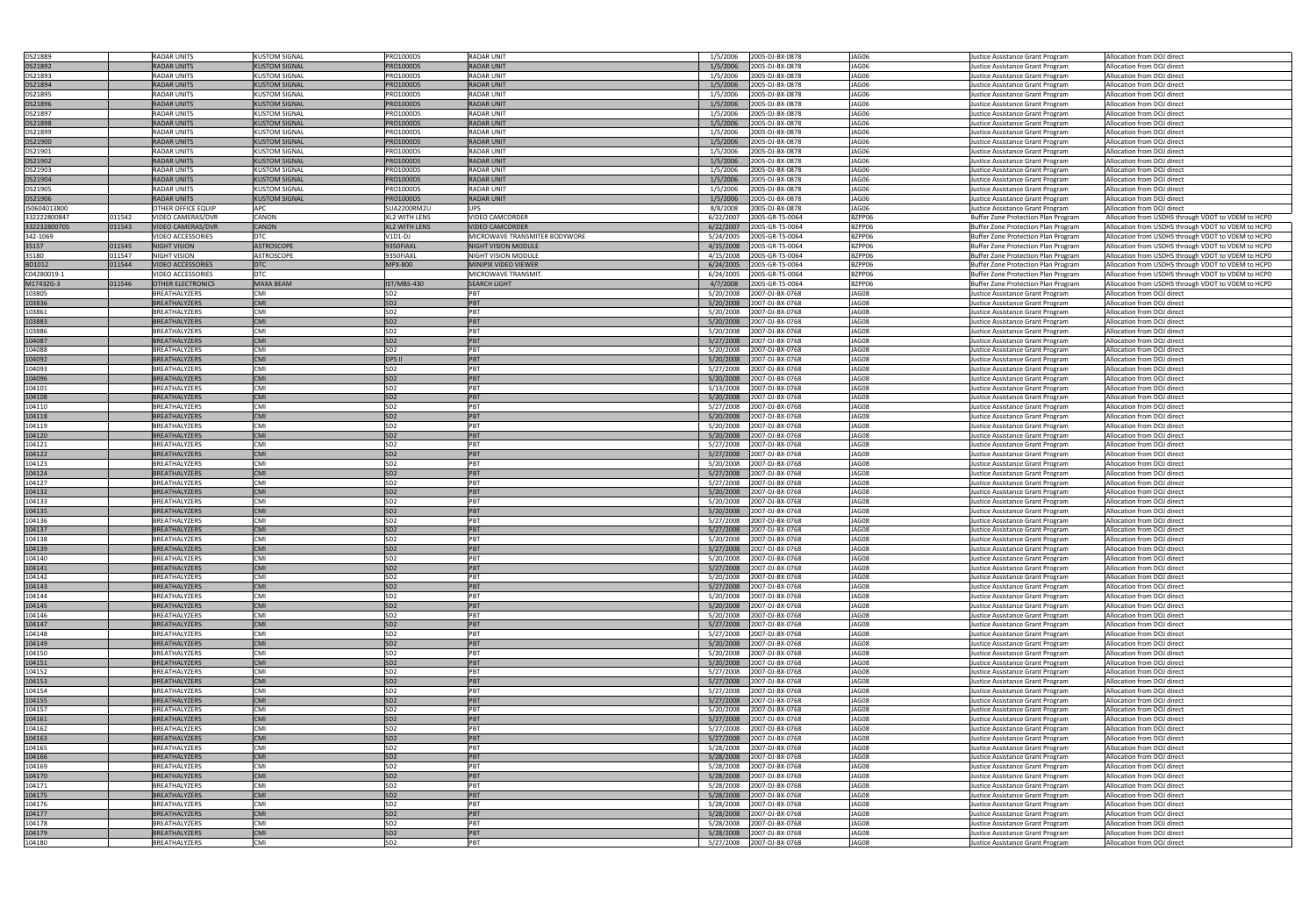| 104182                             |        | BREATHALYZERS            | <b>CMI</b>                                     | SD <sub>2</sub>                      | PBT                                                                | 5/20/2008              | 2007-DJ-BX-0768                    | JAG08            | Justice Assistance Grant Program                                                   | Allocation from DOJ direct                                                     |
|------------------------------------|--------|--------------------------|------------------------------------------------|--------------------------------------|--------------------------------------------------------------------|------------------------|------------------------------------|------------------|------------------------------------------------------------------------------------|--------------------------------------------------------------------------------|
|                                    |        |                          |                                                |                                      |                                                                    |                        |                                    |                  |                                                                                    |                                                                                |
| 104184                             |        | BREATHALYZERS            | CMI                                            | SD <sub>2</sub>                      | PB <sub>1</sub>                                                    | 5/13/2008              | 2007-DJ-BX-0768                    | JAG08            | Justice Assistance Grant Program                                                   | Allocation from DOJ direct                                                     |
| 104185                             |        | <b>BREATHALYZERS</b>     | <b>CMI</b>                                     | SD <sub>2</sub>                      | PBT                                                                | 5/27/2008              | 2007-DJ-BX-0768                    | JAG08            | Justice Assistance Grant Program                                                   | Allocation from DOJ direct                                                     |
| WD0PF445385255712                  | 012453 | <b>AUTOMOBILES</b>       | <b>DODGE</b>                                   | SPRINTER UTILITY VAN                 | SWAT JUMP OUT VAN                                                  | 9/16/2009              | 2007-DJ-BX-0768                    | JAG08            | Justice Assistance Grant Program                                                   | Allocation from DOJ direct                                                     |
| 10026334                           |        | OTHER RADIO EQUIP        | <b>MSA</b>                                     | 1-1831-1                             | LAPEL MIC W/AMPLIFIER                                              | 5/17/2010              | 2008-DJ-BX-0095                    | JAG09            | Justice Assistance Grant Program                                                   | Allocation from DOJ direct                                                     |
| 10026335                           |        | <b>OTHER RADIO EQUIP</b> | <b>MSA</b>                                     | $7 - 1831 - 1$                       | LAPEL MIC W/AMPLIFIER                                              | 5/17/2010              | 2008-DJ-BX-0095                    | JAG09            | Justice Assistance Grant Program                                                   | Allocation from DOJ direct                                                     |
|                                    |        |                          |                                                |                                      |                                                                    |                        |                                    |                  |                                                                                    |                                                                                |
| 10026336                           |        | OTHER RADIO EQUIP        | <b>MSA</b>                                     | 7-1831-1                             | LAPEL MIC W/AMPLIFIER                                              | 5/17/2010              | 2008-DJ-BX-0095                    | JAG09            | Justice Assistance Grant Program                                                   | Allocation from DOJ direct                                                     |
| 10026337                           |        | <b>OTHER RADIO EQUIP</b> | <b>MSA</b>                                     | $7-1831-1$                           | LAPEL MIC W/AMPLIFIER                                              | 5/17/2010              | 2008-DJ-BX-0095                    | JAG09            | Justice Assistance Grant Program                                                   | Allocation from DOJ direct                                                     |
| 10026338                           |        | OTHER RADIO EQUIP        | <b>MSA</b>                                     | 7-1831-1                             | LAPEL MIC W/AMPLIFIER                                              | 5/17/2010              | 2008-DJ-BX-0095                    | JAG09            | Justice Assistance Grant Program                                                   | Allocation from DOJ direct                                                     |
|                                    |        | OTHER RADIO EQUIP        | <b>MSA</b>                                     | $7 - 1831 - 1$                       | LAPEL MIC W/AMPLIFIER                                              | 5/17/2010              | 2008-DJ-BX-0095                    | JAG09            |                                                                                    | Allocation from DOJ direct                                                     |
| 10026340                           |        |                          |                                                |                                      |                                                                    |                        |                                    |                  | Justice Assistance Grant Program                                                   |                                                                                |
| 10026343                           |        | OTHER RADIO EQUIP        | <b>MSA</b>                                     | 7-1831-1                             | LAPEL MIC W/AMPLIFIER                                              | 5/17/2010              | 2008-DJ-BX-0095                    | JAG09            | Justice Assistance Grant Program                                                   | Allocation from DOJ direct                                                     |
| 23C285024                          |        | <b>OTHER SPECIALIZED</b> | <b>GARMIN</b>                                  | <b>NUVI 1300LM</b>                   | GPS W/NUMAPS UPDATE CARD                                           | 4/8/2011               | 2008-DJ-BX-0095                    | JAG09            | Justice Assistance Grant Program                                                   | Allocation from DOJ direct                                                     |
| :3C285036                          |        | OTHER SPECIALIZED        | <b>GARMIN</b>                                  | <b>NUVI 1300LM</b>                   | GPS W/NUMAPS UPDATE CARD                                           | 4/8/2011               | 2008-DJ-BX-0095                    | JAG09            | Justice Assistance Grant Program                                                   | Allocation from DOJ direct                                                     |
|                                    |        |                          |                                                |                                      |                                                                    |                        |                                    |                  |                                                                                    |                                                                                |
| 23C285037                          |        | <b>OTHER SPECIALIZED</b> | <b>GARMIN</b>                                  | <b>NUVI 1300LM</b>                   | GPS W/NUMAPS UPDATE CARD                                           | 4/8/2011               | 2008-DJ-BX-0095                    | JAG09            | Justice Assistance Grant Program                                                   | Allocation from DOJ direct                                                     |
| SC285038                           |        | <b>OTHER SPECIALIZED</b> | <b>GARMIN</b>                                  | <b>NUVI 1300LM</b>                   | GPS W/NUMAPS UPDATE CARD                                           | 4/8/2011               | 2008-DJ-BX-0095                    | JAG09            | Justice Assistance Grant Program                                                   | Allocation from DOJ direct                                                     |
| 23C285045                          |        | <b>OTHER SPECIALIZED</b> | <b>GARMIN</b>                                  | <b>NUVI 1300LM</b>                   | <b>GPS W/NUMAPS UPDATE CARD</b>                                    | 4/8/2011               | 2008-DJ-BX-0095                    | JAG09            | Justice Assistance Grant Program                                                   | Allocation from DOJ direct                                                     |
| 23C285046                          |        | <b>OTHER SPECIALIZED</b> | <b>GARMIN</b>                                  | <b>NUVI 1300LM</b>                   | GPS W/NUMAPS UPDATE CARD                                           | 4/8/2011               | 2008-DJ-BX-0095                    | JAG09            | Justice Assistance Grant Program                                                   | Allocation from DOJ direct                                                     |
|                                    |        |                          |                                                |                                      |                                                                    |                        |                                    |                  |                                                                                    |                                                                                |
| 23C285048                          |        | <b>OTHER SPECIALIZED</b> | <b>GARMIN</b>                                  | <b>NUVI 1300LM</b>                   | GPS W/NUMAPS UPDATE CARD                                           | 4/8/2011               | 2008-DJ-BX-0095                    | JAG09            | Justice Assistance Grant Program                                                   | Allocation from DOJ direct                                                     |
| :3C285126                          |        | OTHER SPECIALIZED        | <b>GARMIN</b>                                  | <b>NUVI 1300LM</b>                   | GPS W/NUMAPS UPDATE CARD                                           | 4/8/2011               | 2008-DJ-BX-0095                    | JAG09            | Iustice Assistance Grant Program                                                   | Allocation from DOJ direct                                                     |
| 88990                              |        | <b>EOD</b>               | <b>TSSI</b>                                    | 4X4                                  | <b>BOMB DISPOSAL BLANKET</b>                                       | 2/9/2011               | 2008-DJ-BX-0095                    | JAG09            | Justice Assistance Grant Program                                                   | Allocation from DOJ direct                                                     |
| <b>HPD 5570</b>                    |        | EOD                      | <b>STANLEY</b>                                 |                                      | BOMB SQUAD TOOL KIT                                                | 10/21/2010             | 2008-DJ-BX-0095                    | JAG09            | Justice Assistance Grant Program                                                   | Allocation from DOJ direct                                                     |
|                                    |        |                          |                                                |                                      |                                                                    |                        |                                    |                  |                                                                                    |                                                                                |
| 0504100007                         |        | EOD                      | <b>BROCO</b>                                   | PC/TAC MOD1                          | EOD BREACHER KIT                                                   | 7/20/2010              | 2008-GE-T8-0053                    | UASI09           | Urban Areas Security Initiative Program                                            | Allocation USDHS through VDEM to HCPD                                          |
| 062019                             |        | <b>BALLISTIC VEST</b>    | <b>PT ARMOR</b>                                | CSC-3A                               | <b>BALLISTIC VEST-IV</b>                                           | 1/7/2011               | 2008-GE-T8-0053                    | UASI09           | Urban Areas Security Initiative Program                                            | Allocation USDHS through VDEM to HCPD                                          |
| 062020                             |        | <b>BALLISTIC VEST</b>    | PT ARMOR                                       | CSC-3A                               | <b>BALLISTIC VEST-IV</b>                                           | 1/7/2011               | 2008-GE-T8-0053                    | UASI09           | Urban Areas Security Initiative Program                                            | Allocation USDHS through VDEM to HCPD                                          |
| 062021                             |        | <b>BALLISTIC VEST</b>    | <b>PT ARMOR</b>                                | CSC-3A                               | <b>BALLISTIC VEST-IV</b>                                           | 1/7/2011               | 2008-GE-T8-0053                    | UASI09           | Urban Areas Security Initiative Program                                            | Allocation USDHS through VDEM to HCPD                                          |
|                                    |        |                          |                                                |                                      |                                                                    |                        |                                    |                  |                                                                                    |                                                                                |
| 062022                             |        | <b>BALLISTIC VEST</b>    | PT ARMOR                                       | CSC-3A                               | BALLISTIC SWAT VEST                                                | 1/7/2011               | 2008-GE-T8-0053                    | UASI09           | Urban Areas Security Initiative Program                                            | Allocation USDHS through VDEM to HCPD                                          |
| 062023                             |        | <b>BALLISTIC VEST</b>    | PT ARMOR                                       | CSC-3A                               | <b>BALLISTIC VEST-IV</b>                                           | 1/7/2011               | 2008-GE-T8-0053                    | UASI09           | Urban Areas Security Initiative Program                                            | Allocation USDHS through VDEM to HCPD                                          |
| 09-387886                          | 012401 | EOD                      | MED-ENG                                        | EOD9                                 | OLIVE DRAB EOD SUIT                                                | 3/4/2010               | 2008-GE-T8-0053                    | UASI09           | Urban Areas Security Initiative Program                                            | Allocation USDHS through VDEM to HCPD                                          |
| 09-389828                          | 012402 | <b>EOD</b>               | MED-ENG                                        | EOD9                                 | <b>OLIVE DRAB EOD SUIT</b>                                         | 3/4/2010               | 2008-GE-T8-0053                    | UASI09           | Urban Areas Security Initiative Program                                            | Allocation USDHS through VDEM to HCPD                                          |
|                                    |        |                          |                                                |                                      |                                                                    |                        |                                    |                  |                                                                                    |                                                                                |
| 09-390056                          | 012406 | EOD                      | MED-ENG                                        | EOD9                                 | OLIVE DRAB HELMET                                                  | 3/4/2010               | 2008-GE-T8-0053                    | UASI09           | Urban Areas Security Initiative Program                                            | Allocation USDHS through VDEM to HCPD                                          |
| 09-390083                          | 012404 | EOD                      | MED-ENG                                        | EOD9                                 | <b>OLIVE DRAB HELMET</b>                                           | 3/4/2010               | 2008-GE-T8-0053                    | UASI09           | Urban Areas Security Initiative Program                                            | Allocation USDHS through VDEM to HCPD                                          |
| 09-390208                          | 012405 | EOD                      | MED-ENG                                        | EOD9                                 | <b>OLIVE DRAB HELMET</b>                                           | 3/4/2010               | 2008-GE-T8-0053                    | UASI09           | Urban Areas Security Initiative Program                                            | Allocation USDHS through VDEM to HCPD                                          |
| 0929                               |        | EOD                      | <b>PROTECH</b>                                 | 005-702M                             | <b>BALLISTIC FACE SHIELD</b>                                       |                        | 2008-GE-T8-0053                    | UASI09           |                                                                                    |                                                                                |
|                                    |        |                          |                                                |                                      |                                                                    | 1/27/2010              |                                    |                  | Urban Areas Security Initiative Program                                            | Allocation USDHS through VDEM to HCPD                                          |
| 0945                               |        | EOD                      | <b>PROTECH</b>                                 | 005-702M                             | <b>BALLISTIC FACE SHIELD</b>                                       | 1/27/2010              | 2008-GE-T8-0053                    | UASI09           | Urban Areas Security Initiative Program                                            | Allocation USDHS through VDEM to HCPD                                          |
| 0950                               |        | <b>EOD</b>               | <b>PROTECH</b>                                 | 005-702M                             | <b>BALLISTIC FACE SHIELD</b>                                       | 1/27/2010              | 2008-GE-T8-0053                    | UASI09           | Urban Areas Security Initiative Program                                            | Allocation USDHS through VDEM to HCPD                                          |
| 0953                               |        | EOD                      | PROTECH                                        | 005-702M                             | <b>BALLISTIC FACE SHIELD</b>                                       | 1/27/2010              | 2008-GE-T8-0053                    | UASI09           | Urban Areas Security Initiative Program                                            | Allocation USDHS through VDEM to HCPD                                          |
|                                    |        |                          |                                                |                                      |                                                                    |                        |                                    |                  |                                                                                    |                                                                                |
| 10-391168                          | 012400 | EOD                      | MED-ENG                                        | EOD9                                 | OLIVE DRAB EOD SUIT                                                | 3/4/2010               | 2008-GE-T8-0053                    | UASI09           | Urban Areas Security Initiative Program                                            | Allocation USDHS through VDEM to HCPD                                          |
| 1007002                            |        | EOD                      | <b>SCORPION</b>                                | HB-SBS                               | EOD BLASTING INITIATOR                                             | 8/13/2010              | 2008-GE-T8-0053                    | UASI09           | Urban Areas Security Initiative Program                                            | Allocation USDHS through VDEM to HCPD                                          |
| 1007004                            |        | EOD                      | <b>SCORPION</b>                                | HB-SBS                               | <b>EOD BLASTING INITIATOR</b>                                      | 8/13/2010              | 2008-GE-T8-0053                    | UASI09           | Urban Areas Security Initiative Program                                            | Allocation USDHS through VDEM to HCPD                                          |
| 1007005                            |        | EOD                      | <b>SCORPION</b>                                | HB-SBS                               | <b>EOD BLASTING INITIATOR</b>                                      | 8/13/2010              | 2008-GE-T8-0053                    | UASI09           |                                                                                    | Allocation USDHS through VDEM to HCPD                                          |
|                                    |        |                          |                                                |                                      |                                                                    |                        |                                    |                  | Urban Areas Security Initiative Program                                            |                                                                                |
| 126742                             |        | <b>OTHER SPECIALIZED</b> | <b>HURST</b>                                   | 362-9009                             | RABBIT TOOL                                                        | 5/27/2010              | 2008-GE-T8-0053                    | UASI09           | Urban Areas Security Initiative Program                                            | Allocation USDHS through VDEM to HCPD                                          |
| 1461                               |        | <b>EOD</b>               | <b>PROTECH</b>                                 | 005-702M                             | <b>BALLISTIC FACE SHIELD</b>                                       | 1/27/2010              |                                    | UASI09           | Urban Areas Security Initiative Program                                            | Allocation USDHS through VDEM to HCPD                                          |
|                                    |        |                          |                                                |                                      |                                                                    |                        | 2008-GE-T8-0053                    |                  |                                                                                    |                                                                                |
|                                    |        |                          |                                                |                                      |                                                                    |                        |                                    |                  |                                                                                    |                                                                                |
| 15012-28030                        |        | <b>BINOCULARS</b>        | <b>STEINER</b>                                 | POLICE10X50                          | <b>EOD BINOCULARS</b>                                              | 7/26/2010              | 2008-GE-T8-0053                    | UASI09           | Urban Areas Security Initiative Program                                            | Allocation USDHS through VDEM to HCPD                                          |
| 15012-28074                        |        | <b>BINOCULARS</b>        | <b>STEINER</b>                                 | POLICE10X50                          | <b>EOD BINOCULARS</b>                                              | 7/26/2010              | 2008-GE-T8-0053                    | UASI09           | Urban Areas Security Initiative Program                                            | Allocation USDHS through VDEM to HCPD                                          |
| 154752                             |        | <b>BINOCULARS</b>        | <b>STEINER</b>                                 | POLICE10X50                          | <b>BINOCULARS 10X25</b>                                            | 1/28/2011              | 2008-GE-T8-0053                    | UASI09           | Urban Areas Security Initiative Program                                            | Allocation USDHS through VDEM to HCPD                                          |
|                                    |        |                          |                                                |                                      |                                                                    |                        |                                    |                  |                                                                                    | Allocation USDHS through VDEM to HCPD                                          |
| 154889                             |        | BINOCULARS               | STEINER                                        | POLICE10X50                          | BINOCULARS                                                         | 1/28/2011              | 2008-GE-T8-0053                    | UASI09           | Urban Areas Security Initiative Program                                            |                                                                                |
| 154890                             |        | <b>BINOCULARS</b>        | <b>STEINER</b>                                 | POLICE10X50                          | <b>BINOCULARS</b>                                                  | 1/28/2011              | 2008-GE-T8-0053                    | UASI09           | Urban Areas Security Initiative Program                                            | Allocation USDHS through VDEM to HCPD                                          |
| 154891                             |        | BINOCULARS               | <b>STEINER</b>                                 | POLICE10X50                          | <b>BINOCULARS</b>                                                  | 1/28/2011              | 2008-GE-T8-0053                    | UASI09           | Urban Areas Security Initiative Program                                            | Allocation USDHS through VDEM to HCPD                                          |
| 154893                             |        | <b>BINOCULARS</b>        | <b>STEINER</b>                                 | POLICE10X50                          | <b>BINOCULARS</b>                                                  | 1/28/2011              | 2008-GE-T8-0053                    | UASI09           | Urban Areas Security Initiative Program                                            | Allocation USDHS through VDEM to HCPD                                          |
|                                    |        |                          |                                                |                                      |                                                                    |                        |                                    |                  |                                                                                    |                                                                                |
| 154894                             |        | <b>BINOCULARS</b>        | <b>STEINER</b>                                 | POLICE10X50                          | <b>BINOCULARS</b>                                                  | 1/28/2011              | 2008-GE-T8-0053                    | UASI09           | Urban Areas Security Initiative Program                                            | Allocation USDHS through VDEM to HCPD                                          |
| 154895                             |        | <b>BINOCULARS</b>        | <b>STEINER</b>                                 | POLICE10X50                          | <b>BINOCULARS</b>                                                  | 1/28/2011              | 2008-GE-T8-0053                    | UASI09           | Urban Areas Security Initiative Program                                            | Allocation USDHS through VDEM to HCPD                                          |
| 154899                             |        | BINOCULARS               | <b>STEINER</b>                                 | POLICE10X50                          | <b>BINOCULARS</b>                                                  | 1/28/2011              | 2008-GE-T8-0053                    | UASI09           | Urban Areas Security Initiative Program                                            | Allocation USDHS through VDEM to HCPD                                          |
| 154900                             |        | <b>BINOCULARS</b>        | <b>STEINER</b>                                 | POLICE10X50                          | <b>BINOCULARS</b>                                                  | 1/28/2011              | 2008-GE-T8-0053                    | UASI09           | Urban Areas Security Initiative Program                                            | Allocation USDHS through VDEM to HCPD                                          |
| 15620                              |        | EOD                      | <b>REMOTEC</b>                                 | <b>SPARE ACCESS</b>                  | REMOTE ACC SPARE TOOL KIT                                          | 8/27/2010              | 2008-GE-T8-0053                    | UASI09           | Urban Areas Security Initiative Program                                            | Allocation USDHS through VDEM to HCPD                                          |
|                                    |        |                          |                                                |                                      |                                                                    |                        |                                    |                  |                                                                                    |                                                                                |
| 247709                             |        | <b>ALARM SYSTEMS</b>     | <b>GENERAL ATOMICS</b>                         | DOSE-GARD                            | ELEC ALARM/BELT CLIP                                               | 5/10/2010              | 2008-GE-T8-0053                    | UASI09           | Urban Areas Security Initiative Program                                            | Allocation USDHS through VDEM to HCPD                                          |
| 248810                             |        | <b>ALARM SYSTEMS</b>     | <b>GENERAL ATOMICS</b>                         | DOSE-GARD                            | ELEC ALARM/BELT CLIP                                               | 5/10/2010              | 2008-GE-T8-0053                    | UASI09           | Urban Areas Security Initiative Program                                            | Allocation USDHS through VDEM to HCPD                                          |
| 250103                             |        | <b>ALARM SYSTEMS</b>     | <b>GENERAL ATOMICS</b>                         | DOSE-GARD                            | ELEC ALARM/BELT CLIP                                               | 5/10/2010              | 2008-GE-T8-0053                    | UASI09           | Urban Areas Security Initiative Program                                            | Allocation USDHS through VDEM to HCPD                                          |
| 250204                             |        | <b>ALARM SYSTEMS</b>     | <b>GENERAL ATOMICS</b>                         | DOSE-GARD                            | ELEC ALARM/BELT CLIP                                               | 5/10/2010              | 2008-GE-T8-0053                    | UASI09           |                                                                                    |                                                                                |
|                                    |        |                          |                                                |                                      |                                                                    |                        |                                    |                  | Urban Areas Security Initiative Program                                            | Allocation USDHS through VDEM to HCPD                                          |
| 251008                             |        | <b>ALARM SYSTEMS</b>     | <b>GENERAL ATOMICS</b>                         | DOSE-GARD                            | ELEC ALARM/BELT CLIP                                               | 5/10/2010              | 2008-GE-T8-0053                    | UASI09           | Urban Areas Security Initiative Program                                            | Allocation USDHS through VDEM to HCPD                                          |
| 3478                               | 012395 | EOD                      | LOGOS                                          | CRYSTALVIEW T100                     | DIGITAL X-RAY SYSTEM                                               | 12/29/2009             | 2008-GE-T8-0053                    | UASI09           | Urban Areas Security Initiative Program                                            | Allocation USDHS through VDEM to HCPD                                          |
| 3657                               | 012424 | <b>EOD</b>               | <b>GOLDEN</b>                                  | XRS3                                 | <b>X-RAY UNIT</b>                                                  | 6/8/2010               | 2008-GE-T8-0053                    | UASI09           | Urban Areas Security Initiative Program                                            | Allocation USDHS through VDEM to HCPD                                          |
| 3672                               | 012425 | EOD                      | <b>GOLDEN</b>                                  | XRS3                                 | <b>X-RAY UNIT</b>                                                  | 6/8/2010               | 2008-GE-T8-0053                    | UASI09           | Urban Areas Security Initiative Program                                            | Allocation USDHS through VDEM to HCPD                                          |
|                                    |        |                          |                                                |                                      |                                                                    |                        |                                    |                  |                                                                                    |                                                                                |
| <b>BC0098</b>                      |        | <b>EOD</b>               | <b>IDEAL</b>                                   | <b>K998P</b>                         | PAN DISRUPTER KIT                                                  | 6/29/2010              | 2008-GE-T8-0053                    | UASI09           | Urban Areas Security Initiative Program                                            | Allocation USDHS through VDEM to HCPD                                          |
| BC0099                             |        | EOD                      | <b>IDEAL</b>                                   | <b>K998P</b>                         | PAN DISRUPTER KIT                                                  | 6/29/2010              | 2008-GE-T8-0053                    | UASI09           | Urban Areas Security Initiative Program                                            | Allocation USDHS through VDEM to HCPD                                          |
| <b>BC0100</b>                      |        | EOD                      | <b>IDEAL</b>                                   | K100                                 | PAN DISRUPTER KIT                                                  | 6/29/2010              | 2008-GE-T8-0053                    | UASI09           | Urban Areas Security Initiative Program                                            | Allocation USDHS through VDEM to HCPD                                          |
| BC0101                             |        | EOD                      | <b>IDEAL</b>                                   | K100                                 | PAN DISRUPTER KIT                                                  | 6/29/2010              | 2008-GE-T8-0053                    | UASI09           | Urban Areas Security Initiative Program                                            | Allocation USDHS through VDEM to HCPD                                          |
|                                    |        |                          |                                                |                                      |                                                                    |                        |                                    |                  |                                                                                    |                                                                                |
| F400105                            | 012409 | <b>EOD</b>               | <b>ALLEN VANGUARD</b>                          | SRS-5                                | <b>BOMB DISPOSAL SUIT</b>                                          | 3/29/2010              | 2008-GE-T8-0053                    | UASI09           | Urban Areas Security Initiative Program                                            | Allocation USDHS through VDEM to HCPD                                          |
| F400106                            | 012407 | <b>EOD</b>               | <b>ALLEN VANGUARD</b>                          | SRS-5                                | <b>BOMB DISPOSAL SUIT</b>                                          | 3/29/2010              | 2008-GE-T8-0053                    | UASI09           | Urban Areas Security Initiative Program                                            | Allocation USDHS through VDEM to HCPD                                          |
| F400107                            | 012408 | EOD                      | <b>ALLEN VANGUARD</b>                          | SRS-5                                | <b>BOMB DISPOSAL SUIT</b>                                          | 3/29/2010              | 2008-GE-T8-0053                    | UASI09           | Urban Areas Security Initiative Program                                            | Allocation USDHS through VDEM to HCPD                                          |
| F403061                            | 012439 | EOD                      | <b>ALLEN VANGUARD</b>                          | SRS-5                                | <b>EOD HELMET</b>                                                  | 12/20/2010             | 2008-GE-T8-0053                    | UASI09           |                                                                                    |                                                                                |
|                                    |        |                          |                                                |                                      |                                                                    |                        |                                    |                  | Urban Areas Security Initiative Program                                            | Allocation USDHS through VDEM to HCPD                                          |
| F403602                            | 012442 | EOD                      | <b>ALLEN VANGUARD</b>                          | SRS-5                                | <b>EOD HELMET</b>                                                  | 12/29/2010             | 2008-GE-T8-0053                    | UASI09           | Urban Areas Security Initiative Program                                            | Allocation USDHS through VDEM to HCPD                                          |
| F406675                            | 012441 | EOD                      | <b>ALLEN VANGUARD</b>                          | SRS-5                                | EOD HELMET                                                         | 12/20/2010             | 2008-GE-T8-0053                    | UASI09           | Urban Areas Security Initiative Program                                            | Allocation USDHS through VDEM to HCPD                                          |
| <b>HPD 5488</b>                    |        | EOD                      | MED-ENG                                        | MA005130                             | <b>EOD 9 VISOR KIT</b>                                             | 3/8/2010               | 2008-GE-T8-0053                    | UASI09           | Urban Areas Security Initiative Program                                            | Allocation USDHS through VDEM to HCPD                                          |
|                                    |        |                          |                                                |                                      |                                                                    |                        |                                    |                  |                                                                                    |                                                                                |
| <b>HPD 5489</b>                    |        | EOD                      | MED-ENG                                        | MA005130                             | EOD 9 VISOR KIT                                                    | 3/8/2010               | 2008-GE-T8-0053                    | UASI09           | Urban Areas Security Initiative Program                                            | Allocation USDHS through VDEM to HCPD                                          |
| <b>HPD 5490</b>                    |        | EOD                      | MED-ENG                                        | MA005130                             | <b>EOD 9 VISOR KIT</b>                                             | 3/8/2010               | 2008-GE-T8-0053                    | UASI09           | Urban Areas Security Initiative Program                                            | Allocation USDHS through VDEM to HCPD                                          |
| <b>HPD 5491</b>                    |        | EOD                      | MED-ENG                                        | MA005130                             | EOD 9 VISOR KIT                                                    | 3/8/2010               | 2008-GE-T8-0053                    | UASI09           | Urban Areas Security Initiative Program                                            | Allocation USDHS through VDEM to HCPD                                          |
| <b>HPD 5509</b>                    |        | <b>TOOLS</b>             | <b>DEWALT</b>                                  | DCK425C                              | CORDLESS DRILL COMBO PACK                                          | 6/10/2010              | 2008-GE-T8-0053                    | UASI09           | Urban Areas Security Initiative Program                                            | Allocation USDHS through VDEM to HCPD                                          |
|                                    |        |                          |                                                |                                      |                                                                    |                        |                                    |                  |                                                                                    |                                                                                |
| <b>HPD 5517</b>                    |        | <b>TOOLS</b>             | <b>BTS</b>                                     | C770                                 | EOD DAY BOX                                                        | 6/23/2010              | 2008-GE-T8-0053                    | UASI09           | Urban Areas Security Initiative Program                                            | Allocation USDHS through VDEM to HCPD                                          |
| <b>HPD 5525</b>                    |        | <b>TOOLS</b>             | LOGOS                                          | T100                                 | <b>IMAGE PLATE KIT</b>                                             | 7/1/2010               | 2008-GE-T8-0053                    | UASI09           | Urban Areas Security Initiative Program                                            | Allocation USDHS through VDEM to HCPD                                          |
| <b>HPD 5526</b>                    |        | TOOLS                    | <b>LOGOS</b>                                   | T100                                 | <b>IMAGE PLATE KIT</b>                                             | 7/1/2010               | 2008-GE-T8-0053                    | UASI09           | Urban Areas Security Initiative Program                                            | Allocation USDHS through VDEM to HCPD                                          |
| <b>HPD 5548</b>                    |        | <b>TOOLS</b>             | <b>BLACKHAWK</b>                               | 219-DE-BR                            | EOD BREAK AND RAKE ENTRY TOOL                                      | 8/13/2010              | 2008-GE-T8-0053                    | UASI09           | Urban Areas Security Initiative Program                                            | Allocation USDHS through VDEM to HCPD                                          |
|                                    |        |                          |                                                |                                      |                                                                    |                        |                                    |                  |                                                                                    |                                                                                |
| <b>HPD 5579</b>                    |        | K-9                      | ROADSIDE ACCESS, INC.                          | <b>SEARCHKIT</b>                     | ROADSIDE ACCESS SEARCH TOOL KIT                                    | 1/12/2011              | 2008-GE-T8-0053                    | UASI09           | Urban Areas Security Initiative Program                                            | Allocation USDHS through VDEM to HCPD                                          |
| <b>HPD 5580</b><br><b>HPD 5581</b> |        | $K-9$<br>K-9             | ROADSIDE ACCESS, INC.<br>ROADSIDE ACCESS, INC. | <b>SEARCHKIT</b><br><b>SEARCHKIT</b> | ROADSIDE ACCESS SEARCH TOOL KIT<br>ROADSIDE ACCESS SEARCH TOOL KIT | 1/12/2011<br>1/12/2011 | 2008-GE-T8-0053<br>2008-GE-T8-0053 | UASI09<br>UASI09 | Urban Areas Security Initiative Program<br>Urban Areas Security Initiative Program | Allocation USDHS through VDEM to HCPD<br>Allocation USDHS through VDEM to HCPD |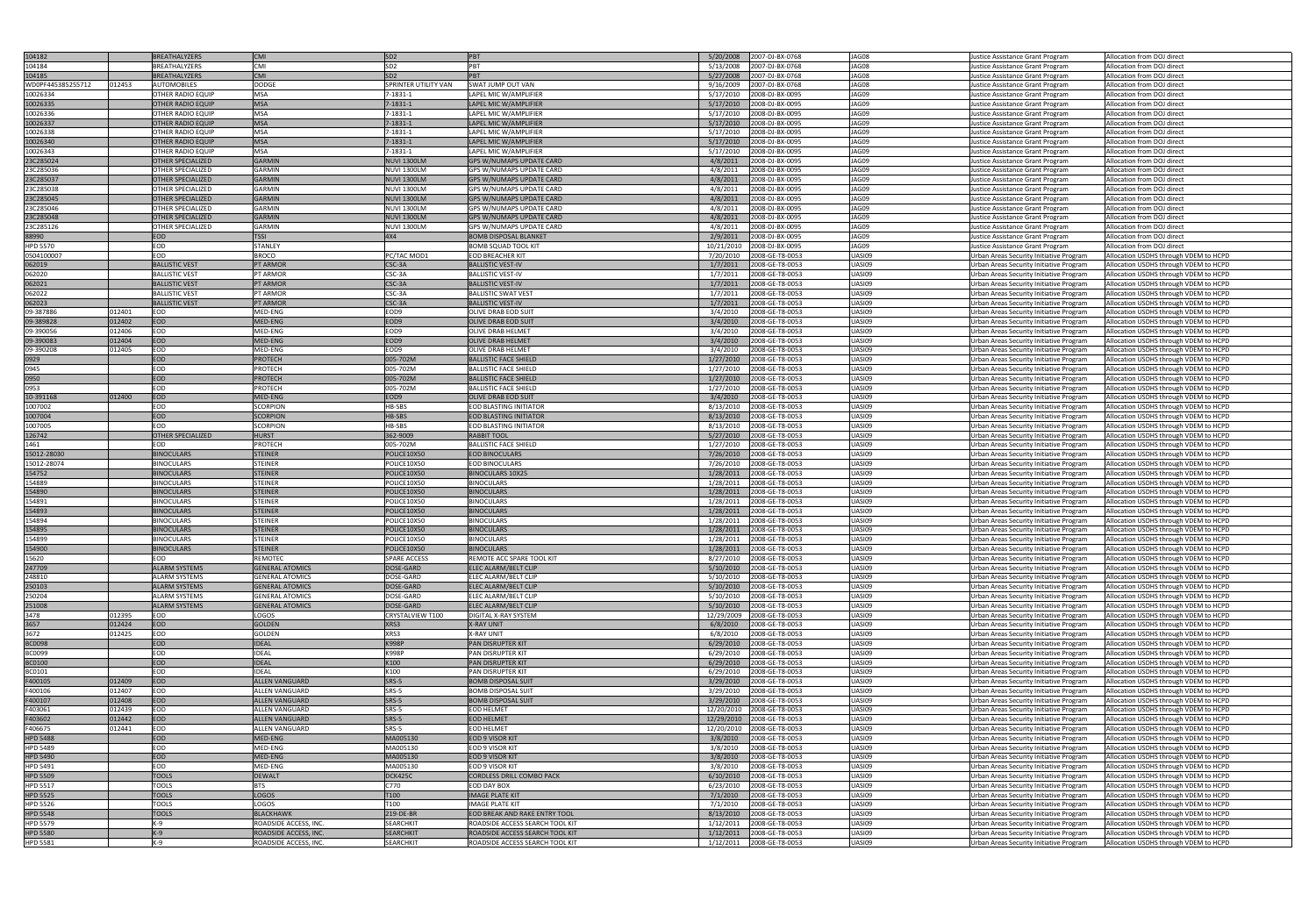| L1AAA10030469         |        | $K-9$                      | ROADSIDE ACCESS, INC. | VO36-10WW           | PORTABLE FIBER OPTIC VIDEO SCOPE | 1/12/2011 | 2008-GE-T8-0053 | UASI09        | Urban Areas Security Initiative Program | Allocation USDHS through VDEM to HCPD |
|-----------------------|--------|----------------------------|-----------------------|---------------------|----------------------------------|-----------|-----------------|---------------|-----------------------------------------|---------------------------------------|
| L1AAA10030470         |        | $K-9$                      |                       |                     |                                  |           |                 | UASI09        |                                         |                                       |
|                       |        |                            | ROADSIDE ACCESS, INC  | VO36-10WW           | PORTABLE FIBER OPTIC VIDEO SCOPE | 1/12/2011 | 2008-GE-T8-0053 |               | Urban Areas Security Initiative Program | Allocation USDHS through VDEM to HCPD |
| L1AAA10030487         |        | $K-9$                      | ROADSIDE ACCESS, INC. | VO36-10WW           | PORTABLE FIBER OPTIC VIDEO SCOPE | 1/12/2011 | 2008-GE-T8-0053 | UASI09        | Urban Areas Security Initiative Program | Allocation USDHS through VDEM to HCPD |
| L1AAA10030488         |        | $K-9$                      | ROADSIDE ACCESS, INC  | VO36-10WW           | PORTABLE FIBER OPTIC VIDEO SCOPE | 1/12/2011 | 2008-GE-T8-0053 | UASI09        | Urban Areas Security Initiative Program | Allocation USDHS through VDEM to HCPD |
| LAD361247PB           | 012445 | <b>EOD</b>                 | <b>MSA</b>            | KYC40               | <b>SCBA FIREHAWK M7</b>          | 1/3/2011  | 2008-GE-T8-0053 | UASI09        | Urban Areas Security Initiative Program | Allocation USDHS through VDEM to HCPD |
| LAD361248PB           | 012443 | EOD                        | <b>MSA</b>            | KYC40               | SCBA FIREHAWK M7                 | 1/3/2011  | 2008-GE-T8-0053 | UASI09        | Urban Areas Security Initiative Program | Allocation USDHS through VDEM to HCPD |
|                       |        |                            |                       |                     |                                  |           |                 |               |                                         |                                       |
| LAD362314SG           | 12444  | <b>EOD</b>                 | <b>MSA</b>            | KYC40               | SCBA FIREHAWK M7                 | 1/3/2011  | 2008-GE-T8-0053 | UASI09        | Urban Areas Security Initiative Program | Allocation USDHS through VDEM to HCPD |
| <b>NON SERIALIZED</b> |        | <b>BINOCULARS</b>          | BARSKA                | H20 12X25           | <b>EOD BINOCULARS</b>            | 7/26/2010 | 2008-GE-T8-0053 | <b>UASI09</b> | Urban Areas Security Initiative Program | Allocation USDHS through VDEM to HCPD |
| <b>NON SERIALIZED</b> |        | <b>EOD</b>                 | <b>RBR</b>            | <b>COMBAT IIIA</b>  | <b>BALLISTIC HELMET</b>          | 1/27/2010 | 2008-GE-T8-0053 | UASI09        | Urban Areas Security Initiative Program | Allocation USDHS through VDEM to HCPD |
| <b>NON SERIALIZED</b> |        | EOD                        | RBR                   | <b>COMBAT IIIA</b>  | BALLISTIC HELMET                 | 1/27/2010 | 2008-GE-T8-0053 | UASI09        | Urban Areas Security Initiative Program | Allocation USDHS through VDEM to HCPD |
|                       |        | <b>EOD</b>                 | <b>RBR</b>            |                     | <b>BALLISTIC HELMET</b>          |           |                 |               |                                         |                                       |
| <b>NON SERIALIZED</b> |        |                            |                       | <b>COMBAT IIIA</b>  |                                  | 1/27/2010 | 2008-GE-T8-0053 | UASI09        | Urban Areas Security Initiative Program | Allocation USDHS through VDEM to HCPD |
| <b>NON SERIALIZED</b> |        | EOD                        | <b>RBR</b>            | <b>COMBAT IIIA</b>  | <b>BALLISTIC HELMET</b>          | 1/27/2010 | 2008-GE-T8-0053 | UASI09        | Urban Areas Security Initiative Program | Allocation USDHS through VDEM to HCPD |
| <b>NON SERIALIZED</b> |        | <b>TOOLS</b>               | <b>BENCHMARK</b>      | <b>AFO II 154CM</b> | COMBO KNIFE                      | 7/26/2010 | 2008-GE-T8-0053 | UASI09        | Urban Areas Security Initiative Program | Allocation USDHS through VDEM to HCPD |
| <b>NON SERIALIZED</b> |        | <b>TOOLS</b>               | <b>BENCHMARK</b>      | AF0 II 154CM        | COMBO KNIFE                      | 7/26/2010 | 2008-GE-T8-0053 | UASI09        | Urban Areas Security Initiative Program | Allocation USDHS through VDEM to HCPD |
| <b>NON SERIALIZED</b> |        | <b>TOOLS</b>               | <b>BENCHMARK</b>      | <b>AFO II 154CM</b> | <b>COMBO KNIFE</b>               | 7/26/2010 | 2008-GE-T8-0053 | UASI09        | Urban Areas Security Initiative Program | Allocation USDHS through VDEM to HCPD |
|                       |        |                            |                       |                     |                                  |           |                 |               |                                         |                                       |
| <b>NON SERIALIZED</b> |        | <b>TOOLS</b>               | <b>BENCHMARK</b>      | <b>AFO II 154CM</b> | COMBO KNIFE                      | 7/26/2010 | 2008-GE-T8-0053 | <b>UASI09</b> | Urban Areas Security Initiative Program | Allocation USDHS through VDEM to HCPD |
| <b>NON SERIALIZED</b> |        | <b>TOOLS</b>               | <b>BENCHMARK</b>      | <b>AFO II 154CM</b> | <b>COMBO KNIFE</b>               | 7/26/2010 | 2008-GE-T8-0053 | UASI09        | Urban Areas Security Initiative Program | Allocation USDHS through VDEM to HCPD |
| <b>NON SERIALIZED</b> |        | <b>TOOLS</b>               | <b>BENCHMARK</b>      | AF0 II 154CM        | COMBO KNIFE                      | 7/26/2010 | 2008-GE-T8-0053 | UASI09        | Urban Areas Security Initiative Program | Allocation USDHS through VDEM to HCPD |
| <b>NON SERIALIZED</b> |        | <b>OTHER SPECIALIZED</b>   | <b>PETZL</b>          | E49P                | RED LENSE HEAD LAMP              | 7/26/2010 | 2008-GE-T8-0053 | UASI09        | Urban Areas Security Initiative Program | Allocation USDHS through VDEM to HCPD |
|                       |        | EOD                        | 5.11 TACTICAL         | TAC-NFO             | NOMEX GLOVES                     |           |                 | UASI09        |                                         |                                       |
| <b>NON SERIALIZED</b> |        |                            |                       |                     |                                  | 1/27/2010 | 2008-GE-T8-0053 |               | Urban Areas Security Initiative Program | Allocation USDHS through VDEM to HCPD |
| <b>NON SERIALIZED</b> |        | <b>EOD</b>                 | <b>TSSI</b>           | <b>CQB ASSAULT</b>  | NOMEX PROTECTIVE SUIT            | 1/27/2010 | 2008-GE-T8-0053 | UASI09        | Urban Areas Security Initiative Program | Allocation USDHS through VDEM to HCPD |
| <b>NON SERIALIZED</b> |        | EOD                        | tssi                  | <b>CQB ASSAULT</b>  | NOMEX PROTECTIVE SUIT            | 1/27/2010 | 2008-GE-T8-0053 | UASI09        | Urban Areas Security Initiative Program | Allocation USDHS through VDEM to HCPD |
| <b>NON SERIALIZED</b> |        | <b>EOD</b>                 | 5.11 TACTICAL         | <b>TAC-NFO</b>      | <b>NOMEX GLOVES</b>              | 1/27/2010 | 2008-GE-T8-0053 | UASI09        | Urban Areas Security Initiative Program | Allocation USDHS through VDEM to HCPD |
|                       |        | EOD                        |                       |                     |                                  |           |                 |               |                                         |                                       |
| <b>NON SERIALIZED</b> |        |                            | 5.11 TACTICAL         | TAC-NFO             | NOMEX GLOVES                     | 1/27/2010 | 2008-GE-T8-0053 | UASI09        | Urban Areas Security Initiative Program | Allocation USDHS through VDEM to HCPD |
| <b>NON SERIALIZED</b> |        | <b>EOD</b>                 | 5.11 TACTICAL         | <b>TAC-NFO</b>      | <b>NOMEX GLOVES</b>              | 1/27/2010 | 2008-GE-T8-0053 | <b>UASI09</b> | Urban Areas Security Initiative Program | Allocation USDHS through VDEM to HCPD |
| <b>NON SERIALIZED</b> |        | <b>EOD</b>                 | 5.11 TACTICAL         | TAC-NFO             | NOMEX GLOVES                     | 1/27/2010 | 2008-GE-T8-0053 | <b>UASI09</b> | Urban Areas Security Initiative Program | Allocation USDHS through VDEM to HCPD |
| <b>NON SERIALIZED</b> |        | <b>EOD</b>                 | 5.11 TACTICAL         | <b>TAC-NFO</b>      | <b>NOMEX GLOVES</b>              | 1/27/2010 | 2008-GE-T8-0053 | UASI09        | Urban Areas Security Initiative Program | Allocation USDHS through VDEM to HCPD |
|                       |        | EOD                        | tssi                  | <b>CQB ASSAULT</b>  |                                  |           |                 | <b>UASI09</b> |                                         |                                       |
| <b>NON SERIALIZED</b> |        |                            |                       |                     | NOMEX PROTECTIVE SUIT            | 1/27/2010 | 2008-GE-T8-0053 |               | Urban Areas Security Initiative Program | Allocation USDHS through VDEM to HCPD |
| <b>NON SERIALIZED</b> |        | <b>EOD</b>                 | <b>TSSI</b>           | <b>CQB ASSAULT</b>  | NOMEX PROTECTIVE SUIT            | 1/27/2010 | 2008-GE-T8-0053 | UASI09        | Urban Areas Security Initiative Program | Allocation USDHS through VDEM to HCPD |
| <b>NON SERIALIZED</b> |        | EOD                        | <b>TSSI</b>           | <b>CQB ASSAULT</b>  | NOMEX PROTECTIVE SUIT            | 1/27/2010 | 2008-GE-T8-0053 | UASI09        | Urban Areas Security Initiative Program | Allocation USDHS through VDEM to HCPD |
| <b>NON SERIALIZED</b> |        | <b>EOD</b>                 | <b>TSSI</b>           | <b>CQB ASSAULT</b>  | NOMEX PROTECTIVE SUIT            | 1/27/2010 | 2008-GE-T8-0053 | UASI09        | Urban Areas Security Initiative Program | Allocation USDHS through VDEM to HCPD |
|                       |        |                            |                       |                     |                                  |           |                 |               |                                         |                                       |
| <b>NON SERIALIZED</b> |        | EOD                        | <b>TSSI</b>           | <b>CQB ASSAULT</b>  | NOMEX PROTECTIVE SUIT            | 1/27/2010 | 2008-GE-T8-0053 | UASI09        | Urban Areas Security Initiative Program | Allocation USDHS through VDEM to HCPD |
| <b>NON SERIALIZED</b> |        | <b>EOD</b>                 | <b>TSSI</b>           | <b>CQB ASSAULT</b>  | NOMEX PROTECTIVE SUIT            | 1/27/2010 | 2008-GE-T8-0053 | UASI09        | Urban Areas Security Initiative Program | Allocation USDHS through VDEM to HCPD |
| <b>NON SERIALIZED</b> |        | EOD                        | 5.11 TACTICAL         | TAC-NFO             | NOMEX GLOVES                     | 1/27/2010 | 2008-GE-T8-0053 | UASI09        | Urban Areas Security Initiative Program | Allocation USDHS through VDEM to HCPD |
| <b>NON SERIALIZED</b> |        | <b>EOD</b>                 | 5.11 TACTICAL         | <b>TAC-NFO</b>      | <b>NOMEX GLOVES</b>              | 1/27/2010 | 2008-GE-T8-0053 | UASI09        | Urban Areas Security Initiative Program | Allocation USDHS through VDEM to HCPD |
|                       |        |                            |                       |                     |                                  |           |                 |               |                                         |                                       |
| <b>NON SERIALIZED</b> |        | <b>OTHER SPECIALIZED</b>   | PETZL                 | E49P                | RED LENSE HEAD LAMP              | 7/26/2010 | 2008-GE-T8-0053 | <b>UASI09</b> | Urban Areas Security Initiative Program | Allocation USDHS through VDEM to HCPD |
| <b>NON SERIALIZED</b> |        | <b>OTHER SPECIALIZED</b>   | <b>PETZL</b>          | E49P                | RED LENSE HEAD LAMP              | 7/26/2010 | 2008-GE-T8-0053 | <b>UASI09</b> | Urban Areas Security Initiative Program | Allocation USDHS through VDEM to HCPD |
| <b>NON SERIALIZED</b> |        | <b>TOOLS</b>               | <b>GERBER</b>         | LMF II              | KNIFE                            | 7/26/2010 | 2008-GE-T8-0053 | UASI09        | Urban Areas Security Initiative Program | Allocation USDHS through VDEM to HCPD |
| <b>NON SERIALIZED</b> |        | <b>TOOLS</b>               | <b>GERBER</b>         | LMF II              | <b>KNIFE</b>                     | 7/26/2010 | 2008-GE-T8-0053 | UASI09        | Urban Areas Security Initiative Program | Allocation USDHS through VDEM to HCPD |
|                       |        |                            |                       |                     |                                  |           |                 |               |                                         |                                       |
| <b>NON SERIALIZED</b> |        | <b>BINOCULARS</b>          | BARSKA                | H20 12X25           | EOD BINOCULARS                   | 7/26/2010 | 2008-GE-T8-0053 | UASI09        | Urban Areas Security Initiative Program | Allocation USDHS through VDEM to HCPD |
| <b>NON SERIALIZED</b> |        | <b>BINOCULARS</b>          | <b>BARSKA</b>         | H20 12X25           | <b>EOD BINOCULARS</b>            | 7/26/2010 | 2008-GE-T8-0053 | UASI09        | Urban Areas Security Initiative Program | Allocation USDHS through VDEM to HCPD |
| <b>NON SERIALIZED</b> |        | <b>BINOCULARS</b>          | <b>BARSKA</b>         | H20 12X25           | EOD BINOCULARS                   | 7/26/2010 | 2008-GE-T8-0053 | <b>UASI09</b> | Urban Areas Security Initiative Program | Allocation USDHS through VDEM to HCPD |
| <b>NON SERIALIZED</b> |        | <b>BINOCULARS</b>          | <b>BARSKA</b>         | H20 12X25           | <b>EOD BINOCULARS</b>            | 7/26/2010 | 2008-GE-T8-0053 | UASI09        | Urban Areas Security Initiative Program | Allocation USDHS through VDEM to HCPD |
|                       |        |                            |                       |                     |                                  |           |                 |               |                                         |                                       |
| <b>NON SERIALIZED</b> |        | EOD                        | RBR                   | <b>COMBAT IIIA</b>  | <b>BALLISTIC HELMET</b>          | 1/27/2010 | 2008-GE-T8-0053 | UASI09        | Urban Areas Security Initiative Program | Allocation USDHS through VDEM to HCPD |
| <b>NON SERIALIZED</b> |        | <b>BINOCULARS</b>          | <b>BARSKA</b>         | H20 12X25           | <b>EOD BINOCULARS</b>            | 7/26/2010 | 2008-GE-T8-0053 | UASI09        | Urban Areas Security Initiative Program | Allocation USDHS through VDEM to HCPD |
| NON SERIALIZED        |        | OTHER SPECIALIZED          | PEIZL                 | E49P                | RED LENSE HEAD LAMP              | //26/2010 | 2008-GE-18-0053 | UASI09        | Urban Areas Security Initiative Program | Allocation USDHS through VDEM to HCPD |
| <b>NON SERIALIZED</b> |        | <b>OTHER SPECIALIZED</b>   | PETZL                 | E49P                | <b>RED LENSE HEAD LAMP</b>       | 7/26/2010 | 2008-GE-T8-0053 | UASI09        | Urban Areas Security Initiative Program | Allocation USDHS through VDEM to HCPD |
|                       |        |                            |                       |                     |                                  |           |                 |               |                                         |                                       |
| <b>NON SERIALIZED</b> |        | <b>TOOLS</b>               | <b>GERBER</b>         | LMF II              | KNIFE                            | 7/26/2010 | 2008-GE-T8-0053 | UASI09        | Urban Areas Security Initiative Program | Allocation USDHS through VDEM to HCPD |
| <b>NON SERIALIZED</b> |        | <b>TOOLS</b>               | <b>GERBER</b>         | LMF II              | KNIFE                            | 7/26/2010 | 2008-GE-T8-0053 | UASI09        | Urban Areas Security Initiative Program | Allocation USDHS through VDEM to HCPD |
| <b>NON SERIALIZED</b> |        | <b>TOOLS</b>               | <b>GERBER</b>         | LMF II              | KNIFE                            | 7/26/2010 | 2008-GE-T8-0053 | UASI09        | Urban Areas Security Initiative Program | Allocation USDHS through VDEM to HCPD |
| <b>NON SERIALIZED</b> |        | <b>TOOLS</b>               | <b>GERBER</b>         | LMF II              | <b>KNIFE</b>                     | 7/26/2010 | 2008-GE-T8-0053 | UASI09        | Urban Areas Security Initiative Program | Allocation USDHS through VDEM to HCPD |
|                       |        |                            |                       |                     |                                  |           |                 |               |                                         |                                       |
| <b>NON SERIALIZED</b> |        | <b>TOOLS</b>               | GERBER                | LMF II              | KNIFE                            | 7/26/2010 | 2008-GE-T8-0053 | UASI09        | Urban Areas Security Initiative Program | Allocation USDHS through VDEM to HCPD |
| <b>NON SERIALIZED</b> |        | <b>TOOLS</b>               | <b>GERBER</b>         | LMF II              | <b>KNIFE</b>                     | 7/26/2010 | 2008-GE-T8-0053 | UASI09        | Urban Areas Security Initiative Program | Allocation USDHS through VDEM to HCPD |
| <b>NON SERIALIZED</b> |        | <b>TOOLS</b>               | GERBER                | LMF II              | KNIFE                            | 7/26/2010 | 2008-GE-T8-0053 | UASI09        | Urban Areas Security Initiative Program | Allocation USDHS through VDEM to HCPD |
| <b>NON SERIALIZED</b> |        | <b>OTHER SPECIALIZED</b>   | PETZL                 | <b>E49P</b>         | <b>RED LENSE HEAD LAMP</b>       | 7/26/2010 | 2008-GE-T8-0053 | <b>UASI09</b> | Urban Areas Security Initiative Program | Allocation USDHS through VDEM to HCPD |
|                       |        |                            |                       |                     |                                  |           |                 |               |                                         |                                       |
| <b>NON SERIALIZED</b> |        | <b>OTHER SPECIALIZED</b>   | PETZL                 | E49P                | RED LENSE HEAD LAMP              | 7/26/2010 | 2008-GE-T8-0053 | UASI09        | Urban Areas Security Initiative Program | Allocation USDHS through VDEM to HCPD |
| <b>NON SERIALIZED</b> |        | <b>OTHER SPECIALIZED</b>   | PETZL                 | E49P                | RED LENSE HEAD LAMP              | 7/26/2010 | 2008-GE-T8-0053 | UASI09        | Urban Areas Security Initiative Program | Allocation USDHS through VDEM to HCPD |
| UASI09CV01            |        | EOD                        | COOL VEST             | <b>RPCM</b>         | COOLING VEST                     | 4/6/2010  | 2008-GE-T8-0053 | UASI09        | Urban Areas Security Initiative Program | Allocation USDHS through VDEM to HCPD |
| UASI09CV02            |        | EOD                        | <b>COOL VEST</b>      | RPCM                | <b>COOLING VEST</b>              | 4/6/2010  | 2008-GE-T8-0053 | UASI09        | Urban Areas Security Initiative Program | Allocation USDHS through VDEM to HCPD |
|                       |        |                            |                       |                     |                                  |           |                 |               |                                         |                                       |
| UASI09CV03            |        | EOD                        | COOL VEST             | <b>RPCM</b>         | COOLING VEST                     | 4/6/2010  | 2008-GE-T8-0053 | UASI09        | Urban Areas Security Initiative Program | Allocation USDHS through VDEM to HCPD |
| UASI09CV04            |        | <b>EOD</b>                 | <b>COOL VEST</b>      | RPCM                | <b>COOLING VEST</b>              | 4/6/2010  | 2008-GE-T8-0053 | UASI09        | Urban Areas Security Initiative Program | Allocation USDHS through VDEM to HCPD |
| UASI09CV05            |        | EOD                        | COOL VEST             | <b>RPCM</b>         | COOLING VEST                     | 4/6/2010  | 2008-GE-T8-0053 | UASI09        | Urban Areas Security Initiative Program | Allocation USDHS through VDEM to HCPD |
| UASI09CV06            |        | <b>EOD</b>                 | <b>COOL VEST</b>      | RPCM                | <b>COOLING VEST</b>              | 4/6/2010  | 2008-GE-T8-0053 | <b>UASI09</b> | Urban Areas Security Initiative Program | Allocation USDHS through VDEM to HCPD |
| UASI09EP01            |        | <b>OTHER OPTICAL EQUIP</b> | <b>OAKLEY</b>         | M FRAME 3           | EYE PROTECTION                   | 4/6/2010  | 2008-GE-T8-0053 | UASI09        | Urban Areas Security Initiative Program | Allocation USDHS through VDEM to HCPD |
|                       |        |                            |                       |                     |                                  |           |                 |               |                                         |                                       |
| UASI09EP02            |        | <b>OTHER OPTICAL EQUIP</b> | <b>OAKLEY</b>         | M FRAME 3           | EYE PROTECTION                   | 4/6/2010  | 2008-GE-T8-0053 | <b>UASI09</b> | Urban Areas Security Initiative Program | Allocation USDHS through VDEM to HCPD |
| UASI09EP03            |        | <b>OTHER OPTICAL EQUIP</b> | <b>OAKLEY</b>         | M FRAME 3           | EYE PROTECTION                   | 4/6/2010  | 2008-GE-T8-0053 | <b>UASI09</b> | Urban Areas Security Initiative Program | Allocation USDHS through VDEM to HCPD |
| UASI09EP04            |        | <b>OTHER OPTICAL EQUIP</b> | <b>OAKLEY</b>         | M FRAME 3           | EYE PROTECTION                   | 4/6/2010  | 2008-GE-T8-0053 | <b>UASI09</b> | Urban Areas Security Initiative Program | Allocation USDHS through VDEM to HCPD |
| UASI09EP05            |        | OTHER OPTICAL EQUIP        | <b>OAKLEY</b>         | M FRAME 3           | <b>EYE PROTECTION</b>            | 4/6/2010  | 2008-GE-T8-0053 | UASI09        | Urban Areas Security Initiative Program | Allocation USDHS through VDEM to HCPD |
|                       |        |                            |                       |                     |                                  |           |                 |               |                                         |                                       |
| UASI09EP06            |        | <b>OTHER OPTICAL EQUIP</b> | <b>OAKLEY</b>         | M FRAME 3           | <b>EYE PROTECTION</b>            | 4/6/2010  | 2008-GE-T8-0053 | UASI09        | Urban Areas Security Initiative Program | Allocation USDHS through VDEM to HCPD |
| UASI09EP07            |        | OTHER OPTICAL EQUIP        | <b>OAKLEY</b>         | M FRAME 3           | <b>EYE PROTECTION</b>            | 4/6/2010  | 2008-GE-T8-0053 | <b>UASI09</b> | Urban Areas Security Initiative Program | Allocation USDHS through VDEM to HCPD |
| UASI09EP08            |        | <b>OTHER OPTICAL EQUIP</b> | <b>OAKLEY</b>         | M FRAME 3           | EYE PROTECTION                   | 4/6/2010  | 2008-GE-T8-0053 | UASI09        | Urban Areas Security Initiative Program | Allocation USDHS through VDEM to HCPD |
| UASI09GM01            |        | EOD                        | TSSI                  |                     | <b>EOD MARKERS</b>               | 4/6/2010  | 2008-GE-T8-0053 | UASI09        | Urban Areas Security Initiative Program | Allocation USDHS through VDEM to HCPD |
|                       |        |                            |                       |                     |                                  |           |                 |               |                                         |                                       |
| UASI09GM02            |        | <b>EOD</b>                 | <b>TSSI</b>           |                     | <b>EOD MARKERS</b>               | 4/6/2010  | 2008-GE-T8-0053 | UASI09        | Urban Areas Security Initiative Program | Allocation USDHS through VDEM to HCPD |
| UASI09GM03            |        | EOD                        | <b>TSSI</b>           |                     | <b>EOD MARKERS</b>               | 4/6/2010  | 2008-GE-T8-0053 | <b>UASI09</b> | Urban Areas Security Initiative Program | Allocation USDHS through VDEM to HCPD |
| UASI09GM04            |        | EOD                        | <b>TSSI</b>           |                     | <b>EOD MARKERS</b>               | 4/6/2010  | 2008-GE-T8-0053 | <b>UASI09</b> | Urban Areas Security Initiative Program | Allocation USDHS through VDEM to HCPD |
| UASI09GM05            |        | <b>EOD</b>                 | <b>TSSI</b>           |                     | <b>EOD MARKERS</b>               | 4/6/2010  | 2008-GE-T8-0053 | <b>UASI09</b> | Urban Areas Security Initiative Program | Allocation USDHS through VDEM to HCPD |
|                       |        |                            |                       |                     |                                  |           |                 |               |                                         |                                       |
| UASI09GM06            |        | EOD                        | <b>TSSI</b>           |                     | <b>EOD MARKERS</b>               | 4/6/2010  | 2008-GE-T8-0053 | UASI09        | Urban Areas Security Initiative Program | Allocation USDHS through VDEM to HCPD |
| UASI09GM07            |        | <b>EOD</b>                 | <b>TSSI</b>           |                     | <b>EOD MARKERS</b>               | 4/6/2010  | 2008-GE-T8-0053 | UASI09        | Urban Areas Security Initiative Program | Allocation USDHS through VDEM to HCPD |
| UASI09GM08            |        | EOD                        | <b>TSSI</b>           |                     | <b>EOD MARKERS</b>               | 4/6/2010  | 2008-GE-T8-0053 | UASI09        | Urban Areas Security Initiative Program | Allocation USDHS through VDEM to HCPD |
| UASI09KP01            |        | EOD                        | <b>SUPERFLEX</b>      |                     | KNEE PADS                        | 4/6/2010  | 2008-GE-T8-0053 | UASI09        | Urban Areas Security Initiative Program | Allocation USDHS through VDEM to HCPD |
|                       |        |                            |                       |                     |                                  |           |                 |               |                                         |                                       |
| UASI09KP02            |        | EOD                        | <b>SUPERFLEX</b>      |                     | <b>KNEE PADS</b>                 | 4/6/2010  | 2008-GE-T8-0053 | UASI09        | Urban Areas Security Initiative Program | Allocation USDHS through VDEM to HCPD |
| UASI09KP03            |        | EOD                        | <b>SUPERFLEX</b>      |                     | <b>KNEE PADS</b>                 | 4/6/2010  | 2008-GE-T8-0053 | UASI09        | Urban Areas Security Initiative Program | Allocation USDHS through VDEM to HCPD |
| UASI09KP04            |        | EOD                        | <b>SUPERFLEX</b>      |                     | <b>KNEE PADS</b>                 | 4/6/2010  | 2008-GE-T8-0053 | UASI09        | Urban Areas Security Initiative Program | Allocation USDHS through VDEM to HCPD |
| UASI09KP05            |        | EOD                        | SUPERFLEX             |                     | <b>KNEE PADS</b>                 | 4/6/2010  | 2008-GE-T8-0053 | UASI09        | Urban Areas Security Initiative Program | Allocation USDHS through VDEM to HCPD |
|                       |        |                            |                       |                     |                                  |           |                 |               |                                         |                                       |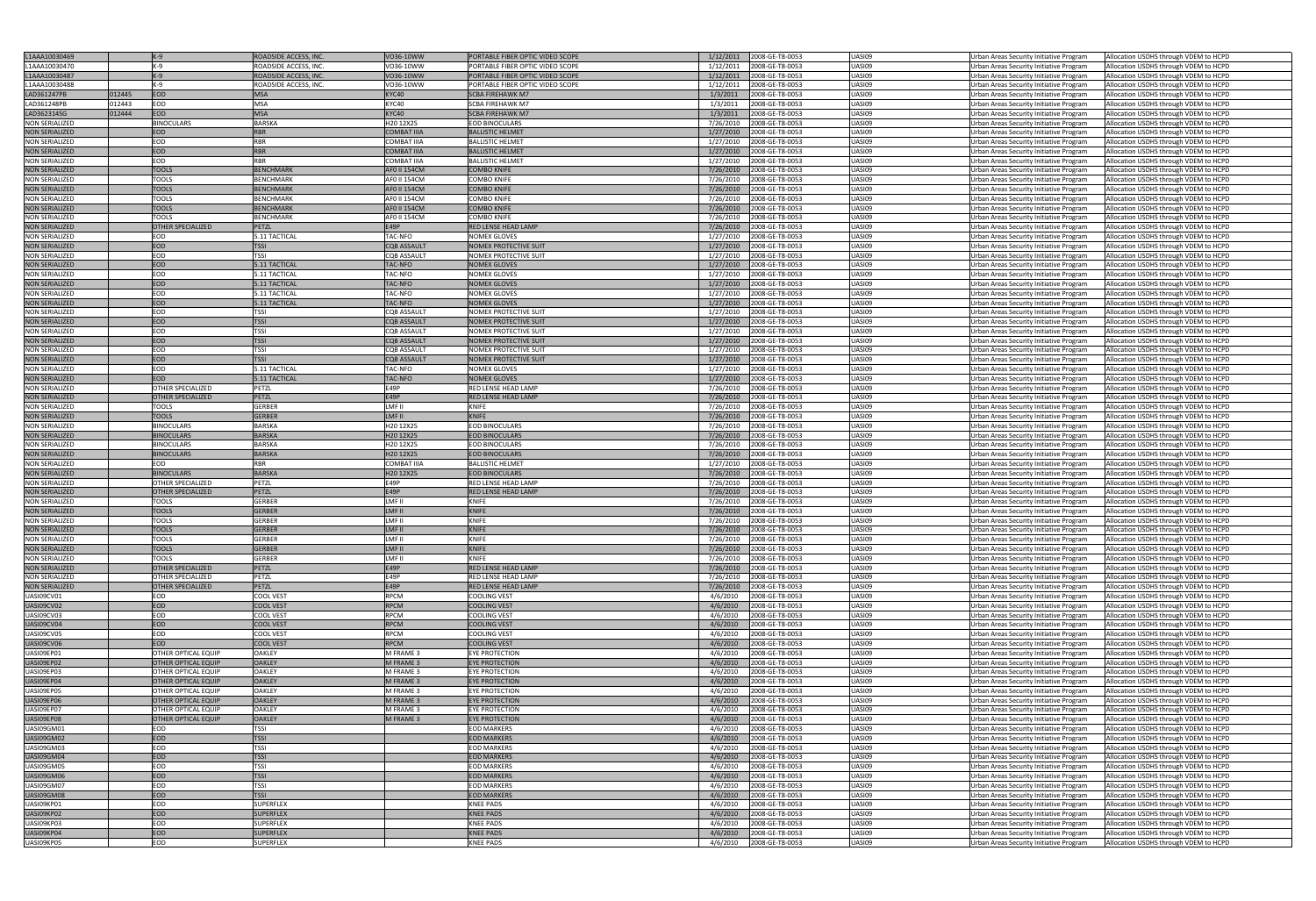| UASI09KP06  | EOD                      | <b>SUPERFLEX</b>     |                 | <b>KNEE PADS</b>                | 4/6/2010  | 2008-GE-T8-0053 | UASI09        | Urban Areas Security Initiative Program | Allocation USDHS through VDEM to HCPD |
|-------------|--------------------------|----------------------|-----------------|---------------------------------|-----------|-----------------|---------------|-----------------------------------------|---------------------------------------|
|             | <b>EOD</b>               |                      |                 |                                 |           |                 |               |                                         |                                       |
| UASI09KP07  |                          | SUPERFLEX            |                 | KNEE PADS                       | 4/6/2010  | 2008-GE-T8-0053 | UASI09        | Urban Areas Security Initiative Program | Allocation USDHS through VDEM to HCPD |
| UASI09KP08  | <b>EOD</b>               | <b>SUPERFLEX</b>     |                 | <b>KNEE PADS</b>                | 4/6/2010  | 2008-GE-T8-0053 | UASI09        | Urban Areas Security Initiative Program | Allocation USDHS through VDEM to HCPD |
| UASI09WH01  | <b>EOD</b>               | <b>BLACKHAWK</b>     |                 | <b>WEARING HOODS</b>            | 4/6/2010  | 2008-GE-T8-0053 | UASI09        | Urban Areas Security Initiative Program | Allocation USDHS through VDEM to HCPD |
| UASI09WH02  | EOD                      | <b>BLACKHAWK</b>     |                 | <b>WEARING HOODS</b>            | 4/6/2010  | 2008-GE-T8-0053 | UASI09        | Urban Areas Security Initiative Program | Allocation USDHS through VDEM to HCPD |
| UASI09WH03  | <b>EOD</b>               | <b>BLACKHAWK</b>     |                 | <b>WEARING HOODS</b>            | 4/6/2010  | 2008-GE-T8-0053 | UASI09        | Urban Areas Security Initiative Program | Allocation USDHS through VDEM to HCPD |
| UASI09WH04  | <b>EOD</b>               | <b>BLACKHAWK</b>     |                 | <b>WEARING HOODS</b>            | 4/6/2010  | 2008-GE-T8-0053 | UASI09        | Urban Areas Security Initiative Program | Allocation USDHS through VDEM to HCPD |
|             | <b>EOD</b>               |                      |                 |                                 |           |                 |               |                                         |                                       |
| UASI09WH05  |                          | <b>BLACKHAWK</b>     |                 | <b>WEARING HOODS</b>            | 4/6/2010  | 2008-GE-T8-0053 | UASI09        | Urban Areas Security Initiative Program | Allocation USDHS through VDEM to HCPD |
| UASI09WH06  | <b>EOD</b>               | <b>BLACKHAWK</b>     |                 | <b>WEARING HOODS</b>            | 4/6/2010  | 2008-GE-T8-0053 | UASI09        | Urban Areas Security Initiative Program | Allocation USDHS through VDEM to HCPD |
| UASI09WH07  | EOD                      | BLACKHAWK            |                 | <b>WEARING HOODS</b>            | 4/6/2010  | 2008-GE-T8-0053 | UASI09        | Urban Areas Security Initiative Program | Allocation USDHS through VDEM to HCPD |
| UASI09WH08  | <b>EOD</b>               | <b>BLACKHAWK</b>     |                 | <b>WEARING HOODS</b>            | 4/6/2010  | 2008-GE-T8-0053 | UASI09        | Urban Areas Security Initiative Program | Allocation USDHS through VDEM to HCPD |
| 000649      | <b>RIFLE SCOPES</b>      | NIGHTFORCE           | MILDOT NXS3.5   | RIFLE SIGHTING SYSTEM           | 6/23/2011 | 2009-DJ-BX-1235 | JAG10A        | Justice Assistance Grant Program        | Allocation from DOJ direct            |
| 010EE01F    | <b>COMPUTER EQUIP</b>    | DIGITAL INTELLIGENCE | W1200           | <b>IDE CONNECTORS</b>           | 6/9/2010  | 2009-DJ-BX-1235 | JAG10A        | Justice Assistance Grant Program        | Allocation from DOJ direct            |
|             |                          |                      |                 |                                 |           |                 |               |                                         |                                       |
| 010F8042    | <b>COMPUTER EQUIP</b>    | DIGITAL INTELLIGENCE | W1100           | SATA CONNECTORS                 | 6/9/2010  | 2009-DJ-BX-1235 | JAG10A        | Justice Assistance Grant Program        | Allocation from DOJ direct            |
| 05939-20001 | <b>BINOCULARS</b>        | <b>STEINER</b>       |                 | <b>BINOCULARS</b>               | 5/18/2010 | 2009-DJ-BX-1235 | JAG10A        | Justice Assistance Grant Program        | Allocation from DOJ direct            |
| 05948-30004 | <b>BINOCULARS</b>        | <b>STEINER</b>       |                 | <b>BINOCULARS</b>               | 5/18/2010 | 2009-DJ-BX-1235 | JAG10A        | Justice Assistance Grant Program        | Allocation from DOJ direct            |
| 05948-30051 | <b>BINOCULARS</b>        | <b>STEINER</b>       |                 | <b>BINOCULARS 10X25</b>         | 5/18/2010 | 2009-DJ-BX-1235 | JAG10A        | Justice Assistance Grant Program        | Allocation from DOJ direct            |
| 05948-30080 | <b>BINOCULARS</b>        | STEINER              |                 | BINOCULARS                      | 5/18/2010 | 2009-DJ-BX-1235 | JAG10A        | Justice Assistance Grant Program        | Allocation from DOJ direct            |
| 05949-03069 | <b>BINOCULARS</b>        | <b>STEINER</b>       |                 | <b>BINOCULARS</b>               | 5/18/2010 | 2009-DJ-BX-1235 | JAG10A        | Justice Assistance Grant Program        | Allocation from DOJ direct            |
| 05949-06026 | <b>BINOCULARS</b>        | <b>STEINER</b>       |                 | BINOCULARS 10X25                | 5/18/2010 | 2009-DJ-BX-1235 | JAG10A        | Justice Assistance Grant Program        | Allocation from DOJ direct            |
|             |                          |                      |                 |                                 |           |                 |               |                                         |                                       |
| 123C2470    | <b>VIDEO PLAYERS/DVD</b> | <b>JVC</b>           | SR-MV45U        | DVD/VCR                         | 3/4/2010  | 2009-DJ-BX-1235 | JAG10A        | Justice Assistance Grant Program        | Allocation from DOJ direct            |
| 15002-32001 | <b>BINOCULARS</b>        | <b>STEINER</b>       |                 | BINOCULARS                      | 5/18/2010 | 2009-DJ-BX-1235 | JAG10A        | Justice Assistance Grant Program        | Allocation from DOJ direct            |
| 15002-32011 | <b>BINOCULARS</b>        | <b>STEINER</b>       |                 | <b>BINOCULARS 10X25</b>         | 5/18/2010 | 2009-DJ-BX-1235 | JAG10A        | Justice Assistance Grant Program        | Allocation from DOJ direct            |
| 15002-32030 | <b>BINOCULARS</b>        | STEINER              |                 | <b>BINOCULARS</b>               | 5/18/2010 | 2009-DJ-BX-1235 | JAG10A        | Justice Assistance Grant Program        | Allocation from DOJ direct            |
| 15002-32037 | <b>BINOCULARS</b>        | <b>STEINER</b>       |                 | <b>BINOCULARS</b>               | 5/18/2010 | 2009-DJ-BX-1235 | JAG10A        | Justice Assistance Grant Program        | Allocation from DOJ direct            |
| 15002-32042 | <b>BINOCULARS</b>        | <b>STEINER</b>       |                 | <b>BINOCULARS</b>               | 5/18/2010 | 2009-DJ-BX-1235 | JAG10A        | Justice Assistance Grant Program        | Allocation from DOJ direct            |
|             | <b>BINOCULARS</b>        | <b>STEINER</b>       |                 | BINOCULARS 10X25                | 5/18/2010 | 2009-DJ-BX-1235 | JAG10A        |                                         |                                       |
| 15002-32043 |                          |                      |                 |                                 |           |                 |               | Justice Assistance Grant Program        | Allocation from DOJ direct            |
| 15002-32047 | <b>BINOCULARS</b>        | <b>STEINER</b>       |                 | <b>BINOCULARS</b>               | 5/18/2010 | 2009-DJ-BX-1235 | JAG10A        | Justice Assistance Grant Program        | Allocation from DOJ direct            |
| 15002-32048 | <b>BINOCULARS</b>        | <b>STEINER</b>       |                 | <b>BINOCULARS</b>               | 5/18/2010 | 2009-DJ-BX-1235 | JAG10A        | Justice Assistance Grant Program        | Allocation from DOJ direct            |
| 15002-32049 | <b>BINOCULARS</b>        | <b>STEINER</b>       |                 | <b>BINOCULARS 10X25</b>         | 5/18/2010 | 2009-DJ-BX-1235 | JAG10A        | Justice Assistance Grant Program        | Allocation from DOJ direct            |
| 15002-32058 | <b>BINOCULARS</b>        | <b>STEINER</b>       |                 | <b>BINOCULARS 10X25</b>         | 5/18/2010 | 2009-DJ-BX-1235 | JAG10A        | Justice Assistance Grant Program        | Allocation from DOJ direct            |
| 15002-32071 | <b>BINOCULARS</b>        | <b>STEINER</b>       |                 | BINOCULARS                      | 5/18/2010 | 2009-DJ-BX-1235 | JAG10A        | Justice Assistance Grant Program        | Allocation from DOJ direct            |
|             | <b>BINOCULARS</b>        | <b>STEINER</b>       |                 | <b>BINOCULARS</b>               |           |                 | JAG10A        |                                         |                                       |
| 15002-32084 |                          |                      |                 |                                 | 5/18/2010 | 2009-DJ-BX-1235 |               | Justice Assistance Grant Program        | Allocation from DOJ direct            |
| 15002-32089 | <b>BINOCULARS</b>        | <b>STEINER</b>       |                 | BINOCULARS 10X25                | 5/18/2010 | 2009-DJ-BX-1235 | JAG10A        | Justice Assistance Grant Program        | Allocation from DOJ direct            |
| 15003-02012 | <b>BINOCULARS</b>        | <b>STEINER</b>       |                 | BINOCULARS 10X25                | 5/18/2010 | 2009-DJ-BX-1235 | JAG10A        | Justice Assistance Grant Program        | Allocation from DOJ direct            |
| 15003-06001 | <b>BINOCULARS</b>        | <b>STEINER</b>       |                 | <b>BINOCULARS 10X25</b>         | 5/18/2010 | 2009-DJ-BX-1235 | JAG10A        | Justice Assistance Grant Program        | Allocation from DOJ direct            |
| 15003-06009 | <b>BINOCULARS</b>        | <b>STEINER</b>       |                 | <b>BINOCULARS 10X25</b>         | 5/18/2010 | 2009-DJ-BX-1235 | JAG10A        | Justice Assistance Grant Program        | Allocation from DOJ direct            |
| 15003-06049 | <b>BINOCULARS</b>        | STEINER              |                 | <b>BINOCULARS 10X25</b>         | 5/18/2010 | 2009-DJ-BX-1235 | JAG10A        | Justice Assistance Grant Program        | Allocation from DOJ direct            |
|             | <b>BINOCULARS</b>        | <b>STEINER</b>       |                 | BINOCULARS 10X25                | 5/18/2010 |                 | JAG10A        |                                         |                                       |
| 15003-06054 |                          |                      |                 |                                 |           | 2009-DJ-BX-1235 |               | Justice Assistance Grant Program        | Allocation from DOJ direct            |
| 15003-12019 | <b>BINOCULARS</b>        | <b>STEINER</b>       |                 | <b>BINOCULARS 10X25</b>         | 5/18/2010 | 2009-DJ-BX-1235 | JAG10A        | Justice Assistance Grant Program        | Allocation from DOJ direct            |
| 15003-12067 | <b>BINOCULARS</b>        | <b>STEINER</b>       |                 | <b>BINOCULARS</b>               | 5/18/2010 | 2009-DJ-BX-1235 | JAG10A        | Justice Assistance Grant Program        | Allocation from DOJ direct            |
| 15003-21001 | <b>BINOCULARS</b>        | <b>STEINER</b>       |                 | <b>BINOCULARS</b>               | 5/18/2010 | 2009-DJ-BX-1235 | JAG10A        | Justice Assistance Grant Program        | Allocation from DOJ direct            |
| 1RD057728   | <b>OTHER SPECIALIZED</b> | <b>GARMIN</b>        | <b>NUVI 265</b> | <b>GPS W/NUMAPS UPDATE CARD</b> | 1/27/2010 | 2009-DJ-BX-1235 | JAG10A        | Justice Assistance Grant Program        | Allocation from DOJ direct            |
| 1RD057729   | <b>OTHER SPECIALIZED</b> | <b>GARMIN</b>        | <b>NUVI 265</b> | GPS W/NUMAPS UPDATE CARD        | 1/27/2010 | 2009-DJ-BX-1235 | JAG10A        | Justice Assistance Grant Program        | Allocation from DOJ direct            |
| 1RD057730   | <b>OTHER SPECIALIZED</b> | <b>GARMIN</b>        | <b>NUVI 265</b> | <b>GPS W/NUMAPS UPDATE CARD</b> | 1/27/2010 | 2009-DJ-BX-1235 | <b>IAG10A</b> | Justice Assistance Grant Program        | Allocation from DOJ direct            |
|             |                          |                      |                 |                                 |           |                 |               |                                         |                                       |
| 1RD05/734   | <b>OTHER SPECIALIZED</b> | GARMIN               | <b>NUVI 265</b> | GPS W/NUMAPS UPDATE CARD        | 1/27/2010 | 2009-DJ-BX-1235 | JAG10A        | Justice Assistance Grant Program        | Allocation from DOJ direct            |
| 1RD057737   | <b>OTHER SPECIALIZED</b> | <b>GARMIN</b>        | <b>NUVI 265</b> | <b>GPS W/NUMAPS UPDATE CARD</b> | 1/27/2010 | 2009-DJ-BX-1235 | JAG10A        | Justice Assistance Grant Program        | Allocation from DOJ direct            |
| 1RD057738   | <b>OTHER SPECIALIZED</b> | <b>GARMIN</b>        | <b>NUVI 265</b> | GPS W/NUMAPS UPDATE CARD        | 1/27/2010 | 2009-DJ-BX-1235 | JAG10A        | Justice Assistance Grant Program        | Allocation from DOJ direct            |
| 1RD057739   | <b>OTHER SPECIALIZED</b> | <b>GARMIN</b>        | <b>NUVI 265</b> | <b>GPS W/NUMAPS UPDATE CARD</b> | 1/27/2010 | 2009-DJ-BX-1235 | JAG10A        | Justice Assistance Grant Program        | Allocation from DOJ direct            |
| 1RD057741   | <b>OTHER SPECIALIZED</b> | <b>GARMIN</b>        | <b>NUVI 265</b> | <b>GPS W/NUMAPS UPDATE CARD</b> | 1/27/2010 | 2009-DJ-BX-1235 | JAG10A        | Justice Assistance Grant Program        | Allocation from DOJ direct            |
| 1RD057779   | <b>OTHER ELECTRONICS</b> | <b>GARMIN</b>        | <b>NUVI 265</b> | <b>GPS W/NUMAPS UPDATE CARD</b> | 1/27/2010 | 2009-DJ-BX-1235 | JAG10A        | Justice Assistance Grant Program        | Allocation from DOJ direct            |
|             |                          |                      |                 |                                 |           |                 |               |                                         |                                       |
| 1RD057788   | <b>OTHER SPECIALIZED</b> | <b>GARMIN</b>        | <b>NUVI 265</b> | <b>GPS W/NUMAPS UPDATE CARD</b> | 1/27/2010 | 2009-DJ-BX-1235 | JAG10A        | Justice Assistance Grant Program        | Allocation from DOJ direct            |
| 1RD057791   | <b>OTHER SPECIALIZED</b> | <b>GARMIN</b>        | <b>NUVI 265</b> | <b>GPS W/NUMAPS UPDATE CARD</b> | 1/27/2010 | 2009-DJ-BX-1235 | JAG10A        | Justice Assistance Grant Program        | Allocation from DOJ direct            |
| 1RD057793   | <b>OTHER SPECIALIZED</b> | <b>GARMIN</b>        | <b>NUVI 265</b> | GPS W/NUMAPS UPDATE CARD        | 1/27/2010 | 2009-DJ-BX-1235 | JAG10A        | Justice Assistance Grant Program        | Allocation from DOJ direct            |
| 1RD057794   | <b>OTHER SPECIALIZED</b> | <b>GARMIN</b>        | <b>NUVI 265</b> | <b>GPS W/NUMAPS UPDATE CARD</b> | 1/27/2010 | 2009-DJ-BX-1235 | JAG10A        | Justice Assistance Grant Program        | Allocation from DOJ direct            |
| 1RD057796   | <b>OTHER SPECIALIZED</b> | <b>GARMIN</b>        | <b>NUVI 265</b> | GPS W/NUMAPS UPDATE CARD        | 1/27/2010 | 2009-DJ-BX-1235 | JAG10A        | Justice Assistance Grant Program        | Allocation from DOJ direct            |
| 1RD057797   | <b>OTHER ELECTRONICS</b> | <b>GARMIN</b>        | <b>NUVI 265</b> | <b>GPS W/NUMAPS UPDATE CARD</b> | 1/27/2010 | 2009-DJ-BX-1235 | JAG10A        | Justice Assistance Grant Program        | Allocation from DOJ direct            |
|             | <b>OTHER SPECIALIZED</b> | <b>GARMIN</b>        | <b>NUVI 265</b> |                                 |           |                 | JAG10A        |                                         |                                       |
| 1RD057800   |                          |                      |                 | <b>GPS W/NUMAPS UPDATE CARD</b> | 1/27/2010 | 2009-DJ-BX-1235 |               | Justice Assistance Grant Program        | Allocation from DOJ direct            |
| 1RD057806   | <b>OTHER SPECIALIZED</b> | <b>GARMIN</b>        | <b>NUVI 265</b> | <b>GPS W/NUMAPS UPDATE CARD</b> | 1/27/2010 | 2009-DJ-BX-1235 | JAG10A        | Justice Assistance Grant Program        | Allocation from DOJ direct            |
| 1RD057808   | <b>OTHER SPECIALIZED</b> | <b>GARMIN</b>        | <b>NUVI 265</b> | GPS W/NUMAPS UPDATE CARD        | 1/27/2010 | 2009-DJ-BX-1235 | JAG10A        | Justice Assistance Grant Program        | Allocation from DOJ direct            |
| 1RD057809   | <b>OTHER SPECIALIZED</b> | <b>GARMIN</b>        | <b>NUVI 265</b> | <b>GPS W/NUMAPS UPDATE CARD</b> | 1/27/2010 | 2009-DJ-BX-1235 | JAG10A        | Justice Assistance Grant Program        | Allocation from DOJ direct            |
| 1RD058003   | <b>OTHER SPECIALIZED</b> | <b>GARMIN</b>        | <b>NUVI 265</b> | <b>GPS W/NUMAPS UPDATE CARD</b> | 1/27/2010 | 2009-DJ-BX-1235 | JAG10A        | Justice Assistance Grant Program        | Allocation from DOJ direct            |
| 1RD058030   | <b>OTHER SPECIALIZED</b> | <b>GARMIN</b>        | <b>NUVI 265</b> | <b>GPS W/NUMAPS UPDATE CARD</b> | 1/27/2010 | 2009-DJ-BX-1235 | JAG10A        | Justice Assistance Grant Program        | Allocation from DOJ direct            |
| 1RD058032   | <b>OTHER SPECIALIZED</b> | <b>GARMIN</b>        | <b>NUVI 265</b> | GPS W/NUMAPS UPDATE CARD        | 1/27/2010 | 2009-DJ-BX-1235 | JAG10A        | Justice Assistance Grant Program        | Allocation from DOJ direct            |
|             |                          | <b>GARMIN</b>        |                 |                                 |           |                 | JAG10A        |                                         |                                       |
| 1RD058033   | <b>OTHER SPECIALIZED</b> |                      | <b>NUVI 265</b> | <b>GPS W/NUMAPS UPDATE CARD</b> | 1/27/2010 | 2009-DJ-BX-1235 |               | Justice Assistance Grant Program        | Allocation from DOJ direct            |
| 1RD058034   | <b>OTHER SPECIALIZED</b> | <b>GARMIN</b>        | <b>NUVI 265</b> | <b>GPS W/NUMAPS UPDATE CARD</b> | 1/27/2010 | 2009-DJ-BX-1235 | JAG10A        | Justice Assistance Grant Program        | Allocation from DOJ direct            |
| 1RD058036   | <b>OTHER SPECIALIZED</b> | <b>GARMIN</b>        | <b>NUVI 265</b> | <b>GPS W/NUMAPS UPDATE CARD</b> | 1/27/2010 | 2009-DJ-BX-1235 | JAG10A        | Justice Assistance Grant Program        | Allocation from DOJ direct            |
| 1RD058037   | <b>OTHER SPECIALIZED</b> | <b>GARMIN</b>        | <b>NUVI 265</b> | GPS W/NUMAPS UPDATE CARD        | 1/27/2010 | 2009-DJ-BX-1235 | JAG10A        | Justice Assistance Grant Program        | Allocation from DOJ direct            |
| 1RD058038   | <b>OTHER SPECIALIZED</b> | <b>GARMIN</b>        | <b>NUVI 265</b> | <b>GPS W/NUMAPS UPDATE CARD</b> | 1/27/2010 | 2009-DJ-BX-1235 | JAG10A        | Justice Assistance Grant Program        | Allocation from DOJ direct            |
| 1RD058039   | <b>OTHER SPECIALIZED</b> | <b>GARMIN</b>        | <b>NUVI 265</b> | GPS W/NUMAPS UPDATE CARD        | 1/27/2010 | 2009-DJ-BX-1235 | JAG10A        | Justice Assistance Grant Program        | Allocation from DOJ direct            |
| 1RD058040   | <b>OTHER SPECIALIZED</b> | <b>GARMIN</b>        | <b>NUVI 265</b> | <b>GPS W/NUMAPS UPDATE CARD</b> | 1/27/2010 | 2009-DJ-BX-1235 | JAG10A        | Justice Assistance Grant Program        | Allocation from DOJ direct            |
|             | <b>OTHER SPECIALIZED</b> | <b>GARMIN</b>        | <b>NUVI 265</b> |                                 |           |                 | JAG10A        |                                         |                                       |
| 1RD058041   |                          |                      |                 | GPS W/NUMAPS UPDATE CARD        | 1/27/2010 | 2009-DJ-BX-1235 |               | Justice Assistance Grant Program        | Allocation from DOJ direct            |
| 1RD058042   | <b>OTHER SPECIALIZED</b> | <b>GARMIN</b>        | <b>NUVI 265</b> | <b>GPS W/NUMAPS UPDATE CARD</b> | 1/27/2010 | 2009-DJ-BX-1235 | JAG10A        | Justice Assistance Grant Program        | Allocation from DOJ direct            |
| 1RD058043   | <b>OTHER SPECIALIZED</b> | <b>GARMIN</b>        | <b>NUVI 265</b> | GPS W/NUMAPS UPDATE CARD        | 1/27/2010 | 2009-DJ-BX-1235 | JAG10A        | Justice Assistance Grant Program        | Allocation from DOJ direct            |
| 1RD058044   | <b>OTHER SPECIALIZED</b> | <b>GARMIN</b>        | <b>NUVI 265</b> | <b>GPS W/NUMAPS UPDATE CARD</b> | 1/27/2010 | 2009-DJ-BX-1235 | JAG10A        | Justice Assistance Grant Program        | Allocation from DOJ direct            |
| 1RD058045   | <b>OTHER SPECIALIZED</b> | <b>GARMIN</b>        | <b>NUVI 265</b> | GPS W/NUMAPS UPDATE CARD        | 1/27/2010 | 2009-DJ-BX-1235 | JAG10A        | Justice Assistance Grant Program        | Allocation from DOJ direct            |
| 1RD058046   | <b>OTHER SPECIALIZED</b> | <b>GARMIN</b>        | <b>NUVI 265</b> | <b>GPS W/NUMAPS UPDATE CARD</b> | 1/27/2010 | 2009-DJ-BX-1235 | JAG10A        | Justice Assistance Grant Program        | Allocation from DOJ direct            |
|             |                          |                      |                 |                                 |           |                 |               |                                         |                                       |
| 1RD058047   | <b>OTHER SPECIALIZED</b> | <b>GARMIN</b>        | <b>NUVI 265</b> | <b>GPS W/NUMAPS UPDATE CARD</b> | 1/27/2010 | 2009-DJ-BX-1235 | JAG10A        | Justice Assistance Grant Program        | Allocation from DOJ direct            |
| 1RD058048   | <b>OTHER SPECIALIZED</b> | <b>GARMIN</b>        | <b>NUVI 265</b> | <b>GPS W/NUMAPS UPDATE CARD</b> | 1/27/2010 | 2009-DJ-BX-1235 | JAG10A        | Justice Assistance Grant Program        | Allocation from DOJ direct            |
| 1RD058055   | <b>OTHER SPECIALIZED</b> | <b>GARMIN</b>        | <b>NUVI 265</b> | <b>GPS W/NUMAPS UPDATE CARD</b> | 1/27/2010 | 2009-DJ-BX-1235 | JAG10A        | Justice Assistance Grant Program        | Allocation from DOJ direct            |
| 1RD058056   | <b>OTHER SPECIALIZED</b> | <b>GARMIN</b>        | <b>NUVI 265</b> | <b>GPS W/NUMAPS UPDATE CARD</b> | 1/27/2010 | 2009-DJ-BX-1235 | JAG10A        | Justice Assistance Grant Program        | Allocation from DOJ direct            |
| 1RD058057   | <b>OTHER SPECIALIZED</b> | <b>GARMIN</b>        | <b>NUVI 265</b> | <b>GPS W/NUMAPS UPDATE CARD</b> | 1/27/2010 | 2009-DJ-BX-1235 | JAG10A        | Justice Assistance Grant Program        | Allocation from DOJ direct            |
| 1RD058058   | <b>OTHER SPECIALIZED</b> | <b>GARMIN</b>        | <b>NUVI 265</b> | <b>GPS W/NUMAPS UPDATE CARD</b> | 1/27/2010 | 2009-DJ-BX-1235 | JAG10A        | Justice Assistance Grant Program        | Allocation from DOJ direct            |
|             |                          |                      |                 |                                 |           |                 |               |                                         |                                       |
| 1RD058060   | <b>OTHER SPECIALIZED</b> | <b>GARMIN</b>        | <b>NUVI 265</b> | GPS W/NUMAPS UPDATE CARD        | 1/27/2010 | 2009-DJ-BX-1235 | JAG10A        | Justice Assistance Grant Program        | Allocation from DOJ direct            |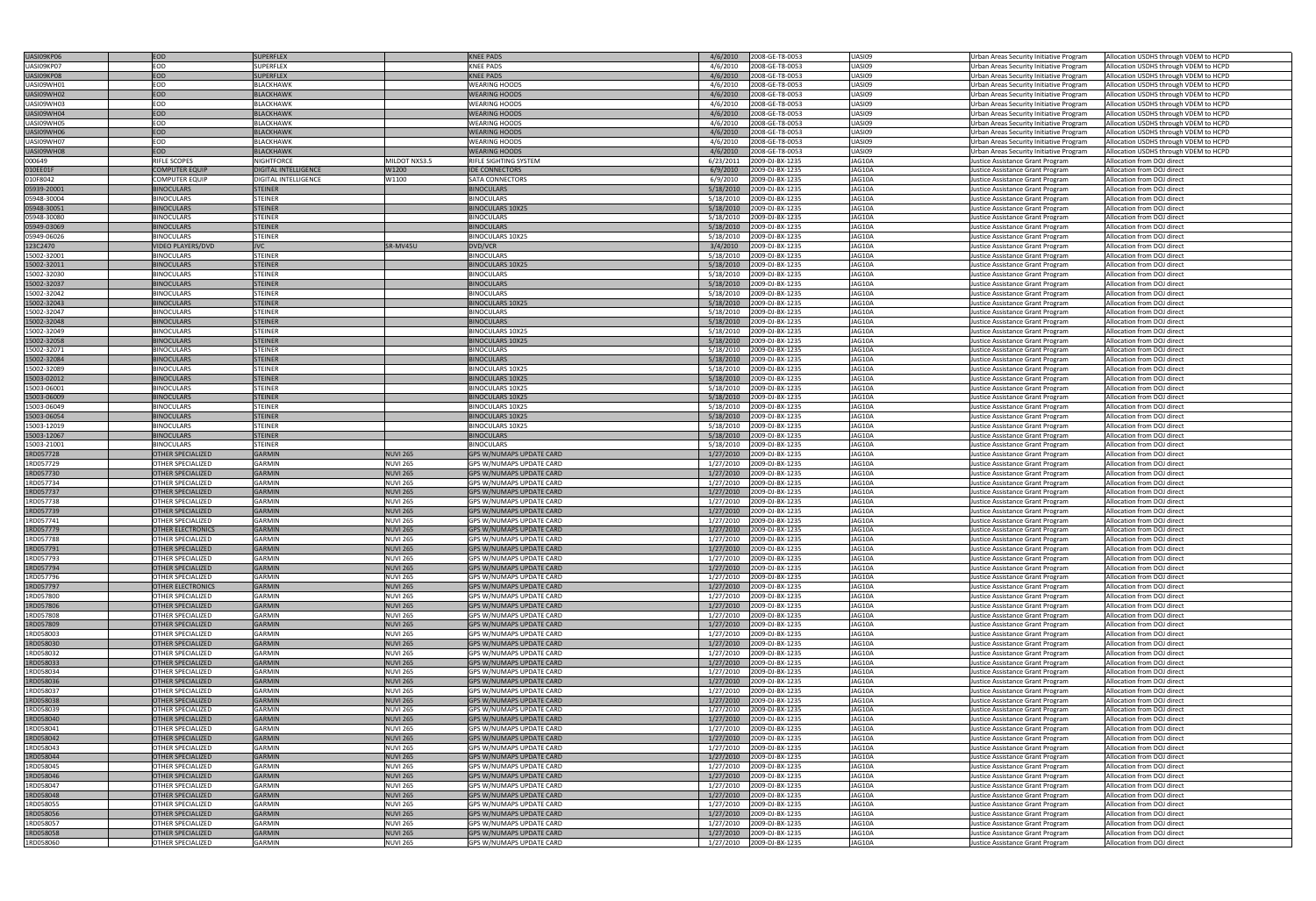| 1RD058061        |        | <b>OTHER SPECIALIZED</b>     | <b>GARMIN</b>                     | <b>NUVI 265</b>          | <b>GPS W/NUMAPS UPDATE CARD</b>         | 2009-DJ-BX-1235<br>1/27/2010 | JAG10A     | Justice Assistance Grant Program  | Allocation from DOJ direct |
|------------------|--------|------------------------------|-----------------------------------|--------------------------|-----------------------------------------|------------------------------|------------|-----------------------------------|----------------------------|
|                  |        |                              | <b>GARMIN</b>                     |                          |                                         |                              | JAG10A     |                                   |                            |
| 1RD058062        |        | OTHER SPECIALIZED            |                                   | NUVI 265                 | <b>GPS W/NUMAPS UPDATE CARD</b>         | 1/27/2010<br>2009-DJ-BX-1235 |            | Justice Assistance Grant Program  | Allocation from DOJ direct |
| 1RD058063        |        | <b>OTHER SPECIALIZED</b>     | <b>GARMIN</b>                     | <b>NUVI 265</b>          | <b>GPS W/NUMAPS UPDATE CARD</b>         | 1/27/2010<br>2009-DJ-BX-1235 | JAG10A     | Justice Assistance Grant Program  | Allocation from DOJ direct |
| 1RD058064        |        | OTHER SPECIALIZED            | <b>GARMIN</b>                     | <b>NUVI 265</b>          | <b>GPS W/NUMAPS UPDATE CARD</b>         | 1/27/2010<br>2009-DJ-BX-1235 | JAG10A     | Justice Assistance Grant Program  | Allocation from DOJ direct |
| 1RD058065        |        | <b>OTHER SPECIALIZED</b>     | <b>GARMIN</b>                     | <b>NUVI 265</b>          | <b>GPS W/NUMAPS UPDATE CARD</b>         | 1/27/2010<br>2009-DJ-BX-1235 | JAG10A     | Justice Assistance Grant Program  | Allocation from DOJ direct |
| 1TRONL1          | 012397 | <b>COMPUTER EQUIP</b>        | <b>DELL</b>                       | AMP01                    | POWER VAULT MD1000                      | 1/29/2010<br>2009-DJ-BX-1235 | JAG10A     | Justice Assistance Grant Program  | Allocation from DOJ direct |
| 24Z002115        |        | OTHER SPECIALIZED            | <b>GARMIN</b>                     | <b>NUVI 2300LM</b>       | <b>GPS W/NUMAPS UPDATE CARD</b>         | 4/28/2011<br>2009-DJ-BX-1235 | JAG10A     | Justice Assistance Grant Program  | Allocation from DOJ direct |
| 450V4M1          |        | <b>COMPUTER EQUIP</b>        | <b>DELL</b>                       | M6500                    | LAPTOP                                  | 3/22/2010<br>2009-DJ-BX-1235 | JAG10A     | Justice Assistance Grant Program  | Allocation from DOJ direct |
| 6410000388S      |        |                              | INNOVATIVE TACTICAL SOLUTIONS-ITS |                          | <b>NIGHT VISION SCOPE</b>               |                              | JAG10A     |                                   |                            |
|                  | 012456 | <b>FIREARM ACCESSORIES</b>   |                                   | L3 EOS M2124, PVS-24     |                                         | 3/21/2011<br>2009-DJ-BX-1235 |            | Justice Assistance Grant Program  | Allocation from DOJ direct |
| 8B943099G1BKA    |        | COMPUTER EQUIP               | APPLE                             |                          | KEYBOARD                                | 1/7/2010<br>2009-DJ-BX-1235  | JAG10A     | Justice Assistance Grant Program  | Allocation from DOJ direct |
| 8B9501D8Z48SA    |        | <b>COMPUTER EQUIP</b>        | APPLE                             |                          | <b>MIGHTY MOUSE</b>                     | 1/7/2010<br>2009-DJ-BX-1235  | JAG10A     | Justice Assistance Grant Program  | Allocation from DOJ direct |
| 94FVNL1          |        | <b>COMPUTER EQUIP</b>        | DELL                              | T3500                    | CPU                                     | 3/17/2010<br>2009-DJ-BX-1235 | JAG10A     | Justice Assistance Grant Program  | Allocation from DOJ direct |
| CN495006J2       |        | <b>COMPUTER EQUIP</b>        | <b>HEWLETT PACKARD</b>            | LP3065                   | <b>30" LCD MONITOR</b>                  | 2009-DJ-BX-1235<br>3/4/2010  | JAG10A     | Justice Assistance Grant Program  | Allocation from DOJ direct |
| F3FYKM1          | 012427 | <b>OTHER SPECIALIZED</b>     | DELL                              | PRECISION T3500          | <b>AFIX TRACKER</b>                     | 7/29/2010<br>2009-DJ-BX-1235 | JAG10A     | Justice Assistance Grant Program  | Allocation from DOJ direct |
| FDC64246         |        | <b>FORENSICS</b>             | <b>LYNN PEAVEY</b>                | 95108                    | <b>FORENSIC DRYING CABINET</b>          | 4/23/2010<br>2009-DJ-BX-1235 | JAG10A     | Justice Assistance Grant Program  | Allocation from DOJ direct |
| FDC64306         |        | <b>FORENSICS</b>             | <b>LYNN PEAVEY</b>                | 95108                    | <b>FORENSIC DRYING CABINET</b>          | 2009-DJ-BX-1235<br>4/23/2010 | JAG10A     | Justice Assistance Grant Program  | Allocation from DOJ direct |
|                  |        |                              | EPSON                             |                          |                                         | 7/26/2010                    | JAG10A     |                                   |                            |
| G2YW056200       |        | <b>COMPUTER EQUIP</b>        |                                   | PERFECTION V700          | PHOTO SCANNER                           | 2009-DJ-BX-1235              |            | Justice Assistance Grant Program  | Allocation from DOJ direct |
| HPD 5499         | 012412 | OTHER SPECIALIZED            | <b>EASY REEL</b>                  | CM34D25NZ16A             | SEA SCAN 200 WINCH                      | 4/27/2010<br>2009-DJ-BX-1235 | JAG10A     | Justice Assistance Grant Program  | Allocation from DOJ direct |
| KX8Y017023       |        | <b>COMPUTER EQUIP</b>        | <b>EPSON</b>                      | <b>WORKFORCE 40</b>      | PRINTER                                 | 7/29/2010<br>2009-DJ-BX-1235 | JAG10A     | Justice Assistance Grant Program  | Allocation from DOJ direct |
| S02488           |        | RIFLE SCOPES                 | NIGHTFORCE                        | MILDOT NXS3.5            | RIFLE SIGHTING SYSTEM                   | 6/23/2010<br>2009-DJ-BX-1235 | JAG10A     | Justice Assistance Grant Program  | Allocation from DOJ direct |
| SSS700000-01     | 012412 | <b>OTHER SPECIALIZED</b>     | <b>MARINE SONIC</b>               |                          | <b>VARIABLE ANGLE BRACKET</b>           | 5/13/2010<br>2009-DJ-BX-1235 | JAG10A     | Justice Assistance Grant Program  | Allocation from DOJ direct |
| SSS7H04603100020 | 012412 | OTHER SPECIALIZED            | <b>MARINE SONIC</b>               | HDS900                   | <b>TOW FISH SONAR</b>                   | 5/13/2010<br>2009-DJ-BX-1235 | JAG10A     | Justice Assistance Grant Program  | Allocation from DOJ direct |
| T11826           |        | <b>RIFLE SCOPES</b>          | NIGHTFORCE                        | MILDOT NXS3.5            | <b>RIFLE SIGHTING SYSTEM</b>            | 6/23/2010<br>2009-DJ-BX-1235 | JAG10A     | Justice Assistance Grant Program  | Allocation from DOJ direct |
| V00375           |        | <b>RIFLE SCOPES</b>          | NIGHTFORCE                        | MILDOT NXS3.5            | RIFLE SIGHTING SYSTEM                   | 6/23/2010<br>2009-DJ-BX-1235 | JAG10A     |                                   | Allocation from DOJ direct |
| V00398           |        | <b>RIFLE SCOPES</b>          | NIGHTFORCE                        | <b>MILDOT NXS3.5</b>     | <b>RIFLE SIGHTING SYSTEM</b>            | 6/23/2010<br>2009-DJ-BX-1235 | JAG10A     | Justice Assistance Grant Program  | Allocation from DOJ direct |
|                  |        |                              |                                   |                          |                                         |                              |            | Justice Assistance Grant Program  |                            |
| V00400           |        | <b>RIFLE SCOPES</b>          | NIGHTFORCE                        | MILDOT NXS3.5            | RIFLE SIGHTING SYSTEM                   | 6/23/2010<br>2009-DJ-BX-1235 | JAG10A     | Justice Assistance Grant Program  | Allocation from DOJ direct |
| W895317E64C      |        | <b>LAPTOPS</b>               | <b>MACINTOSH</b>                  | <b>APPLE MAC PRO</b>     | <b>LAPTOP</b>                           | 1/3/2010<br>2009-DJ-BX-1235  | JAG10A     | Justice Assistance Grant Program  | Allocation from DOJ direct |
| 015534           |        |                              | PELICAN                           | 9460                     | REMOTE AREA LIGHTING                    | 2009-SB-B9-1546<br>3/25/2011 | JAG10-ARRA | American Recovery Restoration Act | Allocation from DOJ direct |
| 078-C-1346-04851 |        | <b>OTHER VEHICULAR EQUIP</b> | <b>GOLIGHT, INC.</b>              | <b>STRYKER</b>           | <b>STRYKER SEARCH LIGHT</b>             | 4/15/2011<br>2009-SB-B9-1546 | JAG10-ARRA | American Recovery Restoration Act | Allocation from DOJ direct |
| 100118-004       |        | OTHER VEHICULAR EQUIP        | <b>REEL CRAFT</b>                 | 8X356                    | CORD AND REEL                           | 2009-SB-B9-1546<br>3/11/2011 | JAG10-ARRA | American Recovery Restoration Act | Allocation from DOJ direct |
| 10037            |        | FIREARM ACCESSORIES          | REMINGTON                         | <b>GEN II ZERO MOA</b>   | <b>ACCESSORY RAIL SYSTEM</b>            | 12/1/2010<br>2009-SB-B9-1546 | JAG10-ARRA | American Recovery Restoration Act | Allocation from DOJ direct |
| 10038            |        | FIREARM ACCESSORIES          | REMINGTON                         | <b>GEN II ZERO MOA</b>   | ACCESSORY RAIL SYSTEM                   | 12/1/2010<br>2009-SB-B9-1546 | JAG10-ARRA |                                   | Allocation from DOJ direct |
|                  |        |                              |                                   |                          |                                         |                              |            | American Recovery Restoration Act |                            |
| 10046            |        | <b>FIREARM ACCESSORIES</b>   | <b>REMINGTON</b>                  | <b>GEN II ZERO MOA</b>   | <b>ACCESSORY RAIL SYSTEM</b>            | 12/1/2010<br>2009-SB-B9-1546 | JAG10-ARRA | American Recovery Restoration Act | Allocation from DOJ direct |
| 1044             |        | FIREARM ACCESSORIES          | REMINGTON                         | <b>GEN II ZERO MOA</b>   | ACCESSORY RAIL SYSTEM                   | 12/1/2010<br>2009-SB-B9-1546 | JAG10-ARRA | American Recovery Restoration Act | Allocation from DOJ direct |
| 107050265        | 012398 | <b>COMPUTER EQUIP</b>        | SIGNAL SCAPE                      | <b>ANALYST</b>           | <b>STARWITNESS SYSTEM</b>               | 3/4/2010<br>2009-SB-B9-1546  | JAG10-ARRA | American Recovery Restoration Act | Allocation from DOJ direct |
| 1102INT48        |        | OTHER ISSUED PERSONAL        | PRO-TECH                          | 2035WL                   | <b>BALLISTIC SHIELD</b>                 | 2009-SB-B9-1546<br>2/15/2011 | JAG10-ARRA | American Recovery Restoration Act | Allocation from DOJ direct |
| 1102INT49        |        | OTHER ISSUED PERSONAL        | PRO-TECH                          | 2035WL                   | <b>BALLISTIC SHIELD</b>                 | 2009-SB-B9-1546<br>2/15/2011 | JAG10-ARRA | American Recovery Restoration Act | Allocation from DOJ direct |
| 1102INT50        |        | OTHER ISSUED PERSONAL        | PRO-TECH                          | 2035WL                   | BALLISTIC SHIELD                        | 2009-SB-B9-1546<br>2/15/2011 | JAG10-ARRA | American Recovery Restoration Act | Allocation from DOJ direct |
|                  |        |                              |                                   |                          | <b>BALLISTIC SHIELD</b>                 |                              | JAG10-ARRA |                                   |                            |
| 1102INT51        |        | OTHER ISSUED PERSONAL        | PRO-TECH                          | 2035WL                   |                                         | 2/15/2011<br>2009-SB-B9-1546 |            | American Recovery Restoration Act | Allocation from DOJ direct |
| 1102INT52        |        | OTHER ISSUED PERSONAL        | PRO-TECH                          | 2035WL                   | <b>BALLISTIC SHIELD</b>                 | 2/15/2011<br>2009-SB-B9-1546 | JAG10-ARRA | American Recovery Restoration Act | Allocation from DOJ direct |
| 1102INT53        |        | OTHER ISSUED PERSONAL        | PRO-TECH                          | 2035WL                   | <b>BALLISTIC SHIELD</b>                 | 2009-SB-B9-1546<br>2/15/2011 | JAG10-ARRA | American Recovery Restoration Act | Allocation from DOJ direct |
| 1102INT54        |        | OTHER ISSUED PERSONAL        | PRO-TECH                          | 2035WL                   | <b>BALLISTIC SHIELD</b>                 | 2/15/2011<br>2009-SB-B9-1546 | JAG10-ARRA | American Recovery Restoration Act | Allocation from DOJ direct |
| 1102INT55        |        | <b>OTHER ISSUED PERSONAL</b> | PRO-TECH                          | 2035WL                   | <b>BALLISTIC SHIELD</b>                 | 2/15/2011<br>2009-SB-B9-1546 | JAG10-ARRA | American Recovery Restoration Act | Allocation from DOJ direct |
| 1102INT56        |        | OTHER ISSUED PERSONAL        | PRO-TECH                          | 2035WL                   | BALLISTIC SHIELD                        | 2009-SB-B9-1546<br>2/15/2011 | JAG10-ARRA | American Recovery Restoration Act | Allocation from DOJ direct |
| 1102INT57        |        | OTHER ISSUED PERSONAL        | PRO-TECH                          | 2035WL                   | <b>BALLISTIC SHIELD</b>                 | 2/15/2011<br>2009-SB-B9-1546 | JAG10-ARRA | American Recovery Restoration Act | Allocation from DOJ direct |
|                  |        |                              |                                   |                          | <b>BALLISTIC SHIELD</b>                 | 2/15/2011                    |            |                                   |                            |
| 1102IN158        |        | OTHER ISSUED PERSONAL        | PRO-TECH                          | 2035WL                   |                                         | 2009-SB-B9-1546              | JAG10-ARRA | American Recovery Restoration Act | Allocation from DOJ direct |
| 1102INT59        |        | OTHER ISSUED PERSONAL        | PRO-TECH                          | 2035WL                   | <b>BALLISTIC SHIELD</b>                 | 2/15/2011<br>2009-SB-B9-1546 | JAG10-ARRA | American Recovery Restoration Act | Allocation from DOJ direct |
| 1102INT60        |        | OTHER ISSUED PERSONAL        | PRO-TECH                          | 2035WL                   | <b>BALLISTIC SHIELD</b>                 | 2/15/2011<br>2009-SB-B9-1546 | JAG10-ARRA | American Recovery Restoration Act | Allocation from DOJ direct |
| 1102INT61        |        | OTHER ISSUED PERSONAL        | PRO-TECH                          | 2035WL                   | <b>BALLISTIC SHIELD</b>                 | 2009-SB-B9-1546<br>2/15/2011 | JAG10-ARRA | American Recovery Restoration Act | Allocation from DOJ direct |
| 1102INT62        |        | OTHER ISSUED PERSONAL        | PRO-TECH                          | 2035WL                   | <b>BALLISTIC SHIELD</b>                 | 2009-SB-B9-1546<br>2/15/2011 | JAG10-ARRA | American Recovery Restoration Act | Allocation from DOJ direct |
| 1102INT63        |        | OTHER ISSUED PERSONAL        | PRO-TECH                          | 2035WL                   | <b>BALLISTIC SHIELD</b>                 | 2/15/2011<br>2009-SB-B9-1546 | JAG10-ARRA | American Recovery Restoration Act | Allocation from DOJ direct |
| 1102INT64        |        | OTHER ISSUED PERSONAL        | PRO-TECH                          | 2035WL                   | <b>BALLISTIC SHIELD</b>                 | 2009-SB-B9-1546<br>2/15/2011 | JAG10-ARRA | American Recovery Restoration Act | Allocation from DOJ direct |
| 1102INT65        |        | OTHER ISSUED PERSONAL        |                                   |                          |                                         |                              |            |                                   |                            |
| 1102INT66        |        | OTHER ISSUED PERSONAL        |                                   |                          |                                         |                              |            |                                   |                            |
|                  |        |                              | PRO-TECH                          | 2035WL                   | <b>BALLISTIC SHIELD</b>                 | 2/15/2011<br>2009-SB-B9-1546 | JAG10-ARRA | American Recovery Restoration Act | Allocation from DOJ direct |
| 1102INT67        |        |                              | PRO-TECH                          | 2035WL                   | <b>BALLISTIC SHIELD</b>                 | 2/15/2011<br>2009-SB-B9-1546 | JAG10-ARRA | American Recovery Restoration Act | Allocation from DOJ direct |
| 1102INT68        |        | <b>OTHER ISSUED PERSONAL</b> | PRO-TECH                          | 2035WL                   | <b>BALLISTIC SHIELD</b>                 | 2009-SB-B9-1546<br>2/15/2011 | JAG10-ARRA | American Recovery Restoration Act | Allocation from DOJ direct |
|                  |        | OTHER ISSUED PERSONAL        | PRO-TECH                          | 2035WL                   | <b>BALLISTIC SHIELD</b>                 | 2/15/2011<br>2009-SB-B9-1546 | JAG10-ARRA | American Recovery Restoration Act | Allocation from DOJ direct |
| 1102INT69        |        | <b>OTHER ISSUED PERSONAL</b> | PRO-TECH                          | 2035WL                   | <b>BALLISTIC SHIELD</b>                 | 2/15/2011<br>2009-SB-B9-1546 | JAG10-ARRA | American Recovery Restoration Act | Allocation from DOJ direct |
| 1102INT70        |        | OTHER ISSUED PERSONAL        | PRO-TECH                          | 2035WL                   | <b>BALLISTIC SHIELD</b>                 | 2/15/2011<br>2009-SB-B9-1546 | JAG10-ARRA | American Recovery Restoration Act | Allocation from DOJ direct |
| 1102INT71        |        | OTHER ISSUED PERSONAL        | PRO-TECH                          | 2035WL                   | <b>BALLISTIC SHIELD</b>                 | 2/15/2011<br>2009-SB-B9-1546 | JAG10-ARRA | American Recovery Restoration Act | Allocation from DOJ direct |
|                  |        |                              |                                   |                          |                                         |                              |            |                                   |                            |
| 1102INT72        |        | OTHER ISSUED PERSONAL        | PRO-TECH                          | 2035WL                   | BALLISTIC SHIELD                        | 2/15/2011<br>2009-SB-B9-1546 | JAG10-ARRA | American Recovery Restoration Act | Allocation from DOJ direct |
| 1102INT73        |        | OTHER ISSUED PERSONAL        | PRO-TECH                          | 2035WL                   | <b>BALLISTIC SHIELD</b>                 | 2/15/2011<br>2009-SB-B9-1546 | JAG10-ARRA | American Recovery Restoration Act | Allocation from DOJ direct |
| 1102INT74        |        | OTHER ISSUED PERSONAL        | PRO-TECH                          | 2035WL                   | <b>BALLISTIC SHIELD</b>                 | 2/15/2011<br>2009-SB-B9-1546 | JAG10-ARRA | American Recovery Restoration Act | Allocation from DOJ direct |
| 1102INT75        |        | OTHER ISSUED PERSONAL        | PRO-TECH                          | 2035WL                   | <b>BALLISTIC SHIELD</b>                 | 2009-SB-B9-1546<br>2/15/2011 | JAG10-ARRA | American Recovery Restoration Act | Allocation from DOJ direct |
| 1102INT76        |        | OTHER ISSUED PERSONAL        | PRO-TECH                          | 2035WL                   | <b>BALLISTIC SHIELD</b>                 | 2009-SB-B9-1546<br>2/15/2011 | JAG10-ARRA | American Recovery Restoration Act | Allocation from DOJ direct |
| 1102INT77        |        | OTHER ISSUED PERSONAL        | PRO-TECH                          | 2035WL                   | <b>BALLISTIC SHIELD</b>                 | 2/15/2011<br>2009-SB-B9-1546 | JAG10-ARRA | American Recovery Restoration Act | Allocation from DOJ direct |
| 1102INT78        |        | OTHER ISSUED PERSONAL        | PRO-TECH                          | 2035WL                   | <b>BALLISTIC SHIELD</b>                 | 2009-SB-B9-1546<br>2/15/2011 | JAG10-ARRA | American Recovery Restoration Act | Allocation from DOJ direct |
| 1102INT79        |        | OTHER ISSUED PERSONAL        | PRO-TECH                          | 2035WL                   | <b>BALLISTIC SHIELD</b>                 | 2/15/2011<br>2009-SB-B9-1546 | JAG10-ARRA | American Recovery Restoration Act | Allocation from DOJ direct |
|                  |        | OTHER ISSUED PERSONAL        |                                   |                          | BALLISTIC SHIELD                        |                              | JAG10-ARRA |                                   |                            |
| 1102INT80        |        |                              | PRO-TECH                          | 2035WL<br><b>VTX-250</b> | <b>SMOKE DETECTOR VIDEO TRANSMITTER</b> | 2009-SB-B9-1546<br>2/15/2011 |            | American Recovery Restoration Act | Allocation from DOJ direct |
| 1132337          |        | OTHER SPECIALIZED            | <b>DTC</b>                        |                          |                                         | 2009-SB-B9-1546<br>8/12/2011 | JAG10-ARRA | American Recovery Restoration Act | Allocation from DOJ direct |
| 13113            |        | NIGHT VISION                 | <b>XENONICS</b>                   | SVT100                   | SUPERVISION MONOCULARS                  | 2009-SB-B9-1546<br>1/21/2010 | JAG10-ARRA | American Recovery Restoration Act | Allocation from DOJ direct |
| 13114            |        | <b>NIGHT VISION</b>          | <b>XENONICS</b>                   | <b>SVT100</b>            | <b>SUPERVISION MONOCULARS</b>           | 1/21/2010<br>2009-SB-B9-1546 | JAG10-ARRA | American Recovery Restoration Act | Allocation from DOJ direct |
| 13116            |        | NIGHT VISION                 | XENONICS                          | SVT100                   | SUPERVISION MONOCULARS                  | 1/21/2010<br>2009-SB-B9-1546 | JAG10-ARRA | American Recovery Restoration Act | Allocation from DOJ direct |
| 13117            |        | <b>NIGHT VISION</b>          | <b>XENONICS</b>                   | <b>SVT100</b>            | <b>SUPERVISION MONOCULARS</b>           | 1/21/2010<br>2009-SB-B9-1546 | JAG10-ARRA | American Recovery Restoration Act | Allocation from DOJ direct |
| 13118            |        | NIGHT VISION                 | <b>XENONICS</b>                   | SVT100                   | SUPERVISION MONOCULARS                  | 1/21/2010<br>2009-SB-B9-1546 | JAG10-ARRA | American Recovery Restoration Act | Allocation from DOJ direct |
| 13119            |        | <b>NIGHT VISION</b>          | <b>XENONICS</b>                   | <b>SVT100</b>            | <b>SUPERVISION MONOCULARS</b>           | 1/21/2010<br>2009-SB-B9-1546 | JAG10-ARRA | American Recovery Restoration Act | Allocation from DOJ direct |
| 13120            |        | <b>NIGHT VISION</b>          | <b>XENONICS</b>                   | SVT100                   | SUPERVISION MONOCULARS                  | 1/21/2010<br>2009-SB-B9-1546 | JAG10-ARRA | American Recovery Restoration Act | Allocation from DOJ direct |
|                  |        | <b>NIGHT VISION</b>          | <b>XENONICS</b>                   | <b>SVT100</b>            | <b>SUPERVISION MONOCULARS</b>           | 2009-SB-B9-1546<br>1/21/2010 | JAG10-ARRA |                                   | Allocation from DOJ direct |
| 13217            |        |                              |                                   |                          |                                         |                              |            | American Recovery Restoration Act |                            |
| 13219            |        | NIGHT VISION                 | <b>XENONICS</b>                   | SVT100                   | SUPERVISION MONOCULARS                  | 2009-SB-B9-1546<br>1/21/2010 | JAG10-ARRA | American Recovery Restoration Act | Allocation from DOJ direct |
| 13220            |        | <b>NIGHT VISION</b>          | <b>XENONICS</b>                   | <b>SVT100</b>            | <b>SUPERVISION MONOCULARS</b>           | 1/21/2010<br>2009-SB-B9-1546 | JAG10-ARRA | American Recovery Restoration Act | Allocation from DOJ direct |
| 13221            |        | NIGHT VISION                 | <b>XENONICS</b>                   | SVT100                   | SUPERVISION MONOCULARS                  | 2009-SB-B9-1546<br>1/21/2010 | JAG10-ARRA | American Recovery Restoration Act | Allocation from DOJ direct |
| 13222            |        | <b>NIGHT VISION</b>          | <b>XENONICS</b>                   | <b>SVT100</b>            | <b>SUPERVISION MONOCULARS</b>           | 1/21/2010<br>2009-SB-B9-1546 | JAG10-ARRA | American Recovery Restoration Act | Allocation from DOJ direct |
| 13223            |        | <b>NIGHT VISION</b>          | <b>XENONICS</b>                   | SVT100                   | SUPERVISION MONOCULARS                  | 2009-SB-B9-1546<br>1/21/2010 | JAG10-ARRA | American Recovery Restoration Act | Allocation from DOJ direct |
| 13224<br>13225   |        | <b>NIGHT VISION</b>          | <b>XENONICS</b>                   | <b>SVT100</b>            | <b>SUPERVISION MONOCULARS</b>           | 2009-SB-B9-1546<br>1/21/2010 | JAG10-ARRA | American Recovery Restoration Act | Allocation from DOJ direct |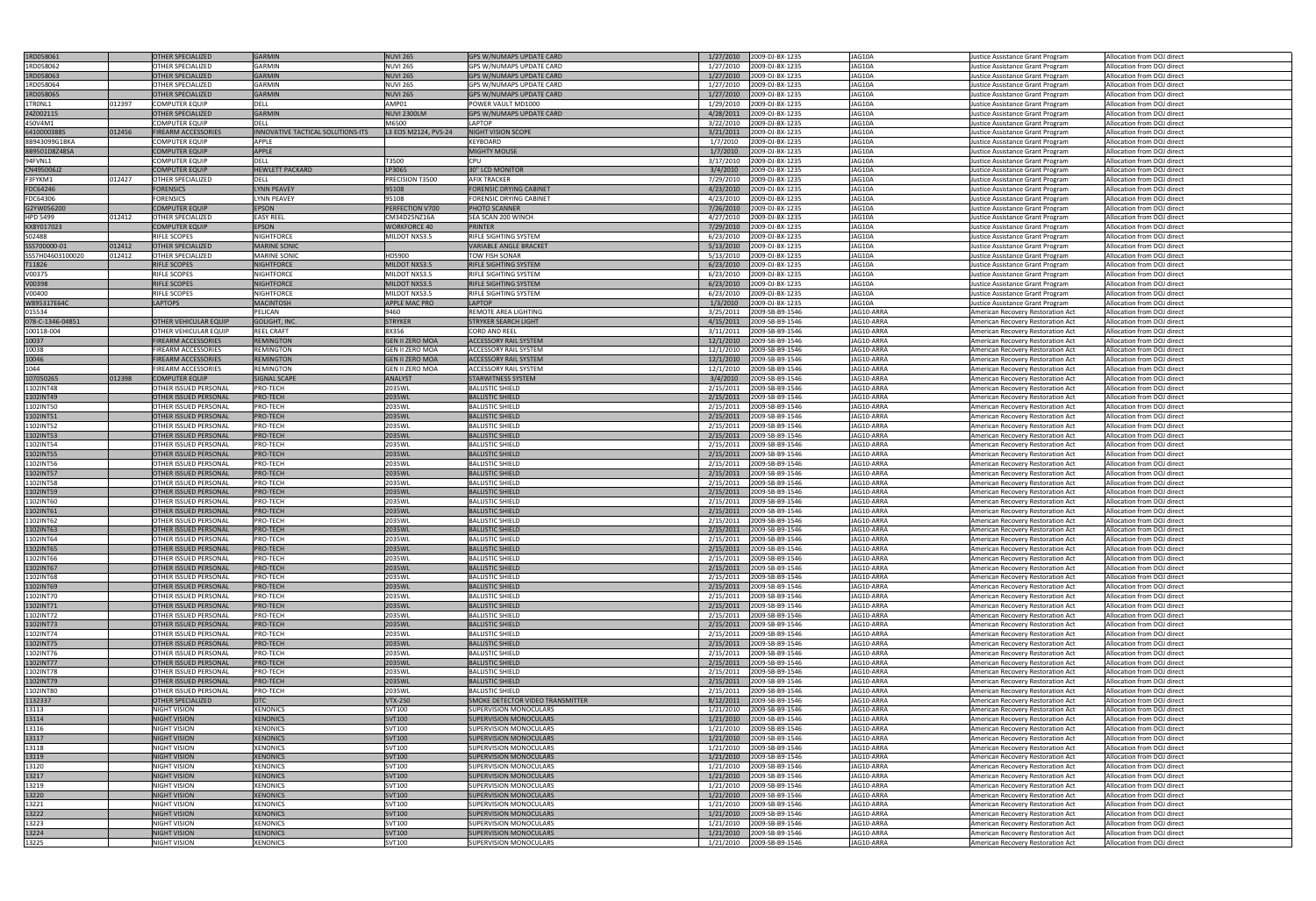| 13226      | <b>NIGHT VISION</b>        | <b>XENONICS</b>    | <b>SVT100</b>          | <b>SUPERVISION MONOCULARS</b>     | 2009-SB-B9-1546<br>1/21/2010  | JAG10-ARRA |                                   | Allocation from DOJ direct |
|------------|----------------------------|--------------------|------------------------|-----------------------------------|-------------------------------|------------|-----------------------------------|----------------------------|
|            |                            |                    |                        |                                   |                               |            | American Recovery Restoration Act |                            |
| 13227      | <b>NIGHT VISION</b>        | XENONICS           | SVT100                 | SUPERVISION MONOCULARS            | 2009-SB-B9-1546<br>1/21/2010  | JAG10-ARRA | American Recovery Restoration Act | Allocation from DOJ direct |
| 13228      | <b>NIGHT VISION</b>        | <b>XENONICS</b>    | <b>SVT100</b>          | <b>SUPERVISION MONOCULARS</b>     | 1/21/2010<br>2009-SB-B9-1546  | JAG10-ARRA | American Recovery Restoration Act | Allocation from DOJ direct |
| 13229      | <b>NIGHT VISION</b>        | XENONICS           | SVT100                 | SUPERVISION MONOCULARS            | 1/21/2010<br>2009-SB-B9-1546  | JAG10-ARRA | American Recovery Restoration Act | Allocation from DOJ direct |
| 13230      | <b>NIGHT VISION</b>        | <b>XENONICS</b>    | <b>SVT100</b>          | <b>SUPERVISION MONOCULARS</b>     | 2009-SB-B9-1546<br>1/21/2010  | JAG10-ARRA | American Recovery Restoration Act | Allocation from DOJ direct |
|            |                            |                    |                        |                                   |                               |            |                                   |                            |
| 13231      | <b>NIGHT VISION</b>        | XENONICS           | SVT100                 | SUPERVISION MONOCULARS            | 1/21/2010<br>2009-SB-B9-1546  | JAG10-ARRA | American Recovery Restoration Act | Allocation from DOJ direct |
| 13232      | <b>NIGHT VISION</b>        | <b>XENONICS</b>    | <b>SVT100</b>          | <b>SUPERVISION MONOCULARS</b>     | 1/21/2010<br>2009-SB-B9-1546  | JAG10-ARRA | American Recovery Restoration Act | Allocation from DOJ direct |
| 13233      | <b>NIGHT VISION</b>        | XENONICS           | SVT100                 | <b>SUPERVISION MONOCULARS</b>     | 1/21/2010<br>2009-SB-B9-1546  | JAG10-ARRA | American Recovery Restoration Act | Allocation from DOJ direct |
| 13234      | <b>NIGHT VISION</b>        | <b>XENONICS</b>    | <b>SVT100</b>          | <b>SUPERVISION MONOCULARS</b>     | 1/21/2010<br>2009-SB-B9-1546  | JAG10-ARRA | American Recovery Restoration Act | Allocation from DOJ direct |
| 13235      | <b>NIGHT VISION</b>        | XENONICS           | SVT100                 | SUPERVISION MONOCULARS            | 1/21/2010<br>2009-SB-B9-1546  | JAG10-ARRA | American Recovery Restoration Act | Allocation from DOJ direct |
|            |                            |                    |                        |                                   |                               |            |                                   |                            |
| 13236      | <b>NIGHT VISION</b>        | <b>XENONICS</b>    | <b>SVT100</b>          | <b>SUPERVISION MONOCULARS</b>     | 1/21/2010<br>2009-SB-B9-1546  | JAG10-ARRA | American Recovery Restoration Act | Allocation from DOJ direct |
| 13237      | <b>NIGHT VISION</b>        | XENONICS           | SVT100                 | <b>SUPERVISION MONOCULARS</b>     | 1/21/2010<br>2009-SB-B9-1546  | JAG10-ARRA | American Recovery Restoration Act | Allocation from DOJ direct |
| 13238      | <b>NIGHT VISION</b>        | XENONICS           | <b>SVT100</b>          | <b>SUPERVISION MONOCULARS</b>     | 1/21/2010<br>2009-SB-B9-1546  | JAG10-ARRA | American Recovery Restoration Act | Allocation from DOJ direct |
| 13239      | <b>NIGHT VISION</b>        | XENONICS           | SVT100                 | SUPERVISION MONOCULARS            | 1/21/2010<br>2009-SB-B9-1546  | JAG10-ARRA | American Recovery Restoration Act | Allocation from DOJ direct |
| 13240      | <b>NIGHT VISION</b>        | <b>XENONICS</b>    | <b>SVT100</b>          | <b>SUPERVISION MONOCULARS</b>     | 1/21/2010<br>2009-SB-B9-1546  | JAG10-ARRA | American Recovery Restoration Act | Allocation from DOJ direct |
| 13241      | <b>NIGHT VISION</b>        | <b>XENONICS</b>    | SVT100                 | <b>SUPERVISION MONOCULARS</b>     | 2009-SB-B9-1546<br>1/21/2010  | JAG10-ARRA |                                   | Allocation from DOJ direct |
|            |                            |                    |                        |                                   |                               |            | American Recovery Restoration Act |                            |
| 13242      | <b>NIGHT VISION</b>        | <b>XENONICS</b>    | <b>SVT100</b>          | <b>SUPERVISION MONOCULARS</b>     | 1/21/2010<br>2009-SB-B9-1546  | JAG10-ARRA | American Recovery Restoration Act | Allocation from DOJ direct |
| 13243      | <b>NIGHT VISION</b>        | XENONICS           | SVT100                 | SUPERVISION MONOCULARS            | 1/21/2010<br>2009-SB-B9-1546  | JAG10-ARRA | American Recovery Restoration Act | Allocation from DOJ direct |
| 13244      | <b>NIGHT VISION</b>        | <b>XENONICS</b>    | <b>SVT100</b>          | <b>SUPERVISION MONOCULARS</b>     | 1/21/2010<br>2009-SB-B9-1546  | JAG10-ARRA | American Recovery Restoration Act | Allocation from DOJ direct |
| 13245      | <b>NIGHT VISION</b>        | <b>XENONICS</b>    | SVT100                 | SUPERVISION MONOCULARS            | 1/21/2010<br>2009-SB-B9-1546  | JAG10-ARRA | American Recovery Restoration Act | Allocation from DOJ direct |
| 13246      | <b>NIGHT VISION</b>        | <b>XENONICS</b>    | <b>SVT100</b>          | <b>SUPERVISION MONOCULARS</b>     | 1/21/2010<br>2009-SB-B9-1546  | JAG10-ARRA | American Recovery Restoration Act | Allocation from DOJ direct |
|            |                            |                    |                        |                                   |                               |            |                                   |                            |
| 13247      | <b>NIGHT VISION</b>        | <b>XENONICS</b>    | SVT100                 | SUPERVISION MONOCULARS            | 2009-SB-B9-1546<br>1/21/2010  | JAG10-ARRA | American Recovery Restoration Act | Allocation from DOJ direct |
| 13248      | <b>NIGHT VISION</b>        | <b>XENONICS</b>    | <b>SVT100</b>          | <b>SUPERVISION MONOCULARS</b>     | 1/21/2010<br>2009-SB-B9-1546  | JAG10-ARRA | American Recovery Restoration Act | Allocation from DOJ direct |
| 1512612019 | <b>BINOCULARS</b>          | STEINER            | POLICE10X50            | BINOCULARS 10X50                  | 12/28/2012<br>2009-SB-B9-1546 | JAG10-ARRA | American Recovery Restoration Act | Allocation from DOJ direct |
| 1512635018 | <b>BINOCULARS</b>          | <b>STEINER</b>     | POLICE10X50            | <b>BINOCULARS 10X50</b>           | 12/28/2012<br>2009-SB-B9-1546 | JAG10-ARRA | American Recovery Restoration Act | Allocation from DOJ direct |
| 1512635064 | <b>BINOCULARS</b>          | STEINER            | POLICE10X50            | BINOCULARS 10X50                  | 12/28/2012<br>2009-SB-B9-1546 | JAG10-ARRA | American Recovery Restoration Act | Allocation from DOJ direct |
|            |                            | <b>STEINER</b>     |                        |                                   |                               |            |                                   |                            |
| 1512635110 | <b>BINOCULARS</b>          |                    | POLICE10X50            | <b>BINOCULARS 10X50</b>           | 12/28/2012<br>2009-SB-B9-1546 | JAG10-ARRA | American Recovery Restoration Act | Allocation from DOJ direct |
| 1512709010 | <b>BINOCULARS</b>          | STEINER            | POLICE10X50            | <b>BINOCULARS 10X50</b>           | 12/28/2012<br>2009-SB-B9-1546 | JAG10-ARRA | American Recovery Restoration Act | Allocation from DOJ direct |
| 1512709033 | <b>BINOCULARS</b>          | <b>STEINER</b>     | POLICE10X50            | <b>BINOCULARS 10X50</b>           | 12/28/2012<br>2009-SB-B9-1546 | JAG10-ARRA | American Recovery Restoration Act | Allocation from DOJ direct |
| 1512709065 | <b>BINOCULARS</b>          | STEINER            | POLICE10X50            | <b>BINOCULARS 10X50</b>           | 12/28/2012<br>2009-SB-B9-1546 | JAG10-ARRA | American Recovery Restoration Act | Allocation from DOJ direct |
| 1512709084 | <b>BINOCULARS</b>          | <b>STEINER</b>     | POLICE10X50            | <b>BINOCULARS 10X50</b>           | 12/28/2012<br>2009-SB-B9-1546 | JAG10-ARRA | American Recovery Restoration Act | Allocation from DOJ direct |
|            |                            |                    |                        |                                   |                               |            |                                   |                            |
| 1512716070 | <b>BINOCULARS</b>          | STEINER            | POLICE10X50            | <b>BINOCULARS 10X50</b>           | 12/28/2012<br>2009-SB-B9-1546 | JAG10-ARRA | American Recovery Restoration Act | Allocation from DOJ direct |
| 1512716103 | <b>BINOCULARS</b>          | <b>STEINER</b>     | POLICE10X50            | <b>BINOCULARS 10X50</b>           | 12/28/2012<br>2009-SB-B9-1546 | JAG10-ARRA | American Recovery Restoration Act | Allocation from DOJ direct |
| 1512722017 | <b>BINOCULARS</b>          | STEINER            | POLICE10X50            | BINOCULARS 10X50                  | 12/28/2012<br>2009-SB-B9-1546 | JAG10-ARRA | American Recovery Restoration Act | Allocation from DOJ direct |
| 1513705029 | <b>BINOCULARS</b>          | <b>STEINER</b>     | POLICE10X50            | <b>BINOCULARS 10X50</b>           | 12/28/2012<br>2009-SB-B9-1546 | JAG10-ARRA | American Recovery Restoration Act | Allocation from DOJ direct |
| 1513705056 | <b>BINOCULARS</b>          | STEINER            | POLICE10X50            | BINOCULARS 10X50                  | 2009-SB-B9-1546<br>12/28/2012 | JAG10-ARRA | American Recovery Restoration Act | Allocation from DOJ direct |
|            | <b>BINOCULARS</b>          | <b>STEINER</b>     |                        |                                   | 12/28/2012<br>2009-SB-B9-1546 | JAG10-ARRA |                                   |                            |
| 1513705076 |                            |                    | POLICE10X50            | <b>BINOCULARS 10X50</b>           |                               |            | American Recovery Restoration Act | Allocation from DOJ direct |
| 1513705093 | <b>BINOCULARS</b>          | STEINER            | POLICE10X50            | BINOCULARS 10X50                  | 12/28/2012<br>2009-SB-B9-1546 | JAG10-ARRA | American Recovery Restoration Act | Allocation from DOJ direct |
| 1513705105 | <b>BINOCULARS</b>          | <b>STEINER</b>     | POLICE10X50            | <b>BINOCULARS 10X50</b>           | 12/28/2012 2009-SB-B9-1546    | JAG10-ARRA | American Recovery Restoration Act | Allocation from DOJ direct |
| 1521920015 | <b>BINOCULARS</b>          | STEINER            | POLICE10X50            | BINOCULARS 10X50                  | 12/28/2012<br>2009-SB-B9-1546 | JAG10-ARRA | American Recovery Restoration Act | Allocation from DOJ direct |
| 1521920019 | <b>BINOCULARS</b>          | <b>STEINER</b>     | POLICE10X50            | <b>BINOCULARS 10X50</b>           | 12/28/2012<br>2009-SB-B9-1546 | JAG10-ARRA | American Recovery Restoration Act | Allocation from DOJ direct |
| 1521920025 | <b>BINOCULARS</b>          | STEINER            | POLICE10X50            | <b>BINOCULARS 10X50</b>           | 12/28/2012<br>2009-SB-B9-1546 | JAG10-ARRA |                                   | Allocation from DOJ direct |
|            |                            |                    |                        |                                   |                               |            | American Recovery Restoration Act |                            |
| 1521920038 | BINOCULARS                 | <b>STEINER</b>     | POLICE10X50            | <b>BINOCULARS 10X50</b>           | 12/28/2012<br>2009-SB-B9-1546 | JAG10-ARRA | American Recovery Restoration Act | Allocation from DOJ direct |
| 1521920041 | <b>BINOCULARS</b>          | STEINER            | POLICE10X50            | BINOCULARS 10X50                  | 2009-SB-B9-1546<br>12/28/2012 | JAG10-ARRA | American Recovery Restoration Act | Allocation from DOJ direct |
|            |                            |                    | POLICE10X50            | <b>BINOCULARS 10X50</b>           | 12/28/2012 2009-SB-B9-1546    | JAG10-ARRA | American Recovery Restoration Act | Allocation from DOJ direct |
|            | <b>BINOCULARS</b>          | <b>STEINER</b>     |                        |                                   |                               |            |                                   |                            |
| 1521920045 |                            |                    |                        |                                   |                               |            |                                   |                            |
| 1521921006 | <b>BINOCULARS</b>          | SILINER            | POLICE10X50            | <b>BINOCULARS 10X50</b>           | 12/28/2012 2009-SB-B9-1546    | JAG10-ARRA | American Recovery Restoration Act | Allocation from DOJ direct |
| 1521921007 | <b>BINOCULARS</b>          | <b>STEINER</b>     | POLICE10X50            | <b>BINOCULARS 10X50</b>           | 12/28/2012 2009-SB-B9-1546    | JAG10-ARRA | American Recovery Restoration Act | Allocation from DOJ direct |
| 1521921025 | <b>BINOCULARS</b>          | STEINER            | POLICE10X50            | BINOCULARS 10X50                  | 12/28/2012 2009-SB-B9-1546    | JAG10-ARRA | American Recovery Restoration Act | Allocation from DOJ direct |
| 1521921034 | <b>BINOCULARS</b>          | <b>STEINER</b>     | POLICE10X50            | <b>BINOCULARS 10X50</b>           | 12/28/2012 2009-SB-B9-1546    | JAG10-ARRA | American Recovery Restoration Act | Allocation from DOJ direct |
| 1521921036 | <b>BINOCULARS</b>          | <b>STEINER</b>     | POLICE10X50            | <b>BINOCULARS 10X50</b>           | 12/28/2012 2009-SB-B9-1546    | JAG10-ARRA | American Recovery Restoration Act | Allocation from DOJ direct |
|            |                            |                    |                        |                                   |                               |            |                                   |                            |
| 1521921037 | <b>BINOCULARS</b>          | <b>STEINER</b>     | POLICE10X50            | <b>BINOCULARS 10X50</b>           | 2009-SB-B9-1546<br>12/28/2012 | JAG10-ARRA | American Recovery Restoration Act | Allocation from DOJ direct |
| 1521921046 | <b>BINOCULARS</b>          | STEINER            | POLICE10X50            | BINOCULARS 10X50                  | 2009-SB-B9-1546<br>12/28/2012 | JAG10-ARRA | American Recovery Restoration Act | Allocation from DOJ direct |
| 1521921054 | <b>BINOCULARS</b>          | <b>STEINER</b>     | POLICE10X50            | <b>BINOCULARS 10X50</b>           | 12/28/2012 2009-SB-B9-1546    | JAG10-ARRA | American Recovery Restoration Act | Allocation from DOJ direct |
| 1521921061 | <b>BINOCULARS</b>          | STEINER            | POLICE10X50            | BINOCULARS 10X50                  | 12/28/2012<br>2009-SB-B9-1546 | JAG10-ARRA | American Recovery Restoration Act | Allocation from DOJ direct |
| 1521921069 | <b>BINOCULARS</b>          | <b>STEINER</b>     | POLICE10X50            | <b>BINOCULARS 10X50</b>           | 2009-SB-B9-1546<br>12/28/2012 | JAG10-ARRA | American Recovery Restoration Act | Allocation from DOJ direct |
| 1522005013 | <b>BINOCULARS</b>          | STEINER            | POLICE10X50            | BINOCULARS 10X50                  | 12/28/2012<br>2009-SB-B9-1546 | JAG10-ARRA | American Recovery Restoration Act | Allocation from DOJ direct |
|            |                            |                    |                        |                                   |                               |            |                                   |                            |
| 1522005023 | <b>BINOCULARS</b>          | <b>STEINER</b>     | POLICE10X50            | <b>BINOCULARS 10X50</b>           | 12/28/2012<br>2009-SB-B9-1546 | JAG10-ARRA | American Recovery Restoration Act | Allocation from DOJ direct |
| 1522005028 | <b>BINOCULARS</b>          | <b>STEINER</b>     | POLICE10X50            | BINOCULARS 10X50                  | 2009-SB-B9-1546<br>12/28/2012 | JAG10-ARRA | American Recovery Restoration Act | Allocation from DOJ direct |
| 1522005041 | <b>BINOCULARS</b>          | <b>STEINER</b>     | POLICE10X50            | <b>BINOCULARS 10X50</b>           | 12/28/2012 2009-SB-B9-1546    | JAG10-ARRA | American Recovery Restoration Act | Allocation from DOJ direct |
| 1522005055 | <b>BINOCULARS</b>          | STEINER            | POLICE10X50            | BINOCULARS 10X50                  | 12/28/2012<br>2009-SB-B9-1546 | JAG10-ARRA | American Recovery Restoration Act | Allocation from DOJ direct |
| 1522005067 | <b>BINOCULARS</b>          | <b>STEINER</b>     | POLICE10X50            | <b>BINOCULARS 10X50</b>           | 12/28/2012 2009-SB-B9-1546    | JAG10-ARRA | American Recovery Restoration Act | Allocation from DOJ direct |
| 1522005081 | <b>BINOCULARS</b>          | <b>STEINER</b>     | POLICE10X50            | BINOCULARS 10X50                  | 12/28/2012 2009-SB-B9-1546    | JAG10-ARRA | American Recovery Restoration Act | Allocation from DOJ direct |
|            |                            |                    |                        |                                   |                               |            |                                   |                            |
| 1522005086 | <b>BINOCULARS</b>          | <b>STEINER</b>     | POLICE10X50            | BINOCULARS 10X50                  | 12/28/2012 2009-SB-B9-1546    | JAG10-ARRA | American Recovery Restoration Act | Allocation from DOJ direct |
| 1522005092 | <b>BINOCULARS</b>          | STEINER            | POLICE10X50            | BINOCULARS 10X50                  | 12/28/2012 2009-SB-B9-1546    | JAG10-ARRA | American Recovery Restoration Act | Allocation from DOJ direct |
| 1522005104 | <b>BINOCULARS</b>          | <b>STEINER</b>     | POLICE10X50            | <b>BINOCULARS 10X50</b>           | 12/28/2012 2009-SB-B9-1546    | JAG10-ARRA | American Recovery Restoration Act | Allocation from DOJ direct |
| 522005113  | <b>BINOCULARS</b>          | STEINER            | POLICE10X50            | BINOCULARS 10X50                  | 2009-SB-B9-1546<br>12/28/2012 | JAG10-ARRA | American Recovery Restoration Act | Allocation from DOJ direct |
| 1522005120 | <b>BINOCULARS</b>          | <b>STEINER</b>     | POLICE10X50            | <b>BINOCULARS 10X50</b>           | 12/28/2012<br>2009-SB-B9-1546 | JAG10-ARRA | American Recovery Restoration Act | Allocation from DOJ direct |
|            |                            |                    |                        |                                   |                               |            |                                   |                            |
| 19428      | <b>FIREARM ACCESSORIES</b> | REMINGTON          | <b>GEN II ZERO MOA</b> | ACCESSORY RAIL SYSTEM             | 12/1/2010<br>2009-SB-B9-1546  | JAG10-ARRA | American Recovery Restoration Act | Allocation from DOJ direct |
| 1RD057784  | <b>OTHER SPECIALIZED</b>   | <b>GARMIN</b>      | <b>NUVI 265</b>        | <b>GPS W/NUMAPS UPDATE CARD</b>   | 2009-SB-B9-1546<br>1/27/2010  | JAG10-ARRA | American Recovery Restoration Act | Allocation from DOJ direct |
| 1RD057789  | <b>OTHER SPECIALIZED</b>   | <b>GARMIN</b>      | <b>NUVI 265</b>        | GPS W/NUMAPS UPDATE CARD          | 1/27/2010<br>2009-SB-B9-1546  | JAG10-ARRA | American Recovery Restoration Act | Allocation from DOJ direct |
| 1RD057790  | <b>OTHER SPECIALIZED</b>   | <b>GARMIN</b>      | <b>NUVI 265</b>        | <b>GPS W/NUMAPS UPDATE CARD</b>   | 1/27/2010<br>2009-SB-B9-1546  | JAG10-ARRA | American Recovery Restoration Act | Allocation from DOJ direct |
| 1RD057795  | <b>OTHER SPECIALIZED</b>   | <b>GARMIN</b>      | <b>NUVI 265</b>        | GPS W/NUMAPS UPDATE CARD          | 2009-SB-B9-1546<br>1/27/2010  | JAG10-ARRA | American Recovery Restoration Act | Allocation from DOJ direct |
|            |                            |                    |                        |                                   |                               |            |                                   |                            |
| 1RD057802  | <b>OTHER SPECIALIZED</b>   | <b>GARMIN</b>      | <b>NUVI 265</b>        | <b>GPS W/NUMAPS UPDATE CARD</b>   | 2009-SB-B9-1546<br>1/27/2010  | JAG10-ARRA | American Recovery Restoration Act | Allocation from DOJ direct |
| RD057810   | <b>OTHER SPECIALIZED</b>   | <b>GARMIN</b>      | <b>NUVI 265</b>        | GPS W/NUMAPS UPDATE CARD          | 1/27/2010<br>2009-SB-B9-1546  | JAG10-ARRA | American Recovery Restoration Act | Allocation from DOJ direct |
| 1RD058049  | <b>OTHER SPECIALIZED</b>   | <b>GARMIN</b>      | <b>NUVI 265</b>        | <b>GPS W/NUMAPS UPDATE CARD</b>   | 1/27/2010<br>2009-SB-B9-1546  | JAG10-ARRA | American Recovery Restoration Act | Allocation from DOJ direct |
| 1RD058050  | <b>OTHER SPECIALIZED</b>   | <b>GARMIN</b>      | <b>NUVI 265</b>        | GPS W/NUMAPS UPDATE CARD          | 1/27/2010<br>2009-SB-B9-1546  | JAG10-ARRA | American Recovery Restoration Act | Allocation from DOJ direct |
| 1RD058051  | <b>OTHER SPECIALIZED</b>   | <b>GARMIN</b>      | <b>NUVI 265</b>        | <b>GPS W/NUMAPS UPDATE CARD</b>   | 1/27/2010<br>2009-SB-B9-1546  | JAG10-ARRA | American Recovery Restoration Act | Allocation from DOJ direct |
|            | <b>OTHER SPECIALIZED</b>   | <b>GARMIN</b>      |                        | <b>GPS W/NUMAPS UPDATE CARD</b>   | 1/27/2010<br>2009-SB-B9-1546  | JAG10-ARRA |                                   |                            |
| 1RD058053  |                            |                    | <b>NUVI 265</b>        |                                   |                               |            | American Recovery Restoration Act | Allocation from DOJ direct |
| 1RD058054  | <b>OTHER SPECIALIZED</b>   | <b>GARMIN</b>      | <b>NUVI 265</b>        | <b>GPS W/NUMAPS UPDATE CARD</b>   | 1/27/2010<br>2009-SB-B9-1546  | JAG10-ARRA | American Recovery Restoration Act | Allocation from DOJ direct |
| 21923      | <b>COMMUNICATIONS</b>      | SILYNX COMM        | C40PS-03-018           | <b>TACTICAL HEADSET W/ADAPTER</b> | 2009-SB-B9-1546<br>2/18/2013  | JAG10-ARRA | American Recovery Restoration Act | Allocation from DOJ direct |
| 21924      | <b>COMMUNICATIONS</b>      | <b>SILYNX COMM</b> | C40PS-03-018           | <b>TACTICAL HEADSET W/ADAPTER</b> | 2/18/2013<br>2009-SB-B9-1546  | JAG10-ARRA | American Recovery Restoration Act | Allocation from DOJ direct |
| 21925      | <b>COMMUNICATIONS</b>      | <b>SILYNX COMM</b> | C40PS-03-018           | TACTICAL HEADSET W/ADAPTER        | 2009-SB-B9-1546<br>2/18/2013  | JAG10-ARRA | American Recovery Restoration Act | Allocation from DOJ direct |
| 21926      | <b>COMMUNICATIONS</b>      | <b>SILYNX COMM</b> | C40PS-03-018           | <b>TACTICAL HEADSET W/ADAPTER</b> | 2009-SB-B9-1546<br>2/18/2013  | JAG10-ARRA | American Recovery Restoration Act | Allocation from DOJ direct |
| 21927      | <b>COMMUNICATIONS</b>      | <b>SILYNX COMM</b> | C40PS-03-018           | TACTICAL HEADSET W/ADAPTER        | 2/18/2013 2009-SB-B9-1546     | JAG10-ARRA | American Recovery Restoration Act | Allocation from DOJ direct |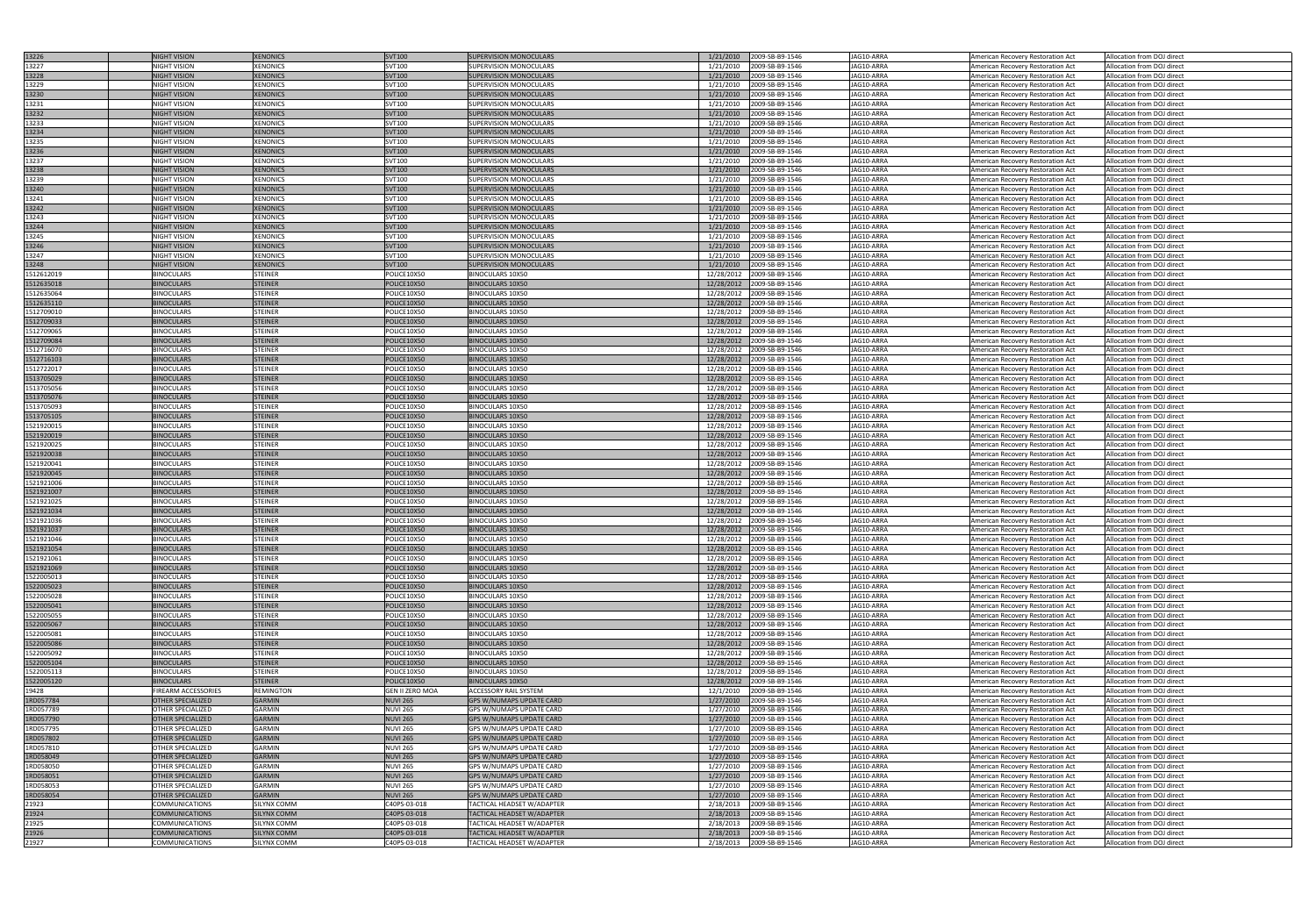|                    |        |                              | <b>SILYNX COMM</b>                       |                      |                                        |            |                                                          |                          |                                                                        |                                                          |
|--------------------|--------|------------------------------|------------------------------------------|----------------------|----------------------------------------|------------|----------------------------------------------------------|--------------------------|------------------------------------------------------------------------|----------------------------------------------------------|
| 21928              |        | <b>COMMUNICATIONS</b>        |                                          | C40PS-03-018         | TACTICAL HEADSET W/ADAPTER             | 2/18/2013  | 2009-SB-B9-1546                                          | JAG10-ARRA               | American Recovery Restoration Act                                      | Allocation from DOJ direct                               |
| 21929              |        | COMMUNICATIONS               | SILYNX COMM                              | C40PS-03-018         | TACTICAL HEADSET W/ADAPTER             | 2/18/2013  | 2009-SB-B9-1546                                          | JAG10-ARRA               | American Recovery Restoration Act                                      | Allocation from DOJ direct                               |
| 21930              |        | <b>COMMUNICATIONS</b>        | <b>SILYNX COMM</b>                       | C40PS-03-018         | TACTICAL HEADSET W/ADAPTER             | 2/18/2013  | 2009-SB-B9-1546                                          | JAG10-ARRA               | American Recovery Restoration Act                                      | Allocation from DOJ direct                               |
| 21931              |        | COMMUNICATIONS               | SILYNX COMM                              | C40PS-03-018         | TACTICAL HEADSET W/ADAPTER             | 2/18/2013  | 2009-SB-B9-1546                                          | JAG10-ARRA               | American Recovery Restoration Act                                      | Allocation from DOJ direct                               |
|                    |        |                              |                                          |                      |                                        |            |                                                          |                          |                                                                        |                                                          |
| 21932              |        | <b>COMMUNICATIONS</b>        | <b>SILYNX COMM</b>                       | C40PS-03-018         | TACTICAL HEADSET W/ADAPTER             | 2/18/2013  | 2009-SB-B9-1546                                          | JAG10-ARRA               | American Recovery Restoration Act                                      | Allocation from DOJ direct                               |
| 21933              |        | COMMUNICATIONS               | <b>SILYNX COMM</b>                       | C40PS-03-018         | TACTICAL HEADSET W/ADAPTER             | 2/18/2013  | 2009-SB-B9-1546                                          | JAG10-ARRA               | American Recovery Restoration Act                                      | Allocation from DOJ direct                               |
| 21934              |        | <b>COMMUNICATIONS</b>        | <b>SILYNX COMM</b>                       | C40PS-03-018         | TACTICAL HEADSET W/ADAPTER             | 2/18/2013  | 2009-SB-B9-1546                                          | JAG10-ARRA               | American Recovery Restoration Act                                      | Allocation from DOJ direct                               |
|                    |        |                              |                                          |                      |                                        |            |                                                          |                          |                                                                        |                                                          |
| 21935              |        | COMMUNICATIONS               | SILYNX COMM                              | C40PS-03-018         | TACTICAL HEADSET W/ADAPTER             | 2/18/2013  | 2009-SB-B9-1546                                          | JAG10-ARRA               | American Recovery Restoration Act                                      | Allocation from DOJ direct                               |
| 21936              |        | <b>COMMUNICATIONS</b>        | <b>SILYNX COMM</b>                       | C40PS-03-018         | TACTICAL HEADSET W/ADAPTER             | 2/18/2013  | 2009-SB-B9-1546                                          | JAG10-ARRA               | American Recovery Restoration Act                                      | Allocation from DOJ direct                               |
| 21937              |        | COMMUNICATIONS               | <b>SILYNX COMM</b>                       | C40PS-03-018         | TACTICAL HEADSET W/ADAPTER             | 2/18/2013  | 2009-SB-B9-1546                                          | JAG10-ARRA               | American Recovery Restoration Act                                      | Allocation from DOJ direct                               |
|                    |        |                              |                                          |                      |                                        |            |                                                          |                          |                                                                        |                                                          |
| 21938              |        | <b>COMMUNICATIONS</b>        | <b>SILYNX COMM</b>                       | C40PS-03-018         | TACTICAL HEADSET W/ADAPTER             | 2/18/2013  | 2009-SB-B9-1546                                          | JAG10-ARRA               | American Recovery Restoration Act                                      | Allocation from DOJ direct                               |
| 21939              |        | COMMUNICATIONS               | SILYNX COMM                              | C40PS-03-018         | TACTICAL HEADSET W/ADAPTER             | 2/18/2013  | 2009-SB-B9-1546                                          | JAG10-ARRA               | American Recovery Restoration Act                                      | Allocation from DOJ direct                               |
| 21940              |        | <b>COMMUNICATIONS</b>        | <b>SILYNX COMM</b>                       | C40PS-03-018         | TACTICAL HEADSET W/ADAPTER             | 2/18/2013  | 2009-SB-B9-1546                                          | JAG10-ARRA               | American Recovery Restoration Act                                      | Allocation from DOJ direct                               |
|                    |        |                              |                                          |                      |                                        |            |                                                          |                          |                                                                        |                                                          |
| 21941              |        | COMMUNICATIONS               | SILYNX COMM                              | C40PS-03-018         | TACTICAL HEADSET W/ADAPTER             | 2/18/2013  | 2009-SB-B9-1546                                          | JAG10-ARRA               | American Recovery Restoration Act                                      | Allocation from DOJ direct                               |
| 21942              |        | <b>COMMUNICATIONS</b>        | <b>SILYNX COMM</b>                       | C40PS-03-018         | TACTICAL HEADSET W/ADAPTER             | 2/18/2013  | 2009-SB-B9-1546                                          | JAG10-ARRA               | American Recovery Restoration Act                                      | Allocation from DOJ direct                               |
| 21943              |        | COMMUNICATIONS               | <b>SILYNX COMM</b>                       | C40PS-03-018         | TACTICAL HEADSET W/ADAPTER             | 2/18/2013  | 2009-SB-B9-1546                                          | JAG10-ARRA               | American Recovery Restoration Act                                      | Allocation from DOJ direct                               |
| 21944              |        |                              |                                          |                      |                                        | 2/18/2013  |                                                          | JAG10-ARRA               |                                                                        |                                                          |
|                    |        | <b>COMMUNICATIONS</b>        | <b>SILYNX COMM</b>                       | C40PS-03-018         | TACTICAL HEADSET W/ADAPTER             |            | 2009-SB-B9-1546                                          |                          | American Recovery Restoration Act                                      | Allocation from DOJ direct                               |
| 21945              |        | COMMUNICATIONS               | SILYNX COMM                              | C40PS-03-018         | TACTICAL HEADSET W/ADAPTER             | 2/18/2013  | 2009-SB-B9-1546                                          | JAG10-ARRA               | American Recovery Restoration Act                                      | Allocation from DOJ direct                               |
| 21946              |        | <b>COMMUNICATIONS</b>        | <b>SILYNX COMM</b>                       | C40PS-03-018         | TACTICAL HEADSET W/ADAPTER             | 2/18/2013  | 2009-SB-B9-1546                                          | JAG10-ARRA               | American Recovery Restoration Act                                      | Allocation from DOJ direct                               |
| 21947              |        | COMMUNICATIONS               | <b>SILYNX COMM</b>                       | C40PS-03-018         | TACTICAL HEADSET W/ADAPTER             | 2/18/2013  | 2009-SB-B9-1546                                          | JAG10-ARRA               | American Recovery Restoration Act                                      | Allocation from DOJ direct                               |
|                    |        |                              |                                          |                      |                                        |            |                                                          |                          |                                                                        |                                                          |
| 23C285027          |        | <b>OTHER SPECIALIZED</b>     | <b>GARMIN</b>                            | <b>NUVI 1300LM</b>   | GPS W/NUMAPS UPDATE CARD               | 4/8/2011   | 2009-SB-B9-1546                                          | JAG10-ARRA               | American Recovery Restoration Act                                      | Allocation from DOJ direct                               |
| 23C285031          |        | OTHER SPECIALIZED            | <b>GARMIN</b>                            | <b>NUVI 1300LM</b>   | GPS W/NUMAPS UPDATE CARD               | 4/8/2011   | 2009-SB-B9-1546                                          | JAG10-ARRA               | American Recovery Restoration Act                                      | Allocation from DOJ direct                               |
| 23C285033          |        | <b>OTHER SPECIALIZED</b>     | <b>GARMIN</b>                            | <b>NUVI 1300LM</b>   | <b>GPS W/NUMAPS UPDATE CARD</b>        | 4/8/2011   | 2009-SB-B9-1546                                          | JAG10-ARRA               | American Recovery Restoration Act                                      | Allocation from DOJ direct                               |
|                    |        |                              |                                          |                      |                                        |            |                                                          |                          |                                                                        |                                                          |
| 23C285039          |        | OTHER SPECIALIZED            | <b>GARMIN</b>                            | <b>NUVI 1300LM</b>   | GPS W/NUMAPS UPDATE CARD               | 4/8/2011   | 2009-SB-B9-1546                                          | JAG10-ARRA               | American Recovery Restoration Act                                      | Allocation from DOJ direct                               |
| 23C285047          |        | <b>OTHER SPECIALIZED</b>     | GARMIN                                   | <b>NUVI 1300LM</b>   | <b>GPS W/NUMAPS UPDATE CARD</b>        | 4/8/2011   | 2009-SB-B9-1546                                          | JAG10-ARRA               | American Recovery Restoration Act                                      | Allocation from DOJ direct                               |
| 23C285049          |        | OTHER SPECIALIZED            | <b>GARMIN</b>                            | <b>NUVI 1300LM</b>   | GPS W/NUMAPS UPDATE CARD               | 4/8/2011   | 2009-SB-B9-1546                                          | JAG10-ARRA               | American Recovery Restoration Act                                      | Allocation from DOJ direct                               |
|                    |        | <b>OTHER SPECIALIZED</b>     | GARMIN                                   | <b>NUVI 1300LM</b>   | GPS W/NUMAPS UPDATE CARD               | 4/8/2011   |                                                          | JAG10-ARRA               |                                                                        |                                                          |
| 23C285054          |        |                              |                                          |                      |                                        |            | 2009-SB-B9-1546                                          |                          | American Recovery Restoration Act                                      | Allocation from DOJ direct                               |
| 23C285055          |        | OTHER SPECIALIZED            | <b>GARMIN</b>                            | <b>NUVI 1300LM</b>   | GPS W/NUMAPS UPDATE CARD               | 4/8/2011   | 2009-SB-B9-1546                                          | JAG10-ARRA               | American Recovery Restoration Act                                      | Allocation from DOJ direct                               |
| 23C285057          |        | <b>OTHER SPECIALIZED</b>     | GARMIN                                   | <b>NUVI 1300LM</b>   | GPS W/NUMAPS UPDATE CARD               | 4/8/2011   | 2009-SB-B9-1546                                          | JAG10-ARRA               | American Recovery Restoration Act                                      | Allocation from DOJ direct                               |
|                    |        |                              |                                          |                      |                                        |            |                                                          |                          |                                                                        |                                                          |
| 23C285058          |        | OTHER SPECIALIZED            | <b>GARMIN</b>                            | <b>NUVI 1300LM</b>   | GPS W/NUMAPS UPDATE CARD               | 4/8/2011   | 2009-SB-B9-1546                                          | JAG10-ARRA               | American Recovery Restoration Act                                      | Allocation from DOJ direct                               |
| 23C285132          |        | OTHER SPECIALIZED            | GARMIN                                   | <b>NUVI 1300LM</b>   | GPS W/NUMAPS UPDATE CARD               | 4/8/2011   | 2009-SB-B9-1546                                          | JAG10-ARRA               | American Recovery Restoration Act                                      | Allocation from DOJ direct                               |
| 2ED221698          |        | <b>OTHER SPECIALIZED</b>     | <b>GARMIN</b>                            | NUVI 2455LMT         | GPS                                    | 5/31/2012  | 2009-SB-B9-1546                                          | JAG10-ARRA               | American Recovery Restoration Act                                      | Allocation from DOJ direct                               |
| 2ED221699          |        | <b>OTHER SPECIALIZED</b>     | GARMIN                                   | NUVI 2455LMT         | <b>GPS</b>                             | 5/31/2012  | 2009-SB-B9-1546                                          | JAG10-ARRA               |                                                                        | Allocation from DOJ direct                               |
|                    |        |                              |                                          |                      |                                        |            |                                                          |                          | American Recovery Restoration Act                                      |                                                          |
| 2ED221702          |        | OTHER SPECIALIZED            | <b>GARMIN</b>                            | NUVI 2455LMT         | <b>GPS</b>                             | 5/31/2012  | 2009-SB-B9-1546                                          | JAG10-ARRA               | American Recovery Restoration Act                                      | Allocation from DOJ direct                               |
| 2ED221703          |        | OTHER SPECIALIZED            | <b>GARMIN</b>                            | NUVI 2455LMT         | <b>GPS</b>                             | 5/31/2012  | 2009-SB-B9-1546                                          | JAG10-ARRA               | American Recovery Restoration Act                                      | Allocation from DOJ direct                               |
| 2ED221705          |        | <b>OTHER SPECIALIZED</b>     | <b>GARMIN</b>                            | NUVI 2455LMT         | <b>GPS</b>                             | 5/31/2012  | 2009-SB-B9-1546                                          | JAG10-ARRA               | American Recovery Restoration Act                                      | Allocation from DOJ direct                               |
|                    |        |                              |                                          |                      |                                        |            |                                                          |                          |                                                                        |                                                          |
| 2ED221711          |        | <b>OTHER SPECIALIZED</b>     | <b>GARMIN</b>                            | NUVI 2455LMT         | <b>GPS</b>                             | 5/31/2012  | 2009-SB-B9-1546                                          | JAG10-ARRA               | American Recovery Restoration Act                                      | Allocation from DOJ direct                               |
| 371536             |        | POLYGRAPH                    | LAFAYETTE                                | LX5000-SW            | POLYGRAPH MACHINE                      | 5/24/2011  | 2009-SB-B9-1546                                          | JAG10-ARRA               | American Recovery Restoration Act                                      | Allocation from DOJ direct                               |
| 372717             |        | <b>POLYGRAPH</b>             | LAFAYETTE                                | LX5000-SW            | POLYGRAPH MACHINE                      | 5/24/2011  | 2009-SB-B9-1546                                          | JAG10-ARRA               | American Recovery Restoration Act                                      | Allocation from DOJ direct                               |
|                    |        |                              |                                          |                      |                                        |            |                                                          |                          |                                                                        |                                                          |
| 5538255            |        | OTHER SPECIALIZED            | <b>CELLBRITE</b>                         | $B-16$               | <b>EXTRACTION DEVICE</b>               | 1/27/2010  | 2009-SB-B9-1546                                          | JAG10-ARRA               | American Recovery Restoration Act                                      | Allocation from DOJ direct                               |
| 6410000410S        | 012458 | <b>FIREARM ACCESSORIES</b>   | INNOVATIVE TACTICAL SOLUTIONS-ITS        | L3 EOS M2124, PVS-24 | <b>NIGHT VISION SCOPE</b>              | 3/21/2011  | 2009-SB-B9-1546                                          | JAG10-ARRA               | American Recovery Restoration Act                                      | Allocation from DOJ direct                               |
|                    |        |                              |                                          |                      |                                        |            |                                                          |                          |                                                                        |                                                          |
|                    |        |                              |                                          |                      |                                        |            |                                                          |                          |                                                                        |                                                          |
| 6410000412S        | 012459 | FIREARM ACCESSORIES          | INNOVATIVE TACTICAL SOLUTIONS-ITS        | L3 EOS M2124, PVS-24 | NIGHT VISION SCOPE                     | 3/21/2011  | 2009-SB-B9-1546                                          | JAG10-ARRA               | American Recovery Restoration Act                                      | Allocation from DOJ direct                               |
| 6410000421S        | 012461 | <b>FIREARM ACCESSORIES</b>   | <b>INNOVATIVE TACTICAL SOLUTIONS-ITS</b> | L3 EOS M2124, PVS-24 | NIGHT VISION SCOPE                     | 3/21/2011  | 2009-SB-B9-1546                                          | JAG10-ARRA               | American Recovery Restoration Act                                      | Allocation from DOJ direct                               |
| 6410000528S        | 012457 | FIREARM ACCESSORIES          | <b>INNOVATIVE TACTICAL SOLUTIONS-ITS</b> | L3 EOS M2124, PVS-24 | NIGHT VISION SCOPE                     | 3/21/2011  | 2009-SB-B9-1546                                          | JAG10-ARRA               | American Recovery Restoration Act                                      | Allocation from DOJ direct                               |
|                    |        |                              |                                          |                      |                                        |            |                                                          |                          |                                                                        |                                                          |
| 701C04-02020-J48   |        | <b>OTHER OFFICE EQUIP</b>    | <b>MARTIN YALE</b>                       | 1611                 | <b>FOLDING MACHINE</b>                 |            | 12/21/2012 2009-SB-B9-1546                               | JAG10-ARRA               | American Recovery Restoration Act                                      | Allocation from DOJ direct                               |
| /29865             | 012483 | <b>FIREARM ACCESSORIES</b>   | L3 COMMUNICATIONS                        | <b>CNVD-LR</b>       | NIGHT VISION SCOPE                     |            | 6/14/2012 2009-SB-B9-1546                                | JAG10-ARRA               | American Recovery Restoration Act                                      | Allocation from DOJ direct                               |
| 9941BY0PV637100056 |        | <b>OTHER VEHICULAR EQUIP</b> | <b>TRIPP LITE</b>                        | <b>PV2000FC</b>      | POWER INVERTER                         | 3/11/2011  | 2009-SB-B9-1546                                          | JAG10-ARRA               | American Recovery Restoration Act                                      | Allocation from DOJ direct                               |
| HDVW4Q1            |        | <b>LAPTOPS</b>               | <b>DELL</b>                              | M4500                | DELL MOBILE PRECISION LAPTOP           | 4/21/2011  | 2009-SB-B9-1546                                          | JAG10-ARRA               |                                                                        | Allocation from DOJ direct                               |
|                    |        |                              |                                          |                      |                                        |            |                                                          |                          | American Recovery Restoration Act                                      |                                                          |
| <b>HPD 5598</b>    |        | OTHER VEHICULAR EQUIP        | <b>TORIN JACKS</b>                       | T83006               | 3 TON FLOOR JACK                       | 3/11/2011  | 2009-SB-B9-1546                                          | JAG10-ARRA               | American Recovery Restoration Act                                      | Allocation from DOJ direct                               |
| <b>HPD 5599</b>    |        | OTHER VEHICULAR EQUIP        | <b>CORE DISTRIBUTION</b>                 | 780P 300 POUND       | <b>EXTEND LADDER</b>                   | 3/11/2011  | 2009-SB-B9-1546                                          | JAG10-ARRA               | American Recovery Restoration Act                                      | Allocation from DOJ direct                               |
| <b>HPD 5600</b>    |        | <b>OTHER VEHICULAR EQUIP</b> |                                          |                      | <b>AUTO DOLLIES</b>                    | 3/11/2011  | 2009-SB-B9-1546                                          | JAG10-ARRA               | American Recovery Restoration Act                                      | Allocation from DOJ direct                               |
|                    |        |                              |                                          |                      |                                        |            |                                                          |                          |                                                                        |                                                          |
| <b>HPD 5601</b>    |        | OTHER VEHICULAR EQUIP        | REMCO                                    |                      | SMALL BLADE SHOVEL                     | 3/11/2011  | 2009-SB-B9-1546                                          | JAG10-ARRA               | American Recovery Restoration Act                                      | Allocation from DOJ direct                               |
| <b>HPD 5602</b>    |        | <b>OTHER VEHICULAR EQUIP</b> | REMCO                                    |                      | <b>LARGE BLADE SHOVEL</b>              | 3/11/2011  | 2009-SB-B9-1546                                          | JAG10-ARRA               | American Recovery Restoration Act                                      | Allocation from DOJ direct                               |
| <b>HPD 5603</b>    |        | OTHER VEHICULAR EQUIF        | <b>CRESCENT</b>                          |                      | 170 PIECE TOOL KIT                     | 3/11/2011  | 2009-SB-B9-1546                                          | JAG10-ARRA               | American Recovery Restoration Act                                      | Allocation from DOJ direct                               |
|                    |        |                              | <b>BRUSKE</b>                            | 123"                 | PUSH BROOM                             |            |                                                          | JAG10-ARRA               |                                                                        |                                                          |
| <b>HPD 5604</b>    |        | <b>OTHER VEHICULAR EQUIP</b> |                                          |                      |                                        | 3/11/2011  | 2009-SB-B9-1546                                          |                          | American Recovery Restoration Act                                      | Allocation from DOJ direct                               |
| <b>HPD 5605</b>    |        | OTHER VEHICULAR EQUIF        | <b>BRUSKE</b>                            | 23"                  | PUSH BROOM                             | 3/11/2011  | 2009-SB-B9-1546                                          | JAG10-ARRA               | American Recovery Restoration Act                                      | Allocation from DOJ direct                               |
| <b>HPD 5606</b>    |        | <b>OTHER VEHICULAR EQUIP</b> | <b>IGLOO</b>                             | <b>10 GAL</b>        | <b>WATER COOLER</b>                    | 3/11/2011  | 2009-SB-B9-1546                                          | JAG10-ARRA               | American Recovery Restoration Act                                      | Allocation from DOJ direct                               |
| <b>HPD 5607</b>    |        | <b>OTHER VEHICULAR EQUIP</b> | <b>CLORE AUTOMOTIVE</b>                  | <b>JNCAIR</b>        | JUMP STARTER/AIR COMPRESSOR            | 3/11/2011  | 2009-SB-B9-1546                                          | JAG10-ARRA               | American Recovery Restoration Act                                      | Allocation from DOJ direct                               |
|                    |        |                              | <b>HANSCOM K</b>                         | <b>NAVICAM</b>       | NAVICAM CAMERA KIT                     |            |                                                          |                          |                                                                        |                                                          |
| <b>HPD 5608</b>    |        | <b>OTHER ELECTRONICS</b>     |                                          |                      |                                        | 3/17/2011  | 2009-SB-B9-1546                                          | JAG10-ARRA               | American Recovery Restoration Act                                      | Allocation from DOJ direct                               |
| <b>HPD 5609</b>    |        | EVIDENCE/LOGISTICS           | PELICAN                                  | 9430                 | REMOTE AREA LIGHTING                   | 3/25/2011  | 2009-SB-B9-1546                                          | JAG10-ARRA               | American Recovery Restoration Act                                      | Allocation from DOJ direct                               |
| <b>HPD 5610</b>    |        | <b>CAMERA ACCESSORIES</b>    | <b>FERNICO</b>                           | ZRT                  | <b>CAMERA PLATFORM</b>                 | 3/29/2011  | 2009-SB-B9-1546                                          | JAG10-ARRA               | American Recovery Restoration Act                                      | Allocation from DOJ direct                               |
| HPD 5613           | 012463 | <b>OTHER SPECIALIZED</b>     | RECON ROBOTICS, INC.                     | RSK-XT               | RECON WITH COMMAND MONITORING          | 5/5/2011   | 2009-SB-B9-1546                                          | JAG10-ARRA               | American Recovery Restoration Act                                      | Allocation from DOJ direct                               |
|                    |        |                              |                                          |                      |                                        |            |                                                          |                          |                                                                        |                                                          |
| IS1039007157       |        | <b>COMPUTER EQUIP</b>        | <b>DELL</b>                              | AP9626               | <b>STEP DOWN TRANSFORMER</b>           | 4/13/2011  | 2009-SB-B9-1546                                          | JAG10-ARRA               | American Recovery Restoration Act                                      | Allocation from DOJ direct                               |
| IS1053000590       |        | <b>COMPUTER EQUIP</b>        | <b>DELL</b>                              | SURT6000RMXLT3V      | SMART-UPS RT 6000VA                    | 4/12/2011  | 2009-SB-B9-1546                                          | JAG10-ARRA               | American Recovery Restoration Act                                      | Allocation from DOJ direct                               |
| JBP-01             |        | <b>TOOLS</b>                 | <b>BLACKHAWK</b>                         |                      | <b>ENTRY KITS</b>                      |            | 11/12/2009 2009-SB-B9-1546                               | JAG10-ARRA               | American Recovery Restoration Act                                      | Allocation from DOJ direct                               |
| JBP-02             |        | TOOLS                        | <b>BLACKHAWK</b>                         |                      | <b>ENTRY KITS</b>                      |            | 11/12/2009 2009-SB-B9-1546                               | JAG10-ARRA               | American Recovery Restoration Act                                      | Allocation from DOJ direct                               |
|                    |        |                              |                                          |                      |                                        |            |                                                          |                          |                                                                        |                                                          |
| JBP-03             |        | <b>TOOLS</b>                 | <b>BLACKHAWK</b>                         |                      | <b>ENTRY KITS</b>                      |            | 11/12/2009 2009-SB-B9-1546                               | JAG10-ARRA               | American Recovery Restoration Act                                      | Allocation from DOJ direct                               |
| JBP-04             |        | <b>TOOLS</b>                 | <b>BLACKHAWK</b>                         |                      | ENTRY KITS                             | 11/12/2009 | 2009-SB-B9-1546                                          | JAG10-ARRA               | American Recovery Restoration Act                                      | Allocation from DOJ direct                               |
| <b>JBP-05</b>      |        | <b>TOOLS</b>                 | <b>BLACKHAWK</b>                         |                      | <b>ENTRY KITS</b>                      | 11/12/2009 | 2009-SB-B9-1546                                          | JAG10-ARRA               | American Recovery Restoration Act                                      | Allocation from DOJ direct                               |
|                    |        |                              |                                          |                      |                                        |            |                                                          |                          |                                                                        |                                                          |
| JBP-06             |        | <b>TOOLS</b>                 | <b>BLACKHAWK</b>                         |                      | <b>ENTRY KITS</b>                      |            | 11/12/2009 2009-SB-B9-1546                               | JAG10-ARRA               | American Recovery Restoration Act                                      | Allocation from DOJ direct                               |
| JBP-07             |        | <b>TOOLS</b>                 | <b>BLACKHAWK</b>                         |                      | <b>ENTRY KITS</b>                      |            | 11/12/2009 2009-SB-B9-1546                               | JAG10-ARRA               | American Recovery Restoration Act                                      | Allocation from DOJ direct                               |
| JBP-08             |        | <b>TOOLS</b>                 | <b>BLACKHAWK</b>                         |                      | <b>ENTRY KITS</b>                      | 11/12/2009 | 2009-SB-B9-1546                                          | JAG10-ARRA               | American Recovery Restoration Act                                      | Allocation from DOJ direct                               |
| JBP-09             |        |                              | <b>BLACKHAWK</b>                         |                      | <b>ENTRY KITS</b>                      |            |                                                          |                          |                                                                        |                                                          |
|                    |        | <b>TOOLS</b>                 |                                          |                      |                                        |            | 11/12/2009 2009-SB-B9-1546                               | JAG10-ARRA               | American Recovery Restoration Act                                      | Allocation from DOJ direct                               |
| JBP-10             |        | <b>TOOLS</b>                 | <b>BLACKHAWK</b>                         |                      | <b>ENTRY KITS</b>                      |            | 11/12/2009 2009-SB-B9-1546                               | JAG10-ARRA               | American Recovery Restoration Act                                      | Allocation from DOJ direct                               |
| JBP-11             |        | <b>TOOLS</b>                 | <b>BLACKHAWK</b>                         |                      | <b>ENTRY KITS</b>                      |            | 11/12/2009 2009-SB-B9-1546                               | JAG10-ARRA               | American Recovery Restoration Act                                      | Allocation from DOJ direct                               |
|                    |        |                              | <b>BLACKHAWK</b>                         |                      |                                        |            |                                                          |                          |                                                                        |                                                          |
| JBP-12             |        | <b>TOOLS</b>                 |                                          |                      | <b>ENTRY KITS</b>                      |            | 11/12/2009 2009-SB-B9-1546                               | JAG10-ARRA               | American Recovery Restoration Act                                      | Allocation from DOJ direct                               |
| JBP-13             |        | <b>TOOLS</b>                 | <b>BLACKHAWK</b>                         |                      | <b>ENTRY KITS</b>                      |            | 11/12/2009 2009-SB-B9-1546                               | JAG10-ARRA               | American Recovery Restoration Act                                      | Allocation from DOJ direct                               |
| JBP-14             |        | <b>TOOLS</b>                 | <b>BLACKHAWK</b>                         |                      | <b>ENTRY KITS</b>                      |            | 11/12/2009 2009-SB-B9-1546                               | JAG10-ARRA               | American Recovery Restoration Act                                      | Allocation from DOJ direct                               |
| JBP-15             |        | <b>TOOLS</b>                 | <b>BLACKHAWK</b>                         |                      | <b>ENTRY KITS</b>                      | 11/12/2009 | 2009-SB-B9-1546                                          | JAG10-ARRA               | American Recovery Restoration Act                                      | Allocation from DOJ direct                               |
|                    |        |                              |                                          |                      |                                        |            |                                                          |                          |                                                                        |                                                          |
| JBP-16             |        | TOOLS                        | <b>BLACKHAWK</b>                         |                      | <b>ENTRY KITS</b>                      | 11/12/2009 | 2009-SB-B9-1546                                          | JAG10-ARRA               | American Recovery Restoration Act                                      | Allocation from DOJ direct                               |
| JBP-17             |        | <b>TOOLS</b>                 | <b>BLACKHAWK</b>                         |                      | <b>ENTRY KITS</b>                      |            | 11/12/2009 2009-SB-B9-1546                               | JAG10-ARRA               | American Recovery Restoration Act                                      | Allocation from DOJ direct                               |
| JBP-18             |        | <b>TOOLS</b>                 | <b>BLACKHAWK</b>                         |                      | <b>ENTRY KITS</b>                      |            | 11/12/2009 2009-SB-B9-1546                               | JAG10-ARRA               | American Recovery Restoration Act                                      | Allocation from DOJ direct                               |
|                    |        |                              |                                          |                      |                                        |            |                                                          |                          |                                                                        |                                                          |
| JBP-19<br>JBP-20   |        | <b>TOOLS</b><br><b>TOOLS</b> | <b>BLACKHAWK</b><br><b>BLACKHAWK</b>     |                      | <b>ENTRY KITS</b><br><b>ENTRY KITS</b> |            | 11/12/2009 2009-SB-B9-1546<br>11/12/2009 2009-SB-B9-1546 | JAG10-ARRA<br>JAG10-ARRA | American Recovery Restoration Act<br>American Recovery Restoration Act | Allocation from DOJ direct<br>Allocation from DOJ direct |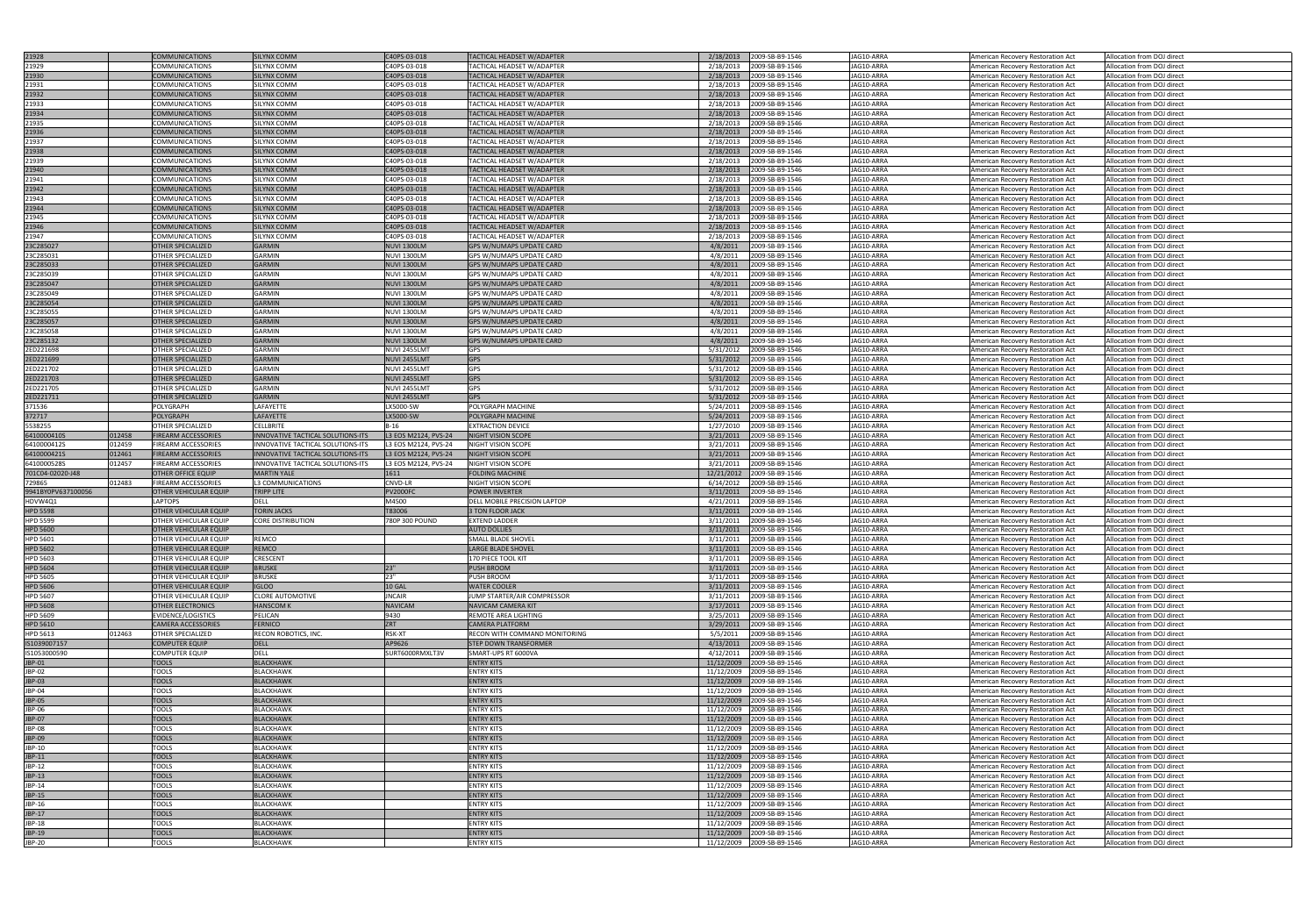| <b>JBP-21</b>         |                                 |                   |                   | <b>ENTRY KITS</b>             |                            |                 |            |                                   |                            |
|-----------------------|---------------------------------|-------------------|-------------------|-------------------------------|----------------------------|-----------------|------------|-----------------------------------|----------------------------|
|                       | <b>TOOLS</b>                    | <b>BLACKHAWK</b>  |                   |                               | 11/12/2009 2009-SB-B9-1546 |                 | JAG10-ARRA | American Recovery Restoration Act | Allocation from DOJ direct |
| JBP-22                | <b>TOOLS</b>                    | <b>BLACKHAWK</b>  |                   | <b>ENTRY KITS</b>             | 11/12/2009                 | 2009-SB-B9-1546 | JAG10-ARRA | American Recovery Restoration Act | Allocation from DOJ direct |
| JBP-23                | <b>TOOLS</b>                    | <b>BLACKHAWK</b>  |                   | <b>ENTRY KITS</b>             | 11/12/2009                 | 2009-SB-B9-1546 | JAG10-ARRA | American Recovery Restoration Act | Allocation from DOJ direct |
| JBP-24                | <b>TOOLS</b>                    | BLACKHAWK         |                   | <b>ENTRY KITS</b>             | 11/12/2009                 | 2009-SB-B9-1546 | JAG10-ARRA | American Recovery Restoration Act | Allocation from DOJ direct |
| <b>JBP-25</b>         | <b>TOOLS</b>                    | <b>BLACKHAWK</b>  |                   | <b>ENTRY KITS</b>             | 11/12/2009                 | 2009-SB-B9-1546 | JAG10-ARRA | American Recovery Restoration Act | Allocation from DOJ direct |
| <b>JBP-26</b>         | <b>TOOLS</b>                    | BLACKHAWK         |                   | <b>ENTRY KITS</b>             | 11/12/2009                 | 2009-SB-B9-1546 | JAG10-ARRA | American Recovery Restoration Act | Allocation from DOJ direct |
|                       |                                 |                   |                   |                               |                            |                 |            |                                   |                            |
| <b>JBP-27</b>         | <b>TOOLS</b>                    | <b>BLACKHAWK</b>  |                   | <b>ENTRY KITS</b>             | 11/12/2009                 | 2009-SB-B9-1546 | JAG10-ARRA | American Recovery Restoration Act | Allocation from DOJ direct |
| <b>JBP-28</b>         | <b>TOOLS</b>                    | <b>BLACKHAWK</b>  |                   | <b>ENTRY KITS</b>             | 11/12/2009                 | 2009-SB-B9-1546 | JAG10-ARRA | American Recovery Restoration Act | Allocation from DOJ direct |
| <b>JBP-29</b>         | <b>TOOLS</b>                    | <b>BLACKHAWK</b>  |                   | <b>ENTRY KITS</b>             | 11/12/2009                 | 2009-SB-B9-1546 | JAG10-ARRA | American Recovery Restoration Act | Allocation from DOJ direct |
| JBP-30                | TOOLS                           | BLACKHAWK         |                   | ENTRY KITS                    | 11/12/2009                 | 2009-SB-B9-1546 | JAG10-ARRA | American Recovery Restoration Act | Allocation from DOJ direct |
| JBP-31                | <b>TOOLS</b>                    | <b>BLACKHAWK</b>  |                   | <b>ENTRY KITS</b>             | 11/12/2009                 | 2009-SB-B9-1546 | JAG10-ARRA | American Recovery Restoration Act | Allocation from DOJ direct |
| JBP-32                | <b>TOOLS</b>                    | BLACKHAWK         |                   | <b>ENTRY KITS</b>             | 11/12/2009 2009-SB-B9-1546 |                 | JAG10-ARRA | American Recovery Restoration Act | Allocation from DOJ direct |
|                       |                                 |                   |                   |                               |                            |                 |            |                                   |                            |
| JBP-33                | <b>TOOLS</b>                    | <b>BLACKHAWK</b>  |                   | <b>ENTRY KITS</b>             | 11/12/2009                 | 2009-SB-B9-1546 | JAG10-ARRA | American Recovery Restoration Act | Allocation from DOJ direct |
| JBP-34                | <b>TOOLS</b>                    | BLACKHAWK         |                   | <b>ENTRY KITS</b>             | 11/12/2009 2009-SB-B9-1546 |                 | JAG10-ARRA | American Recovery Restoration Act | Allocation from DOJ direct |
| JBP-35                | <b>TOOLS</b>                    | <b>BLACKHAWK</b>  |                   | <b>ENTRY KITS</b>             | 11/12/2009                 | 2009-SB-B9-1546 | JAG10-ARRA | American Recovery Restoration Act | Allocation from DOJ direct |
| JBP-36                | <b>TOOLS</b>                    | <b>BLACKHAWK</b>  |                   | <b>ENTRY KITS</b>             | 11/12/2009                 | 2009-SB-B9-1546 | JAG10-ARRA | American Recovery Restoration Act | Allocation from DOJ direct |
| <b>JLR-01</b>         | <b>TOOLS</b>                    | <b>BLACKHAWK</b>  | <b>MONOSHOCK</b>  | <b>ENTRY RAMS</b>             | 11/12/2009                 | 2009-SB-B9-1546 | JAG10-ARRA | American Recovery Restoration Act | Allocation from DOJ direct |
| <b>JLR-02</b>         | <b>TOOLS</b>                    | BLACKHAWK         | <b>MONOSHOCK</b>  | <b>ENTRY RAMS</b>             | 11/12/2009                 | 2009-SB-B9-1546 | JAG10-ARRA |                                   | Allocation from DOJ direct |
|                       |                                 |                   |                   |                               |                            |                 |            | American Recovery Restoration Act |                            |
| <b>JLR-03</b>         | <b>TOOLS</b>                    | <b>BLACKHAWK</b>  | <b>MONOSHOCK</b>  | <b>ENTRY RAMS</b>             | 11/12/2009                 | 2009-SB-B9-1546 | JAG10-ARRA | American Recovery Restoration Act | Allocation from DOJ direct |
| <b>JLR-04</b>         | <b>TOOLS</b>                    | BLACKHAWK         | <b>MONOSHOCK</b>  | <b>ENTRY RAMS</b>             | 11/12/2009                 | 2009-SB-B9-1546 | JAG10-ARRA | American Recovery Restoration Act | Allocation from DOJ direct |
| <b>JLR-05</b>         | <b>TOOLS</b>                    | <b>BLACKHAWK</b>  | <b>MONOSHOCK</b>  | <b>ENTRY RAMS</b>             | 11/12/2009                 | 2009-SB-B9-1546 | JAG10-ARRA | American Recovery Restoration Act | Allocation from DOJ direct |
| <b>JLR-06</b>         | <b>TOOLS</b>                    | BLACKHAWK         | <b>MONOSHOCK</b>  | <b>ENTRY RAMS</b>             | 11/12/2009                 | 2009-SB-B9-1546 | JAG10-ARRA | American Recovery Restoration Act | Allocation from DOJ direct |
| <b>JLR-07</b>         | <b>TOOLS</b>                    | <b>BLACKHAWK</b>  | <b>MONOSHOCK</b>  | <b>ENTRY RAMS</b>             | 11/12/2009                 | 2009-SB-B9-1546 | JAG10-ARRA | American Recovery Restoration Act | Allocation from DOJ direct |
| <b>JLR-08</b>         | <b>TOOLS</b>                    | <b>BLACKHAWK</b>  | MONOSHOCK         | <b>ENTRY RAMS</b>             | 11/12/2009                 | 2009-SB-B9-1546 | JAG10-ARRA | American Recovery Restoration Act | Allocation from DOJ direct |
|                       |                                 |                   |                   |                               |                            |                 |            |                                   |                            |
| <b>JLR-09</b>         | <b>TOOLS</b>                    | <b>BLACKHAWK</b>  | <b>MONOSHOCK</b>  | <b>ENTRY RAMS</b>             | 11/12/2009                 | 2009-SB-B9-1546 | JAG10-ARRA | American Recovery Restoration Act | Allocation from DOJ direct |
| JLR-10                | <b>TOOLS</b>                    | BLACKHAWK         | <b>MONOSHOCK</b>  | <b>ENTRY RAMS</b>             | 11/12/2009                 | 2009-SB-B9-1546 | JAG10-ARRA | American Recovery Restoration Act | Allocation from DOJ direct |
| <b>JLR-11</b>         | <b>TOOLS</b>                    | <b>BLACKHAWK</b>  | <b>MONOSHOCK</b>  | <b>ENTRY RAMS</b>             | 11/12/2009                 | 2009-SB-B9-1546 | JAG10-ARRA | American Recovery Restoration Act | Allocation from DOJ direct |
| JLR-12                | <b>TOOLS</b>                    | <b>BLACKHAWK</b>  | <b>MONOSHOCK</b>  | <b>ENTRY RAMS</b>             | 11/12/2009                 | 2009-SB-B9-1546 | JAG10-ARRA | American Recovery Restoration Act | Allocation from DOJ direct |
| <b>JLR-13</b>         | <b>TOOLS</b>                    | <b>BLACKHAWK</b>  | <b>MONOSHOCK</b>  | <b>ENTRY RAMS</b>             | 11/12/2009                 | 2009-SB-B9-1546 | JAG10-ARRA | American Recovery Restoration Act | Allocation from DOJ direct |
| JLR-14                | <b>TOOLS</b>                    | BLACKHAWK         | <b>MONOSHOCK</b>  | <b>ENTRY RAMS</b>             | 11/12/2009                 | 2009-SB-B9-1546 | JAG10-ARRA | American Recovery Restoration Act | Allocation from DOJ direct |
|                       | <b>TOOLS</b>                    |                   |                   |                               |                            |                 |            |                                   |                            |
| <b>JLR-15</b>         |                                 | <b>BLACKHAWK</b>  | <b>MONOSHOCK</b>  | <b>ENTRY RAMS</b>             | 11/12/2009                 | 2009-SB-B9-1546 | JAG10-ARRA | American Recovery Restoration Act | Allocation from DOJ direct |
| JLR-16                | <b>TOOLS</b>                    | <b>BLACKHAWK</b>  | <b>MONOSHOCK</b>  | <b>ENTRY RAMS</b>             | 11/12/2009                 | 2009-SB-B9-1546 | JAG10-ARRA | American Recovery Restoration Act | Allocation from DOJ direct |
| JLR-17                | <b>TOOLS</b>                    | <b>BLACKHAWK</b>  | <b>MONOSHOCK</b>  | <b>ENTRY RAMS</b>             | 11/12/2009                 | 2009-SB-B9-1546 | JAG10-ARRA | American Recovery Restoration Act | Allocation from DOJ direct |
| <b>JLR-18</b>         | <b>TOOLS</b>                    | BLACKHAWK         | <b>MONOSHOCK</b>  | <b>ENTRY RAMS</b>             | 11/12/2009                 | 2009-SB-B9-1546 | JAG10-ARRA | American Recovery Restoration Act | Allocation from DOJ direct |
| JLR-19                | <b>TOOLS</b>                    | <b>BLACKHAWK</b>  | <b>MONOSHOCK</b>  | <b>ENTRY RAMS</b>             | 11/12/2009                 | 2009-SB-B9-1546 | JAG10-ARRA | American Recovery Restoration Act | Allocation from DOJ direct |
| <b>JLR-20</b>         | <b>TOOLS</b>                    | BLACKHAWK         | <b>MONOSHOCK</b>  | <b>ENTRY RAMS</b>             | 11/12/2009                 | 2009-SB-B9-1546 | JAG10-ARRA | American Recovery Restoration Act | Allocation from DOJ direct |
|                       |                                 |                   |                   |                               |                            |                 |            |                                   |                            |
| <b>JLR-21</b>         | <b>TOOLS</b>                    | <b>BLACKHAWK</b>  | <b>MONOSHOCK</b>  | <b>ENTRY RAMS</b>             | 11/12/2009                 | 2009-SB-B9-1546 | JAG10-ARRA | American Recovery Restoration Act | Allocation from DOJ direct |
| <b>JLR-22</b>         | <b>TOOLS</b>                    | <b>BLACKHAWK</b>  | MONOSHOCK         | <b>ENTRY RAMS</b>             | 11/12/2009                 | 2009-SB-B9-1546 | JAG10-ARRA | American Recovery Restoration Act | Allocation from DOJ direct |
| <b>JLR-23</b>         | <b>TOOLS</b>                    | <b>BLACKHAWK</b>  | <b>MONOSHOCK</b>  | <b>ENTRY RAMS</b>             | 11/12/2009                 | 2009-SB-B9-1546 | JAG10-ARRA | American Recovery Restoration Act | Allocation from DOJ direct |
| <b>JLR-24</b>         | <b>TOOLS</b>                    | BLACKHAWK         | <b>MONOSHOCK</b>  | <b>ENTRY RAMS</b>             | 11/12/2009                 | 2009-SB-B9-1546 | JAG10-ARRA | American Recovery Restoration Act | Allocation from DOJ direct |
| <b>JLR-25</b>         | <b>TOOLS</b>                    | <b>BLACKHAWK</b>  | <b>MONOSHOCK</b>  | <b>ENTRY RAMS</b>             | 11/12/2009                 | 2009-SB-B9-1546 | JAG10-ARRA | American Recovery Restoration Act | Allocation from DOJ direct |
| <b>JLR-26</b>         | <b>TOOLS</b>                    | BLACKHAWK         | <b>MONOSHOCK</b>  | <b>ENTRY RAMS</b>             | 11/12/2009                 | 2009-SB-B9-1546 | JAG10-ARRA | American Recovery Restoration Act | Allocation from DOJ direct |
| <b>JLR-27</b>         | <b>TOOLS</b>                    | <b>BLACKHAWK</b>  |                   | <b>ENTRY RAMS</b>             |                            |                 |            |                                   |                            |
|                       |                                 |                   | <b>MONOSHOCK</b>  |                               | 11/12/2009                 | 2009-SB-B9-1546 | JAG10-ARRA | American Recovery Restoration Act | Allocation from DOJ direct |
| <b>JLR-28</b>         | TOOLS                           | <b>BLACKHAWK</b>  | <b>MONOSHOCK</b>  | <b>ENTRY RAMS</b>             | 11/12/2009                 | 2009-SB-B9-1546 | JAG10-ARRA | American Recovery Restoration Act | Allocation from DOJ direct |
| <b>JLR-29</b>         | <b>TOOLS</b>                    | <b>BLACKHAWK</b>  | <b>MONOSHOCK</b>  | <b>ENTRY RAMS</b>             | 11/12/2009 2009-SB-B9-1546 |                 | JAG10-ARRA | American Recovery Restoration Act | Allocation from DOJ direct |
| JLR-30                | TOOLS                           | <b>BLACKHAWK</b>  | <b>MONOSHOCK</b>  | <b>ENTRY RAMS</b>             | 11/12/2009 2009-SB-B9-1546 |                 | JAG10-ARRA | American Recovery Restoration Act | Allocation from DOJ direct |
| <b>JLR-31</b>         | <b>TOOLS</b>                    | <b>BLACKHAWK</b>  | <b>MONOSHOCK</b>  | <b>ENTRY RAMS</b>             | 11/12/2009                 | 2009-SB-B9-1546 | JAG10-ARRA | American Recovery Restoration Act | Allocation from DOJ direct |
| <b>JLR-32</b>         | <b>TOOLS</b>                    | <b>BLACKHAWK</b>  | <b>MONOSHOCK</b>  | <b>ENTRY RAMS</b>             | 11/12/2009 2009-SB-B9-1546 |                 | JAG10-ARRA | American Recovery Restoration Act | Allocation from DOJ direct |
|                       |                                 |                   |                   |                               | 11/12/2009 2009-SB-B9-1546 |                 |            |                                   |                            |
| <b>JLR-33</b>         | <b>TOOLS</b>                    | <b>BLACKHAWK</b>  | <b>MONOSHOCK</b>  | <b>ENTRY RAMS</b>             |                            |                 | JAG10-ARRA | American Recovery Restoration Act | Allocation from DOJ direct |
| <b>JLR-34</b>         | <b>TOOLS</b>                    | <b>BLACKHAWK</b>  | <b>MONOSHOCK</b>  | <b>ENTRY RAMS</b>             | 11/12/2009 2009-SB-B9-1546 |                 | JAG10-ARRA | American Recovery Restoration Act | Allocation from DOJ direct |
| <b>JLR-35</b>         | <b>TOOLS</b>                    | <b>BLACKHAWK</b>  | <b>MONOSHOCK</b>  | <b>ENTRY RAMS</b>             | 11/12/2009                 | 2009-SB-B9-1546 | JAG10-ARRA | American Recovery Restoration Act | Allocation from DOJ direct |
| <b>JLR-36</b>         | <b>TOOLS</b>                    | <b>BLACKHAWK</b>  | <b>MONOSHOCK</b>  | <b>ENTRY RAMS</b>             | 11/12/2009                 | 2009-SB-B9-1546 | JAG10-ARRA | American Recovery Restoration Act | Allocation from DOJ direct |
| <b>JLR-37</b>         | <b>TOOLS</b>                    | <b>BLACKHAWK</b>  | <b>MONOSHOCK</b>  | <b>ENTRY RAMS</b>             | 12/3/2009                  | 2009-SB-B9-1546 | JAG10-ARRA | American Recovery Restoration Act | Allocation from DOJ direct |
| JSR-01                | <b>TOOLS</b>                    | <b>BLACKHAWK</b>  | <b>CQB</b>        | <b>ENTRY RAMS</b>             | 11/12/2009                 | 2009-SB-B9-1546 | JAG10-ARRA | American Recovery Restoration Act | Allocation from DOJ direct |
| <b>JSR-02</b>         | <b>TOOLS</b>                    | <b>BLACKHAWK</b>  | <b>CQB</b>        | <b>ENTRY RAMS</b>             | 11/12/2009                 | 2009-SB-B9-1546 | JAG10-ARRA |                                   | Allocation from DOJ direct |
|                       |                                 |                   |                   |                               |                            |                 |            | American Recovery Restoration Act |                            |
| JSR-03                | <b>TOOLS</b>                    | <b>BLACKHAWK</b>  | CQB               | <b>ENTRY RAMS</b>             | 11/12/2009                 | 2009-SB-B9-1546 | JAG10-ARRA | American Recovery Restoration Act | Allocation from DOJ direct |
| <b>JSR-04</b>         | <b>TOOLS</b>                    | <b>BLACKHAWK</b>  | CQB               | <b>ENTRY RAMS</b>             | 11/12/2009                 | 2009-SB-B9-1546 | JAG10-ARRA | American Recovery Restoration Act | Allocation from DOJ direct |
| JSR-05                | <b>TOOLS</b>                    | <b>BLACKHAWK</b>  | CQB               | <b>ENTRY RAMS</b>             | 11/12/2009                 | 2009-SB-B9-1546 | JAG10-ARRA | American Recovery Restoration Act | Allocation from DOJ direct |
| <b>JSR-06</b>         | <b>TOOLS</b>                    | <b>BLACKHAWK</b>  | <b>CQB</b>        | <b>ENTRY RAMS</b>             | 11/12/2009                 | 2009-SB-B9-1546 | JAG10-ARRA | American Recovery Restoration Act | Allocation from DOJ direct |
| NA52LAC6              | <b>COMPUTER EQUIP</b>           | SEAGATE           | HDD               | 1 TB PORTABLE HARD DRIVE      | 1/8/2013                   | 2009-SB-B9-1546 | JAG10-ARRA | American Recovery Restoration Act | Allocation from DOJ direct |
| NA52LACE              | <b>COMPUTER EQUIP</b>           | <b>SEAGATE</b>    | <b>HDD</b>        | 1 TB PORTABLE HARD DRIVE      | 1/8/2013                   | 2009-SB-B9-1546 | JAG10-ARRA | American Recovery Restoration Act | Allocation from DOJ direct |
| NA52LACR              | <b>COMPUTER EQUIP</b>           | SEAGATE           | HDD               | 1 TB PORTABLE HARD DRIVE      | 1/8/2013                   | 2009-SB-B9-1546 | JAG10-ARRA |                                   |                            |
|                       |                                 |                   |                   |                               |                            |                 |            | American Recovery Restoration Act | Allocation from DOJ direct |
| NA52LZPS              | <b>COMPUTER EQUIP</b>           | SEAGATE           | HDD               | 1 TB PORTABLE HARD DRIVE      | 1/8/2013                   | 2009-SB-B9-1546 | JAG10-ARRA | American Recovery Restoration Act | Allocation from DOJ direct |
| NA52LZPT              | <b>COMPUTER EQUIP</b>           | SEAGATE           | HDD               | 1 TB PORTABLE HARD DRIVE      | 1/8/2013                   | 2009-SB-B9-1546 | JAG10-ARRA | American Recovery Restoration Act | Allocation from DOJ direct |
| NA52LZQ5              | <b>COMPUTER EQUIP</b>           | <b>SEAGATE</b>    | <b>HDD</b>        | 1 TB PORTABLE HARD DRIVE      | 1/8/2013                   | 2009-SB-B9-1546 | JAG10-ARRA | American Recovery Restoration Act | Allocation from DOJ direct |
| NA52LZQ6              | <b>COMPUTER EQUIP</b>           | SEAGATE           | HDD               | 1 TB PORTABLE HARD DRIVE      | 1/8/2013                   | 2009-SB-B9-1546 | JAG10-ARRA | American Recovery Restoration Act | Allocation from DOJ direct |
| NA52M5HK              | <b>COMPUTER EQUIP</b>           | <b>SEAGATE</b>    | <b>USB3.0</b>     | 1 TB PORTABLE HARD DRIVE      | 1/8/2013                   | 2009-SB-B9-1546 | JAG10-ARRA | American Recovery Restoration Act | Allocation from DOJ direct |
| NA52M6AM              | <b>COMPUTER EQUIP</b>           | SEAGATE           | <b>USB3.0</b>     | 1 TB PORTABLE HARD DRIVE      | 1/8/2013                   | 2009-SB-B9-1546 | JAG10-ARRA |                                   | Allocation from DOJ direct |
|                       |                                 |                   |                   |                               |                            |                 |            | American Recovery Restoration Act |                            |
| NA52M6AS              | <b>COMPUTER EQUIP</b>           | <b>SEAGATE</b>    | <b>USB3.0</b>     | 1 TB PORTABLE HARD DRIVE      | 1/8/2013                   | 2009-SB-B9-1546 | JAG10-ARRA | American Recovery Restoration Act | Allocation from DOJ direct |
| NA52M6HG              | <b>COMPUTER EQUIP</b>           | <b>SEAGATE</b>    | <b>USB3.0</b>     | 1 TB PORTABLE HARD DRIVE      | 1/8/2013                   | 2009-SB-B9-1546 | JAG10-ARRA | American Recovery Restoration Act | Allocation from DOJ direct |
| NA52M6HL              | <b>COMPUTER EQUIP</b>           | <b>SEAGATE</b>    | <b>USB3.0</b>     | 1 TB PORTABLE HARD DRIVE      | 1/8/2013                   | 2009-SB-B9-1546 | JAG10-ARRA | American Recovery Restoration Act | Allocation from DOJ direct |
| NA52M6HM              | <b>COMPUTER EQUIP</b>           | SEAGATE           | <b>USB3.0</b>     | 1 TB PORTABLE HARD DRIVE      | 1/8/2013                   | 2009-SB-B9-1546 | JAG10-ARRA | American Recovery Restoration Act | Allocation from DOJ direct |
| NA52M6HX              | <b>COMPUTER EQUIP</b>           | <b>SEAGATE</b>    | <b>USB3.0</b>     | 1 TB PORTABLE HARD DRIVE      | 1/8/2013                   | 2009-SB-B9-1546 | JAG10-ARRA | American Recovery Restoration Act | Allocation from DOJ direct |
|                       | <b>COMPUTER EQUIP</b>           | SEAGATE           | HDD               |                               |                            |                 | JAG10-ARRA |                                   |                            |
| NA52M6KX              |                                 |                   |                   | 1 TB PORTABLE HARD DRIVE      | 1/8/2013                   | 2009-SB-B9-1546 |            | American Recovery Restoration Act | Allocation from DOJ direct |
| <b>NA52M6L3</b>       | <b>COMPUTER EQUIP</b>           | <b>SEAGATE</b>    | <b>HDD</b>        | 1 TB PORTABLE HARD DRIVE      | 1/8/2013                   | 2009-SB-B9-1546 | JAG10-ARRA | American Recovery Restoration Act | Allocation from DOJ direct |
| NA52M6LC              | <b>COMPUTER EQUIP</b>           | SEAGATE           | HDD               | 1 TB PORTABLE HARD DRIVE      | 1/8/2013                   | 2009-SB-B9-1546 | JAG10-ARRA | American Recovery Restoration Act | Allocation from DOJ direct |
| <b>NON SERIALIZED</b> | <b>HEAD AND FACE PROTECTION</b> | SIMUNITION        | <b>FX9003 BLK</b> | PROTECTIVE MASK               | 1/11/2013                  | 2009-SB-B9-1546 | JAG10-ARRA | American Recovery Restoration Act | Allocation from DOJ direct |
| <b>NON SERIALIZED</b> |                                 | <b>SIMUNITION</b> | <b>FX9003 BLK</b> | PROTECTIVE MASK               | 1/11/2013                  | 2009-SB-B9-1546 | JAG10-ARRA | American Recovery Restoration Act | Allocation from DOJ direct |
|                       | <b>HEAD AND FACE PROTECTION</b> |                   |                   |                               |                            |                 |            |                                   |                            |
|                       |                                 |                   |                   |                               |                            |                 |            |                                   |                            |
| <b>NON SERIALIZED</b> | <b>HEAD AND FACE PROTECTION</b> | <b>SIMUNITION</b> | <b>FX9003 BLK</b> | PROTECTIVE MASK               | 1/11/2013                  | 2009-SB-B9-1546 | JAG10-ARRA | American Recovery Restoration Act | Allocation from DOJ direct |
| <b>NON SERIALIZED</b> | POLYGRAPH                       | W A BAUM CO       | 2-0661-18         | <b>BULB/VALVE ASSEMBLY</b>    | 6/16/2010                  | 2009-SB-B9-1546 | JAG10-ARRA | American Recovery Restoration Act | Allocation from DOJ direct |
| <b>NON SERIALIZED</b> | HEAD AND FACE PROTECTION        | <b>SIMUNITION</b> | <b>FX9003 BLK</b> | <b>PROTECTIVE MASK</b>        | 1/11/2013                  | 2009-SB-B9-1546 | JAG10-ARRA | American Recovery Restoration Act | Allocation from DOJ direct |
| <b>NON SERIALIZED</b> | <b>HEAD AND FACE PROTECTION</b> | SIMUNITION        | <b>FX9003 BLK</b> | PROTECTIVE MASK               | 1/11/2013                  | 2009-SB-B9-1546 | JAG10-ARRA | American Recovery Restoration Act | Allocation from DOJ direct |
| WCAW31590140          | <b>OTHER SPECIALIZED</b>        | <b>DELL</b>       | WD1003FBYX-1847BO | UNIVERSAL SATA HARD DRIVES 3G | 5/11/2011                  | 2009-SB-B9-1546 | JAG10-ARRA | American Recovery Restoration Act | Allocation from DOJ direct |
| WCAW31595247          | <b>OTHER SPECIALIZED</b>        | <b>DELL</b>       | WD1003FBYX-1847BO | UNIVERSAL SATA HARD DRIVES 3G | 5/11/2011                  | 2009-SB-B9-1546 | JAG10-ARRA | American Recovery Restoration Act | Allocation from DOJ direct |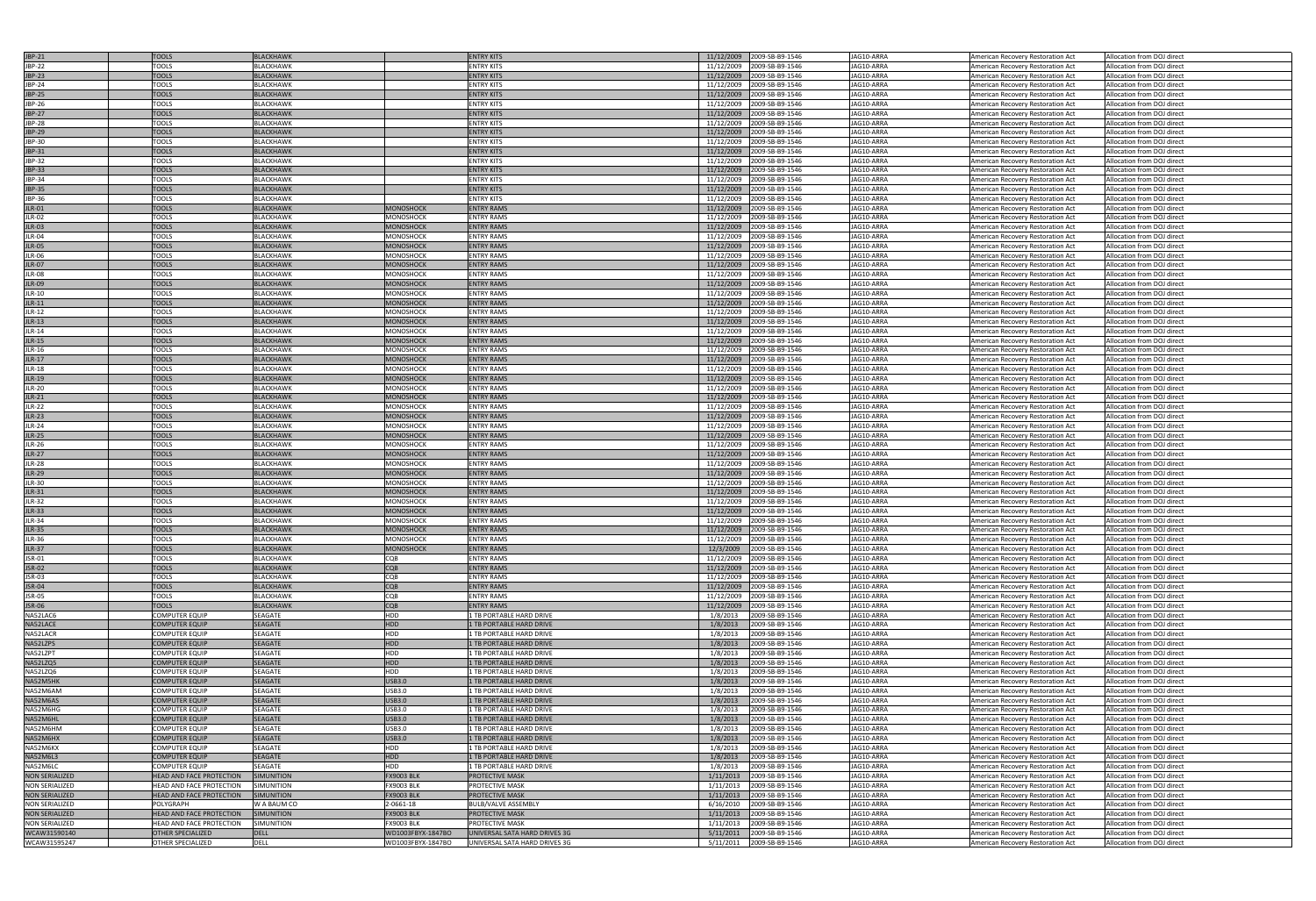| WCAW31595841              | <b>OTHER SPECIALIZED</b>                 | DELL                                         | WD1003FBYX-1847BO                          | UNIVERSAL SATA HARD DRIVES 3G              | 5/11/2011  | 2009-SB-B9-1546                            | JAG10-ARRA                                 |                                            | Allocation from DOJ direct                                                 |
|---------------------------|------------------------------------------|----------------------------------------------|--------------------------------------------|--------------------------------------------|------------|--------------------------------------------|--------------------------------------------|--------------------------------------------|----------------------------------------------------------------------------|
|                           |                                          |                                              |                                            |                                            |            |                                            |                                            | American Recovery Restoration Act          |                                                                            |
| WCAW31595917              | OTHER SPECIALIZED                        | <b>DELL</b>                                  | WD1003FBYX-1847BO                          | UNIVERSAL SATA HARD DRIVES 3G              | 5/11/2011  | 2009-SB-B9-1546                            | JAG10-ARRA                                 | American Recovery Restoration Act          | Allocation from DOJ direct                                                 |
| WCAW31595930              | <b>OTHER SPECIALIZED</b>                 | DELL                                         | WD1003FBYX-1847BO                          | UNIVERSAL SATA HARD DRIVES 3G              | 5/11/2011  | 2009-SB-B9-1546                            | JAG10-ARRA                                 | American Recovery Restoration Act          | Allocation from DOJ direct                                                 |
| WCAW31596307              | OTHER SPECIALIZED                        | <b>DELL</b>                                  | WD1003FBYX-1847BO                          | UNIVERSAL SATA HARD DRIVES 3G              | 5/11/2011  | 2009-SB-B9-1546                            | JAG10-ARRA                                 | American Recovery Restoration Act          | Allocation from DOJ direct                                                 |
|                           |                                          | <b>DELL</b>                                  |                                            |                                            |            |                                            |                                            |                                            |                                                                            |
| WCAW31614184              | <b>OTHER SPECIALIZED</b>                 |                                              | WD1003FBYX-1847BO                          | UNIVERSAL SATA HARD DRIVES 3G              | 5/11/2011  | 2009-SB-B9-1546                            | JAG10-ARRA                                 | American Recovery Restoration Act          | Allocation from DOJ direct                                                 |
| WCAW31617554              | OTHER SPECIALIZED                        | <b>DELL</b>                                  | WD1003FBYX-1847BO                          | UNIVERSAL SATA HARD DRIVES 3G              | 5/11/2011  | 2009-SB-B9-1546                            | JAG10-ARRA                                 | American Recovery Restoration Act          | Allocation from DOJ direct                                                 |
| 012452<br>3904            | EOD                                      | <b>NABCO</b>                                 | 42-GT-SCS                                  | TOTAL CONTAINMENT VESSEL                   | 3/1/2011   | 2009-SS-T9-0083                            | <b>UASI10</b>                              | Urban Areas Security Initiative Program    | Allocation from USDHS through VDEM to HCPD                                 |
| <b>HPD 5650</b><br>012488 | VIDEO CAMERAS/DVR                        | EC&M                                         | <b>AVIGILON</b>                            | CAMERA SECURITY SURVEILLANCE SYSTEM        | 7/30/2012  | 2010-BF-T0-0019                            | BZPP12                                     | Buffer Zone Protection Plan Program        | Allocation from USDHS through VDEM to HCPD                                 |
|                           |                                          |                                              |                                            |                                            |            |                                            |                                            |                                            |                                                                            |
| 1115203<br>012462         | OTHER AUDIO/VISUAL EQUIP                 | <b>DTC</b>                                   | MINIPIX2                                   | MINIPIX VIDEO VIEWER                       | 4/15/2011  | 2010-DJ-BX-0898                            | JAG11                                      | Justice Assistance Grant Program           | Allocation from DOJ direct                                                 |
| 1116182                   | <b>SURVEILANCE EQUIP</b>                 | <b>DTC</b>                                   | VCTR2-VMS-250-02                           | <b>CLOCK RADIO VIDEO RECORDER</b>          | 4/19/2011  | 2010-DJ-BX-0898                            | JAG11                                      | Justice Assistance Grant Program           | Allocation from DOJ direct                                                 |
| <b>HPD 5585</b>           | <b>OTHER SPECIALIZED</b>                 | SHOEI                                        | RJ PLATINUM                                | <b>MOTOR SAFETY HELMET</b>                 | 2/22/2011  | 2010-DJ-BX-0898                            | JAG11                                      | Justice Assistance Grant Program           | Allocation from DOJ direct                                                 |
| <b>HPD 5586</b>           | <b>OTHER SPECIALIZED</b>                 | SHOEI                                        | <b>RJ PLATINUM</b>                         | <b>MOTOR SAFETY HELMET</b>                 | 2/22/2011  | 2010-DJ-BX-0898                            | JAG11                                      | Justice Assistance Grant Program           | Allocation from DOJ direct                                                 |
|                           |                                          |                                              |                                            |                                            |            |                                            |                                            |                                            |                                                                            |
| <b>HPD 5587</b>           | OTHER SPECIALIZED                        | <b>SHOEI</b>                                 | <b>RJ PLATINUM</b>                         | MOTOR SAFETY HELMET                        | 2/22/2011  | 2010-DJ-BX-0898                            | JAG11                                      | Justice Assistance Grant Program           | Allocation from DOJ direct                                                 |
| <b>HPD 5589</b>           | <b>OTHER SPECIALIZED</b>                 | <b>SHOEI</b>                                 | <b>MULTITEC</b>                            | <b>MOTOR SAFETY HELMET</b>                 | 2/22/2011  | 2010-DJ-BX-0898                            | JAG11                                      | Justice Assistance Grant Program           | Allocation from DOJ direct                                                 |
| <b>HPD 5590</b>           | OTHER SPECIALIZED                        | <b>SHOEI</b>                                 | <b>MULTITEC</b>                            | MOTOR SAFETY HELMET                        | 2/22/2011  | 2010-DJ-BX-0898                            | JAG11                                      | Justice Assistance Grant Program           | Allocation from DOJ direct                                                 |
| <b>HPD 5591</b>           | <b>OTHER SPECIALIZED</b>                 | <b>SHOEI</b>                                 | <b>MULTITEC</b>                            | <b>MOTOR SAFETY HELMET</b>                 | 2/22/2011  | 2010-DJ-BX-0898                            | JAG11                                      | Justice Assistance Grant Program           | Allocation from DOJ direct                                                 |
|                           |                                          | SHOEI                                        |                                            |                                            |            |                                            | JAG11                                      |                                            |                                                                            |
| <b>HPD 5592</b>           | OTHER SPECIALIZED                        |                                              | <b>MULTITEC</b>                            | MOTOR SAFETY HELMET                        | 2/22/2011  | 2010-DJ-BX-0898                            |                                            | Justice Assistance Grant Program           | Allocation from DOJ direct                                                 |
| <b>HPD 5593</b>           | <b>OTHER SPECIALIZED</b>                 | <b>SHOEI</b>                                 | <b>MULTITEC</b>                            | <b>MOTOR SAFETY HELMET</b>                 | 2/22/2011  | 2010-DJ-BX-0898                            | JAG11                                      | Justice Assistance Grant Program           | Allocation from DOJ direct                                                 |
| <b>HPD 5594</b>           | OTHER SPECIALIZED                        | <b>SHOEI</b>                                 | <b>PVXM</b>                                | WIRELESS INTERFACE COMM KIT W/MIC/SPEAKERS | 2/22/2011  | 2010-DJ-BX-0898                            | JAG11                                      | Justice Assistance Grant Program           | Allocation from DOJ direct                                                 |
| <b>HPD 5595</b>           | <b>OTHER SPECIALIZED</b>                 | <b>SHOEI</b>                                 | <b>PVXM</b>                                | WIRELESS INTERFACE COMM KIT W/MIC/SPEAKERS | 2/22/2011  | 2010-DJ-BX-0898                            | JAG11                                      | Justice Assistance Grant Program           | Allocation from DOJ direct                                                 |
|                           |                                          | SHOEI                                        | <b>PVXM</b>                                | WIRELESS INTERFACE COMM KIT W/MIC/SPEAKERS | 2/22/2011  | 2010-DJ-BX-0898                            | JAG11                                      |                                            | Allocation from DOJ direct                                                 |
| <b>HPD 5596</b>           | OTHER SPECIALIZED                        |                                              |                                            |                                            |            |                                            |                                            | Justice Assistance Grant Program           |                                                                            |
| <b>HPD 5597</b>           | <b>OTHER SPECIALIZED</b>                 | <b>SHOEI</b>                                 | <b>PVXM</b>                                | WIRELESS INTERFACE COMM KIT W/MIC/SPEAKERS | 2/22/2011  | 2010-DJ-BX-0898                            | JAG11                                      | Justice Assistance Grant Program           | Allocation from DOJ direct                                                 |
| <b>HPD 5651</b>           | <b>RADIO SIMULATORS</b>                  | <b>MOTOROLA</b>                              | FSXTS5000R                                 | <b>BLUE TRAINING RADIO</b>                 | 1/29/2013  | 2010-DJ-BX-0898                            | JAG11                                      | Justice Assistance Grant Program           | Allocation from DOJ direct                                                 |
| <b>HPD 5680</b>           | <b>OTHER SPECIALIZED</b>                 | <b>SHOEI</b>                                 | <b>RJ PLATINUM</b>                         | <b>MOTOR SAFETY HELMET</b>                 | 11/19/2013 | 2010-DJ-BX-0898                            | JAG11                                      | Justice Assistance Grant Program           | Allocation from DOJ direct                                                 |
| <b>HPD5652</b>            | <b>RADIO SIMULATORS</b>                  | <b>MOTOROLA</b>                              | FSXTS5000R                                 | <b>BLUE TRAINING RADIO</b>                 |            | 2010-DJ-BX-0898                            | JAG11                                      |                                            |                                                                            |
|                           |                                          |                                              |                                            |                                            | 1/29/2013  |                                            |                                            | Justice Assistance Grant Program           | Allocation from DOJ direct                                                 |
| <b>NON SERIALIZED</b>     |                                          | <b>DEMANET INT'L</b>                         | 60/40                                      | K9 BITE SUIT                               | 5/24/2011  | 2010-DJ-BX-0898                            | JAG11                                      | Justice Assistance Grant Program           | Allocation from DOJ direct                                                 |
| PG5-2894                  | <b>OTHER FIREARMS</b>                    | PENN ARMS                                    | PGL65-40                                   | 40MM MULTI LAUNCHER                        | 7/1/2011   | 2010-DJ-BX-0898                            | JAG11                                      | Justice Assistance Grant Program           | Allocation from DOJ direct                                                 |
| PG5-2895                  | <b>OTHER FIREARMS</b>                    | PENN ARMS                                    | <b>PGL65-40</b>                            | <b>40MM MULTI LAUNCHER</b>                 | 6/6/2011   | 2010-DJ-BX-0898                            | JAG11                                      | Justice Assistance Grant Program           | Allocation from DOJ direct                                                 |
|                           |                                          |                                              |                                            |                                            |            |                                            |                                            |                                            |                                                                            |
| PB25502<br>012472         | SEU                                      | REMINGTON                                    | <b>MPH900</b>                              | LICENSE PLATE SCANNER                      | 2/21/2012  | 2010-SS-TO-0016 100%                       | SHSGP12                                    | License Plate Reader Program               | Allocation unsolicited from USDHS through VDEM                             |
| RP10046                   | <b>RADAR UNITS</b>                       | KUSTOM SIGNAL                                | RP1                                        | DUAL KA BAND RADAR                         | 1/24/2013  | 2012-DJ-BX-0698 100%                       | JAG13                                      | Justice Assistance Grant Program           | Allocation from DOJ direct                                                 |
| RP10047                   | <b>RADAR UNITS</b>                       | <b>KUSTOM SIGNAL</b>                         | RP1                                        | <b>DUAL KA BAND RADAR</b>                  | 1/24/2013  | 2012-DJ-BX-0698 100%                       | JAG13                                      | Justice Assistance Grant Program           | Allocation from DOJ direct                                                 |
| RP10048                   | <b>RADAR UNITS</b>                       | <b>KUSTOM SIGNAL</b>                         | RP1                                        | DUAL KA BAND RADAR                         | 1/24/2013  | 2012-DJ-BX-0698 100%                       | JAG13                                      | Justice Assistance Grant Program           | Allocation from DOJ direct                                                 |
|                           |                                          |                                              |                                            |                                            |            |                                            |                                            |                                            |                                                                            |
| RP10049                   | <b>RADAR UNITS</b>                       | <b>KUSTOM SIGNAL</b>                         | RP1                                        | DUAL KA BAND RADAR                         | 1/24/2013  | 2012-DJ-BX-0698 100%                       | JAG13                                      | Justice Assistance Grant Program           | Allocation from DOJ direct                                                 |
| RP10050                   | <b>RADAR UNITS</b>                       | <b>KUSTOM SIGNAL</b>                         | RP1                                        | DUAL KA BAND RADAR                         | 1/24/2013  | 2012-DJ-BX-0698 100%                       | JAG13                                      | Justice Assistance Grant Program           | Allocation from DOJ direct                                                 |
| RP10051                   | <b>RADAR UNITS</b>                       | <b>KUSTOM SIGNAL</b>                         | RP1                                        | DUAL KA BAND RADAR                         | 1/24/2013  | 2012-DJ-BX-0698 100%                       | JAG13                                      | Justice Assistance Grant Program           | Allocation from DOJ direct                                                 |
| RP10052                   | <b>RADAR UNITS</b>                       | <b>KUSTOM SIGNAL</b>                         | RP1                                        | DUAL KA BAND RADAR                         | 1/24/2013  | 2012-DJ-BX-0698 100%                       | JAG13                                      | Justice Assistance Grant Program           | Allocation from DOJ direct                                                 |
|                           |                                          |                                              |                                            |                                            |            |                                            |                                            |                                            |                                                                            |
| RP10053                   | <b>RADAR UNITS</b>                       | <b>KUSTOM SIGNAL</b>                         | RP1                                        | <b>DUAL KA BAND RADAR</b>                  | 1/24/2013  | 2012-DJ-BX-0698 100%                       | JAG13                                      | Justice Assistance Grant Program           | Allocation from DOJ direct                                                 |
| RP10054                   | <b>RADAR UNITS</b>                       | KUSTOM SIGNAL                                | RP1                                        | DUAL KA BAND RADAR                         | 1/24/2013  | 2012-DJ-BX-0698 100%                       | JAG13                                      | Justice Assistance Grant Program           | Allocation from DOJ direct                                                 |
| RP10055                   | <b>RADAR UNITS</b>                       | <b>KUSTOM SIGNAL</b>                         | RP1                                        | DUAL KA BAND RADAR                         | 1/24/2013  | 2012-DJ-BX-0698 100%                       | JAG13                                      | Justice Assistance Grant Program           | Allocation from DOJ direct                                                 |
| RP10056                   | <b>RADAR UNITS</b>                       | <b>KUSTOM SIGNAL</b>                         | RP1                                        | DUAL KA BAND RADAR                         | 1/24/2013  | 2012-DJ-BX-0698 100%                       | JAG13                                      |                                            | Allocation from DOJ direct                                                 |
|                           |                                          |                                              |                                            |                                            |            |                                            |                                            | Justice Assistance Grant Program           |                                                                            |
| RP10057                   | <b>RADAR UNITS</b>                       | <b>KUSTOM SIGNAL</b>                         | RP1                                        | DUAL KA BAND RADAR                         | 1/24/2013  | 2012-DJ-BX-0698 100%                       | JAG13                                      | Justice Assistance Grant Program           | Allocation from DOJ direct                                                 |
| RP10058                   | <b>RADAR UNITS</b>                       | <b>KUSTOM SIGNAL</b>                         | RP1                                        | DUAL KA BAND RADAR                         | 1/24/2013  | 2012-DJ-BX-0698 100%                       | JAG13                                      | Justice Assistance Grant Program           | Allocation from DOJ direct                                                 |
| RP10059                   | <b>RADAR UNITS</b>                       | <b>KUSTOM SIGNAL</b>                         | RP1                                        | DUAL KA BAND RADAR                         | 1/24/2013  | 2012-DJ-BX-0698 100%                       | JAG13                                      | Justice Assistance Grant Program           | Allocation from DOJ direct                                                 |
| RP10060                   | RADAR UNITS                              | <b>KUSTOM SIGNAL</b>                         | RP1                                        | DUAL KA BAND RADAR                         | 1/24/2013  | 2012-DJ-BX-0698 100%                       | JAG13                                      | Justice Assistance Grant Program           | Allocation from DOJ direct                                                 |
|                           |                                          |                                              |                                            |                                            |            |                                            |                                            |                                            |                                                                            |
| RP10061                   | <b>RADAR UNITS</b>                       | <b>KUSTOM SIGNAL</b>                         | RP1                                        | <b>DUAL KA BAND RADAR</b>                  | 1/24/2013  | 2012-DJ-BX-0698 100%                       | JAG13                                      | Justice Assistance Grant Program           | Allocation from DOJ direct                                                 |
| RP10062                   | RADAR UNITS                              | KUSTOM SIGNAL                                | RP1                                        | DUAL KA BAND RADAR                         | 1/24/2013  | 2012-DJ-BX-0698 100%                       | JAG13                                      | Justice Assistance Grant Program           | Allocation from DOJ direct                                                 |
| RP10063                   | <b>RADAR UNITS</b>                       | <b>KUSTOM SIGNAL</b>                         | RP1                                        | <b>DUAL KA BAND RADAR</b>                  | 1/24/2013  | 2012-DJ-BX-0698 100%                       | JAG13                                      | Justice Assistance Grant Program           | Allocation from DOJ direct                                                 |
| RP10064                   | <b>RADAR UNITS</b>                       | <b>KUSTOM SIGNAL</b>                         | RP1                                        | DUAL KA BAND RADAR                         |            | 2012-DJ-BX-0698 100%                       | JAG13                                      |                                            |                                                                            |
|                           |                                          |                                              |                                            |                                            | 1/24/2013  |                                            |                                            | Justice Assistance Grant Program           | Allocation from DOJ direct                                                 |
| RP10065                   | <b>RADAR UNITS</b>                       | <b>KUSTOM SIGNAL</b>                         | RP1                                        | <b>DUAL KA BAND RADAR</b>                  | 1/24/2013  | 2012-DJ-BX-0698 100%                       | JAG13                                      | Justice Assistance Grant Program           | Allocation from DOJ direct                                                 |
| RP10066                   | <b>RADAR UNITS</b>                       | <b>KUSTOM SIGNAL</b>                         | RP1                                        | DUAL KA BAND RADAR                         | 1/24/2013  | 2012-DJ-BX-0698 100%                       | JAG13                                      | Justice Assistance Grant Program           | Allocation from DOJ direct                                                 |
| RP10070                   | <b>RADAR UNITS</b>                       | <b>KUSTOM SIGNAL</b>                         | RP1                                        | DUAL KA BAND RADAR                         | 1/24/2013  | 2012-DJ-BX-0698 100%                       | JAG13                                      | Justice Assistance Grant Program           | Allocation from DOJ direct                                                 |
| RP10071                   | <b>RADAR UNITS</b>                       | KUSTOM SIGNAL                                | RP1                                        | DUAL KA BAND RADAR                         |            | 2012-DJ-BX-0698 100%                       | JAG13                                      |                                            | Allocation from DOJ direct                                                 |
|                           |                                          |                                              |                                            |                                            | 1/24/2013  |                                            |                                            | Justice Assistance Grant Program           |                                                                            |
| RP10072                   | <b>RADAR UNITS</b>                       | <b>KUSTOM SIGNAL</b>                         | RP1                                        | <b>DUAL KA BAND RADAR</b>                  | 1/24/2013  | 2012-DJ-BX-0698 100%                       | JAG13                                      | Justice Assistance Grant Program           | Allocation from DOJ direct                                                 |
| RP10099                   | <b>RADAR UNITS</b>                       | <b>KUSTOM SIGNAL</b>                         | RP1                                        | DUAL KA BAND RADAR                         | 1/24/2013  | 2012-DJ-BX-0698 100%                       | JAG13                                      | Justice Assistance Grant Program           | Allocation from DOJ direct                                                 |
| RP10100                   | <b>RADAR UNITS</b>                       | <b>KUSTOM SIGNAL</b>                         | RP1                                        | <b>DUAL KA BAND RADAR</b>                  | 1/24/2013  | 2012-DJ-BX-0698 100%                       | JAG13                                      | Justice Assistance Grant Program           | Allocation from DOJ direct                                                 |
| RP10101                   | <b>RADAR UNITS</b>                       | <b>KUSTOM SIGNAL</b>                         | RP1                                        | DUAL KA BAND RADAR                         | 1/24/2013  | 2012-DJ-BX-0698 100%                       | JAG13                                      | Justice Assistance Grant Program           | Allocation from DOJ direct                                                 |
|                           |                                          |                                              |                                            |                                            |            |                                            |                                            |                                            |                                                                            |
| RP10102                   | <b>RADAR UNITS</b>                       | <b>KUSTOM SIGNAL</b>                         | RP1                                        | <b>DUAL KA BAND RADAR</b>                  | 1/24/2013  | 2012-DJ-BX-0698 100%                       | JAG13                                      | Justice Assistance Grant Program           | Allocation from DOJ direct                                                 |
| RP10103                   | <b>RADAR UNITS</b>                       | <b>KUSTOM SIGNAL</b>                         | RP1                                        | DUAL KA BAND RADAR                         | 1/24/2013  | 2012-DJ-BX-0698 100%                       | JAG13                                      | Justice Assistance Grant Program           | Allocation from DOJ direct                                                 |
| RP10104                   | <b>RADAR UNITS</b>                       | <b>KUSTOM SIGNAL</b>                         | RP1                                        | <b>DUAL KA BAND RADAR</b>                  | 1/24/2013  | 2012-DJ-BX-0698 100%                       | JAG13                                      | Justice Assistance Grant Program           | Allocation from DOJ direct                                                 |
| RP10105                   | <b>RADAR UNITS</b>                       | <b>KUSTOM SIGNAL</b>                         | RP1                                        | DUAL KA BAND RADAR                         | 1/24/2013  | 2012-DJ-BX-0698 100%                       | JAG13                                      | Justice Assistance Grant Program           | Allocation from DOJ direct                                                 |
|                           |                                          |                                              |                                            |                                            |            |                                            |                                            |                                            |                                                                            |
| RP10106                   | <b>RADAR UNITS</b>                       | <b>KUSTOM SIGNAL</b>                         | RP1                                        | <b>DUAL KA BAND RADAR</b>                  | 1/24/2013  | 2012-DJ-BX-0698 100%                       | JAG13                                      | Justice Assistance Grant Program           | Allocation from DOJ direct                                                 |
| RP10107                   | <b>RADAR UNITS</b>                       | <b>KUSTOM SIGNAL</b>                         | RP1                                        | DUAL KA BAND RADAR                         | 1/24/2013  | 2012-DJ-BX-0698 100%                       | JAG13                                      | Justice Assistance Grant Program           | Allocation from DOJ direct                                                 |
| RP10108                   | <b>RADAR UNITS</b>                       | <b>KUSTOM SIGNAL</b>                         | RP1                                        | <b>DUAL KA BAND RADAR</b>                  | 1/24/2013  | 2012-DJ-BX-0698 100%                       | JAG13                                      | Justice Assistance Grant Program           | Allocation from DOJ direct                                                 |
| RP10109                   | <b>RADAR UNITS</b>                       | <b>KUSTOM SIGNAL</b>                         | RP1                                        | DUAL KA BAND RADAR                         | 1/24/2013  | 2012-DJ-BX-0698 100%                       | JAG13                                      | Justice Assistance Grant Program           | Allocation from DOJ direct                                                 |
| RP10110                   | <b>RADAR UNITS</b>                       | <b>KUSTOM SIGNAL</b>                         | RP1                                        | <b>DUAL KA BAND RADAR</b>                  | 1/24/2013  | 2012-DJ-BX-0698 100%                       | JAG13                                      |                                            |                                                                            |
|                           |                                          |                                              |                                            |                                            |            |                                            |                                            | Justice Assistance Grant Program           | Allocation from DOJ direct                                                 |
| TA04801                   | <b>RADAR UNITS</b>                       | <b>KUSTOM SIGNAL</b>                         | <b>TALON II</b>                            | <b>HANDHELD RADAR</b>                      | 6/5/2013   | 2012-DJ-BX-0698 100%                       | JAG13                                      | Justice Assistance Grant Program           | Allocation from DOJ direct                                                 |
| 114401                    | VIDEO CAMERAS/DVR                        | SONY                                         | <b>AVCHD</b>                               | <b>VIDEO CAMCORDER</b>                     | 3/12/2014  | 2013-DJ-BX-0155 100%                       | JAG14                                      | Justice Assistance Grant Program           | Allocation from DOJ direct                                                 |
| 9998GZ1                   | <b>LAPTOPS</b>                           | <b>DELL</b>                                  | M4700                                      | <b>LAPTOP</b>                              | 7/30/2014  | 2013-DJ-BX-0155 100%                       | JAG14                                      | Justice Assistance Grant Program           | Allocation from DOJ direct                                                 |
| 9999GZ1                   | LAPTOPS                                  | <b>DELL</b>                                  | M4700                                      | LAPTOP                                     | 7/30/2014  | 2013-DJ-BX-0155 100%                       | JAG14                                      | Justice Assistance Grant Program           | Allocation from DOJ direct                                                 |
|                           |                                          |                                              |                                            |                                            |            |                                            |                                            |                                            |                                                                            |
| 99B7GZ1                   | <b>LAPTOPS</b>                           | DELL                                         | M4700                                      | <b>LAPTOP</b>                              | 7/30/2014  | 2013-DJ-BX-0155 100%                       | JAG14                                      | Justice Assistance Grant Program           | Allocation from DOJ direct                                                 |
| <b>HPD 5686</b>           | OTHER OF PHOTOGRAPHIC                    | <b>INTERFIT</b>                              | <b>SUPER COOLITE</b>                       | <b>HOTOGRAPHY LIGHT STAND</b>              | 2/11/2014  | 2013-DJ-BX-0155 100%                       | JAG14                                      | Justice Assistance Grant Program           | Allocation from DOJ direct                                                 |
| <b>HPD 5687</b>           | OTHER OF PHOTOGRAPHIC                    | <b>INTERFIT</b>                              | <b>SUPER COOLITE</b>                       | PHOTOGRAPHY LIGHT STAND                    | 2/11/2014  | 2013-DJ-BX-0155 100%                       | JAG14                                      | Justice Assistance Grant Program           | Allocation from DOJ direct                                                 |
| <b>HPD 5688</b>           | OTHER OF PHOTOGRAPHIC                    | <b>LASTOLITE</b>                             |                                            | REVERSIBLE BACLDROP 5X6'                   | 2/11/2014  | 2013-DJ-BX-0155 100%                       | JAG14                                      | Justice Assistance Grant Program           | Allocation from DOJ direct                                                 |
|                           |                                          |                                              |                                            |                                            |            |                                            |                                            |                                            |                                                                            |
| <b>HPD 5689</b>           | OTHER OF PHOTOGRAPHIC                    | <b>CANON</b>                                 | 300                                        | <b>DELUXE TRIPOD</b>                       | 2/11/2014  | 2013-DJ-BX-0155 100%                       | JAG14                                      | Justice Assistance Grant Program           | Allocation from DOJ direct                                                 |
| <b>HPD 5690</b>           | OTHER OF PHOTOGRAPHIC                    | CANON                                        | 300                                        | <b>DELUXE TRIPOD</b>                       | 2/11/2014  | 2013-DJ-BX-0155 100%                       | JAG14                                      | Justice Assistance Grant Program           | Allocation from DOJ direct                                                 |
| <b>HPD 5691</b>           | OTHER OF PHOTOGRAPHIC                    | <b>IMPACT</b>                                | <b>STONE BLUE</b>                          | REVERSIBLE BACKDROP 10X12'                 | 2/11/2014  | 2013-DJ-BX-0155 100%                       | JAG14                                      | Justice Assistance Grant Program           | Allocation from DOJ direct                                                 |
| <b>HPD 5693</b>           | OTHER SPECIALIZED                        | <b>NIMLOK ROLL UP</b>                        |                                            | RETRACTABLE BANNER W/STAND                 | 4/9/2014   | 2013-DJ-BX-0155 100%                       | JAG14                                      | Justice Assistance Grant Program           | Allocation from DOJ direct                                                 |
|                           |                                          |                                              |                                            |                                            |            |                                            |                                            |                                            |                                                                            |
| <b>HPD 5694</b>           | <b>OTHER SPECIALIZED</b>                 | <b>NIMLOK ROLL UP</b>                        |                                            | RETRACTABLE BANNER W/STAND                 | 4/9/2014   | 2013-DJ-BX-0155 100%                       | JAG14                                      | Justice Assistance Grant Program           | Allocation from DOJ direct                                                 |
| <b>HPD 5695</b>           |                                          | NIMLOK ROLL UP                               |                                            | RETRACTABLE BANNER W/STAND                 | 4/9/2014   | 2013-DJ-BX-0155 100%                       | JAG14                                      | Justice Assistance Grant Program           | Allocation from DOJ direct                                                 |
|                           | OTHER SPECIALIZED                        |                                              |                                            |                                            |            |                                            |                                            |                                            |                                                                            |
| PL11294                   | <b>RADAR UNITS</b>                       | <b>KUSTOM SIGNAL</b>                         | <b>PROLASER III</b>                        | <b>RADAR UNIT</b>                          | 5/23/2000  | AA00-30-56330B                             | FEDERAL.08 BAC 1999                        | Laser RADAR Program                        | Allocation from USNHTSA through DMV                                        |
|                           | <b>RADAR UNITS</b>                       | <b>KUSTOM SIGNAL</b>                         | <b>PROLASER III</b>                        | <b>RADAR UNIT</b>                          | 5/23/2000  | AA00-30-56330B                             | FEDERAL.08 BAC 1999                        |                                            |                                                                            |
| PL11302                   |                                          |                                              |                                            |                                            |            |                                            |                                            | Laser RADAR Program                        | Allocation from USNHTSA through DMV                                        |
| PL11303                   | <b>RADAR UNITS</b>                       | <b>KUSTOM SIGNAL</b>                         | <b>PROLASER III</b>                        | RADAR UNIT                                 | 5/23/2000  | AA00-30-56330B                             | FEDERAL.08 BAC 1999                        | Laser RADAR Program                        | Allocation from USNHTSA through DMV                                        |
| PL11310<br>PL11314        | <b>RADAR UNITS</b><br><b>RADAR UNITS</b> | <b>KUSTOM SIGNAL</b><br><b>KUSTOM SIGNAL</b> | <b>PROLASER III</b><br><b>PROLASER III</b> | <b>RADAR UNIT</b><br><b>RADAR UNIT</b>     | 5/23/2000  | AA00-30-56330B<br>5/23/2000 AA00-30-56330B | FEDERAL.08 BAC 1999<br>FEDERAL.08 BAC 1999 | Laser RADAR Program<br>Laser RADAR Program | Allocation from USNHTSA through DMV<br>Allocation from USNHTSA through DMV |